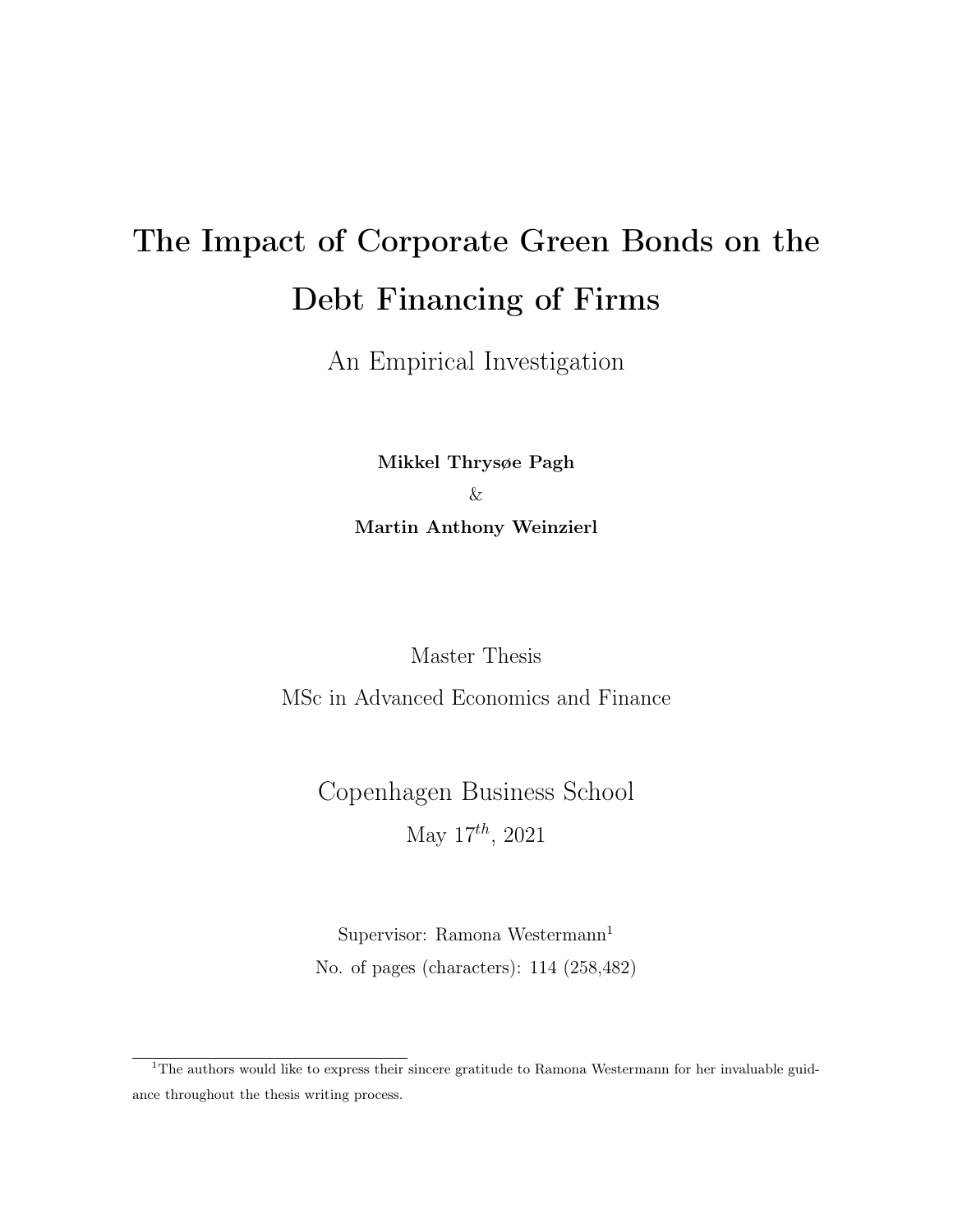#### Abstract

This thesis examines the interaction between debt financing decisions by firms and access to green bond capital markets for the time period 2013 - 2019. This relationship is currently an unexplored topic in the academic literature, however, the rapid growth of the emerging green bond market makes it a topic of great interest to both academics and professionals. The insights into these debt financing decisions provided by this thesis, might offer valuable information for future work investigating sustainable capital markets as well as firm decisions in particular concerning sustainable investment by firms and their capital structure. Having identified this opportunity for research, we employ empirical tools from the well established corporate finance literature to offer initial findings on the topic of corporate green bonds and debt financing.

Firstly, firm debt financing decisions are studied in a broad sense by assessing whether green bond issuing firms maintain significantly different leverage ratios. Our work follows in the footsteps of Faulkender and Petersen (2006) as we view the issuance of a green bond as a proxy for expanded capital market access. The analysis for a sample of North American firms suggests that green bond issuing firms do in fact have higher leverage ratios, while an examination of an international sample yields no significant results. After the initial analysis the leverage ratio is broken down by maturity. We analyse how access to the green bond markets affects the long and short-term components of debt that firms choose to maintain. Here the results indicate that green bonds factor into the overall leverage ratio through long-term debt. The final part of the analysis focuses on the interaction between debt categories and thereby introduces green bonds to the literature on debt heterogeneity (Rauh and Sufi, 2010; Colla et al., 2013). We find that green bond issuers on average spread their debt financing across a more diverse set of instruments compared to conventional bond issuers.

We are, to our knowledge, the first who examine the specific interaction between corporate green bonds and debt financing decisions. Very recent work by Flammer (2021) has served as a foundation for several arguments presented throughout the thesis. The novelty of our findings highlights the importance of academic research being undertaken within this area of finance. It thus presents an opportunity for future work as the green bond market shows little sign of slowing down.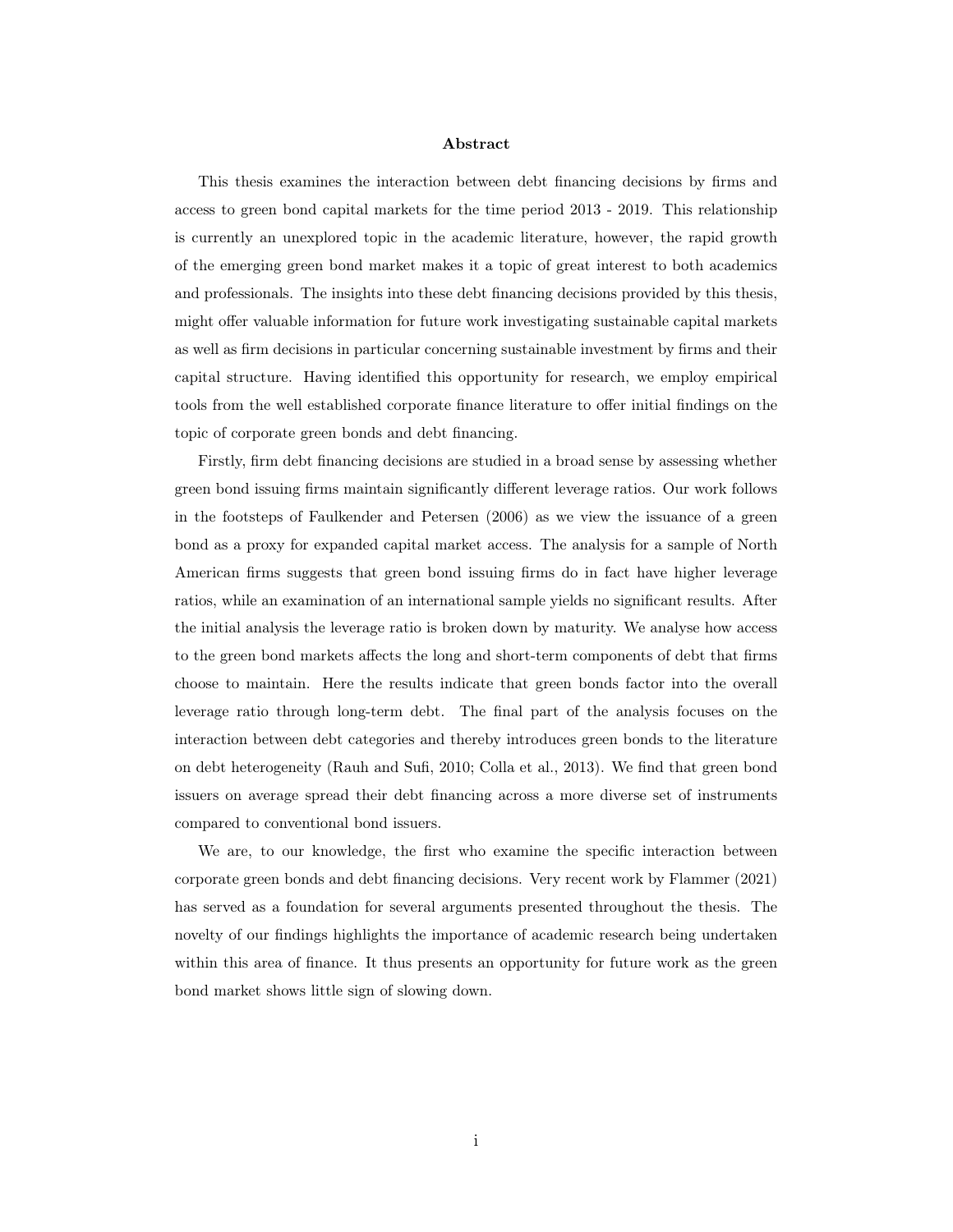# Contents

| 1.       |                                       | Introduction                   |                                                                                        | $\mathbf{1}$   |  |  |  |
|----------|---------------------------------------|--------------------------------|----------------------------------------------------------------------------------------|----------------|--|--|--|
|          | 1.1                                   |                                |                                                                                        | $\overline{2}$ |  |  |  |
|          | 1.2                                   |                                |                                                                                        | $\overline{4}$ |  |  |  |
|          | 1.3                                   |                                |                                                                                        | 6              |  |  |  |
| $\bf{2}$ | <b>Green Bonds - An Overview</b><br>7 |                                |                                                                                        |                |  |  |  |
|          | 2.1                                   |                                |                                                                                        | $\overline{7}$ |  |  |  |
|          | 2.2                                   |                                |                                                                                        | 8              |  |  |  |
|          |                                       | 2.2.1                          |                                                                                        | 8              |  |  |  |
|          |                                       | 2.2.2                          |                                                                                        | 9              |  |  |  |
| 3        |                                       | <b>Literature Review</b><br>11 |                                                                                        |                |  |  |  |
|          | 3.1                                   |                                |                                                                                        | -11            |  |  |  |
|          |                                       | 3.1.1                          |                                                                                        | 11             |  |  |  |
|          |                                       | 3.1.2                          |                                                                                        | 15             |  |  |  |
|          |                                       | 3.1.3                          |                                                                                        | 18             |  |  |  |
|          |                                       | 3.1.4                          |                                                                                        | 23             |  |  |  |
|          | 3.2                                   |                                |                                                                                        | 29             |  |  |  |
| 4        |                                       | Data<br>35                     |                                                                                        |                |  |  |  |
|          | 4.1                                   |                                |                                                                                        | 35             |  |  |  |
|          | 4.2                                   |                                |                                                                                        | 38             |  |  |  |
|          |                                       | 4.2.1                          |                                                                                        | 38             |  |  |  |
|          |                                       |                                |                                                                                        | 39             |  |  |  |
|          |                                       | 4.2.3                          | Specialisation $\ldots \ldots \ldots \ldots \ldots \ldots \ldots \ldots \ldots \ldots$ | 40             |  |  |  |
|          | 4.3                                   |                                |                                                                                        | 41             |  |  |  |
|          | 4.4                                   |                                |                                                                                        | 46             |  |  |  |
| 5        | Methodology<br>48                     |                                |                                                                                        |                |  |  |  |
|          | 5.1                                   |                                |                                                                                        | 48             |  |  |  |
|          | 5.2                                   |                                |                                                                                        | 50             |  |  |  |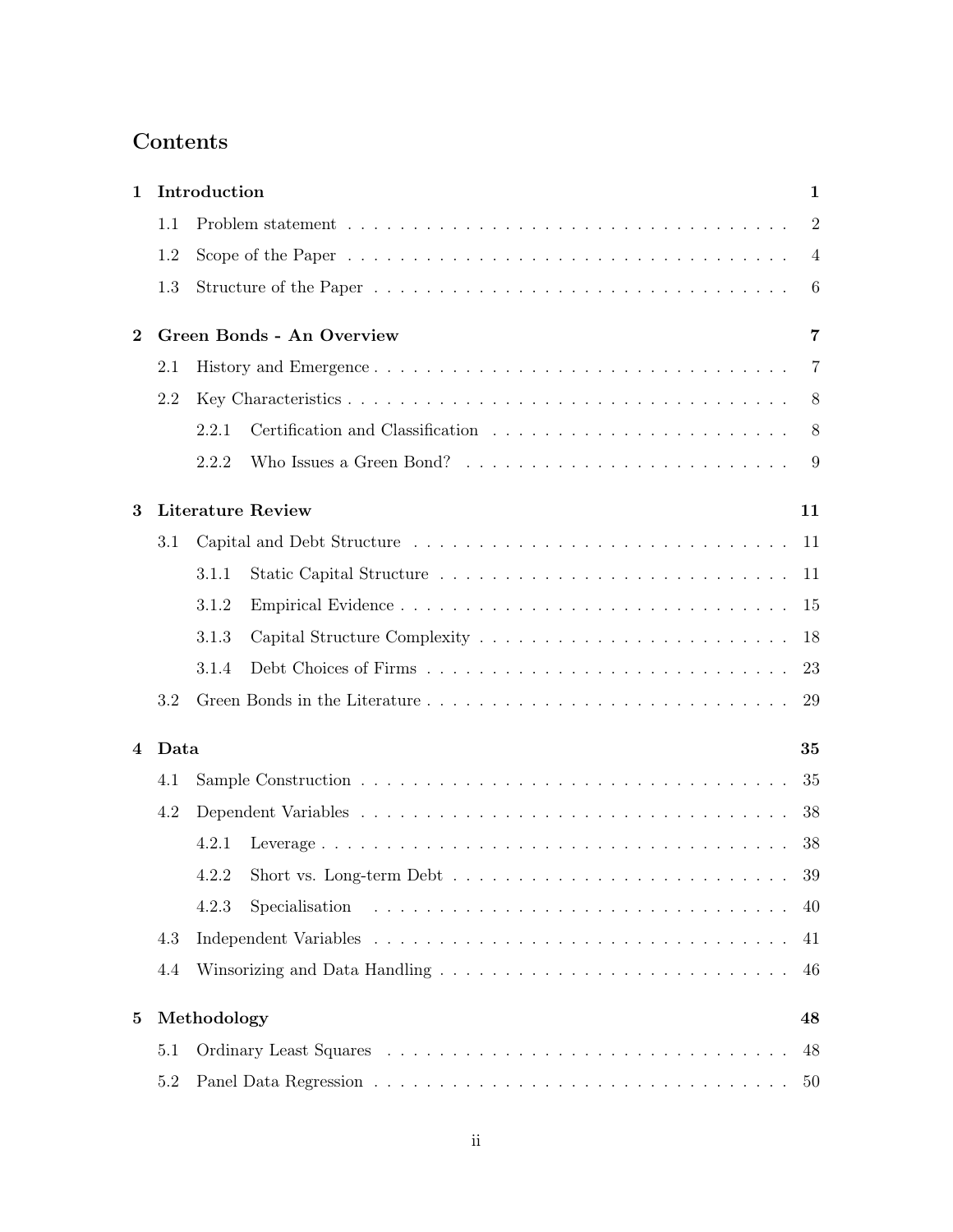|   | 5.3     |                                                                    | 54  |  |  |  |  |
|---|---------|--------------------------------------------------------------------|-----|--|--|--|--|
| 6 |         | <b>Descriptive Statistics</b><br>56                                |     |  |  |  |  |
|   | 6.1     |                                                                    | 56  |  |  |  |  |
|   | 6.2     |                                                                    | 58  |  |  |  |  |
|   | 6.3     |                                                                    | 64  |  |  |  |  |
| 7 | Results |                                                                    | 69  |  |  |  |  |
|   | 7.1     |                                                                    | 69  |  |  |  |  |
|   |         | 7.1.1                                                              | 73  |  |  |  |  |
|   | 7.2     |                                                                    | 77  |  |  |  |  |
|   | 7.3     |                                                                    | 80  |  |  |  |  |
|   | 7.4     |                                                                    | 81  |  |  |  |  |
|   |         | 7.4.1                                                              | 84  |  |  |  |  |
|   | 7.5     |                                                                    | 85  |  |  |  |  |
|   | 7.6     |                                                                    | 90  |  |  |  |  |
|   |         | 7.6.1                                                              | 91  |  |  |  |  |
|   |         | 7.6.2                                                              | 95  |  |  |  |  |
|   | 7.7     |                                                                    | 98  |  |  |  |  |
| 8 |         | Limitations and Implications for Further Research                  | 105 |  |  |  |  |
| 9 |         | Conclusion<br>110                                                  |     |  |  |  |  |
|   |         | 10 References                                                      | 112 |  |  |  |  |
|   |         | 11 Appendices                                                      | 120 |  |  |  |  |
|   |         | 11.1 Appendix 1: Econometric Tests and Robust Standard Errors 120  |     |  |  |  |  |
|   |         | 11.2 Appendix 2: Market Leverage Regression - First Difference 123 |     |  |  |  |  |
|   |         |                                                                    |     |  |  |  |  |
|   |         |                                                                    |     |  |  |  |  |
|   |         | 11.5 Appendix 5: Maturity Structure - First Difference 127         |     |  |  |  |  |
|   |         | 11.6 Appendix 6: Specialisation Excluding Financial Firms 128      |     |  |  |  |  |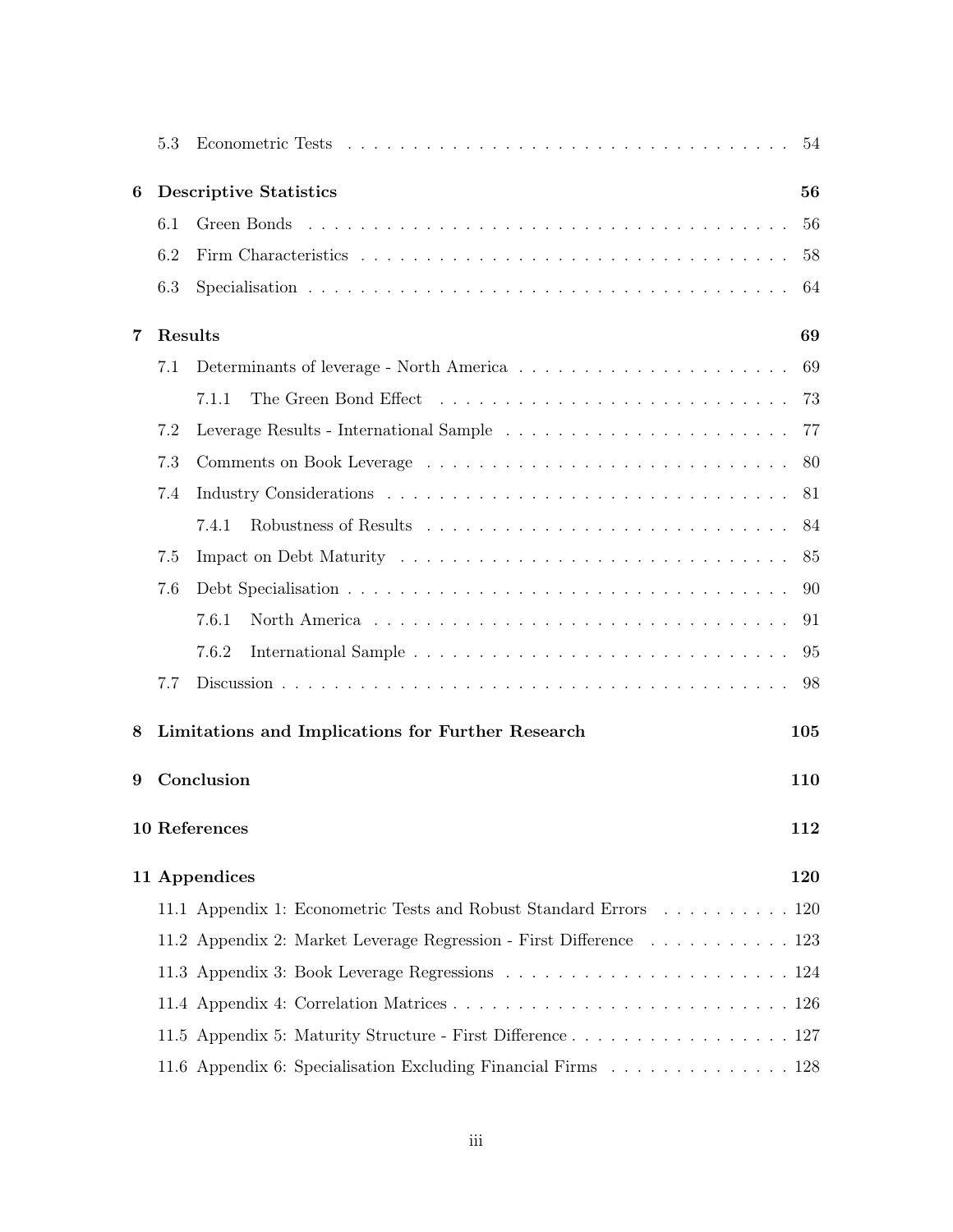## 1 Introduction

Given recent geopolitical developments, international efforts to curb global warming have been garnering increased attention and the importance of reducing carbon emissions seem more imminent than ever. While emissions have continued to rise on a global scale throughout the past decade, counteracting and more positive developments have also begun to emerge; perhaps most notably the scientific advancements within renewable energy (McCrone, 2019). A key element in the battle against climate change and the ambition to maintain current temperature levels will be the action taken by corporations. Private companies are an integral part of all aspects of life and sustainable solutions must, therefore, be developed as well as implemented by them. According to the World Economic Forum more than 370 companies with an aggregated market value of over 3.6 trillion dollars have committed to becoming carbon neutral by 2050 (Tricoire and Blum, 2021). There is little doubt that this transformation requires significant investment, meaning capital markets will see increased demand from firms to finance their sustainable projects. One important question, however, arises; where is the money going to come from?

In 2021 the corporate green bond appears to be one of the, perhaps many, answers to that question. Having set year-on-year records since its emergence in 2013, corporations have found value in a debt instrument for which funds are earmarked for 'green' projects. This is an encouraging development which also is laying the foundation for additional sustainable or social financial instruments (BloombergNEF, 2021). While the environmental urgency that green bonds represent is more than enough justification for a more rigorous investigation of their merit, other interesting questions not related to company emissions present themselves. As climate change is not a new phenomenon one fundamental question is; why are green bonds necessary?. Nothing prevents corporations from raising capital using conventional methods and directing the proceeds towards sustainable projects aimed at reducing carbon emissions. While corporations for years have been advocating for *corporate social responsibility* (CSR) and more recently *Environmental, Social and Corporate Governance* (ESG) the establishment of a distinct financial market signals further commitment from both companies and investors. The green mandate among corporate investors is increasing at a speed that has forced the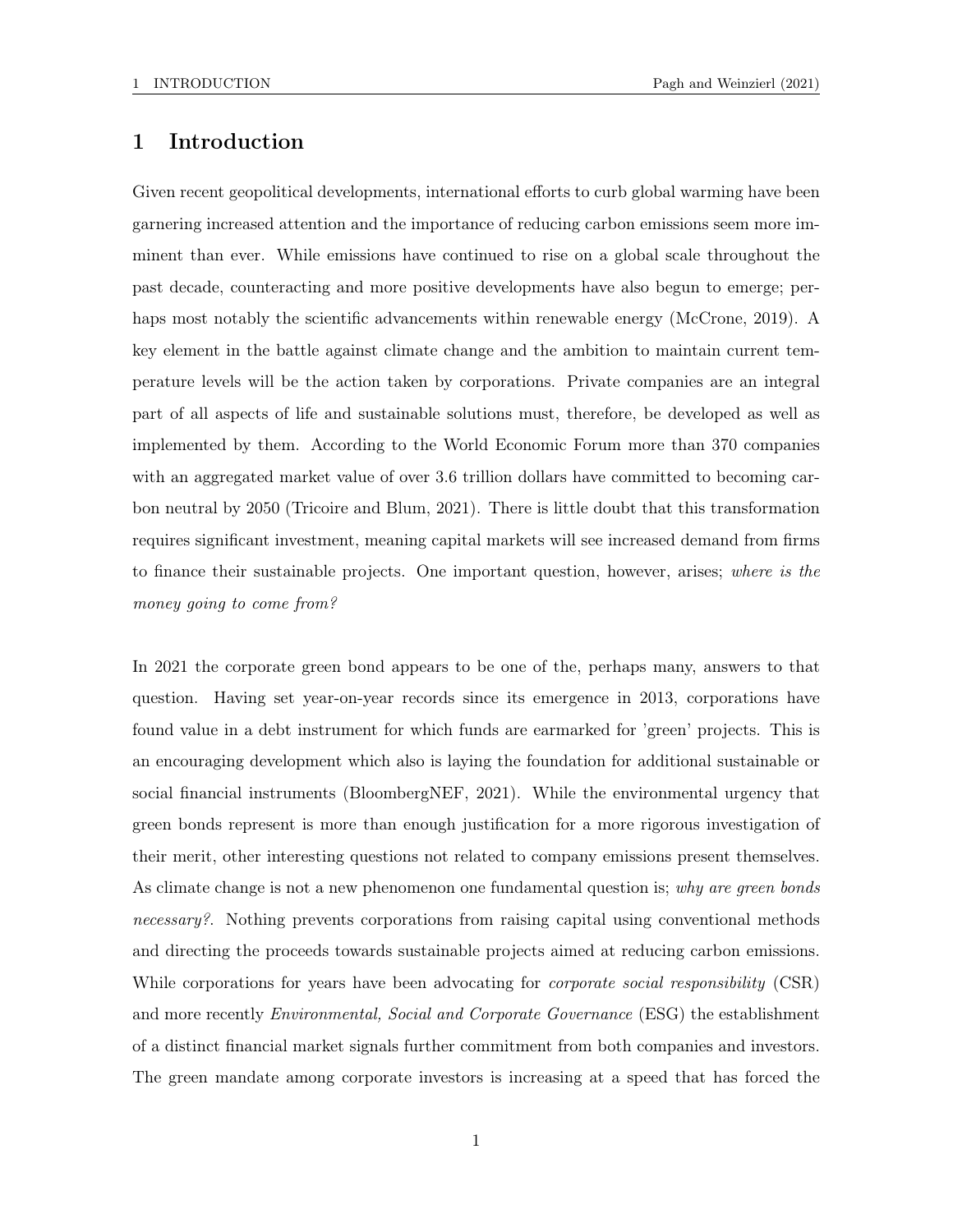market for green bonds into a state of under-supply (MacAskill et al., 2020).

As pointed out by Flammer (2021) very little is known about this new financial instrument, thus the avenues for exploration are many. One particular direction does, however, seem neglected by current academic research. Debt financing is a key component of corporate activities and the need to understand the influence of new debt instruments is vital. Therefore, the investigation of corporate green bonds in the context of firms' debt structure is necessary to better understand debt financing decisions as capital markets become more sophisticated.

#### 1.1 Problem statement

The academic literature related to the debt financing decisions is continuously developing. From static theories into more dynamic models and specialised research questions. As will be elaborated upon, classic topics within debt decisions e.g. taxes, bankruptcy, agency costs and information asymmetry are examined both theoretically and empirically. From this considerable body of work emerge many interesting predictions and findings. Given the complexity of a firm's debt financing decisions academic work tends to focus on specific aspects i.e. overall leverage (Frank and Goyal, 2009), dynamic adjustments (Leary and Roberts, 2005), market access (Faulkender and Petersen, 2006), debt heterogeneity (Rauh and Sufi, 2010) or the business cycle (Halling et al., 2016).

When examining corporate debt decisions in relation to green bonds there appears to be a significant knowledge gap in the literature. The very recent paper by Flammer (2021) is to our knowledge the only academic work that focuses solely on corporate green bonds. Her paper attempts to address the question of why firms might want to issue a green bond. This is an important empirical question with many possible answers. She highlights the information benefit of issuing a green bond as reflected in firm equity valuation, but the exact underlying dynamic remains a question for future research. Nevertheless, neither Flammer (2021) nor other early work on green bonds (Baker et al., 2018, Karpf and Mandel, 2018) address the question of what green bond issuance means for corporations at a more fundamental level. While we acknowledge that academic first-movers have been severely inhibited by the lack of data on corporate green bonds, this further highlights the potential as well as importance for emerging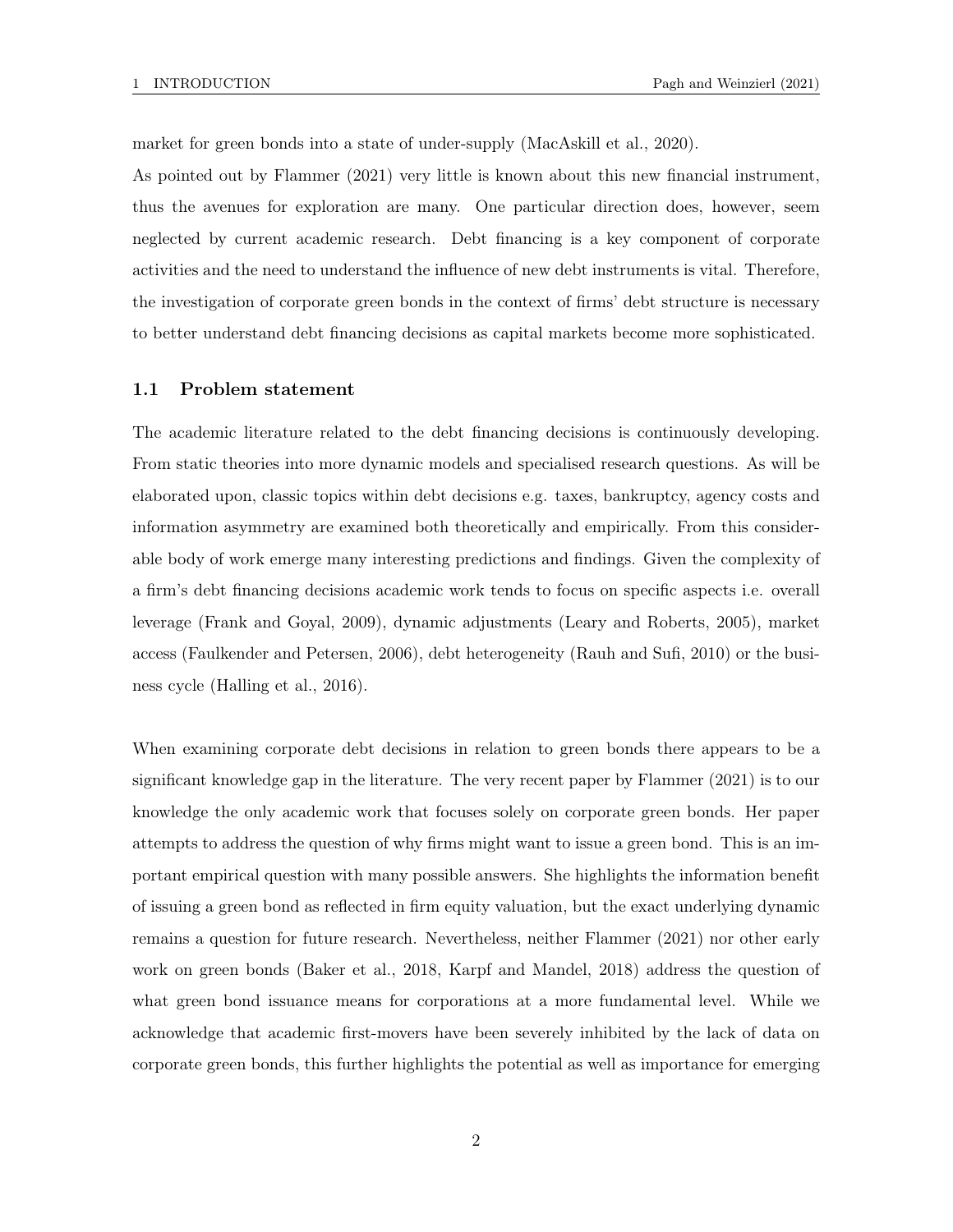work, such as ours, to relate the rise of corporate green bonds to the more fundamental debt financing decisions of the firm. Put more explicitly this paper addresses the following question:

# How does the access to green bond markets change the debt financing decisions of firms?

To provide a more encompassing answer to the overall question we divide it further into three sub-questions. By answering these sub-questions individually we are able to provide broader insights into the debt financing decisions of firms. The following items, therefore, serve as a framework for our analysis.

- 1. Does the access to green bonds increase the reliance on debt financing for firms?
- 2. How does the issuance of a green bond affect the maturity structure of corporate debt?
- 3. How does green bond market access change firms' attitude towards other debt categories?

In order to conduct the outlined analysis we employ methodologies from other sources within the broader corporate finance literature. By combining existing and already well examined methodologies and implementing them to analyse the corporate green bond market we establish new and green bond focused findings. Addressing sub-question 1. we utilise the framework of Faulkender and Petersen (2006), wherein they use credit ratings as a proxy for access to the corporate bond market. The authors try to understand the interaction of this variable with a firm's leverage ratio to determine if firms rely more heavily on debt, when faced with more supply. In a similar vein we use the observation if a firm has issued a green bond as a proxy for market access to the newly emerging green capital markets.

In a next step we break the leverage down by maturity to assess where green bonds factor in. Again we base our methodology on the approach of Faulkender and Petersen (2006) and run the debt market access regression, however, using long-term leverage and short-term leverage as dependent variables. Our results show that green bond market access does not uniformly affect market leverage, but that there is a distinction in the long-term leverage and short-term leverage ratio maintained by firms with green bond market access.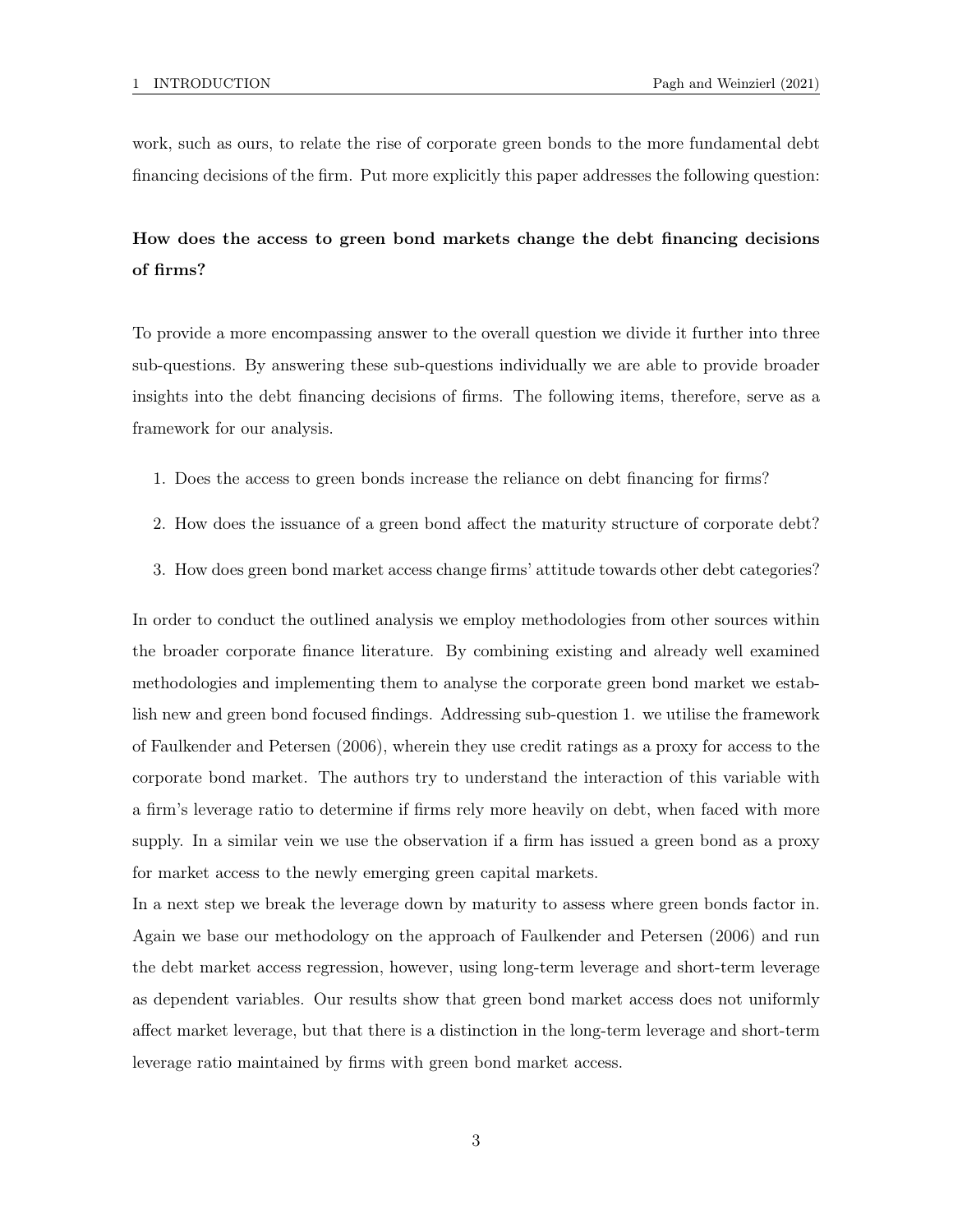For the final question stated above we investigate the nature of our sample firms' debt in greater detail. By focusing on the degree to which a firm's issued debt is concentrated in specific debt categories we try to assess whether green bond market access makes firms use a wider variety of debt instruments or if they choose to specialise on specific categories. For our methodology we once again turn to well established papers within the corporate finance literature and follow the example of Colla et al. (2013) and Halling et al. (2020).

Our findings focus on a new aspect of the green bond market, however, utilises methodologies already well established in the corporate finance literature and typically applied in a different context. This should lend credibility to our results. Our contribution offers insights into the statistical relationships that determine a firm's debt financing choices. These findings can act as guidelines for future research and as templates to build more theoretical frameworks on.

#### 1.2 Scope of the Paper

The overall aim of this papers is to add to the financial literature relating green bonds and debt financing decisions. The conclusions reached in this paper are based on econometric analysis performed on quarterly financial information for two distinct samples from 2013 to 2019. Given the infancy of the green bond market we cast a wide net in terms of geographical scope to increase the number of useful observations, but with some exclusions; the most noteworthy of which being China. The exclusion of China from the analysis is due to the difficulty in obtaining reliable supporting data on firm characteristics. Our samples are based on the reporting in our main data source, Compustat, and are thus divided into a North American sample and an international sample. While the international sample mostly consists of European firms there are likely to be differences in debt financing decisions across countries (Rajan and Zingales, 1995). Country specific differences, primarily of regulatory nature, are, however, considered out of scope.

The paper's scope encompasses overall leverage, maturity as well as specialisation considerations and incorporates commonly used firm controls. Other valuable controls related to the macro environment of the firms as well as considerations related to corporate governance are not considered. Furthermore, other aspects of firm debt structure such as seniority of different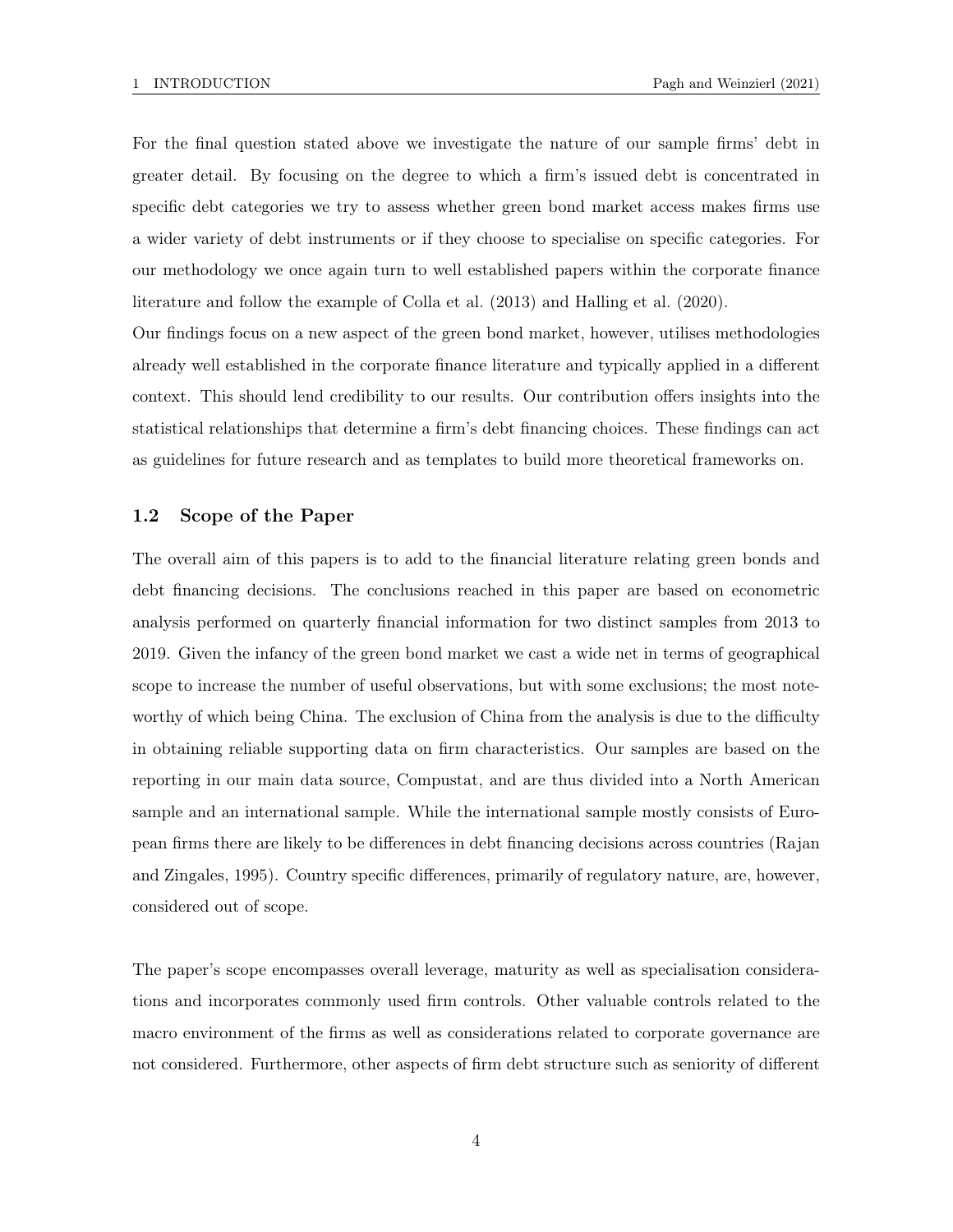debt instruments as well as the use of covenants will not be included in the analysis. The reader must therefore be made aware that the conclusions presented in this paper do not consider the full complexity of firms' debt financing decisions, but should be viewed as early work in the hopefully growing corporate green bond literature.

Since our main question of interest relates to the implication of access to green bond markets our measure for market access must be addressed. By limiting our metric to the observation that a firm has issued a green bond, we automatically risk excluding firms who have the option to issue a green bond, but choose not to. Other potential measures of market access e.g. the ESG score of a firm can unfortunately not be included in the scope of this paper as data quality and consistency is too poor at this point in time.

The novelty of the results presented in this paper with respect to green bonds has the implication that primarily classic theories of firm capital and debt structure are related to the empirical findings. This choice is supported by the relative short period of investigation. As our green bond observations are clustered around the years 2018 and 2019, the potential for investigation of green bonds in relations to dynamic debt structure is at this point not present. While we acknowledge the importance of examining debt financing decisions in a dynamic setting, we limit our focus on this area of research to our review of the literature. Similarly, the rollover of corporate green bonds is outside the scope of this paper and firms, for which a green bond issuance is observed, are thus viewed as green bond issuers for the remaining sample period. Lastly, the theoretical work related to green bonds specifically is virtually non-existing, thus we make the decision to base our conclusions on existing theoretical work rather than bring forth any theoretical contributions of our own.

5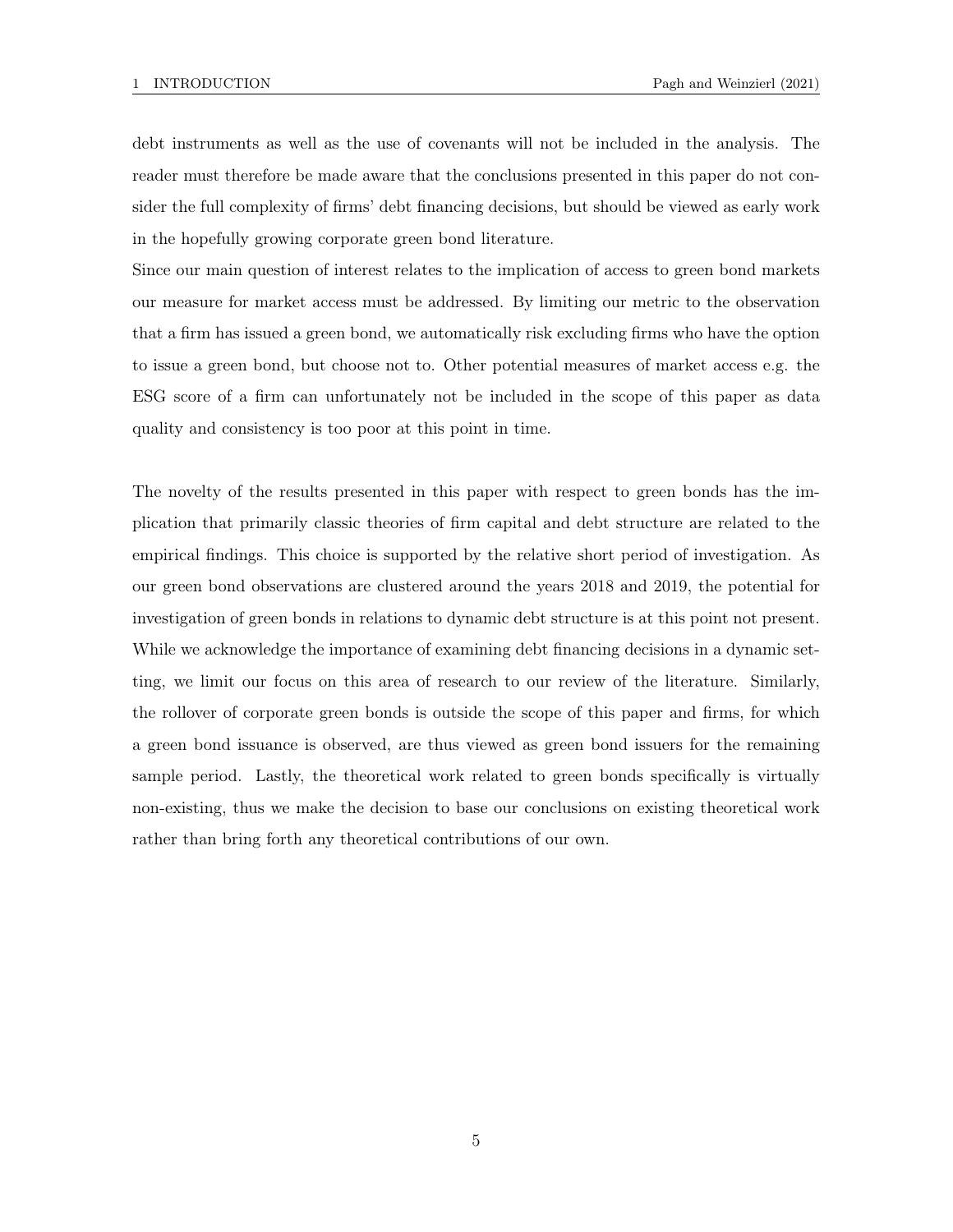#### 1.3 Structure of the Paper

The structure of this paper is as follows. Section 2 provides an overview of some facts and key developments in the green bond market. Subsequently, we summarise the theoretical underpinnings of our analysis by first reviewing the existing corporate finance literature relevant to our research questions in section 3.1 and then presenting the existing academic literature on green bonds in section 3.2. In section 4 we describe our approach to sample construction, our data sources, our data handling and provide detailed descriptions of the variables used for our analysis. We further elaborate on the analysis and specifically the methodologies and models we employ in section 5. Section 6 acts as a precursor to our main findings as we introduce the reader to some key descriptive statistics of our data sample. Furthermore, we make initial hypothesis about the correlations we might expect from our estimation results. We present our key results and discuss their importance for firms' debt financing decisions in section 7. A discussion of our analysis' limitations and its implications for further research is presented in section 8. Finally, section 9 concludes the paper.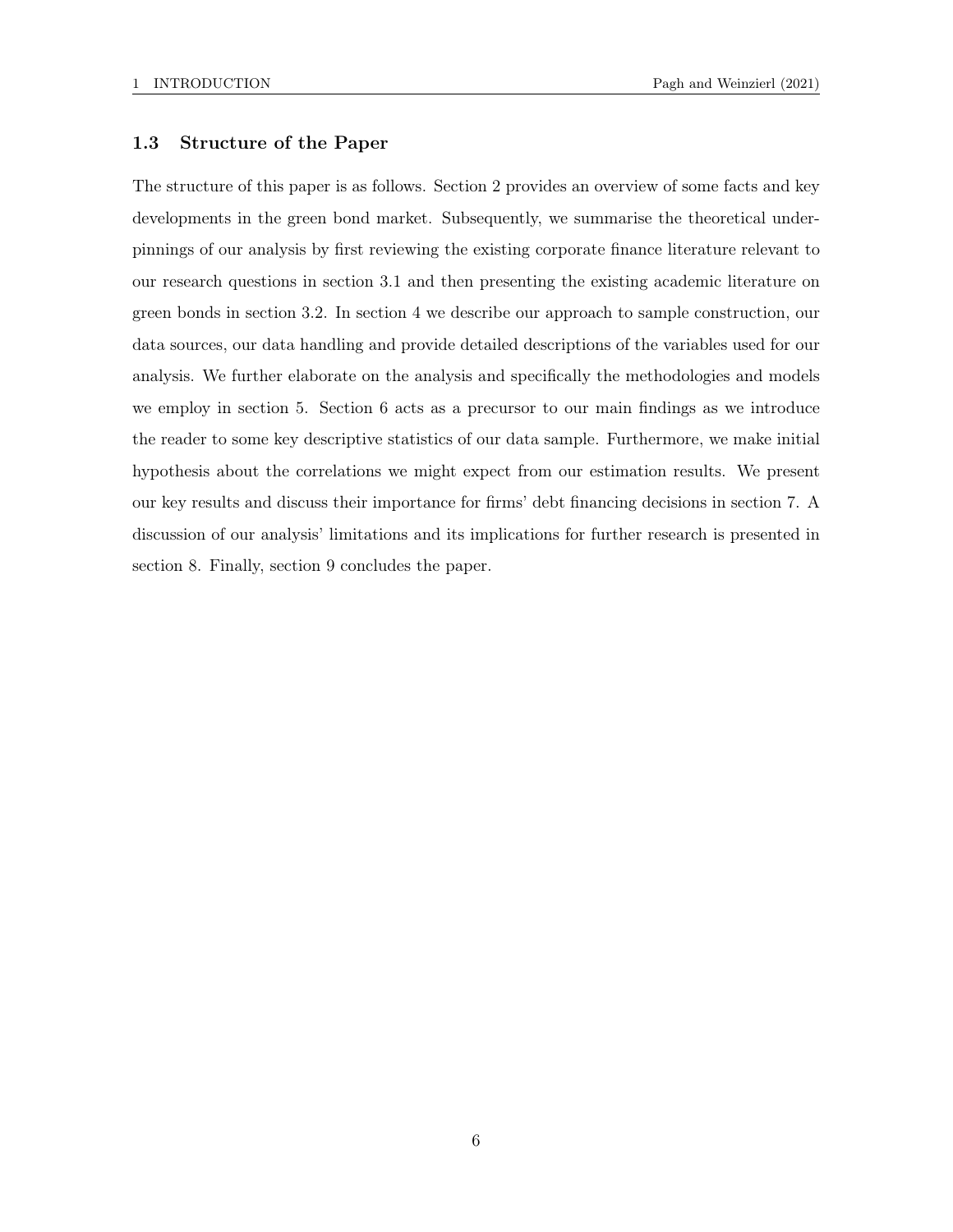## 2 Green Bonds - An Overview

With the increasing political emphasis on the global climate crisis and the associated policy changes, so too have financial markets responded to the shifting global paradigm. Increasingly governments and corporations require capital dedicated to environmentally friendly agendas, sparking the emergence of new financial instruments. In 2020 the debt raised for sustainable projects was approximately 750 billion USD (Bloomberg, 2021). Most notable among these debt instruments is the emergence of green bonds, which are debt instruments, whose proceeds are dedicated exclusively to financing environmentally friendly projects. As the most mature segment within the ESG debt markets more than approximately 305 billion USD were issued in 2020 alone (Bloomberg, 2021).

#### 2.1 History and Emergence

Debt instruments allocated exclusively to sustainable or environmentally friendly projects are a relatively new concept, with the first such debt instrument being the "Climate Awareness Bond" from 2007 issued by the European Investment Bank (EIB). Soon after, in 2008 the World Bank issued the first bond labelled specifically as "green", which has acted as an example for subsequent issuances. The first corporate green bond was brought to market in 2013 through the collaboration of a Swedish real estate developer Vasakronan and the Swedish bank Skandinaviska Enskilda Banken (SEB). Since its inception this market has experienced substantial growth, however, its overall size relative to the conventional bond market still remains limited with 1% - 2.2% (Deschryver and De Mariz, 2020).

With the emergence of these new debt instruments, investor demand has increased in kind. Increasingly investors have been incorporating ESG mandates into their investment strategies. Next to dedicated green bond mutual funds, European pension funds in particular have been driving forces for the increased demand for green bonds. The scope of investors has gradually been increasing to include impact investors, insurance companies and asset managers. On the issuer side, green bonds have been used as a means to signal commitment to socially responsible investing (SRI). Corporations can use the green bond label as a tool to emphasise their social responsibility, which in turn has also yielded increased investor demand for their green debt instruments compared to conventional debt instruments (Deschryver and De Mariz,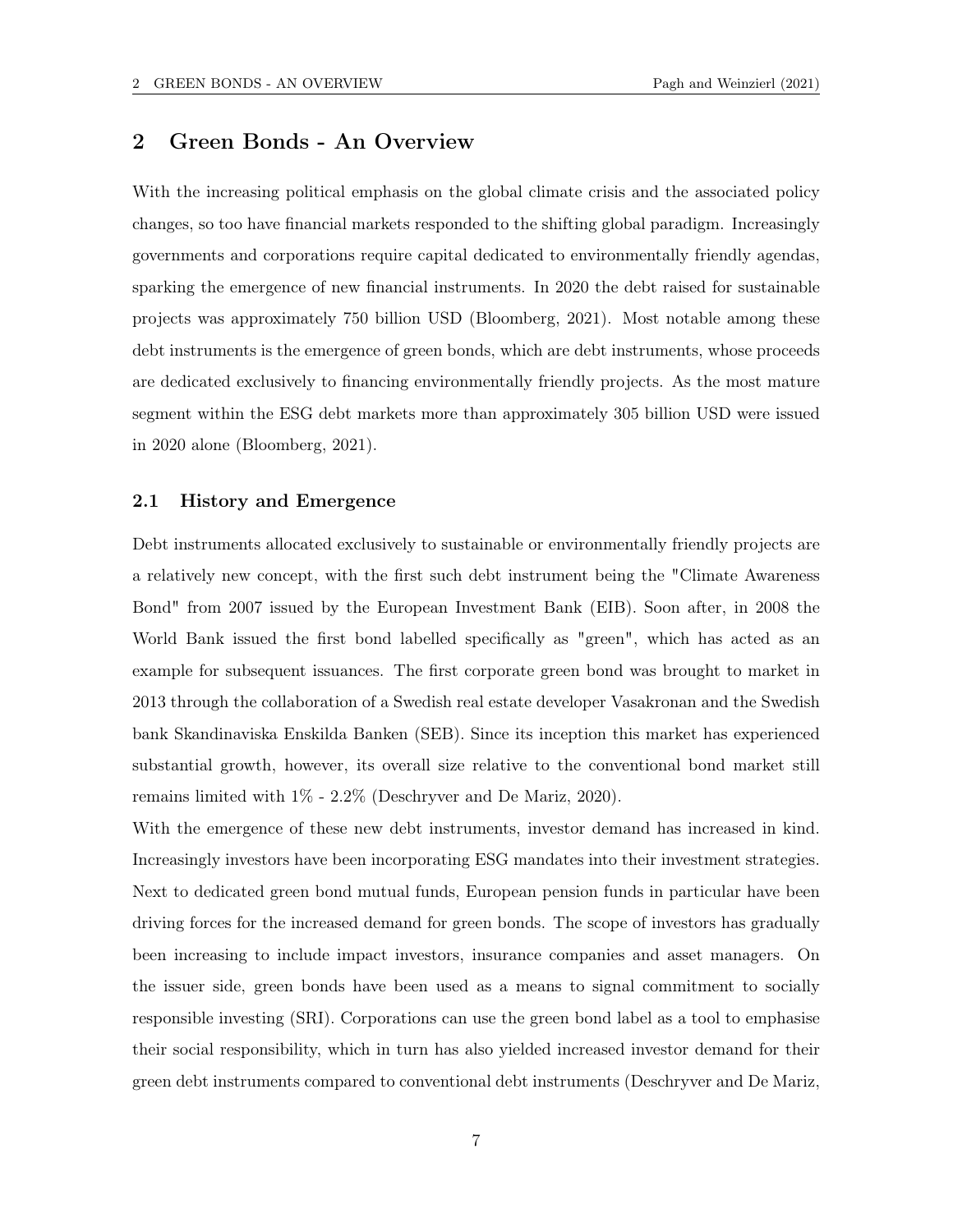2020). Generally, the market for sustainable debt instruments faces a problem of under-supply, which is preventing it from growing into a larger segment within capital markets. Currently, the green bond market share of the total fixed income market is too small to warrant broad demand from investors and remains a relatively undiscovered part of the overall securities environment.

#### 2.2 Key Characteristics

#### 2.2.1 Certification and Classification

One difficulty the green bond market faces is the lack of unified certification standards. As of writing, there are several institutions, which have created differing classification standards, causing uncertainty for investors seeking to fulfil an ESG mandate. Furthermore, this lack of standardisation impedes the growth of the green bond market as it undermines the integrity of the green debt instrument issued (Tang and Zhang, 2020). As a positive externality, the fragmentation of the green bond classification standards has sparked the emergence of similar debt instruments such as climate, social or sustainable bonds and loans (Deschryver and De Mariz, 2020). Deschryver and De Mariz (2020) identify several entities, which have created green bond classification standards. The common denominator within these guidelines is the detailed explanation for use of proceeds of the raised funds.

Firstly, the Green Bond Principles are a set of guidelines for the issuance of green bonds, which focus on four main principles spanning use of proceeds, selection of projects, funding and reporting (ICMA, 2017). The principles, especially with respect to reporting, emphasise the importance of transparency. While it is acknowledged that green projects can also have a social component, any project undertaken which intentionally has a mix of green and social benefits cannot be labeled as a green bond, but will instead be considered a sustainability bond.

Secondly, the Climate Bond Initiative (CBI), an international charity, has created a set of standards, which is intended for investors and governments to use as a means to identify and prioritise environmentally friendly investments. They are closely linked to the Green Bond Principles with respect to reporting and management of proceeds (CBI, 2020a). To obtain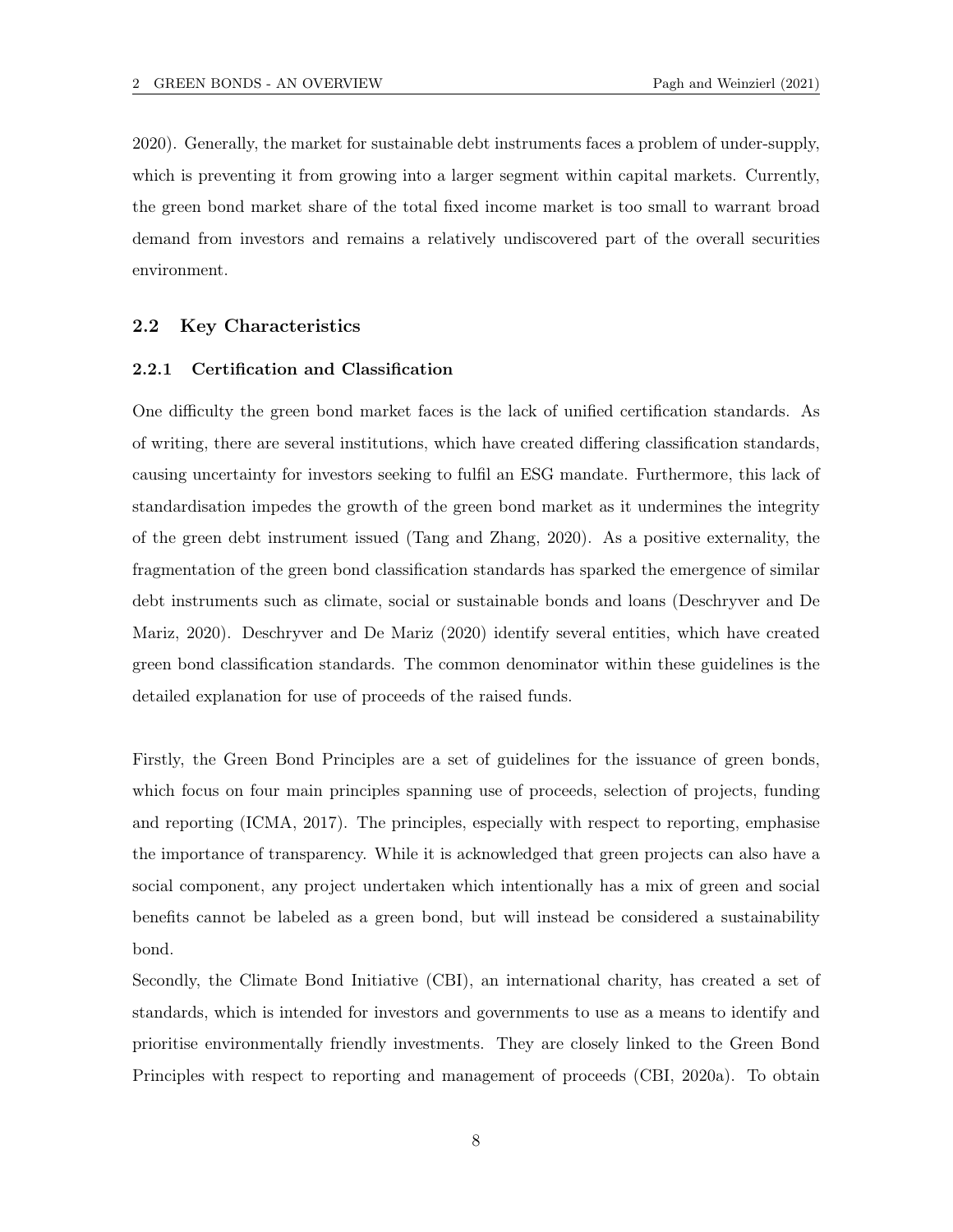the CBI certification the green bonds must be verified by an approved third party, which is required to conduct post-issuance verification approximately 24 months after issuance. Lastly, a small fee is paid for the certification in the amount equal to  $1/10$  of a basis point of the notional on the bond.

Thirdly, the EU's Technical Expert Group (TEG) has developed a definition of green bonds and finally national and regional governmental bodies have developed frameworks for the identification and labelling of green bonds. Overall, none of these standards are strictly binding or universally used as a means of identification. As a result, critics have called the integrity and potential of the green bond market into question as this fragmentation of classification standards opens up an opportunity for green washing or falsely signalling a green agenda. Existing literature, however, does not find evidence to support this hypothesis (Flammer, 2021).

#### 2.2.2 Who Issues a Green Bond?

Since the CBI began their collection of data on green bonds the market has set year-on-year records in terms of total issuance. While development banks were the first adopters of this new financial instrument the impressive growth in the issuance of green bonds can be attributed to the growing interest from corporations. While corporate issuances accounted for less than 20% of the overall green bond market in 2013 this has grown to above 50% in 2019 (Almeida, 2020). The total issuance in 2019 was 259 billion USD which was an increase of 51% compared to 2018 and the total number of issuers increased by 46%. Currently the largest issuer in the world measured by both amount and number of bonds is the US Federal National Mortgage Association. The United States also leads the pack in terms of issuance (amount and number of bonds) with other countries such as China, France and Germany following suit.

One important aspect for the sustained viability of the green bond market is the continued support from issuers. In 2019, 66% of the total volume was contributed to existing issuers with the trend being present across different types of issuers. 2019 also saw issuance from all parts of the world with Europe being the biggest regional issuer followed by Asia-Pacific and North America. It was also the year in which EUR overtook USD at the primary currency of issuance (40%). The overall size of a green bond also increased to an average 144 USDm (up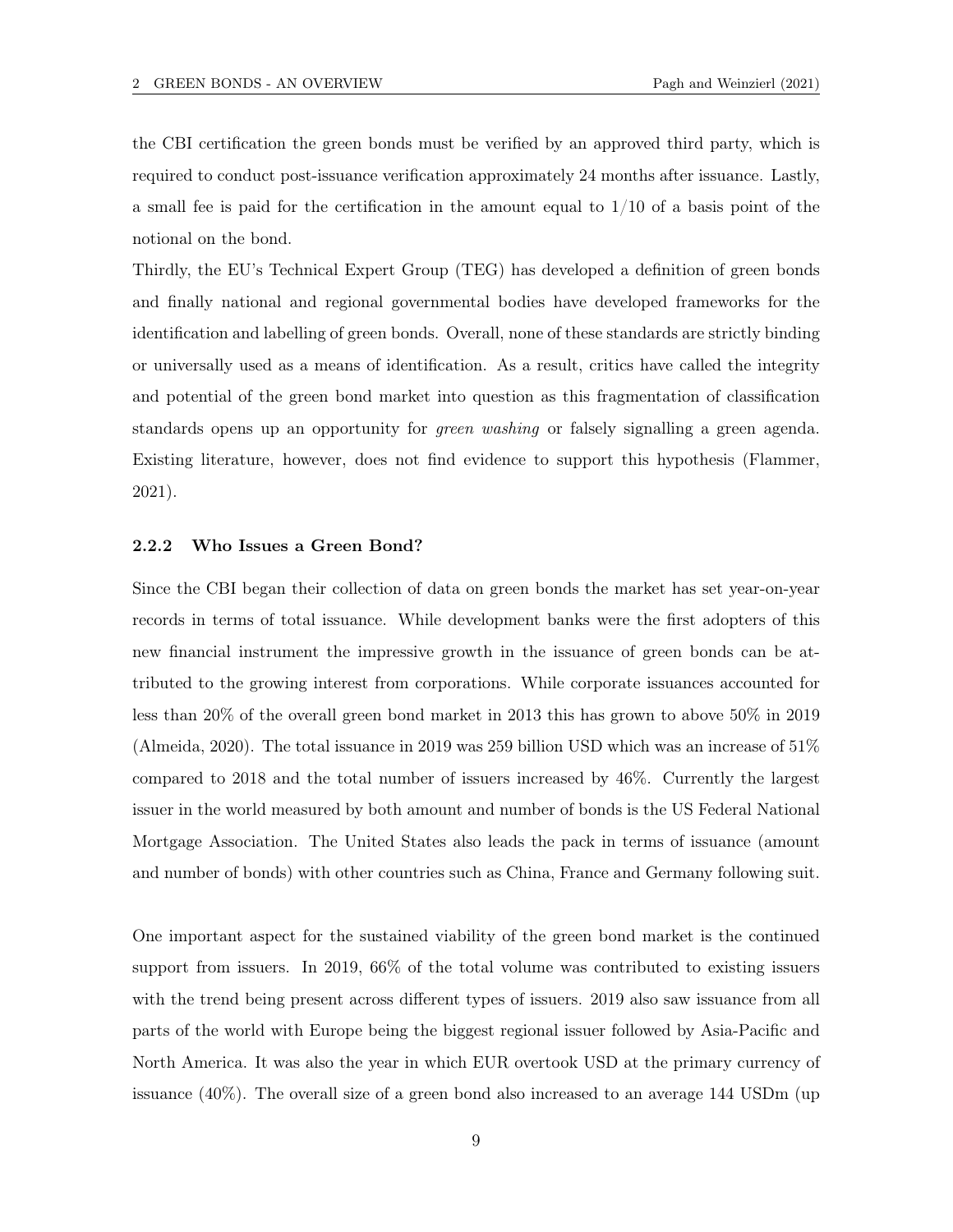from 108 USDm in 2018)<sup>2</sup> and in general more bonds above 100 USDm were issued in 2019. The proceeds are used for a variety of green projects with energy (32%) being the biggest category ahead of building (30%) and transportation (20%) (Almeida, 2020).

The segment for corporate green bonds has increased significantly with non-financial corporations doubling the issuance amount compared to 2018 and ending at a total of 59.1 billion USD for the year. Despite sovereign green bonds seeing significant growth, corporate green bonds continue to dominate the overall green bond landscape. Financial corporations, however, stagnated in 2019 as they saw a massive increase between 2017 and 2018. The corporate segment also saw a decrease in issuance for the first half of 2020 with non-financial corporations remaining on par with 2019. As the global bond market grew throughout the pandemic the green bond market experienced a minor set-back indicating that issuers, to a certain degree, reverted back to more familiar terrain (CBI, 2020b). Certified green bonds appeared the most robust segment of the green bond market. While 86% of green bonds in 2019 had external review in some form or another only 12% actually received CBI certification. This was, however, almost double of the certified volume in 2018 (Almeida, 2020).

<sup>&</sup>lt;sup>2</sup>Figure includes the US Federal National Mortgage Association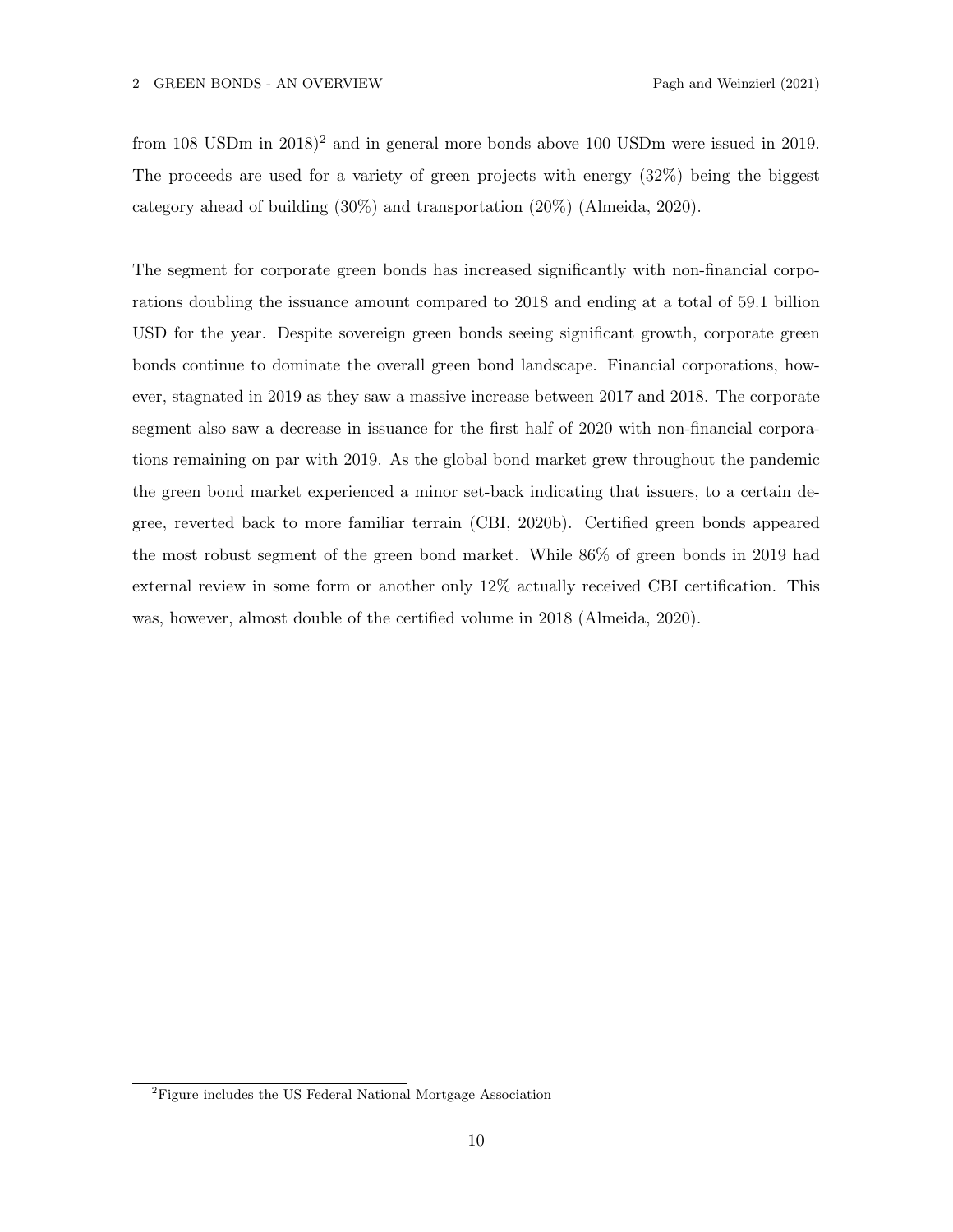### 3 Literature Review

This section introduces the academic literature related to our topic of interest. As our thesis is placed within one of the largest areas of the finance literature the review will focus on the most relevant parts within the vast body of academic corporate finance literature. We outline the foundation as well as important streams of the literature in which academics attempt to answer more focused questions regarding firm financing. Given the more narrow focus of our thesis some papers will have greater relevance than others, but it is important to understand the related questions being asked and answered in the literature. Section 3.1 elaborates on more classical capital and debt structure theory as well as empirical studies, while section 3.2 focuses on the emerging green bond literature.

#### 3.1 Capital and Debt Structure

The optimal capital structure of firms has for decades been of great interest to academics and corporations alike. Since the seminal work of Nobel laureates Modigliani and Miller (1958) various theories and empirical models have attempted to answer these capital structure questions. The focus of this paper is on the debt financing decisions of firms, nevertheless, one cannot discuss debt financing without taking the broader considerations of capital structure into account. The following sections will thus outline the main theories and empirical work related to firms capital structure and from there transition into more debt specific topics.

#### 3.1.1 Static Capital Structure

In their paper from 1958, Modigliani and Miller (MM) present a proposition of debt irrelevance (Proposition I) stating that "the market value of any firms is independent of its capital structure". They prove this by showing that any investor can create their own asset portfolio by borrowing by themselves and thus any levered company cannot be valued at a premium compared to a fully equity financed firm. The result rests on the assumption of perfect markets meaning capital markets without frictions i.e. firms can issue both debt and equity whenever they wish and investors are able to borrow at the risk-free rate. Equally important is the notion of no taxes and no cost of bankruptcy (Modigliani and Miller, 1958). They expand the argument through *Proposition II*, which states that the cost of equity is related to the debt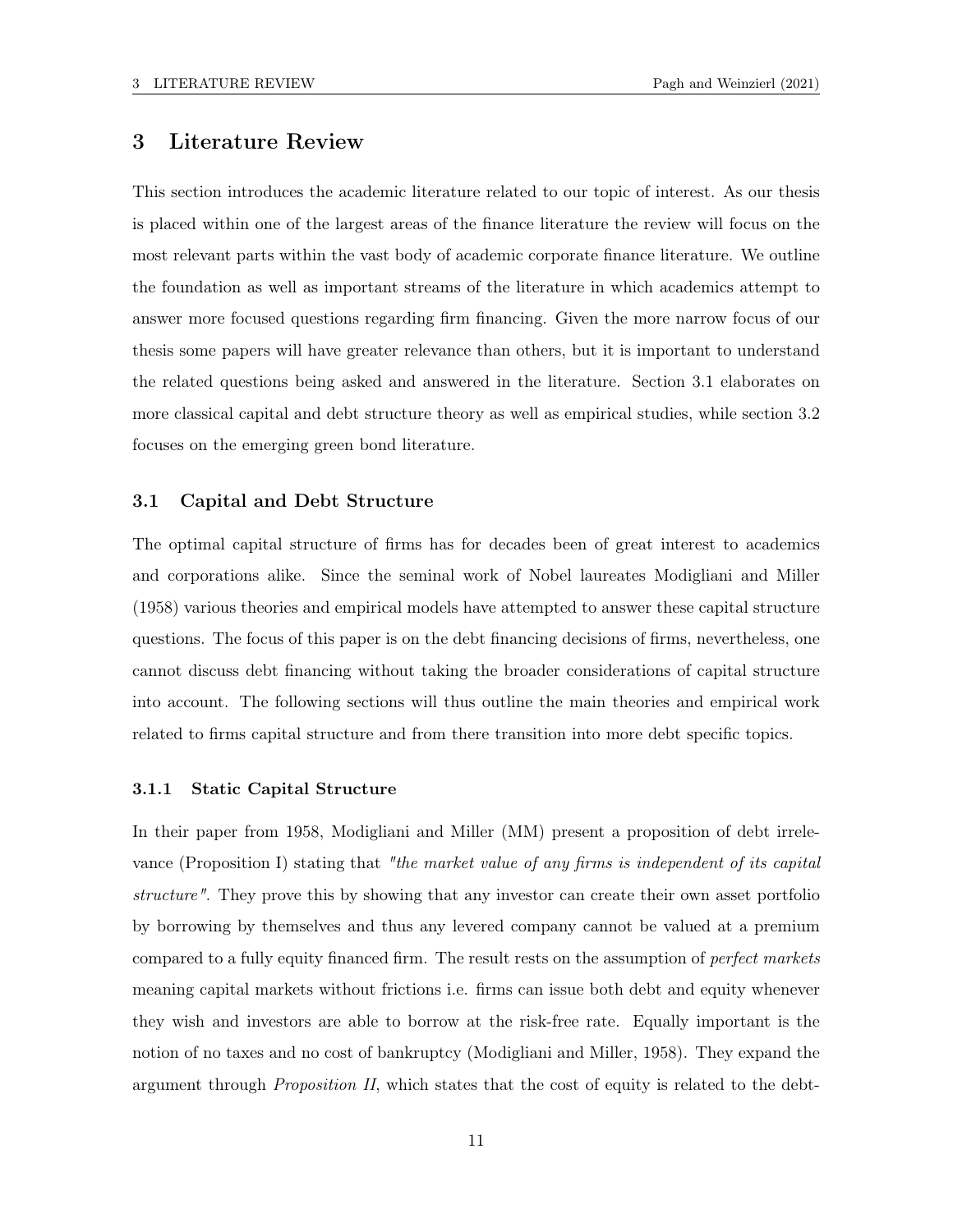to-equity ratio, the cost of debt as well as the return on assets. While higher leverage will increase the expected returns to equity, looking across all securities the average cost of capital is unchanged and as a result firm value remains unaffected by the debt financing decisions of firms (Modigliani and Miller, 1958).

The notion of no taxes is subsequently relaxed in their paper from 1963 ultimately invalidating the original Proposition I as introducing taxes creates a key benefit of debt and increases the value of the levered firm. The result is straightforward, since debt is a tax-deductible form of financing, by introducing leverage additional income is created for the firm. Since no "cost" of debt is introduced firm value becomes an increasing function of leverage, however, MM note that it is not meaningful to think of the fully debt financed firm as being the optimal capital structure (Modigliani and Miller, 1963). MM do not challenge the existence of cost of debt (Miller, 1977), but do consider them disproportionally small compared to the advantages of debt. Despite this Miller (1977) notes the puzzling empirical evidence showing that corporate leverage ratios have only gone up marginally since the 1920's despite much higher tax rates. By introducing personal taxes he shows that individual firms do not have an optimal debt-ratio, but rather an optimum aggregate debt level. Firms with lower leverage will attract investors with relatively high personal tax rates and vice versa i.e. a so-called *clientele effect* is at play. Miller argues that in a world in which income from stocks and equity is not taxed at the same rate market mechanisms will drive both yields and ownership structure to a point at which corporations cannot gain from issuing more debt. Thus, the value of any firm once again becomes independent of its capital structure (Miller, 1977).

The paper by Miller (1977) is one example where the benefits of debt are equated with the costs of debt. While Miller maintains the irrelevance proposition of MM (1958), other papers propose that a static trade-off decision can affect firm capital structure as well as firm value. When talking about benefits of debt it is most common to refer to the tax shield created from the interest deductions associated with corporate debt as presented by MM (1963). On the the cost side a distinction is typically made between the agency costs of debt (Jensen and Meckling, 1976; Myers, 1977) and cost of bankruptcy (Kraus and Litzenberger, 1973). Since debt is a legally binding obligation to pay a certain amount, one major drawback of previous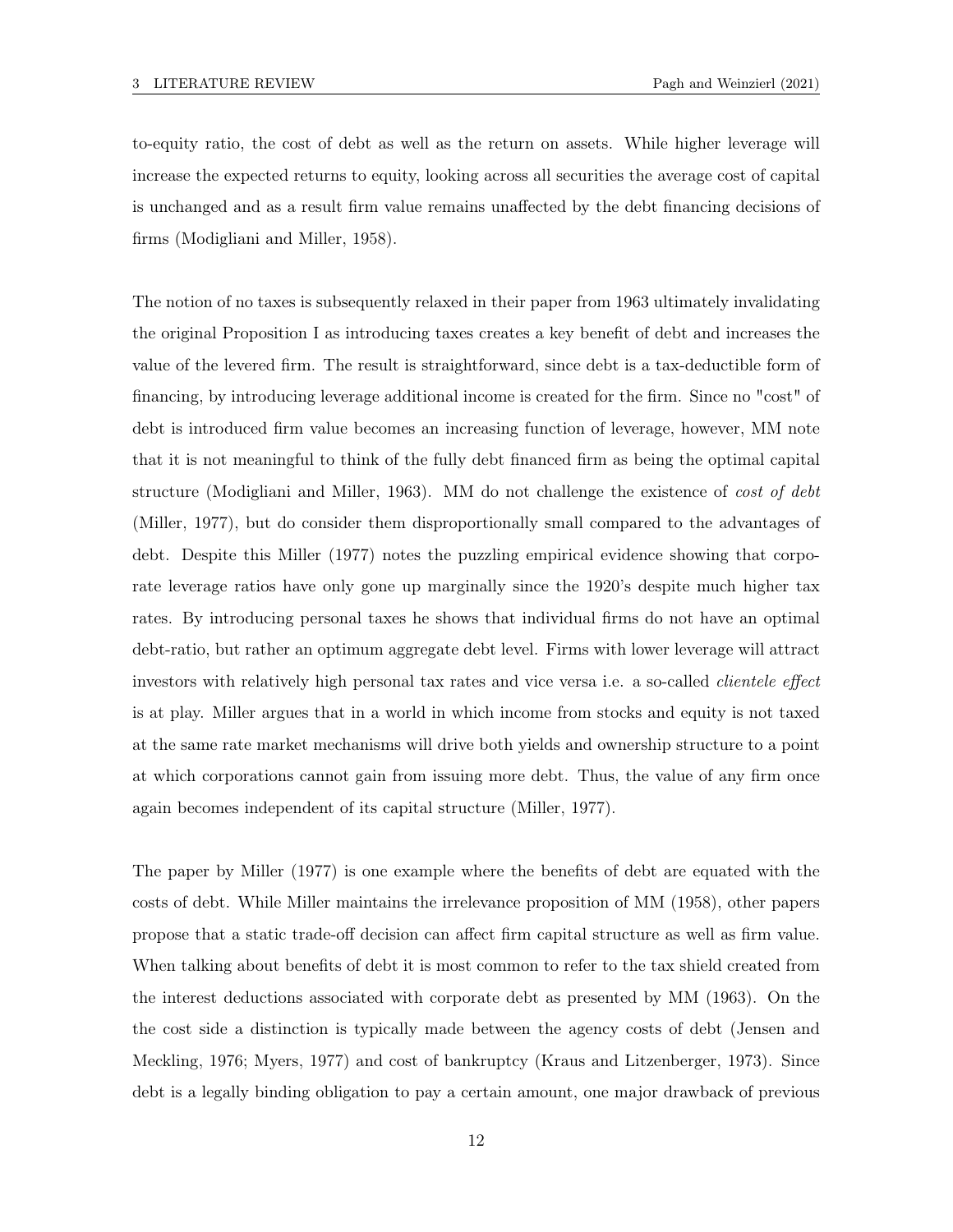work such as MM is the assumption that the firm will always be able to pay back the relevant amount. Kraus and Litzenberger (1973) argue that introducing both corporate taxes as well as cost of bankruptcy, i.e. penalties to the firm for states in which it is not able to repay its debt obligations in full, change how firms optimally use debt in their capital structure. Most importantly they show that, unlike MM (1963), firm value will not be linear in leverage and in fact market value of the firm is not necessarily a concave function.

Naturally, determining the exact cost of bankruptcy (or financial distress) is an empirical question. Andrade and Kaplan (1998) find financial distress costs to be 10-20 % of firm value. They come to this conclusion by examining high-leverage-transaction (HLTs) in the 1980's that ultimately ended up in financial distress. By focusing on relatively healthy firms they argue that they can isolate the costs which are a direct result of high leverage and not the general fortune of the firms. The approach suffers an endogeneity problem in that only distressed firms are investigated. If firms have high costs of default one would expect them to use much lower leverage ex ante, thus the study by Andrade and Kaplan might be biased towards firms with lower cost of bankruptcy.

Glover (2016) addresses this issue by setting up a dynamic model accounting for tax shields, distress costs, macroeconomic risk and costly adjustment of capital structure. Simulating his approach across the entire economy he finds the average cost of default to be 44.5% with realised costs of default much lower at around 25%. This would indicate that firms with lower costs of default do in fact use leverage to a greater extend.

In addition to pure cost of default, debt also adds complexity to the capital structure of firms and thereby changing the incentive of stakeholders which is more commonly referred to as agency costs of debt. The two most prominent kinds being asset substitution (Jensen and Meckling, 1976) and debt overhang (Myers, 1977).

Jensen and Meckling (1976) define the agency relationship as a contract under which some decision making authority is transferred from one person (principal) to another (agent/manager). Agency costs occur as it is impossible for the principal to secure optimal behavior of the agent without incurring cost. Generally, debt can also serve to mitigate harmful spending from the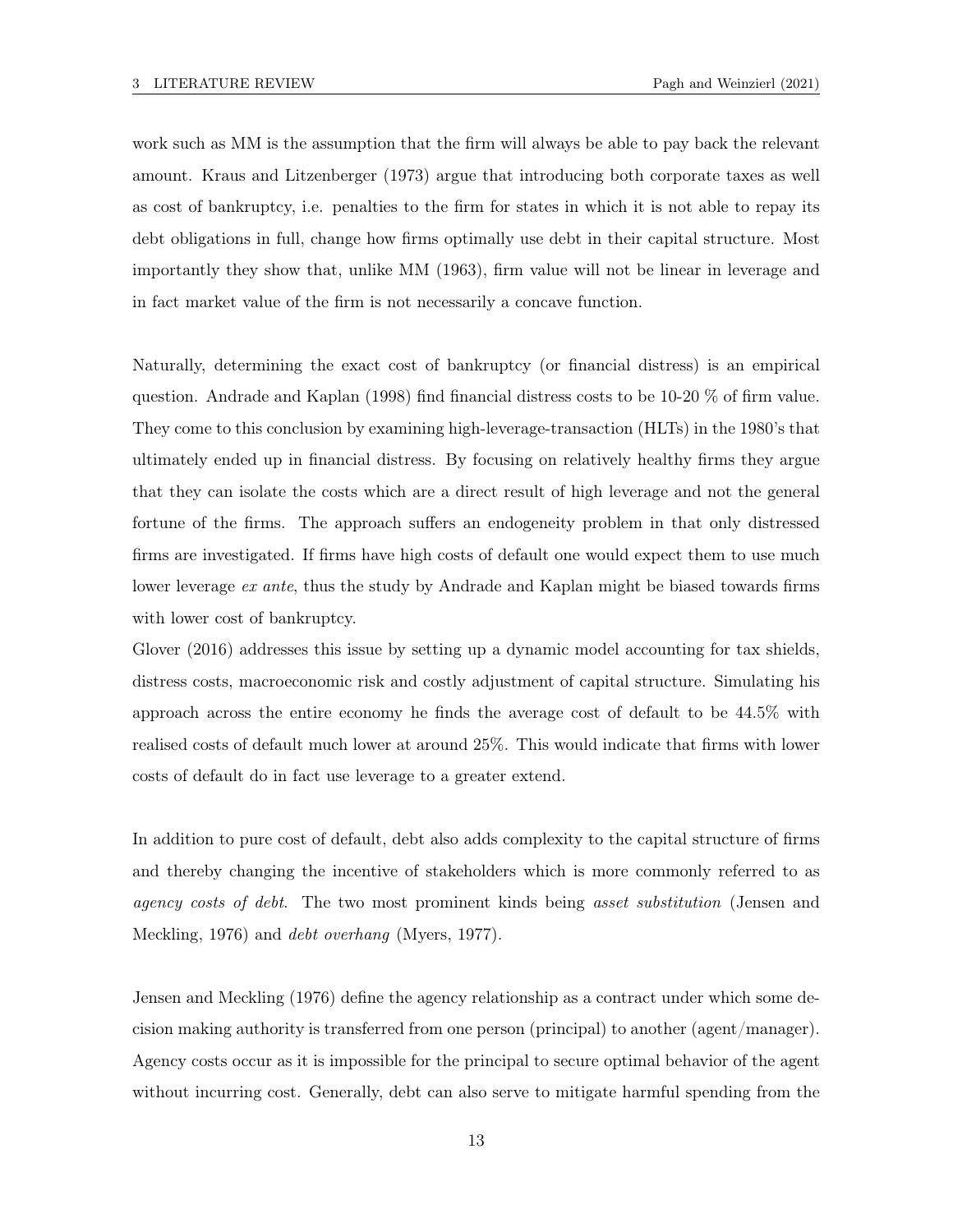manager as payments to debtholders reduce the free cash flow at the manager's disposal. On the other hand Jensen and Meckling (1976) show that a manager, who is fully aligned with equity, will have the incentive to change the underlying risk of the firms assets by undertaking a more risky investment even though the impact on firm value is negative. The loss in firm value from this sub-optimal investment policy is the agency costs of debt. It is important to emphasise that this cost ultimately is being incurred by equity owners since debtholders will anticipate this incentive ex ante and, therefore, not be willing to pay as much for the corporate debt claims. For this reason, it is in the interest of equity owners to minimise agency costs  $ex$ ante. Since equity is equivalent to a call option on the firm value (Merton, 1974) it has limited downside and it is in the interest of equity owners to increase the risk to capture more upside ex post. Debtholders, on the other hand, have no upside and are therefore interested in the firm investing in safer assets.

Myers (1977) presents another perspective on agency costs of debt which also stems from the investment policy of the firm. He shows that a firm having issued risky debt might not undertake certain investment opportunities even though they have a positive net present value (NPV). If the investment is financed by equity, the additional issuance effectively transfers wealth to existing debtholders. Investments increasing firm value are, therefore, not attractive from an equity owner's perspective. Myers assumes that firm value consists of assets in place and the value of future growth opportunities. Since future opportunities are at the firms discretion to undertake they are regarded as *real options* i.e. their value depends on the firms ability and willingness to exercise them. The key result has one important implication for empirical work related to capital structure since a firm with more valuable growth opportunities (real options) should issue less debt to reduce the agency cost of debt associated with debt overhang. Additionally, one should expect more profitable firms to rely more on debt financing as they are less likely to suffer from this type of investment distortion. Like Jensen and Meckling (1976), Myers (1977) develops his model assuming no cost of bankruptcy. In a real world scenario corporations obviously suffer from cost of debt both related to agency conflicts and the probability of default.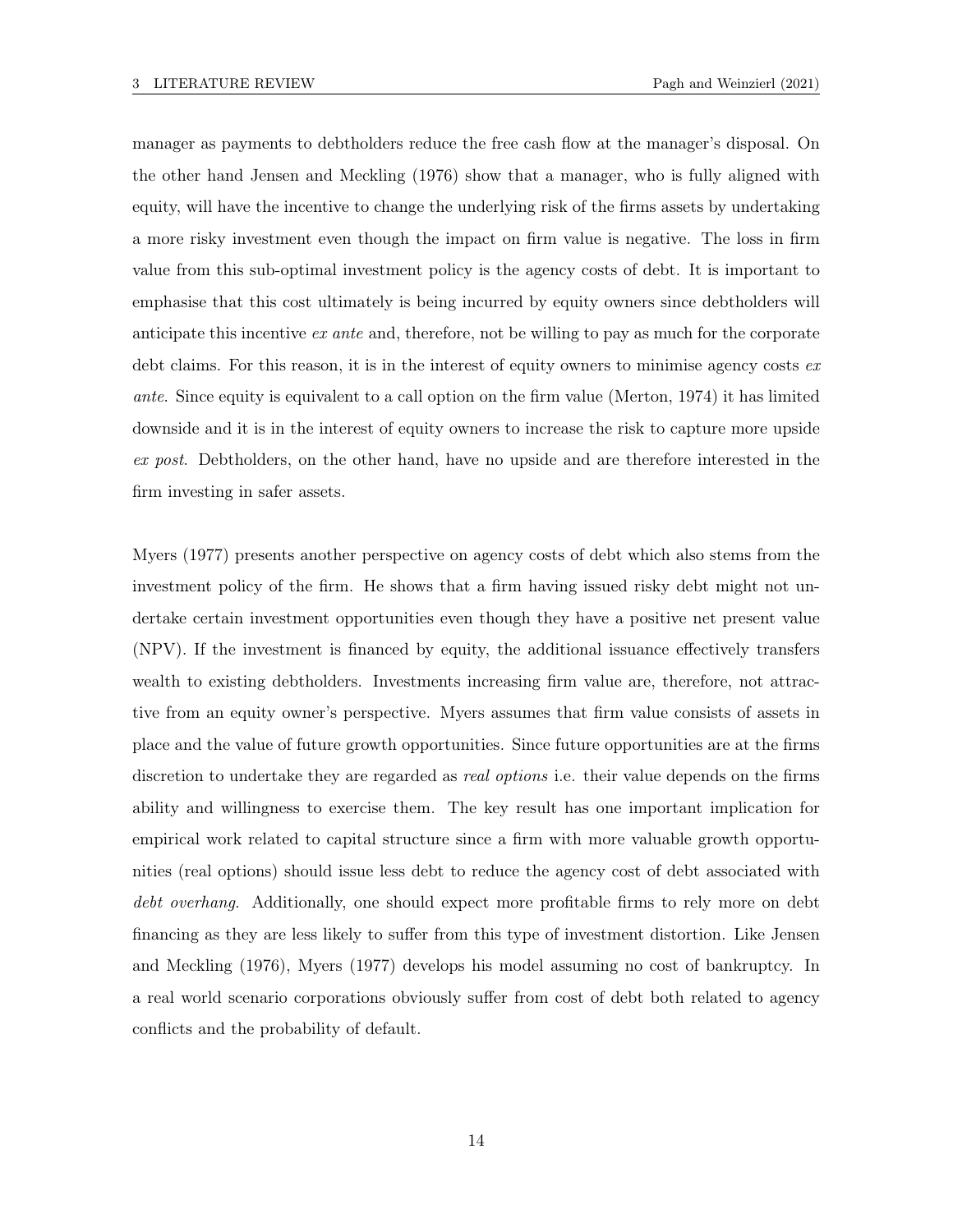In a later paper Myers (1984) discusses the possibility of firms not having an optimal debt level, but simply issuing securities based on their information sensitivity. Since capital structure choices can convey information to investors, firms prefer internal financing to debt which in turn is preferred to equity as it is the most information sensitive. This is also called the pecking order theory. The theory is based on the empirical observation that stock prices react to firms issuing securities. Generally, investors react negatively to the issuance of equity as it implies that the firm believes its shares are overvalued. Debt sends a more neutral signal whereas internal financing signals that the firm is in good shape. As a result, the optimal debt-equity ratio of the firm is not defined in a static sense, but as a result of the fortune of the firm as well as the investment opportunities available (Myers, 1984). It expands on the work of MM in the sense that the actual debt-equity ratio is irrelevant for firm value if information effects are disregarded. Since financing decisions convey information to the outside world, the capital structure of firms does have an impact on firm value. Especially when the manager has more information, he might find it optimal to pass on positive NPV projects if the informational asymmetries are too great (Myers and Majluf, 1984).

The key assumption of asymmetric information relates to the work of Akerlof (1970) and Spence (1973) who show how informational asymmetries and the cost of overcoming them have significant impact on markets. In the context of corporate capital structure Ross (1977) theorises how a firm can signal its true type to market participants through the issuance of risky debt and in turn this can create a separating equilibrium. This is important as the MM proposition assumes that market participants have full information about a company's future stream of income. In reality it will be valued based on the perceived stream of income. So as Ross (1977) argues, a firm is able to change its perceived risk class through the issuance of debt, despite its actual risk class being unchanged.

#### 3.1.2 Empirical Evidence

Much of the presented theoretical literature has been tested empirically with results both in favor of the trade-off and pecking order theory. Shyam-Sunder and Myers (1999) test the predictions of the pecking order theory and find better explanatory power compared to the static trade-off theory. They test a target adjustment model against the pecking order for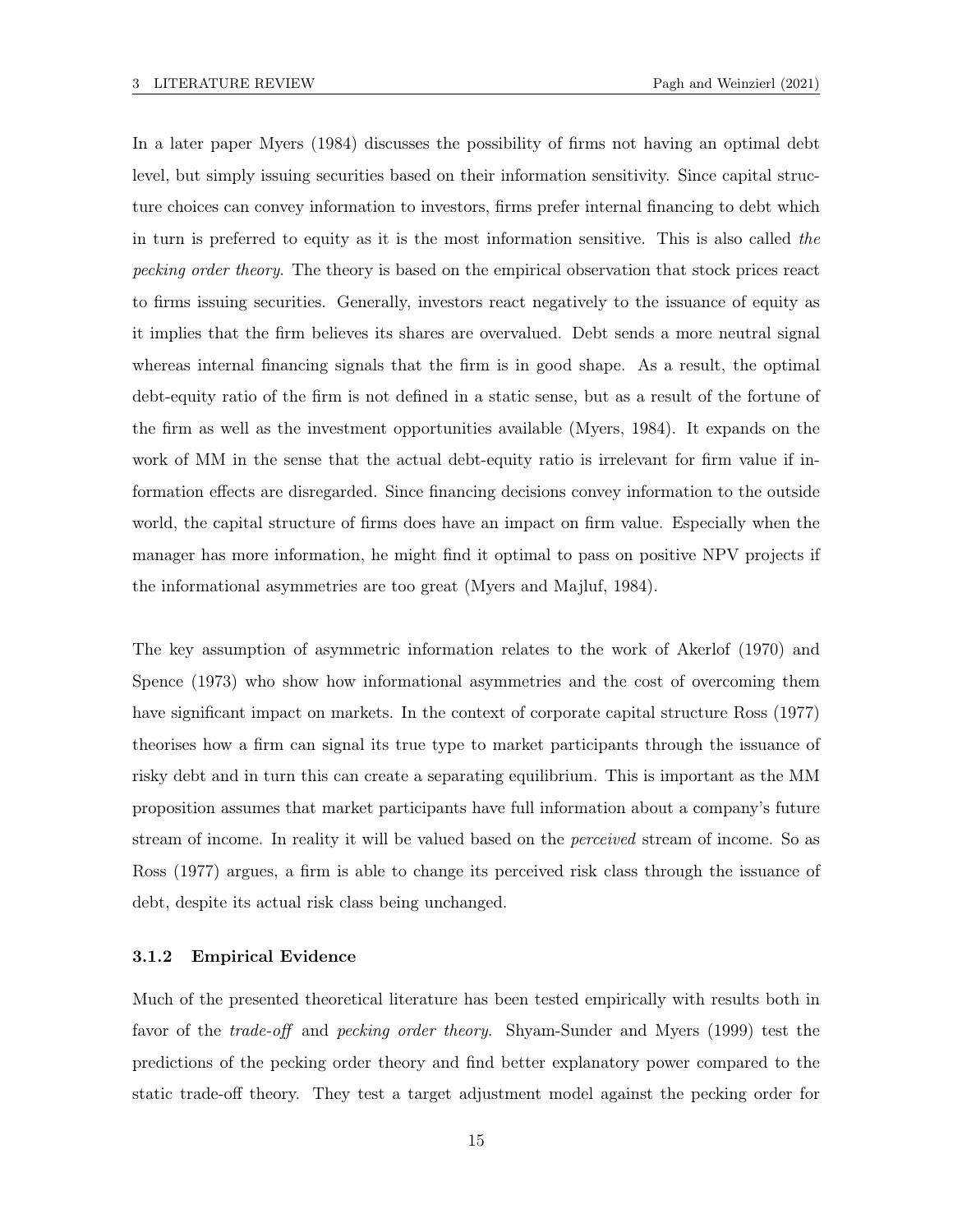which they define the variable funds flow deficit  $(DEF)^3$ . They test the pecking order by regressing the variable on the change in the absolute debt level of long-term debt. If the theory holds one would expect a coefficient of 1 i.e. all external financing needs are covered by issuing debt. The target adjustment model, on the other hand, predicts firms to adjust their capital structure only when deviating from its optimum (Shyam-Sunder and Myers, 1999).

While Shyam-Sunder and Myers (1999) find greater support for the pecking order, Chirinko and Singha (2000) argue that their test in fact do not account for the order of security issuance in that firms could easily use little equity first and only then using debt resulting in similar statistical results.

Shyam-Sunder and Myers (1999) argue that the simple pecking order works well for their sample of mature firms. This is in slight contrast to expectation as mature firms typically have lower information asymmetries. Nevertheless, Frank and Goyal (2003) also find that the pecking order works best for larger firms. Additionally, when examining the financing deficit they find that equity issuance tracks the deficit much better than debt. They also show how the financing deficit does not remove the explanatory power of conventional firm characteristics as predicted by the pure pecking order.

Conventional leverage regressions use specific firm metrics as proxies for firm characteristics, with the main problem being that often more than one possible proxy exists. Empirical literature has, however, found certain proxies to be consistently good indicators of firms' capital structure decisions. Titman and Wessels (1988) find that debt ratios are negatively related to the uniqueness of a firm's products (measured by R&D expenditure) as well as profitability and that smaller firms tend to rely more heavily on short-term debt. These are both findings which are consistent with the trade-off theory as one should expect both specialised and smaller firms to have higher agency costs of debt. Interestingly, they do not find evidence of a relationship between the growth opportunities of firms and their debt ratio.

<sup>&</sup>lt;sup>3</sup>The Funds flow deficit is defined as  $DEF_t = Div_t + X_t + \Delta W_t + R_t - C_t$ 

With variables being 1) Div = Dividend payments, 2)  $X =$  Capital expenditures, 3) W = Working capital, 4) Current portion of long-term debt, 5)  $C =$  Operating cash flow (after interest and tax)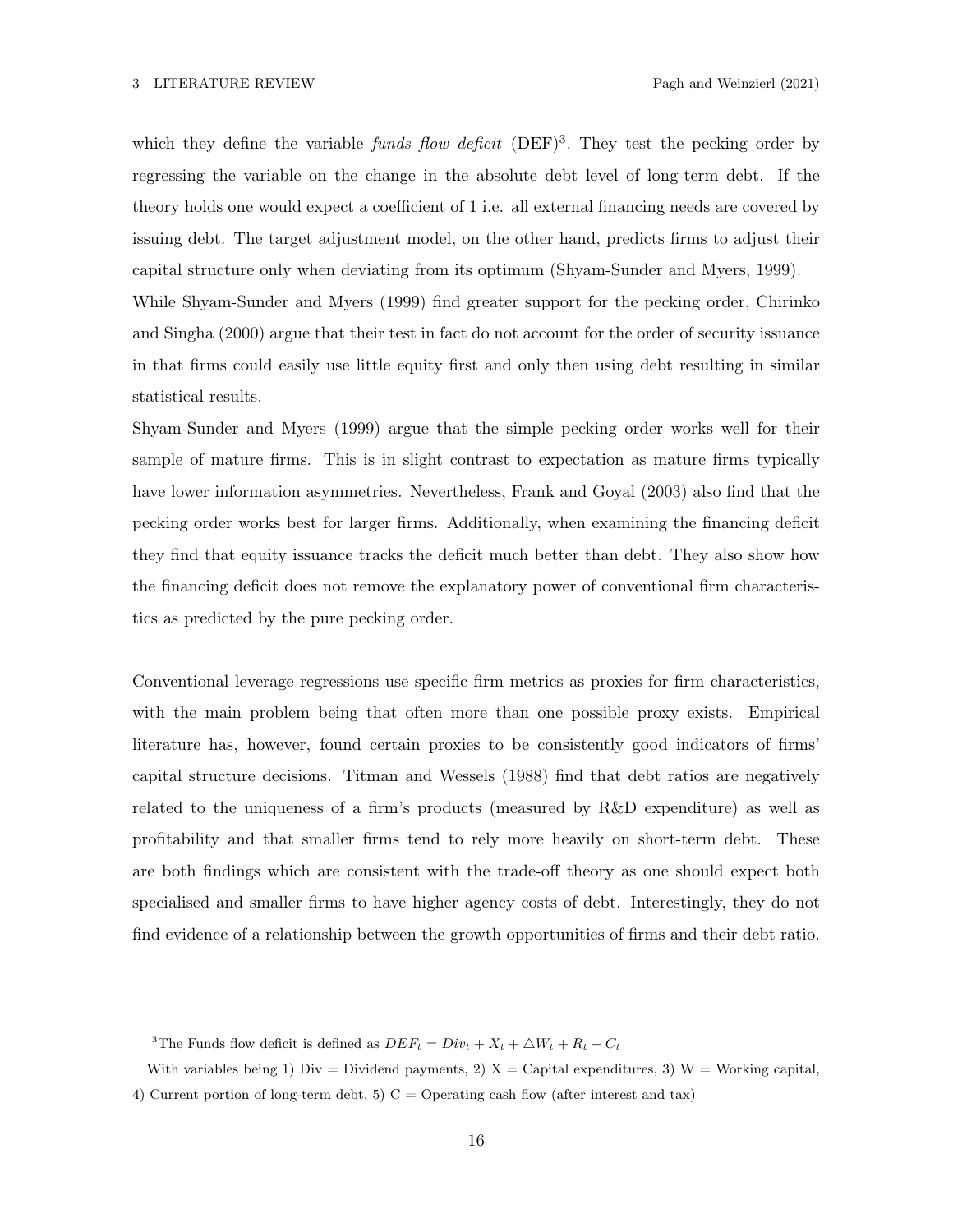In a study across 7 developed countries Rajan and Zingales (1995) find, with few deviations, a statistically significant relationships between debt and the tangibility of assets  $(+)$ , growth opportunities  $(-)$ , size  $(+)$  and profitability  $(-)$ . The negative coefficient of growth opportunities (proxied by the market-to-book ratio) is consistent with the debt overhang argument (Myers, 1977) and the coefficients for size and tangibility are also thought to be in line with theoretical work since larger firms with more tangible assets are thought to suffer less from agency cost of debt and have lower costs of bankruptcy. The negative coefficient for profitability has been used as a key argument against the trade-off theory (Shyam-Sunder and Myers, 1999) since more profitable firms should be able to take on additional debt, ceteris paribus, due to the increased tax shield. Strebulaev (2007) shows that in a model which incorporates refinancing points the coefficient for profitability is actually in line with expectation. Since cross-sectional tests can not distinguish whether a firm has a different optimal ratio or their actual ratio is simply different from their optimal (Myers, 1984 ) regression results will depend greatly on whether firms are at a refinancing point or not. The paper shows that if firms only adjust their capital structure at certain points of firm value the negative relationship between profitability and leverage is not surprising since leverage becomes a small part of the overall firm value (for more profitable firms). Strebulaev (2007) then goes on to show that at refinancing points the relationship turns positive just as predicted by theory.

Frank and Goyal (2009) confirm the importance of tangibility, profits, size and growth opportunities. In a study of American firms from 1950-2003, they find relationships in line with earlier work concluding that the above mentioned firm characteristics are reliably important for firm's capital structure. Furthermore, they add that the median leverage of the industry and inflation also consistently predict firm capital structure, with both variables entering with a positive coefficient.

Academic literature has not yet reached a verdict in the debate between the trade-off theory and the pecking order theory. Empirical evidence seem to suggest that both theories have their merit (Leary and Roberts, 2010; Bradley et al., 1984; Frank and Goyal, 2003) with neither being able to fully explain the capital structure decisions of firms. An alternative explanation is offered by Baker and Wurgler (2002) who argue that a firm's capital structure is simply the cumulative efforts of managers trying to time the market i.e. by issuing equity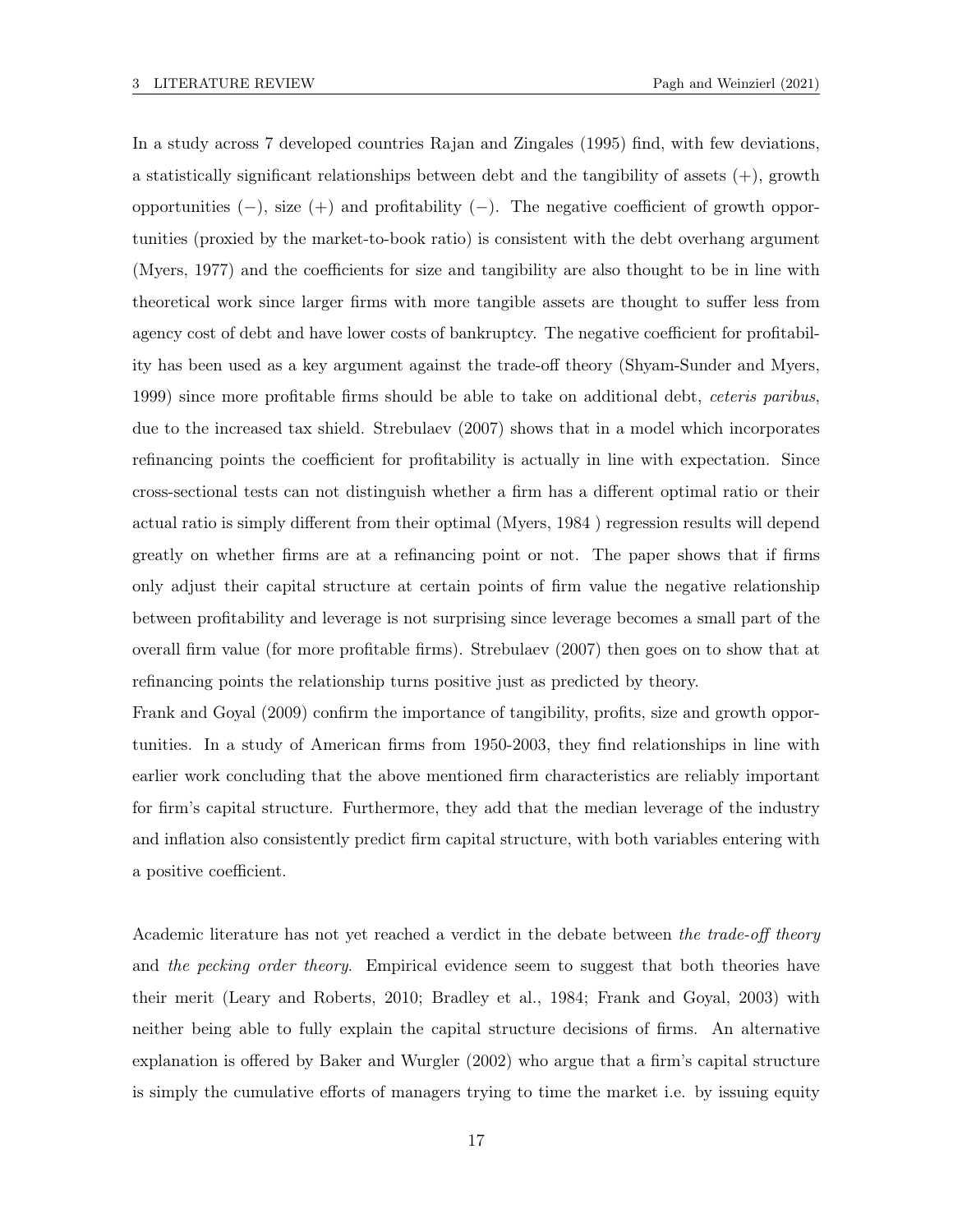when it's relatively more valuable to do so. In their empirical investigation they find that market fluctuations tend to have a persistent effect on capital structure which is at odds with traditional views. Similarly, Welch (2004) claims that stock returns can explain about 40% of firm debt ratios and that previously used proxies have only been helpful in providing an explanation through their correlation with stock returns.

#### 3.1.3 Capital Structure Complexity

#### Dynamic capital structure

One of the most challenged assumptions of traditional capital structure theories is the notion that firms can issue both debt and equity whenever they wish to do so. In other words, firms always have the opportunity to be at their "optimal" capital structure. In reality both equity and debt issuance are costly transactions for firms and the optimal frequency of capital structure adjustments thus very much depend on the magnitude of refinancing costs.

Some of the early work on dynamic capital structure decision comes from Fischer et al. (1989). Their theoretical model builds on the classic trade-off between tax benefits of debt and bankruptcy costs, but with the introduction of recapitalisation cost they move from the view of the firm having one optimal capital structure and turn their attention to an optimal debt ratio range. They are able to link firm specific characteristics to this new measure and find that smaller, riskier firms with a lower tax rate tend to have much wider debt ratio ranges. In past empirical work, there have been studies showing that a deviation from a firms leverage target or "optimal" capital structure has a long-lasting impact (Fama and French, 2002; Baker and Wurgler, 2002; Welch, 2004), however, the exact underlying dynamics are still disputed. Leary and Roberts (2005) also highlight the importance of adjustment costs. They find that the more costly it is for firms to refinance the less frequently they do so. They test this in relation to the market timing effect discussed by Baker and Wurgler (2002) and find that as adjustment costs increase the market timing effect becomes less significant. This also suggests an active rebalancing decision for firms.

Hennessy and Whited (2005) show that adjustment costs are not necessary to reconcile empirical findings with the trade-off theory. If firms endogenously decide on leverage, payouts and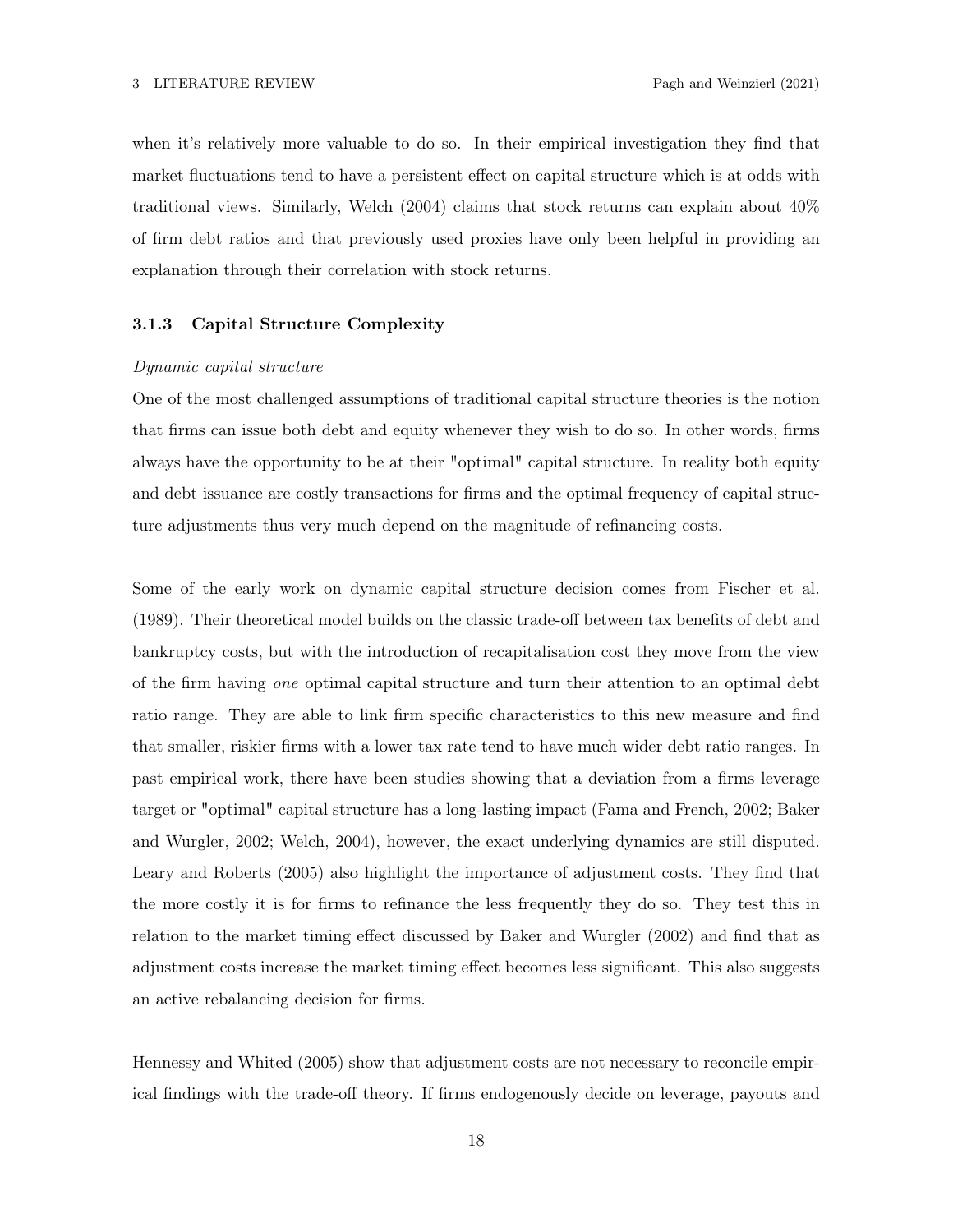investment then there will not be, in their model, a target leverage ratio, since firms are always at a restructuring point. Their model implies that leverage becomes path dependent since it is the result of the joint decision making of firms which in turn is affected by its realised cash flows (Hennessy and Whited, 2005).

The dynamic adjustment of capital structure can also be driven by financial flexibility as discussed by Byoun (2011). The need for financial flexibility depends on which maturity stage the firm is at. In his paper, Byoun suggest that developing firms will have low leverage in order to build up flexibility, while growth firms will have high leverage as they need to fund their growth opportunities. Mature firms have less growth opportunities and will thus have moderate leverage, giving firm leverage an inverse U-shape. While his findings do not entirely corroborate the traditional pecking order theory it does lend evidence to why the theory empirically holds better for mature firms who are thought to have less information asymmetries (Shyam-Sunder and Myers, 1999; Frank and Goyal, 2003). Smaller growing firms will quite simply rely more on equity as their need for financial flexibility is greater.

Financial flexibility can also help explain why some firms might prefer bank debt to public debt (Bolton and Freixas, 2000). Since banks are better equipped to help firms in distress through renegotiation, firms will value the added flexibility. However, the flexibility of bank debt comes at a higher price and, therefore, only firms with high demand for financial flexibility turn to bank debt.

The notion of financial flexibility is similar to the findings made by DeAngelo et al. (2011). They consider the cost of borrowing to include what a firm must forego in the future if it, due to leverage decisions, is unable to borrow further in the future. They introduce a model which includes transitory debt as it allows firms to more dynamically deviate from any leverage target to take advantage of current investment opportunities. Thus, a firm's permanent leverage is an indication of the, ex ante, value of being able to borrow in the future and thereby move away from its original target. Their findings both help explain why firms tend to adjust slowly and infrequently (Leary and Roberts, 2005) and why firms use debt more conservatively than predicted by traditional trade-off models (Graham, 2000). The results of dynamic adjustment suggest issuing debt when facing a financing deficit and retiring debt when faced with a surplus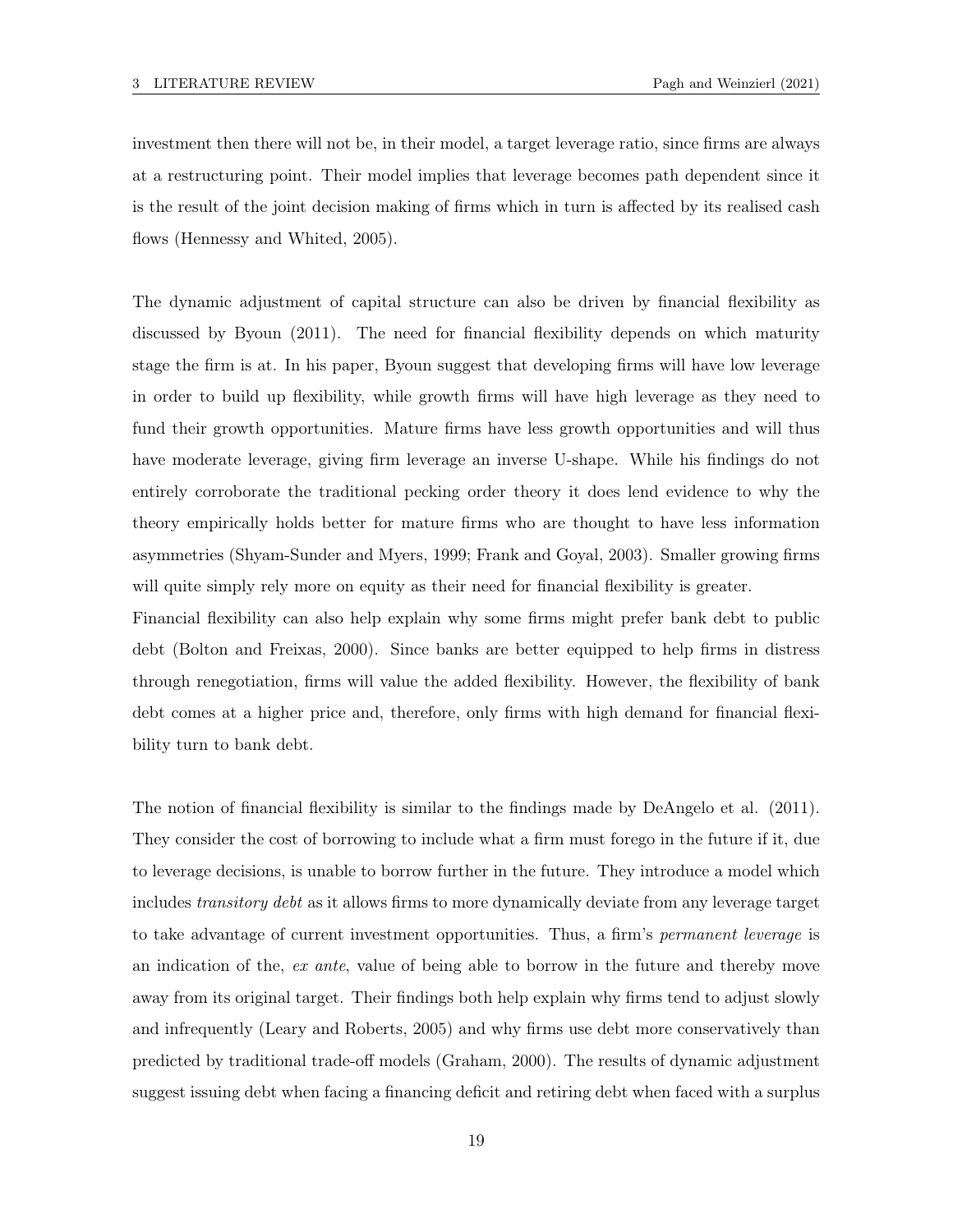in order to maintain borrowing capacity(DeAngelo et al., 2011). Similar results are found by Byoun (2008).

#### Capital Structure and the Business Cycle

Another branch of the academic literature adding to the complexity of traditional models is focused on macroeconomic conditions and their effect on capital structure. Much like equity issuance will tend to follow a level of cyclicality (Baker and Wurgler, 2002) the issuance of debt is also subject to the state of the wider economy. Korajczyk and Levy (2003) document that the issuance of debt is in fact counter-cyclical for firms who are financially unconstrained, but pro-cyclical for constrained firms. Constrained firms prefer to issue debt when the collateral value of their assets are high (Korajczyk and Levy, 2003) whereas the counter-cyclicality of unconstrained firms is based on an argument presented by Levy and Hennessy<sup>4</sup> (2007) in which an equity aligned manager prefers debt financing in recession i.e. when their own compensation is relatively low. The notion of debt being counter-cyclical is inconsistent with the trade-off theory in one important aspect as one should expect firms to take on more debt when times are good (pro-cyclical) as they are more likely to have tax benefits of debt. In their model macroeconomic variables are meant to proxy firm investment opportunities and they confirm that economy wide factors influence firm financing decisions and in fact they account for between 12% and 51% of time-series variation in firm leverage.

The counter-cyclicality of leverage is confirmed in a later paper by Hackbarth et al. (2006). Their theoretical model builds on the foundation of more traditional capital structure models (see Leland, 1994; 1998) but where the liquidation value in case of default depends on a given regime (H or L). The model predicts earlier optimal default in the L state of the economy and thus lower coupon payments and a lower book value of debt in recessions. On the other hand, the present value of future cash flows is lower in a recession and thus the denominator or the firm's leverage ratio is lower. In their model the second effect is the dominant one leading to counter-cyclical leverage (Hackbarth et al., 2006). A more dynamic model incorporating investor utility is presented by Chen (2010).

<sup>&</sup>lt;sup>4</sup>In the paper by Korajczyk and Levy (2003) this argument is originally cited to a working paper by Amnon Levy (2001). The final paper was published in 2007 in collaboration with Christopher Hennessy.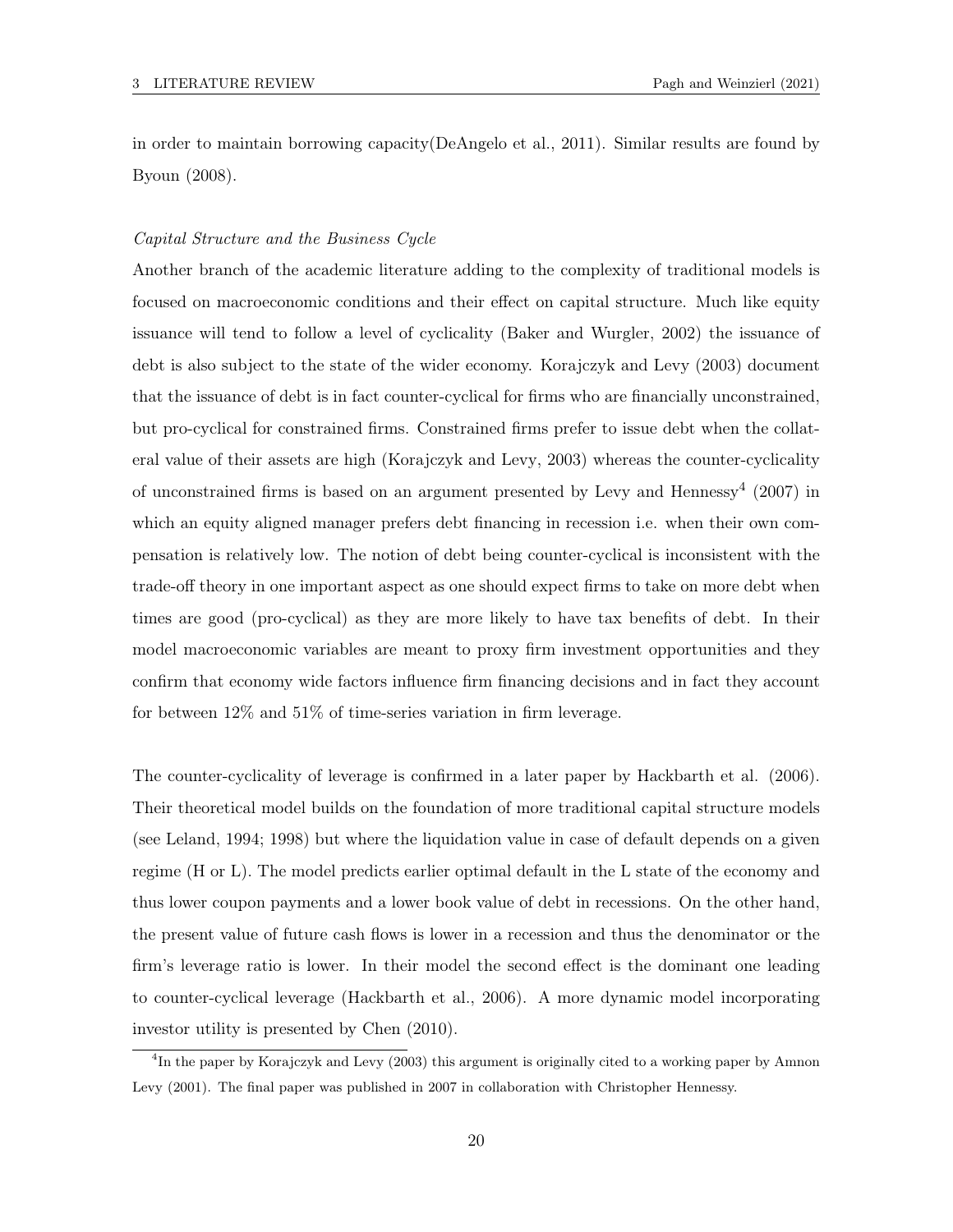The approach to model macroeconomic factors through regime changes (or dummies in empirical research) is fairly common in the literature, but as argued by Halling et al. (2016) this can only account for the direct effect. They argue that the business cycle also impacts leverage determinants e.g. growth opportunities might be sensitive to the state of the economy. Allowing for changes in leverage determinants and the coefficient estimates they find that leverage in general is counter-cyclical. This effect stands in contrast to Korajczyk and Levy (2003) as it is present for both constrained and unconstrained firms. A smaller portion of their sample does exhibit pro-cyclical leverage dynamics. This sample consists of firms which have more growth opportunities and less tangible assets i.e. higher loss given default (Chen, 2010).

Despite the large body of literature related to both adjustment costs and macroeconomic conditions and their effect on corporate capital structure, Lemmon et al. (2008) find that a large part of the variation in leverage ratios is the results of a time-invariant effect resulting in very stable capital structures over time.

The results suggest that there still remains unanswered questions concerning corporate capital structure. Rauh and Sufi 2012 find significant explanatory power in asset similarity i.e. the assets used in production by firms affect financing decisions. Zwiebel (1996) investigate the manager's role in choosing debt levels and show that a manager will voluntarily take on debt as a self-disciplinary measure. Morellec et al. (2012) find that relatively small values of agency costs of debt (1.5% of equity value) can explain why firms use debt much more conservatively than predicted by the traditional capital structure models (Graham, 2000). Finally, Billett et al. (2007) find that debt contract covenants can help reduce agency costs of debt as the negative relationship between firm leverage and growth opportunities found empirically is less pronounced when accounting for covenant protection.

#### Capital Market Access

While dynamic models as the ones discussed above break down the assumption of firms always adjusting to their optimal capital structure, they still implicitly assume that the firm can adjust if they so wanted, albeit at a cost. Especially on the debt side they do not consider that supply frictions might restrict certain firms from taking on the leverage they optimally would. As not all firms have access to public debt markets (bonds) Leary (2009) investigates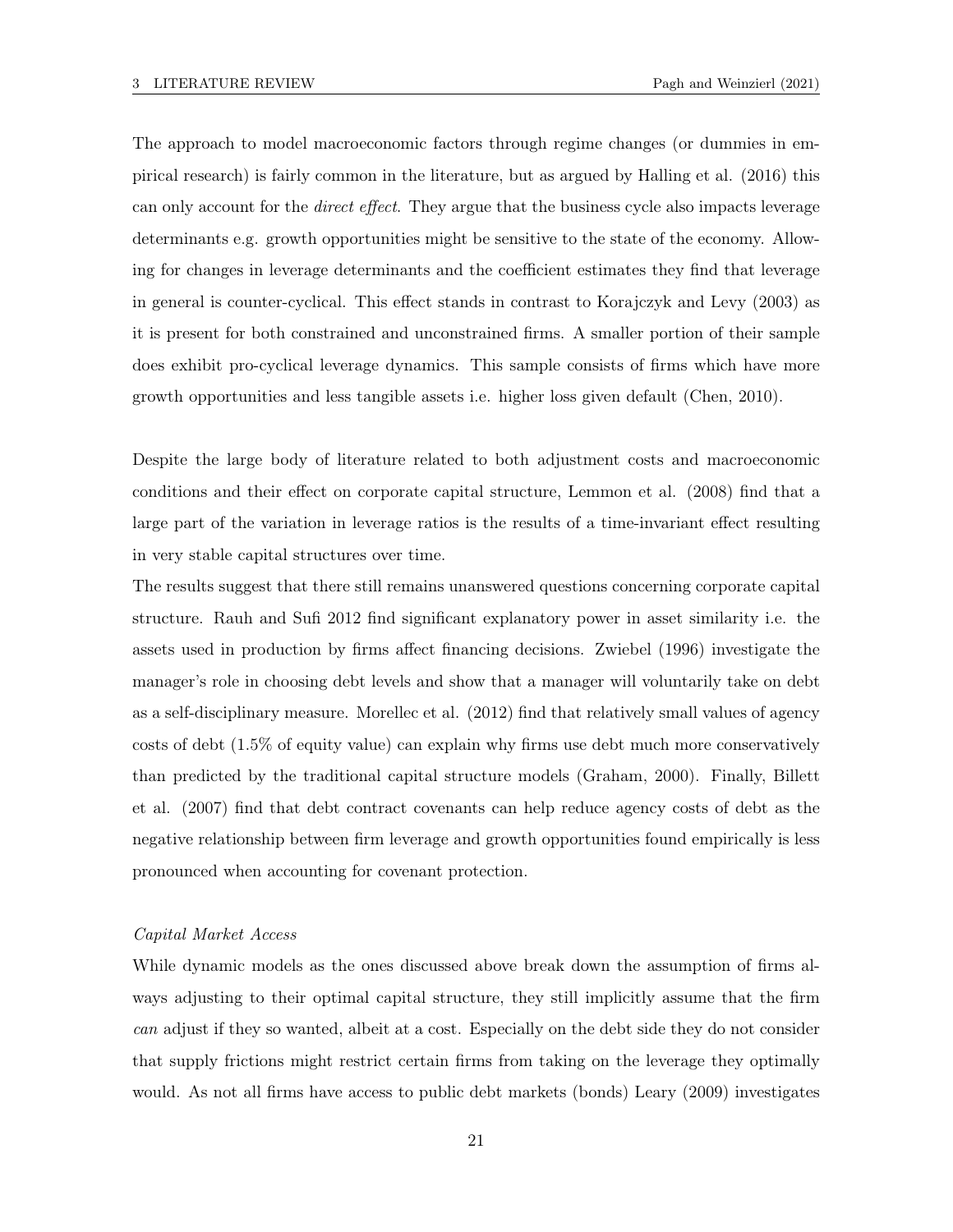two instances of shocks to the availability of bank loans. He finds that bank-dependent firms which are typically smaller and less mature are more sensitive to changes in bank debt availability as they increase their leverage proportionally more during supply expansion (and vice versa). These firms also increase their reliance on long-term debt and use less equity when private debt markets are favourable. In times of contraction, larger firms with access simply shift towards public debt markets. Similarly, Chang et al. (2006) find that firms with higher informational asymmetries (proxied by analyst coverage) will typically be further away from their leverage target due to lending frictions and, therefore, be more active in adjusting their debt financing when markets become more favourable. These different reactions to supply side dynamics might also help explain the documented heterogeneity in firms' capital structure (see Welch, 2004; Lemmon et al., 2008).

Another paper which questions the previous demand-driven approach to firm capital structure is by Faulkender and Petersen (2006). They recognise that varying leverage ratios to some extend can be explained by firm characteristic, but maintain the importance of considering restrictions on borrowing. Using the observation that a firm has obtained a credit rating or not, as a proxy for access to public debt markets, they find that firms with additional borrowing possibilities do in fact have higher leverage. This is a particularly interesting result for other work examining the expansion of capital markets e.g. through corporate green bonds. Focusing on public companies from 1986-2000 they first document how a relatively small part of the sample (19%) have access to public debt markets, but these firms account for the vast majority of issued debt (78%). These firms are typically larger and more mature. Supply frictions also affect the maturity structure of corporate debt as firms relying on public debt use relatively more long-term debt. This is consistent with the notion that more mature firms tend to use long-term debt and growth firms rely on short-term debt as it is less constraining (Faulkender and Petersen, 2006). In general, their findings support the notion that firms forced to rely on e.g. bank debt will have to absorb the additional cost of information collection and imperfect monitoring and in turn will also have lower leverage.

In another empirical investigation between third party certification and leverage Sufi (2009) confirms the findings of Faulkender and Petersen (2006) by demonstrating that loan ratings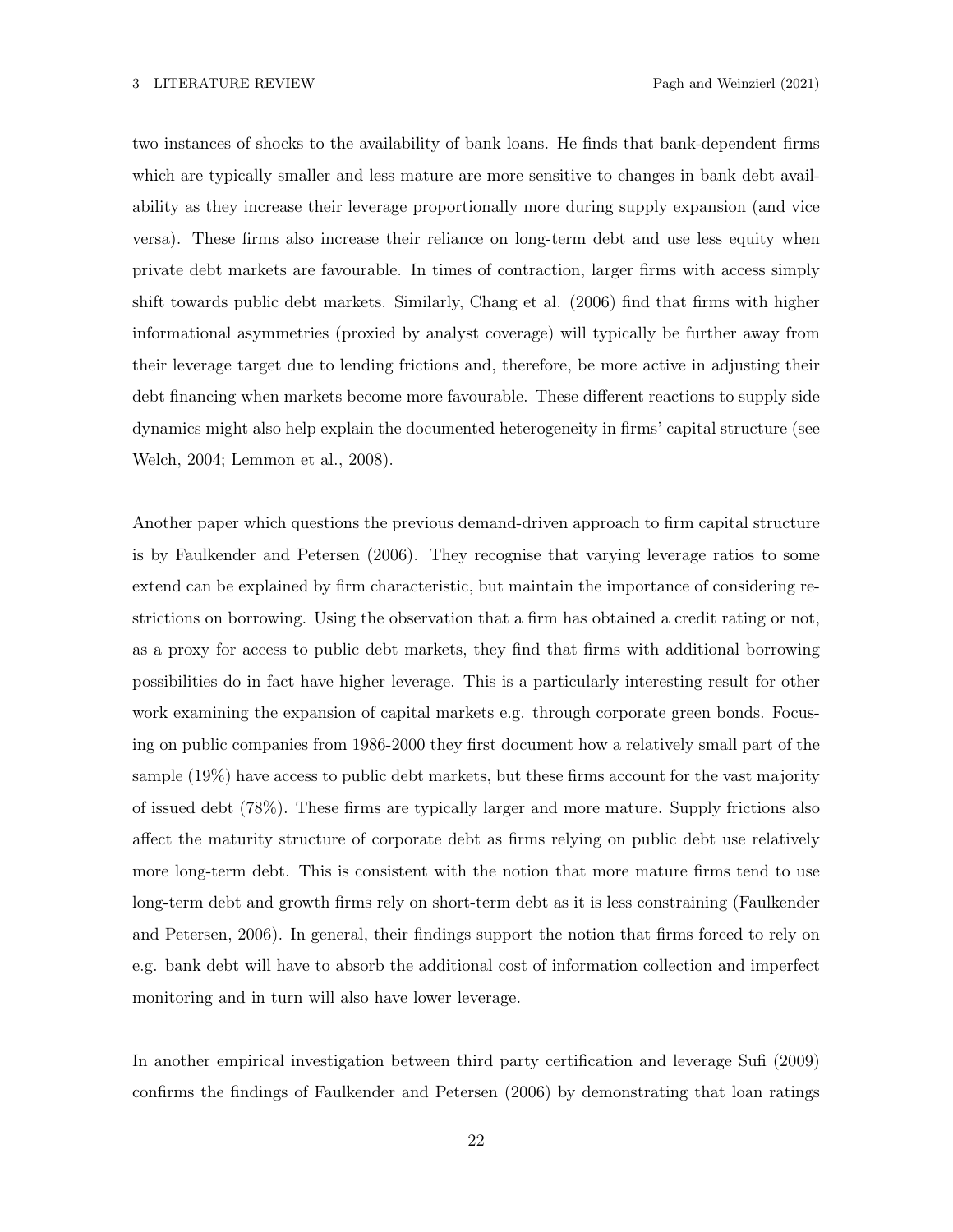increase the supply of debt financing and thus firms' reliance on it. The specific channel seems to be an expansion of potential creditors who previously were at an informational disadvantage e.g. foreign banks. He extends the study by showing how this increase in supply leads to higher investment activities of the previously constrained firms (Sufi, 2009). The results follow from the theoretical notion that certification will help alleviate information asymmetries and thus the cost of evaluating default risk will be lower for new creditors ex post (Fama, 1990).

#### 3.1.4 Debt Choices of Firms

#### Bank vs. public debt

Even though Faulkender and Petersen (2006) document that a firm's choice of debt is not entirely their own decision, academic literature has long been interested in the trade off between private and public debt. One key component of this decision is the monitoring provided by banks wherein public debt is thought to have less since it is more dispersed among investors (Diamond, 1984). Diamond (1991) proposes a model in which firms of mediocre credit ratings borrow from banks as they benefit from monitoring the most. On both sides of these firms monitoring either has no value (highly rated firms) or is simply not worth the additional cost (low rated firms). The underlying reason for this comes from a moral hazard problem. Borrowers will use bank monitoring as a way to build up a reputation and eventually make the switch to public debt.

Reputation effects are examined from the view point of lenders by Chemmanur and Fulghieri (1994) as they develop a model in which banks are interested in building a good reputation. Since it is ultimately the decision of lenders to either liquidate or renegotiate with a firm in distress they show how banks are using more resources in evaluating this decision in order to make the "right" one. For firms with a relatively higher probability of financial distress this reputation of banks has value as it minimises the risk of inefficient liquidation. In their model the entrepreneur has private information about the probability of default and lenders are chosen based on a trade-off between higher interest rates and greater flexibility (Chemmanur and Fulghieri, 1994). In equilibrium the use of bank debt dominates public debt, but very low risk firms prefer public debt as they avoid being pooled together with firms of higher risk meaning they can borrow at a lower market rate. An important implication of their model is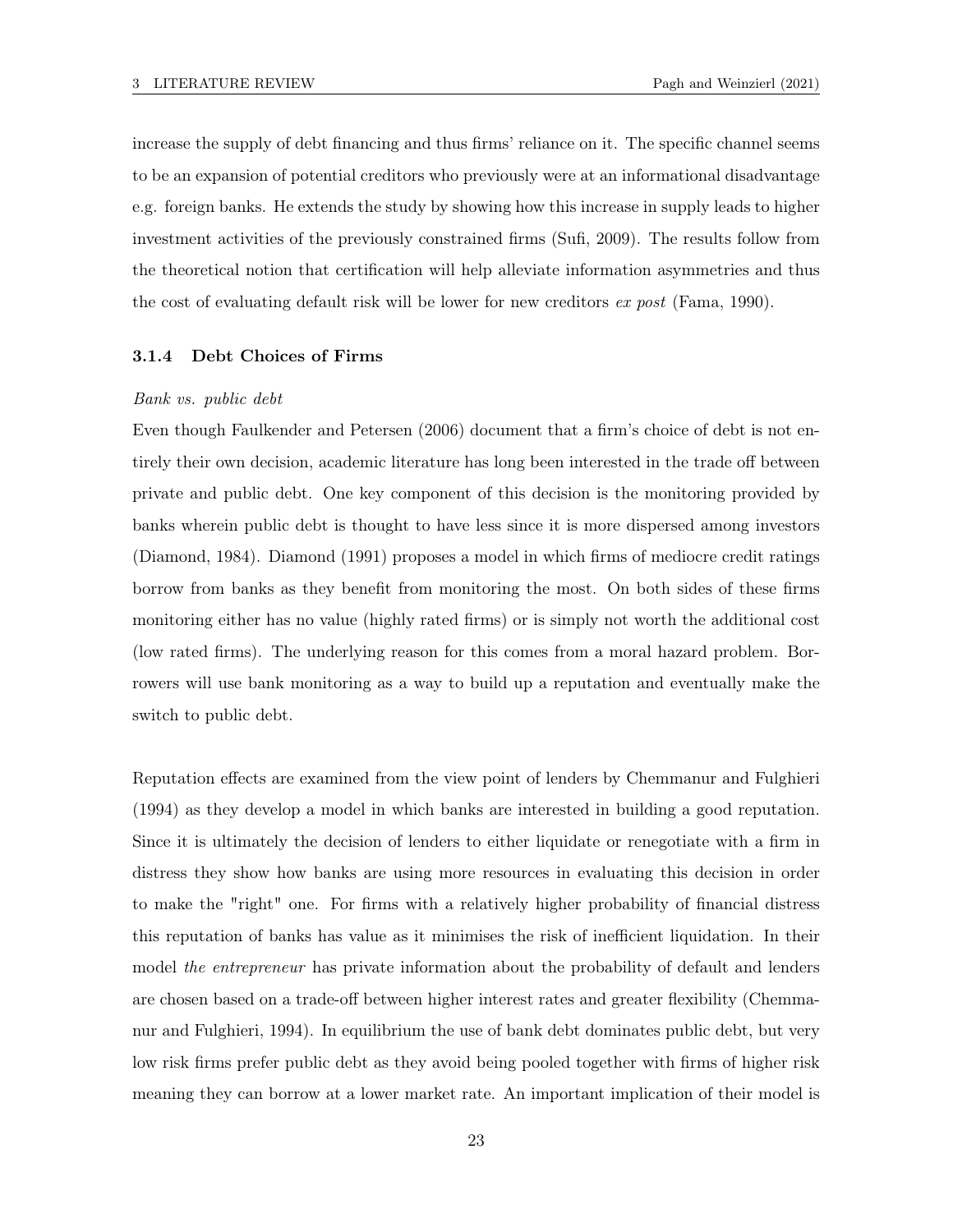that renewal of a bank loans has a positive signalling value to the market compared to other debt. A result which is in line with Diamond (1991).

The theoretical models predict that firms with good credit rating and low probability of default are best able to borrow from public debt markets directly. In an empirical study Cantillo and Wright (2000) do indeed find that larger firms with significant cash holdings tend to borrow directly from public markets. Their findings support the theory presented on the advantage of bank debt in case of default, which comes at a cost (Diamond, 1991; Chemmanur and Fulghieri, 1994). Interestingly, they find that firms do not enter and exit public debt markets symmetrically i.e. once firms have relied on public debt they are less likely to revert back to bank debt despite firm characteristics suggesting it. Additionally, they show how macroeconomic variables such as lower risk-free interest rates will push firms towards the public debt market (Cantillo and Wright, 2000).

In line with Diamond's (1991) theoretical predictions, Denis and Mihov (2003) find, in an empirical study, that a firm's credit rating is especially important in determining the source of debt. Confirming the results of Cantillo and Wright (2000) they find that larger and more profitable firms use public debt. Denis and Mihov (2003) make the distinction between bank and non-bank private debt and show how firms with the lowest credit rating and poor performance rely mostly on non-bank private debt. Again in line with the predictions of Diamond (1991). The distinction is important as it highlights the importance of other financial intermediaries. Surprisingly, they don't find any significant relationship between a firm's growth opportunities and it's source of debt. This finding is at odds with the theory relating agency cost of under-investment to firm debt decisions (Myers, 1977). One explanation is that firms account for these costs through their choice of debt maturity rather than through the source (Johnson, 2003).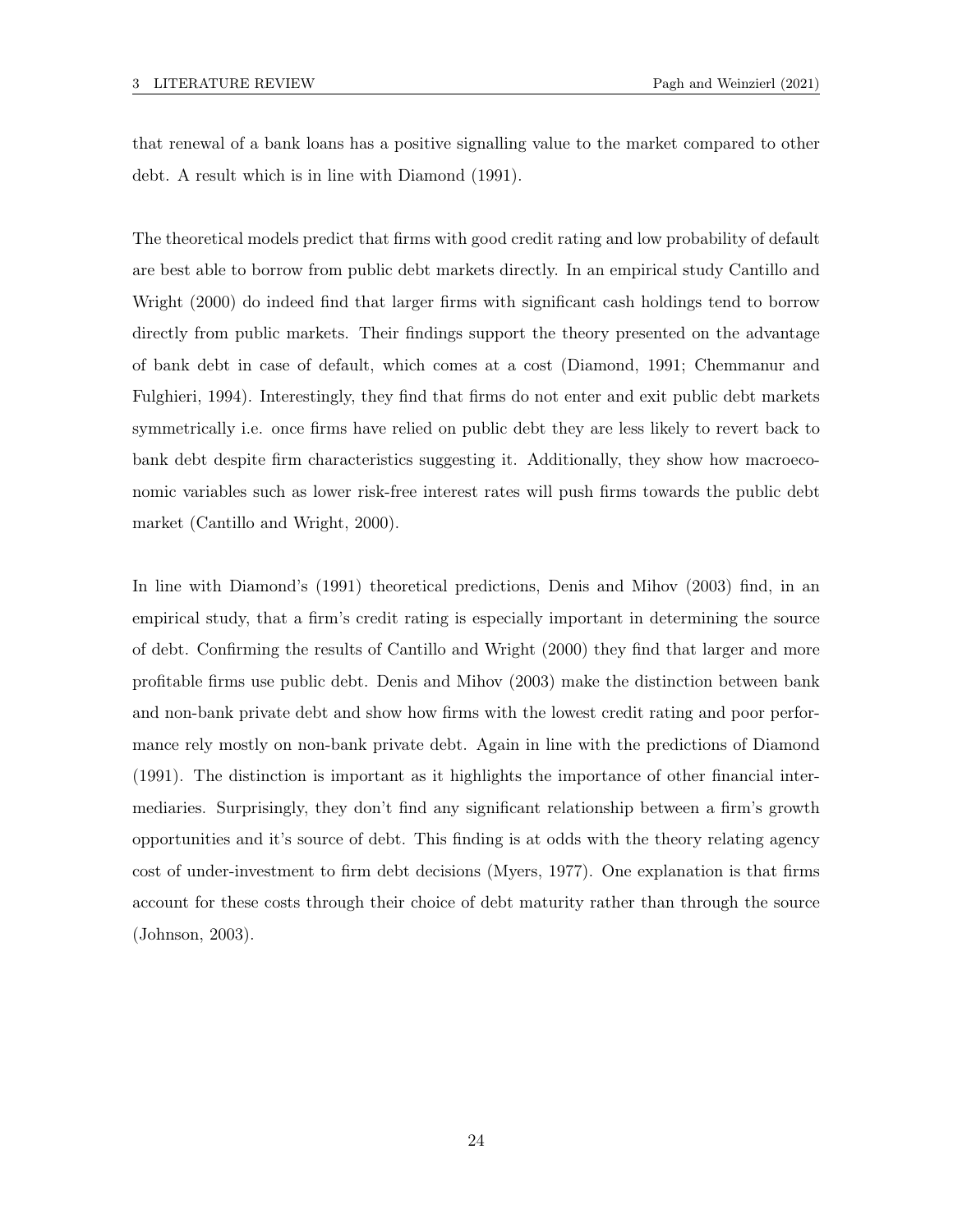#### Debt Characteristics

Two distinct, but important, questions that firms need to make concerning their debt financing, concerns the seniority structure as well as maturity profile of debt. Myers (1977) argues that the shareholder-bondholder conflict arising in firms with more growth opportunities (options) could be alleviated by the firm issuing more short-term debt. Consistent with this notion Barclay et al. (1995) find that smaller firms with more growth opportunities rely more on short-term bank debt and larger firms with a credit rating have more long-term debt. Their findings are also consistent with Diamond (1993) in that firms with higher information asymmetries will have more short-term debt. They further investigate another result from Diamond in which firms use the maturity of their debt contracts to signal to the market, but does not find much support for this hypothesis. In general their empirical findings seem most in line with the *contracting-cost hypothesis* in which firms balance the additional cost of short-term debt related to more frequent issues and increased liquidity concerns with the benefit of financial flexibility (Barclay and Smith Jr, 1995).

More recently Choi et al. (2018) considers the dispersion of debt maturity and find it to be an important component of debt financing decisions. Having greater dispersion in the maturity structure will increase costs due to more debt issuance whereas a concentrated maturity structure will increase the rollover risk, especially when debt markets are contracting. As with other debt decisions (Faulkender and Petersen, 2006) market conditions do impact the optimal structure with their model predicting more dispersed maturities for firms with higher probability of financing constraints. Similar results are expected for firms with more growth opportunities as the risk of not being able to refinance is greater and their empirical findings show how existing maturity structures influence future debt financing decisions with firms selecting maturities for newly issued debt less used in the current structure (Choi et al., 2018).

Hackbarth et al. (2007) examine debt structure in relation to the trade-off theory. In their model they assume that banks are able to perform costless renegotiations which will lower cost of bankruptcy. Thus a pecking order effect exists within debt structure where firms prefer bank debt to public debt. Their model distinguishes between *weak* and *strong* firms where weak firms have no bargaining power in case of default. Weak firms thus rely exclusively on bank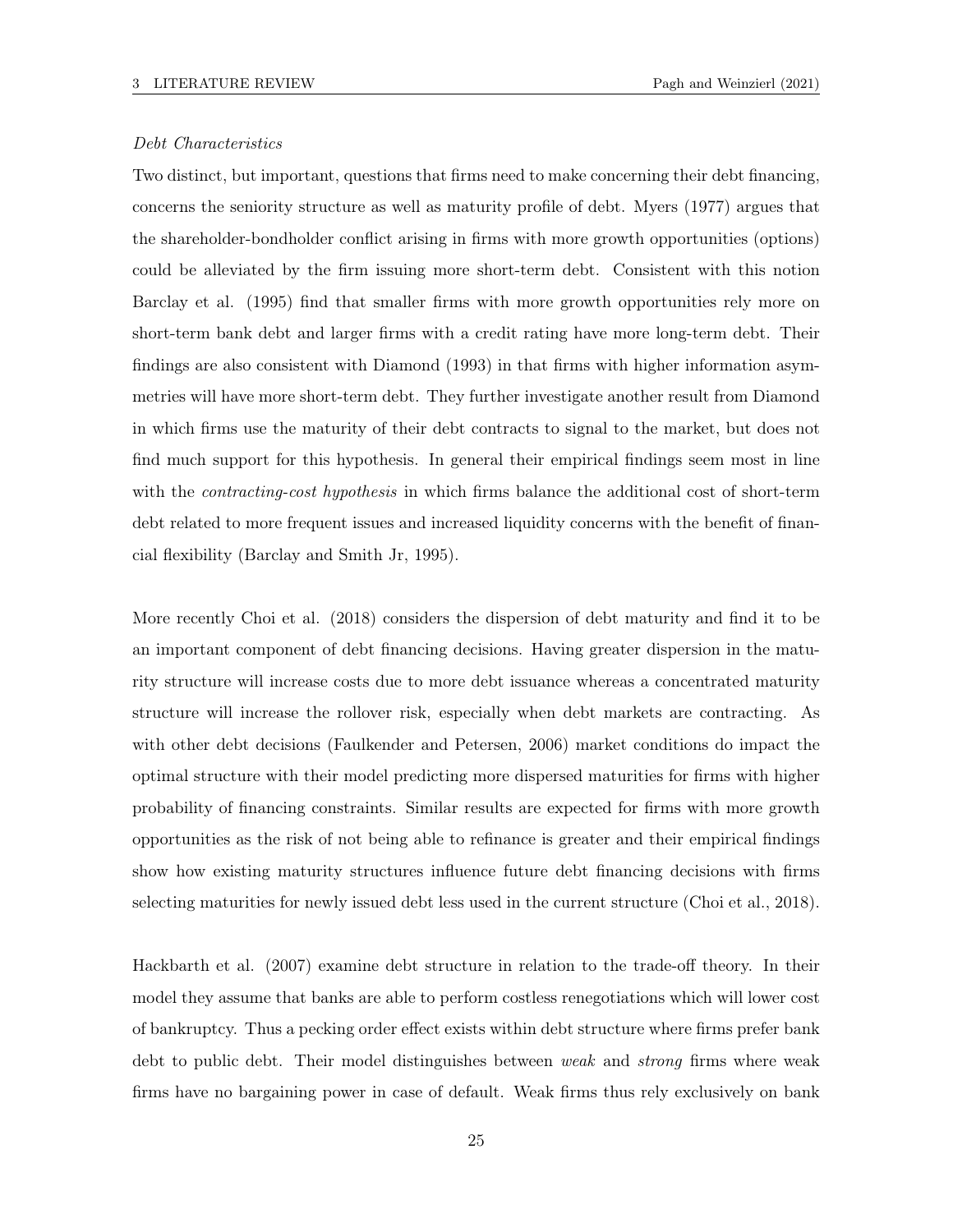debt as introducing market debt is detrimental to firm value due to premature bankruptcy. The strong firm on the other hand optimally relies on a mixed debt structure since it can create tax shields beyond what is feasible with only bank debt. In line with other work (Diamond, 1993; Park, 2000) bank debt is placed senior so as to increase the reservation value the bank faces in case of renegotiation. This is attractive since the bank debt does not create bankruptcy costs to the same extend as market debt (Hackbarth et al., 2007)

#### Debt Heterogeneity

A key aspect of firms' debt financing decisions is the complexity of their debt structure. While traditional work, both theoretical and empirical, assume debt to be one homogeneous block (Modigliani and Miller, 1958; Rajan and Zingales, 1995) the view on debt has slowly transitioned to add more and more complexity. One of the seminal papers recognising the heterogeneity of corporate debt structure is by Rauh and Sufi (2010). Their study explores the underlying dynamics of debt which is not observed in more high level studies. Using a sample of only firms with a credit rating<sup>5</sup> they find that the heterogeneity of debt depends on the credit quality of borrowers. Using six classifications of debt  $6$  they find that for the majority of firm-year observations (70%) firms rely on at least two different types of debt. More interesting is the finding that for 25% the underlying composition changes significantly without any notable change to the overall leverage. As previous work has shown (Denis and Mihov, 2003), their results suggest that credit quality of firms is a key determinant for debt structure heterogeneity. More specifically they find that high-quality firms tend to have less complex capital structures as they rely primarily on equity and senior unsecured debt. Lower quality firms on the other hand have several tiers to their debt structure (Rauh and Sufi, 2010).

While they confirm previous empirical findings relating firms characteristics to debt for overall leverage (Titman and Wessels, 1988; Frank and Goyal, 2009) they find that that these relationships are not uniform across debt instruments. Important for the pecking order theory they find that bank debt is actually weakly positively correlated with profitability<sup>7</sup>. Finally, they

<sup>5</sup>Following the work of Diamond (1991)

<sup>&</sup>lt;sup>6</sup>The six classifications are 1) bank debt, 2) straight bond debt, 3) convertible bond debt, 4) program debt,

<sup>5)</sup> mortgage debt and 6) all other debt

<sup>7</sup>The negative relationship between leverage and profitability has been used as a strong argument against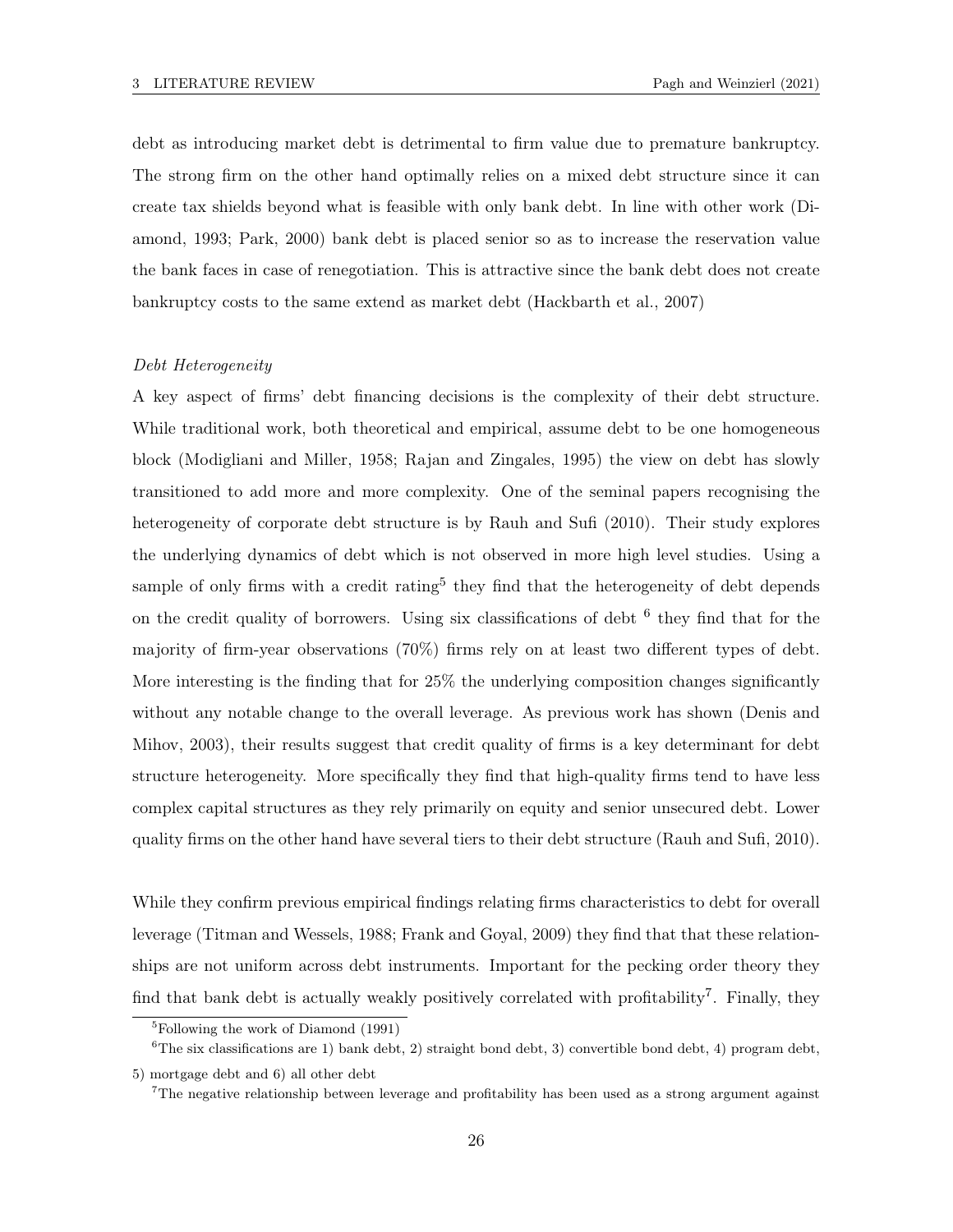examine a sub-sample of *fallen angels* i.e. firms that have gone from investment to speculative grade. Here a drastic change to the debt structure occurs in the year following the change in rating as firms increase their usage of subordinate debt and secured debt. Additionally, they find that the changes are made around debt with shorter maturity as more long-term debt is more likely to reflect their old rating. The results are distinct from previous work (DeMarzo and Fishman, 2007; Diamond, 1991) suggesting that a change in firm rating can lead to a switch from one type of debt to another or to other maturities. Their work shows that firms increase their reliance on many different instruments as credit quality deteriorates (Rauh and Sufi, 2010). Their paper is an important foundation for anyone investigating the debt financing decisions of firms.

Contrary to Rauh and Sufi (2010), Colla et al. (Colla et al., 2013) document another phenomenon which they call *debt specialisation*. In a sample of public US firms they show how 85% rely primarily on one type of debt and opposite to Rauh and Sufi (2010) they find that larger, rated firms tend to diversify across more types of debt relative to smaller, unrated firms. Since they use a more comprehensive sample they argue that results using only rated firms are unrepresentative. Using the Compustat Capital IQ database they decompose debt into seven components<sup>8</sup>. In their sample a majority of firms (approximately 66%) rely only on senior bonds and notes for their debt financing.

In their study debt specialisation is measured using a Herfindahl-Hirschman index equalling one if a firm relies solely on one type of debt and zero if the firm uses all seven debt types in equal proportions. Alternatively, debt specialisation is defined for firms who use one type of debt for at least 90% of its debt financing. Using a cluster analysis approach they create five clusters of firms who specialise in one type of debt and one in which firms diversify their debt structure. While their findings for debt heterogeneity are at odds with Rauh and Sufi (2010) they do not find a monotonic relationship in the opposite direction meaning that firms in the middle of the rating spectrum have the highest specialisation of their debt structure (Colla et al., 2013). Using firm characteristics typically employed in leverage studies they find

the traditional trade-off theory in favour of the pecking order (Rajan and Zingales, 1995)

<sup>8</sup>The seven categories are 1) Commercial paper, 2) Drawn credit lines, 3) Term loans, 4) Sen. bonds and notes, 5) Sub. bonds and notes, 6) Capital leases and 7) Other debt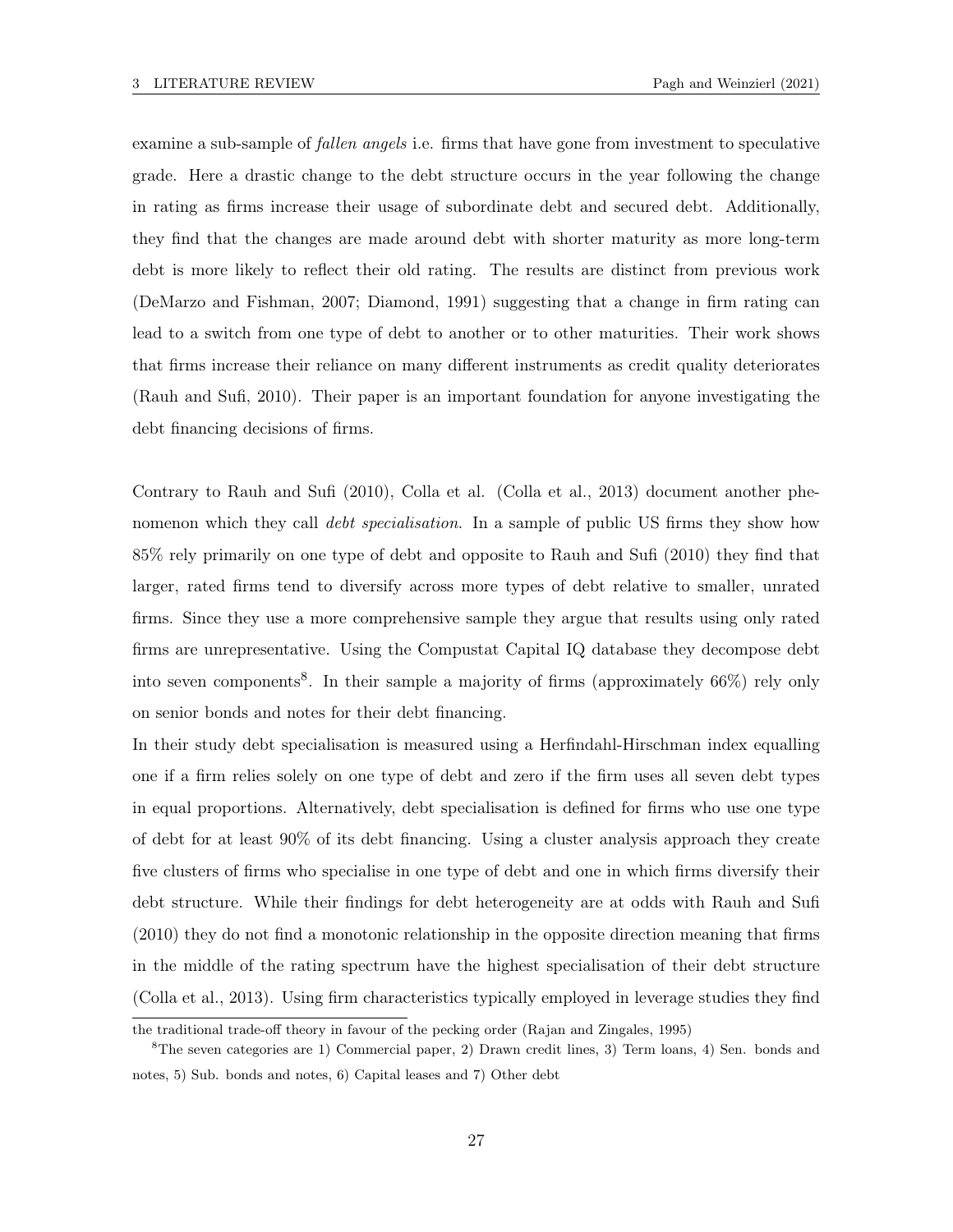that debt specialisation is negatively correlated with size, profitability, tangibility, dividends, leverage and having a credit rating while it is positively correlated with growth opportunities, cash holdings, R&D expenses and cash flow volatility. They relate these findings to the notion of expected bankruptcy costs and state that firms with high expected bankruptcy should specialise more to avoid multiple costly renegotiations while lower expected bankruptcy costs justify a more diversified debt structure. This explanation is in line with earlier work (Bolton and Scharfstein, 1996).

Also in line with earlier work focusing on the effect of monitoring (Diamond, 1991; Park, 2000) the results suggest that specialisation should be more prevalent among firms with higher information asymmetries i.e. facing higher costs of information collection. The higher the specialisation the more incentive debtholders have to undertake monitoring. Furthermore, their results are consistent with the work of Faulkender and Petersen (2006) in that firms with better credit rating would have access to more and better debt instruments and thus should have lower debt specialisation. One important caveat of both the study by Colla et al. (2013) and the one by Rauh and Sufi is that their results are purely cross-sectional. As documented by Lemmon et al. (2008) a lot of variation is lost by looking only at the cross-section. Thus, the persistence of either debt heterogeneity or debt specialisation over time is an important feature missing.

In line with their earlier work Halling et al. (2020) investigate the use of various debt sources over time and establishing the link between debt heterogeneity and the business cycle. Similarly to Colla et al. (2013) they use the debt categories from capital IQ and construct a Herfindahl-Hirschman index. They find that debt specialisation tends to be pro-cyclical i.e. firms diversify their debt structures more in recessions. This result is, however, not uniform across firms and especially low-leverage firms (i.e. growth firms) appear to be relatively more sensitive to the business cycle and through that increase their concentration and decrease their leverage even more in recessions. Furthermore, they find that market debt and bank debt seem to move in opposite directions. The established counter-cyclicality of debt (Halling et al., 2016) seems to be true for bank debt whereas the reliance on market debt decreases in recessions. This finding is related to the notion of the flexibility of bank debt in bad times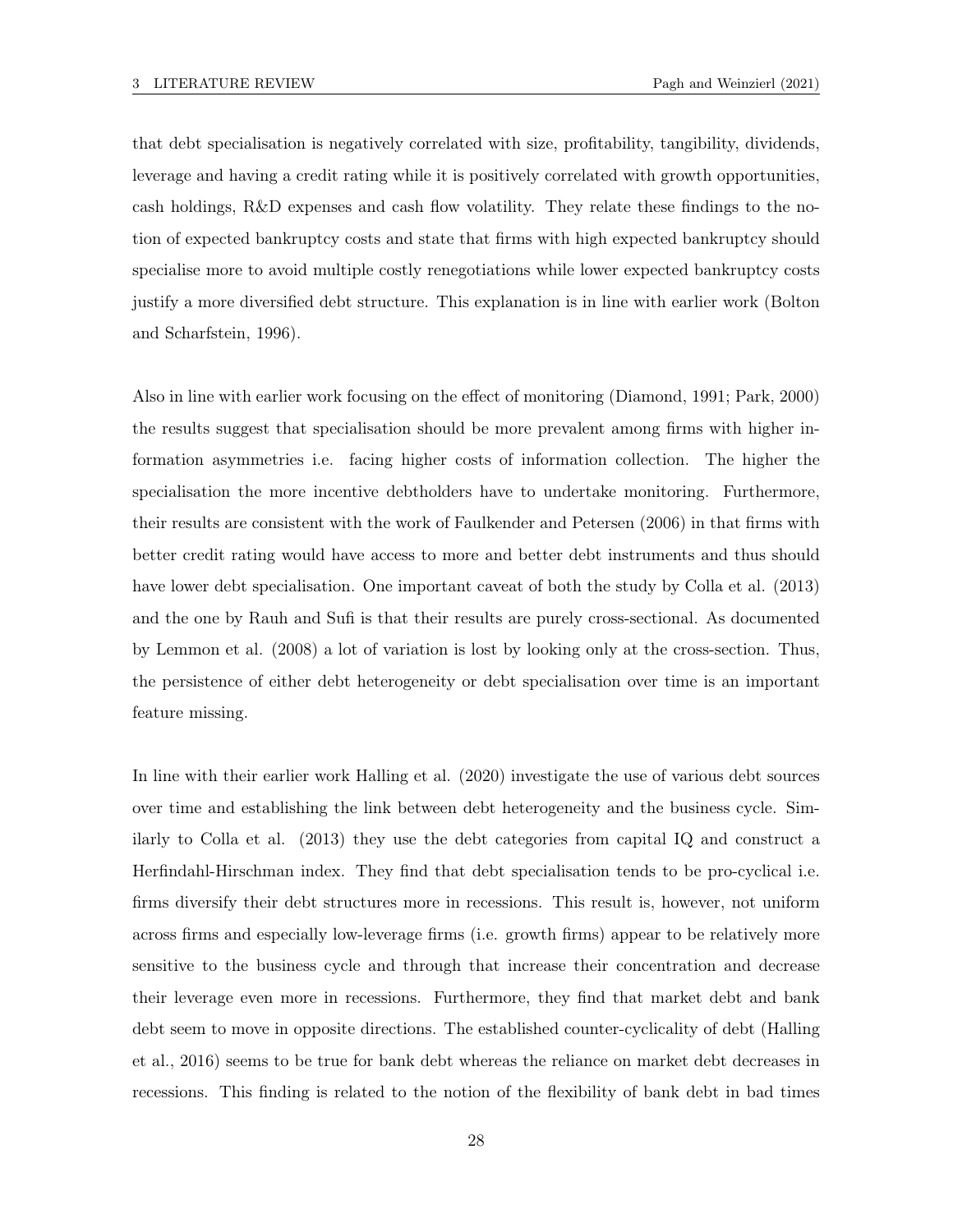(Diamond, 1984). They expand on the findings of Denis and Mihov (2003) by showing that firms with credit ratings only rely more on market debt in expansions and that this result does not hold in recessions.

Perhaps most striking is that their results seem to be consistent with the otherwise at odds findings of Rauh and Sufi (2010) and Colla et al. (2013). The first paper argues that riskier firms are more diversified. If one assumes that riskier firms become even more risky during a recession then the results of Rauh and Sufi (2010) are consistent with the pro-cyclical debt specialisation found by Halling et al. (2020). On the other hand, Colla et al. (2013) show that firms with higher cost of bankruptcy and lower access to debt markets tend to specialise more. This would suggest counter-cyclical debt specialisation as bankruptcy costs are expected to increase during a recession. This is found to be true for firms with less tangible assets and more growth options, although the pro-cyclical dynamic seems to dominate. Their paper highlights the fact that previous work might not be as contradictory as previously perceived (Halling et al., 2020).

#### 3.2 Green Bonds in the Literature

The relative novelty of green bonds means that the accompanying academic literature is still at a state of infancy. Nevertheless, the impact of green investments has been discussed by academics for several years. Early work by Heinkel et al. (2001) investigates this at a high level. Without considering specific green investments or particular investor motives they develop a model demonstrating that the presence of green preferences among investors can alter firm behavior. As more investors require *clean* actions by firms, risk sharing dynamics in the economy are impacted resulting in lower share prices of firms unwilling to change their investment technology. The price differential between firms accepting and unaccepting of investor preferences is growing in the ratio of green investors. When it becomes too great, polluting firms will be forced to change their technology at a cost. Their model also shows how the average cost of capital in the economy is non-monotonic in the ratio of green investors, peaking when the investor universe is split  $50/50$  (Heinkel et al., 2001).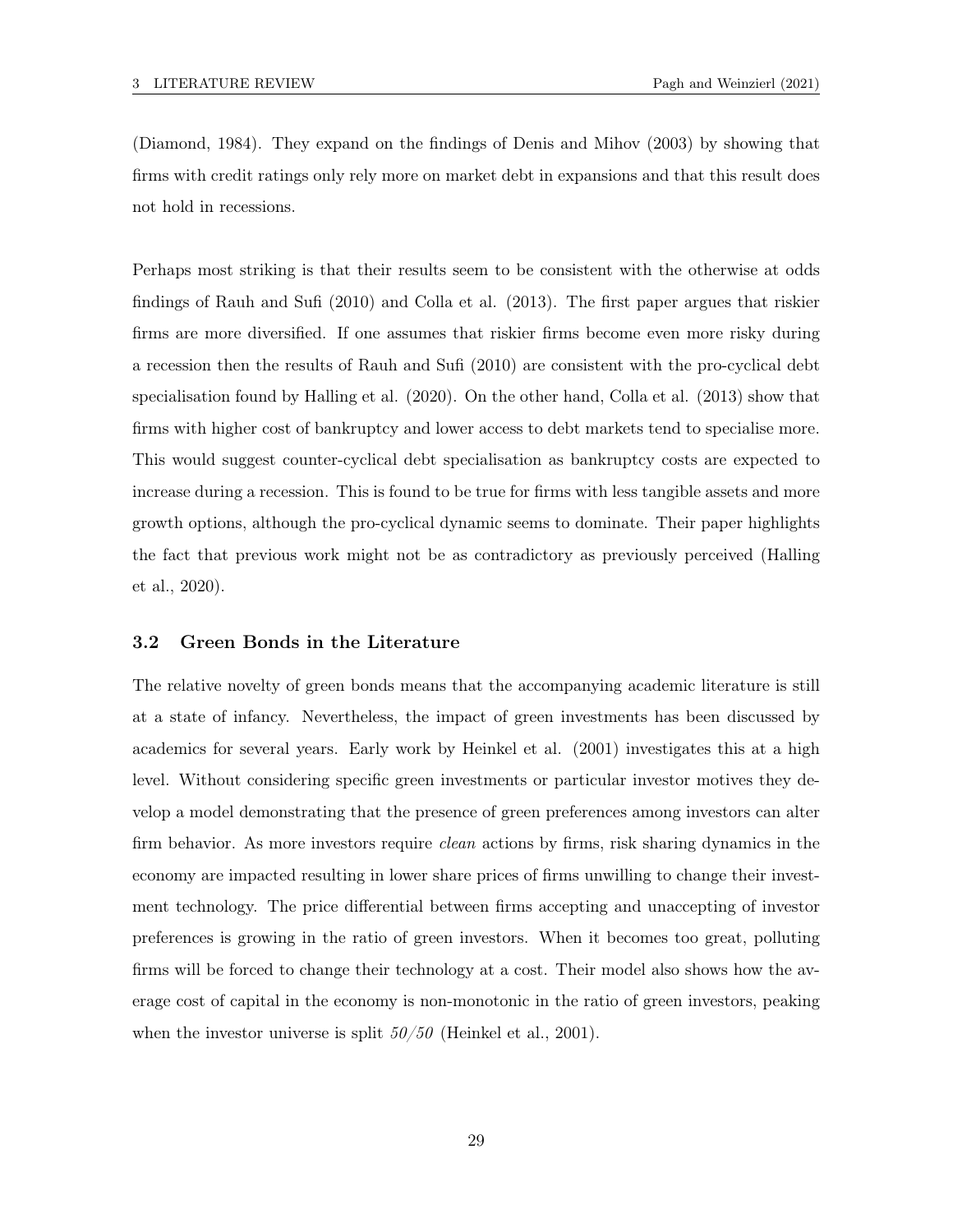Specific to the green bond academic literature has also been the notion of a cost of capital argument, investigating whether green bonds are issued at a so-called greenium i.e. firms issuing green bonds are able to obtain debt financing at favourable terms compared to conventional bonds (Flammer, 2021; Baker et al., 2018). While the pricing of green bonds is by far the most investigated aspect of this new debt class other motives for corporate issuance exist and will be elaborated upon below.

#### Signalling

Flammer (2021) finds that the issuance of a green bond serves to alleviate the asymmetric information between the issuer and the investors. The issuer can credibly signal their commitment to a sustainable and environmentally friendly agenda. This signal is of value as it allows investors to distinguish between corporations, which only perform green washing and those that actually act in environmentally friendly ways. Credibility of the signal follows from the observation that the issuer restricts themselves by issuing a green bond since the proceeds have to be dedicated to specific types of projects. Furthermore, as the green bond market becomes increasingly formalised the issuance of such bonds needs to be verified and monitored by independent third parties. In general, issuing a green rather than a conventional bond is associated with higher upfront costs and reputation risks should the issuer not be able to implement the environmentally friendly mandate (Tang and Zhang, 2020).

In line with the credible signal hypothesis, evidence indicates that the environmental performance of green bond issuers ameliorates post issuance. Flammer (2021) finds that firms issuing green bonds perform better on some key indicators for environmental impact once the green debt has been issued. She also argues that this is likely not due to the green debt instrument alone, as the bond issuances are usually small in comparison to a firm's overall portfolio of projects. Therefore, taking on green debt can be interpreted as a credible signal to commit to a environmentally friendly agenda.

#### Investor Value

The literature shows mixed findings on the premiums associated with green bonds. The premium on bonds is measured by the credit spread i.e. the yield of a particular bond relative to that of a risk-free bond. One argument for the greenium is that firms that are more socially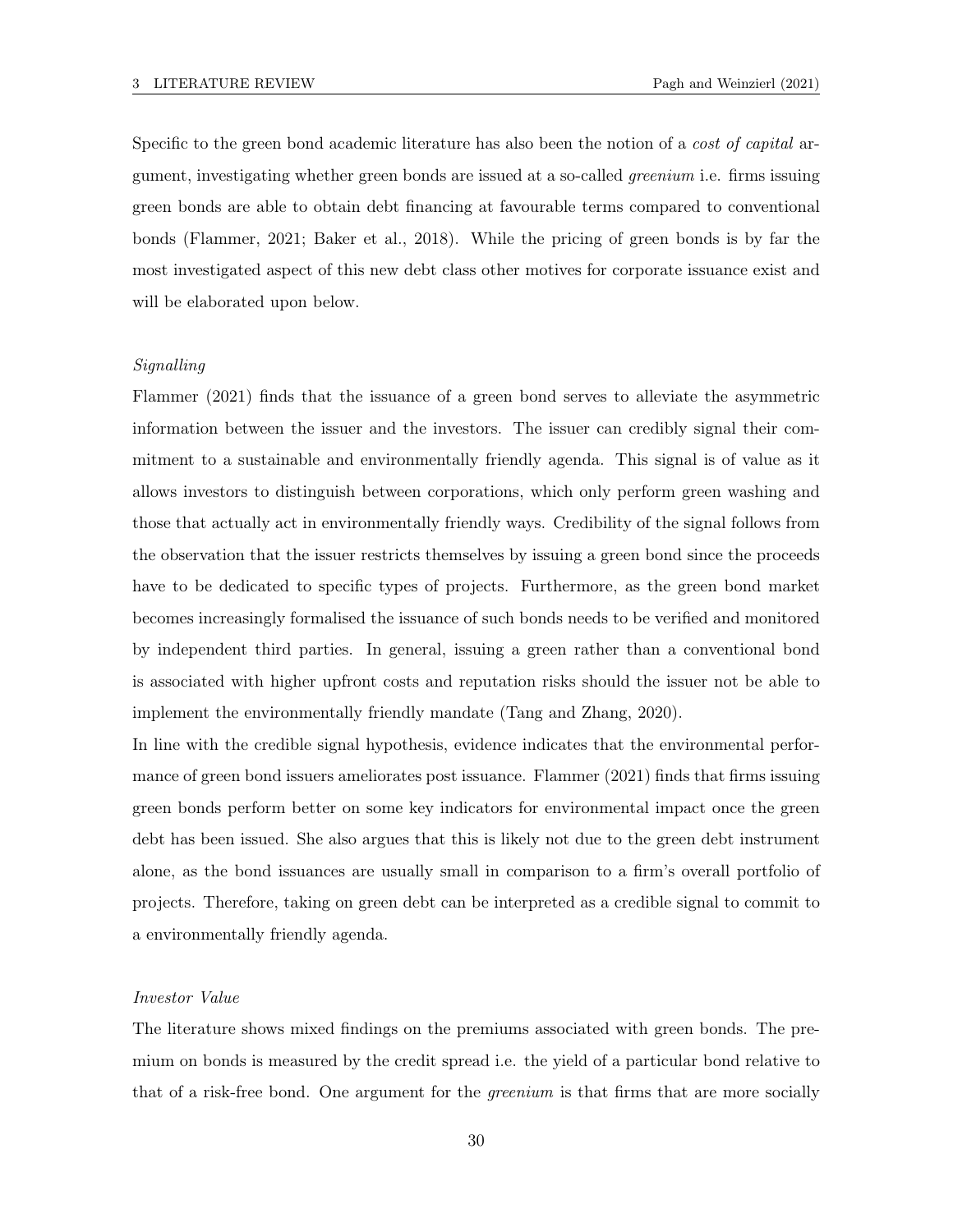responsible and invest more environmentally friendly are inherently less risky. This view is, however, disputed in the literature (see Menz, 2010; Stellner et al., 2015) and as such higher bonds prices should be evidence of investors willing to accept lower returns from sustainable investments. In line with the findings of Menz (2010) suggesting that more socially responsible firms actually have higher credit spreads, Karpf and Mandel (2018) find a green bond discount of approximately 8 basis points. On the other hand, Baker et al. (2018) find that green municipal bonds trade at a premium after accounting for tax effects (6 basis points) and Tang and Zhang (2020) find similar evidence in a broader dataset. They also conclude that the cost of capital benefits of a green issuance are not significant after accounting for firm fixed effects. Other studies identify a green bond premium of varying significance (Zerbib, 2019; Nanayakkara and Colombage, 2019). Zerbib (2019) finds a small premium, but concludes it is too small to drive firm motives related to valuation. A more interesting result for future research is the expansion of the firms' investor base. Common for all these studies is that none focus solely on corporate bonds. In fact in most samples corporate bonds constitute a relatively small fraction.

Flammer (2021) on the other hand focuses solely on corporate bonds and does not find evidence of a green bond premium. Using the methodology of another study (see Larcker and Watts, 2020) she matches green bonds with conventional bonds from the same issuer using the *Mahalanobis*  $\frac{9}{9}$  distance measure  $\frac{10}{9}$ . The difference is economically as well as statistically insignificant and Flammer finds this to be consistent with market participants not being willing to accept lower returns despite higher social benefits. As noted by Flammer (2021), studies investigating the pricing of green bonds are limited by the availability of data as total issuance remain a small fraction of the entire bond market. Thus, as more observations become available a clearer picture might present itself. The lack of of a clear financing argument is, nevertheless, consistent with earlier work suggesting that cost of capital is primarily impacted by environmental factors for firms who perform poorly on the subject (Chava, 2014).

<sup>&</sup>lt;sup>9</sup>The Mahalanobis distance,  $\delta$ , between green bond i and brown bond j is defined as:  $\delta = [(X_i (X_j) \sum^{-1} (X_i - X_j)^{1/2}$ , where X is a vector containing the matching variables and  $\Sigma$  is the covariance matrix.

<sup>&</sup>lt;sup>10</sup>The bond characteristics used are 1) log(issuance amount) 2) maturity 3) coupon and 4) days between issuance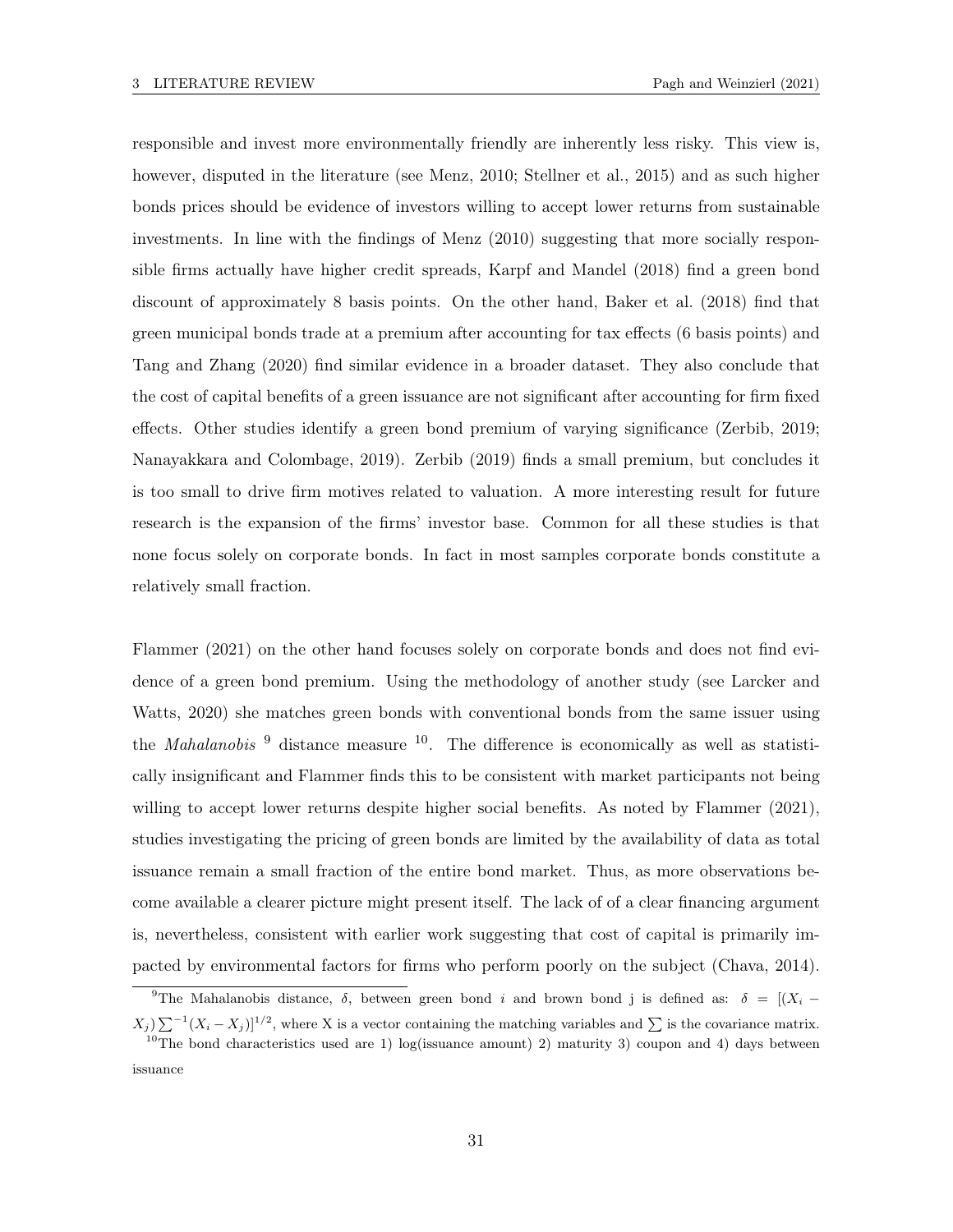As Flammer's (2021) data indicates green bond issuers are typically doing better across the three ESG measures and as such should not expect a lower cost of capital.

The early stage of the green bond literature also mean that theoretical work is missing to a greater extend than other areas of corporate finance. One paper by Agliardi and Agliardi (2019) develops a structural model for green bonds and attempts to explain their pricing. Their model builds on classical work (see Leland, 1994, 1998), but incorporates a penalty on corporate earnings which can be alleviated through a green investment. Green bond value depends on traditional factors such as asset volatility and the tax rate as well as new parameters governing the effectiveness of the green technology. The model predicts that a green label will result in improved credit quality and lower cost of capital. Thus the default boundary for green bonds is lower compared to conventional bonds (Agliardi and Agliardi, 2019).

Despite no significant findings related to green bonds themselves, Flammer (2021) finds a positive impact from corporate bond issuance on stock returns. In an event study she examines the stock price reaction of a green bond issuer upon announcement of a green bond issuance. For various event windows the cumulative abnormal return  $(CAR)^{11}$  of a firm's stock is calculated. For the window  $[-5, 10]$  a positive CAR of 0.49% is found at the 5% significance level. The pecking order suggests that bond issuance is met with little reaction from the stock market (Myers and Majluf, 1984) and Flammer (2021) concludes that the positive reaction is likely due to the environmental commitment embedded in the green bond. This argument is further supported by the findings that the result is strongest for first-time green bond issuers and only significant for verified green bonds. As Flammer (2021) in her paper rejects the cost of capital argument these findings points towards a signalling argument.

Similar results are produced by Tang and Zhang (2020) who also find that green bond issuers experience significant abnormal returns around their announcement of a green bond issuance. Like Flammer (2021) they also reject the argument of cheaper financing. Their findings support what they define as the investor attention channel as issuance of green bond leads to higher institutional ownership and higher stock liquidity. They, therefore, conclude that green

<sup>&</sup>lt;sup>11</sup>The CAR is defined as:  $AR_{it} = R_{it} - \hat{R}_{it}$ , where  $\hat{R}_{it}$  is the estimated return on a given day using a market model (OLS)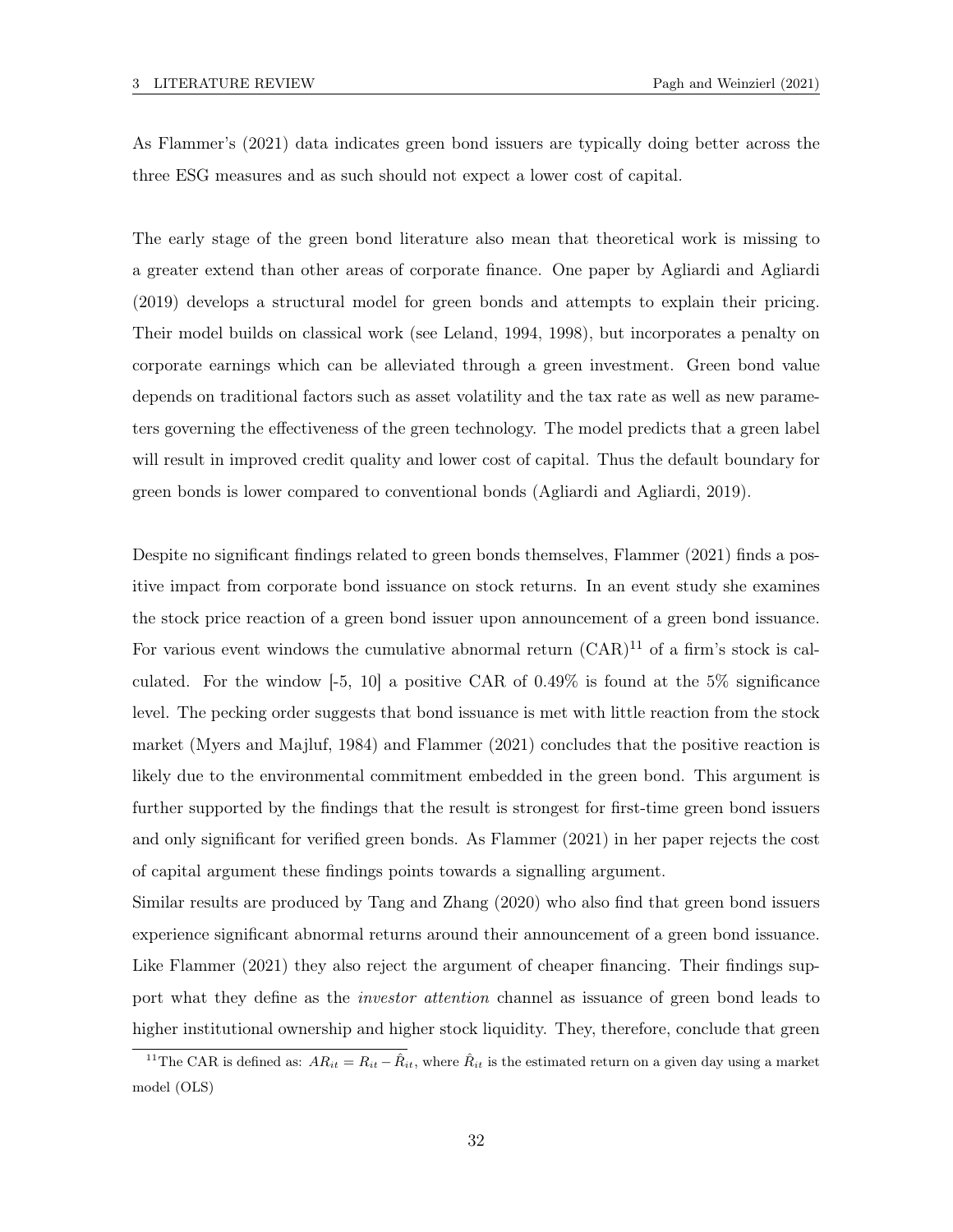bonds can serve as a tool for firms to enlarge their investor base as the media exposure increases and certain investors can now fulfil their green mandate through the firm (Tang and Zhang, 2020). Again the notion of first-time issuers is important as results are strongest for this part of the sample. This further indicates the signalling value of a green bond and links this new debt instrument to more classic literature (see Ross, 1977), but also expands on the literature linking corporate social responsibility to stock markets (Krüger, 2015).

In another study Reboredo and Ugolini (2020) investigate the price spillover effects of green bonds on a wide range of financial instruments. They find that green bonds are closely linked to both global treasuries and USD currency markets, but with green bonds being primarily the receivers of the price spillovers. More two-way is the relationship between green bonds and corporate bonds and in relation to the stock market they find only a weak relation. The weak price spillover to equity markets is not necessarily contradicting the findings of Flammer (2021) and Tang and Zhang (2020) as their studies are at a firm level whereas Reboredo and Ugolini (2020) investigate at the market level. Overall their conclusion from a bond issuer perspective is similar to that of other papers. Green bonds are a robust financial instrument which can diversify the investor base of corporations (Reboredo and Ugolini, 2020).

### Ownership

After establishing a relationship between green bond issuance and stock returns, Flammer (2021) examines the underlying ownership structure of green bond issuers. Here she finds two distinct results. Green bond issuers see an increase in 1) long-term investors and 2) green investors post issuance. Similar to the findings concerning stock returns, the impact of a green bond is only significant for verified green bonds. Thus for long-term or green investors to find additional appeal in a firm's green agenda the signal has to be credible. Flammer (2021) finds no significant relationship for institutional investors, but such a relationship is found by Tang and Zhang (2020) who document a 7.9% increase in institutional ownership post issuance. The increase comes mainly from domestic institutions and is offset by a decrease in the holdings of hedge funds.

Ownership of green bonds appear to be more concentrated, meaning that a subset of investors is willing to buy into these bonds and hold on to them because they are demonstrably associ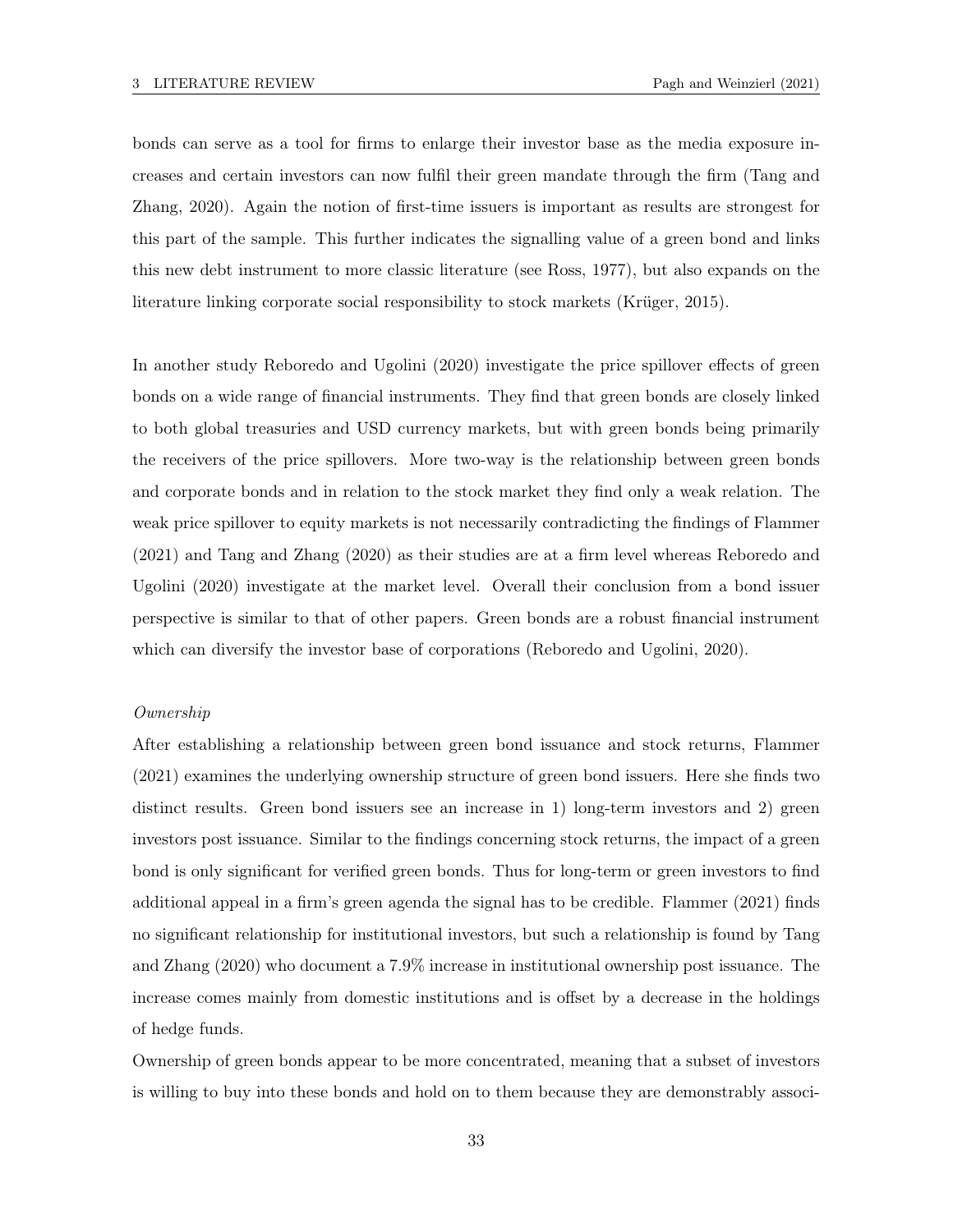ated with environmentally friendly projects. This concentration becomes even more significant for smaller and lower risk green bonds, since these particular instruments would not significantly affect the total risk in a given investor's portfolio (Baker et al., 2018). Again the effect is stronger for certified green bonds.

### Impact

Generally, the literature indicates that the emergence of corporate green bonds serves as an opportunity for firms to solidify their green agenda to the market in a credible manner (Flammer, 2021) as well as diversify their investor base by attracting investors with stronger non-economic motives (MacAskill et al., 2020). The finance literature does, at this stage, not seem particularly interested in the impact of green bonds on firm behavior. Flammer (2021) is the only one who, to our knowledge, investigates this issue. She finds that the environmental performance of green bond issuers improves drastically post issuance. On one side the environmental rating of the firm<sup>12</sup> increases by approximately  $9\%$ , but more tangible is the overall reduction in  $CO<sub>2</sub>$  emissions which Flammer finds to be just under 13%. These results first and foremost strengthen the signalling argument and serve to reject the notion of potential green washing by firms. Naturally, such an effect does not happen over night and Flammer (2021) finds the effect to materialise two years post issuance. Nevertheless, the magnitude of the emissions reduction is massive and underlines the importance of green bonds as a financial instrument.

The early work on green bonds and in particular corporate green bonds leave many avenues open for investigation. While pricing has been a natural starting point for many researchers more work will be required in this area as the amount of available data grows. Other paths remain unexplored, especially those connecting corporate green bonds and corporate behavior and in particular corporate capital structure. As highlighted in this literature review, capital structure and debt financing decisions of firms are major topics within corporate finance. As data suggests green bonds will become more and more prevalent this thesis serves to establish and initial connection between this newly emerging financial instrument and one of the most classical topics in finance.

 $^{12}\mathrm{Flammer}$  relies on the ESG ratings provided by ASSET4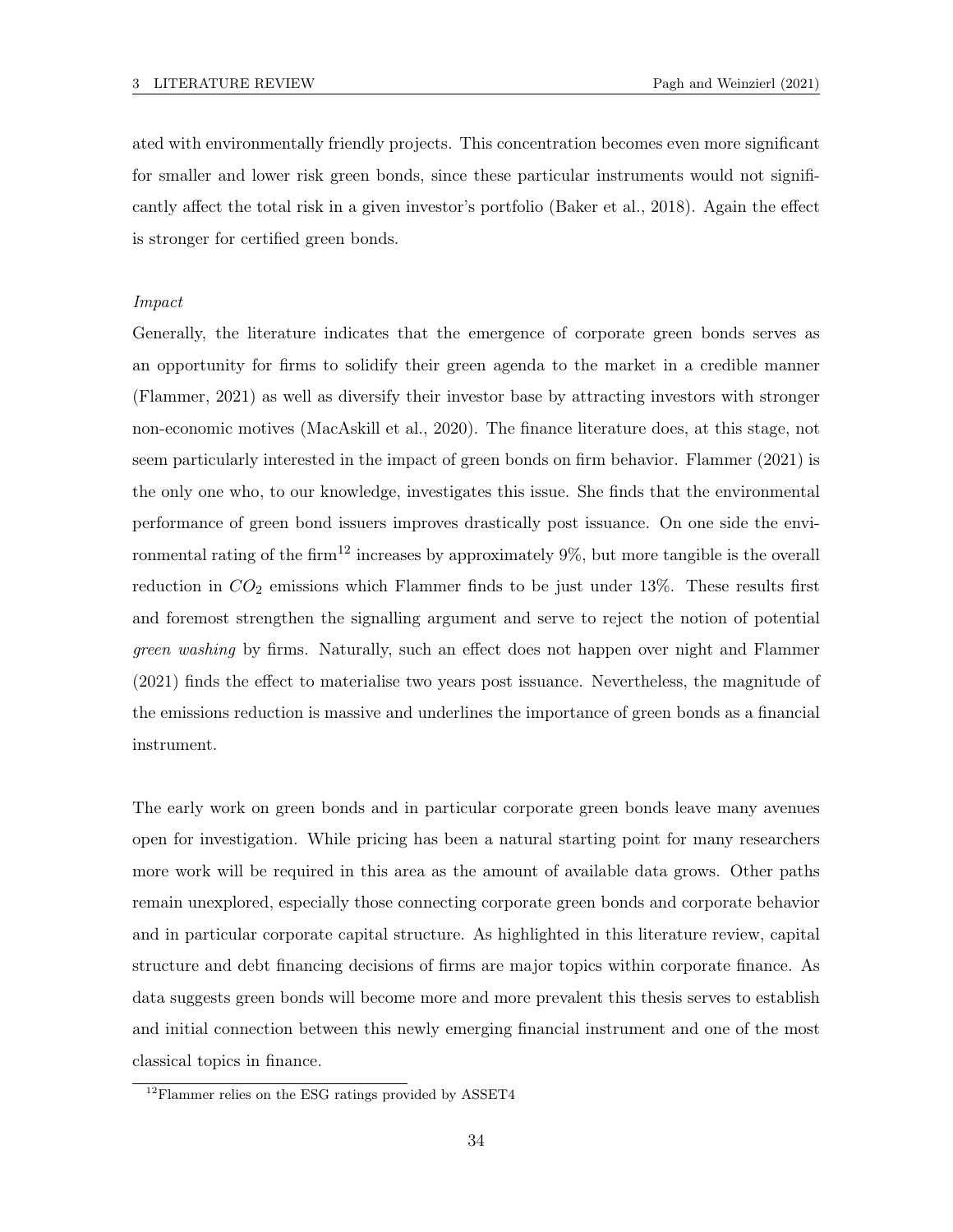# 4 Data

Attempting to answer a research question using empirical methods requires data. This section introduces how we have gathered as well as handled all relevant data, for the analysis presented in section 7, in section 4.1 and 4.4 respectively. In empirical research there is rarely one way of defining certain metrics or control variables. We therefore discuss alternative formulations in relation to the selected definitions of section 4.2 and 4.3.

### 4.1 Sample Construction

For the subsequent analysis a panel data sample of publicly listed firms is constructed. The aim is to compare those firms with access to green capital markets to a representative sample of other corporate bond issuers. As the first corporate green bond was issued in 2013, this is also the beginning of the panel data. At the time of writing some data points for 2020 are not available through the Wharton Research Data Service and thus the panel ends in the fourth quarter of 2019.

The sample of green bond issuing firms is constructed using Bloomberg's Fixed Income database found through the "SRCH" command. The database contains detailed information on bond issues including a Green Debt Instrument Indicator variable. Through this database information such as issue amounts, announcement dates, issue dates and issuer is collected. By filtering for only those securities, which have been tagged by Bloomberg as "green" the entire sample of global green bond issues is collected. Following Flammer (2021) we exclude all bonds for which the issuer is labeled as 'government'. Bloomberg uses a proprietary method to assess whether any given fixed income security constitutes a green bond since there is no unified way of classifying the green bond label.

In accordance with the argumentation of Flammer (2021) Bloomberg's sample of green bond issues should represent the large majority of overall green bonds in the market and should thus allow us to identify the issuing firms with a high degree of accuracy. To construct the green bond indicator variable for the panel data, the date of issuance is retrieved from Bloomberg as well. To determine the specific issuing firm, the equity ticker corresponding to the issuing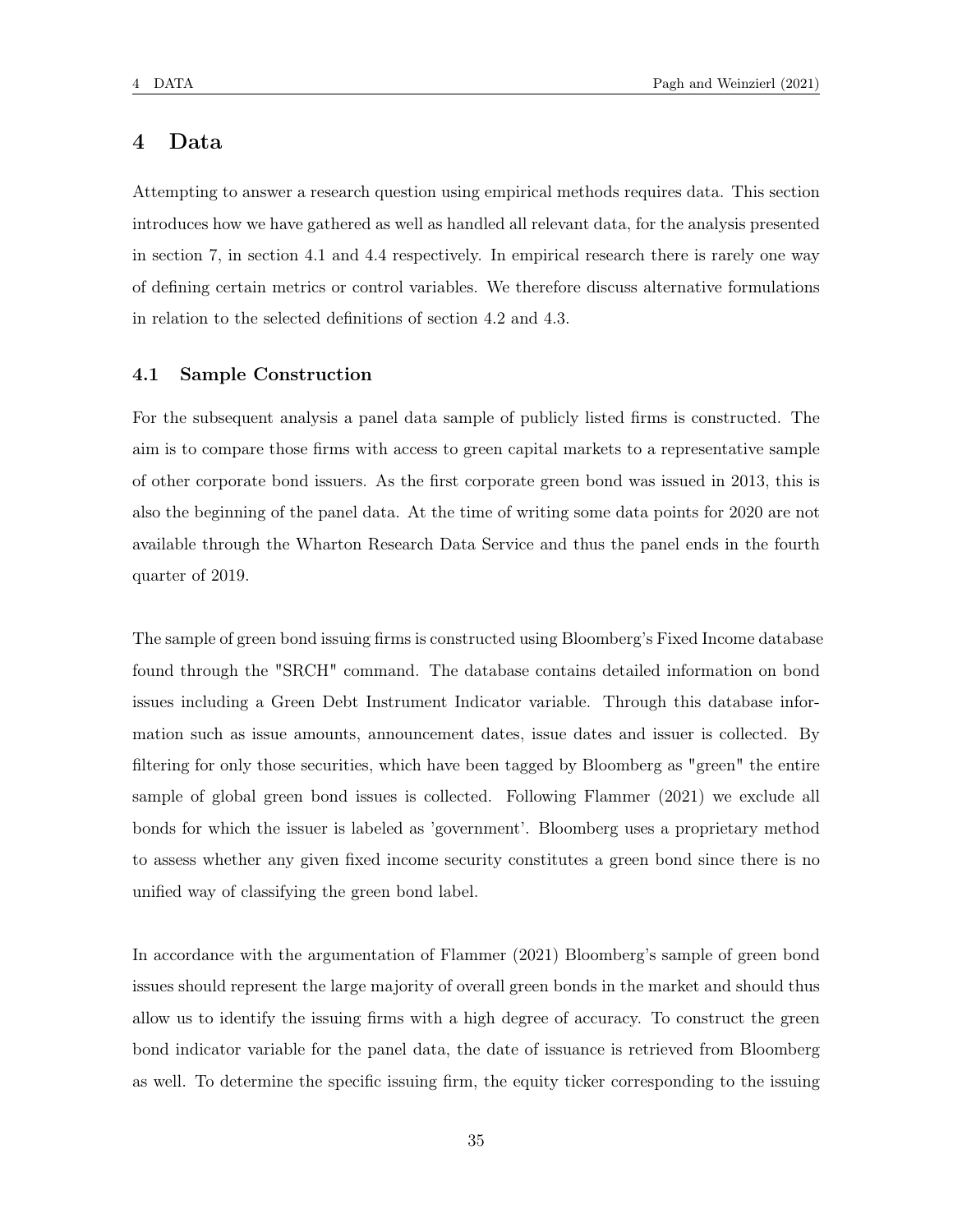entity of the green bond is collected. This metric is important for linking Bloomberg's data with other datasets as elaborated upon below.

As we are interested in the unique effect of green bond issuance on firm leverage we construct a control sample representative of the general corporate bond environment. Since Bloomberg's data limits make it infeasible to use the same method as outlined above for the representative sample, the sample is built through other datasets in the Wharton Research Data Service environment. Specifically, two different methods are used to collect data and construct a North American and an international sample. This is due to the fact that Standard & Poor's Compustat has split its data repository into a North America and Global data bank and thus requires two separate queries. For the North American subset a total database search on FISD Mergent's data reports the universe of traded corporate bonds in the US. Through the issuer  $CUSIP<sup>13</sup>$  variable the corresponding issuers can be identified. The CUSIP acts as a unique identifier for each security within the Compustat repository. The main difficulty is that these issuer CUSIPs only contain the first 6 digits of the entire 9-digit CUSIP, which would be needed in order to retrieve data from Compustat. The first 6 digits represent the issuer of the security, whereas the following 3 digits identify the specific security being searched for. Thus, debt and equity instruments issued by the same entity will have the same first 6 digits, but the final 3 will differ for each financial instrument issued. For such purposes the Center for Research in Security Prices (CRSP) contains tools to convert 6 digit CUSIPs into other identifiers. For our purpose we extract the corresponding equity tickers as this allows us to link the Compustat output to Bloomberg.

For the construction of the international sample we refer to the Capital IQ - Capital Structure Debt repository. This segment within Compustat provides detailed information on the capital structure of global firms. The different segments of debt are categorised by the 'capitalStructureSubTydeId' variable. We perform an entire database query and extract the entire universe of firms recorded within the Capital IQ environment. Subsequently, by filtering the 'capitalStructureSubTydeId' variable for those firms which have debt in category 4 or "Bonds & Notes" we reduce the sample to only those firms which have issued bonds. From this output

<sup>13</sup>Committee on Uniform Securities Identification Procedures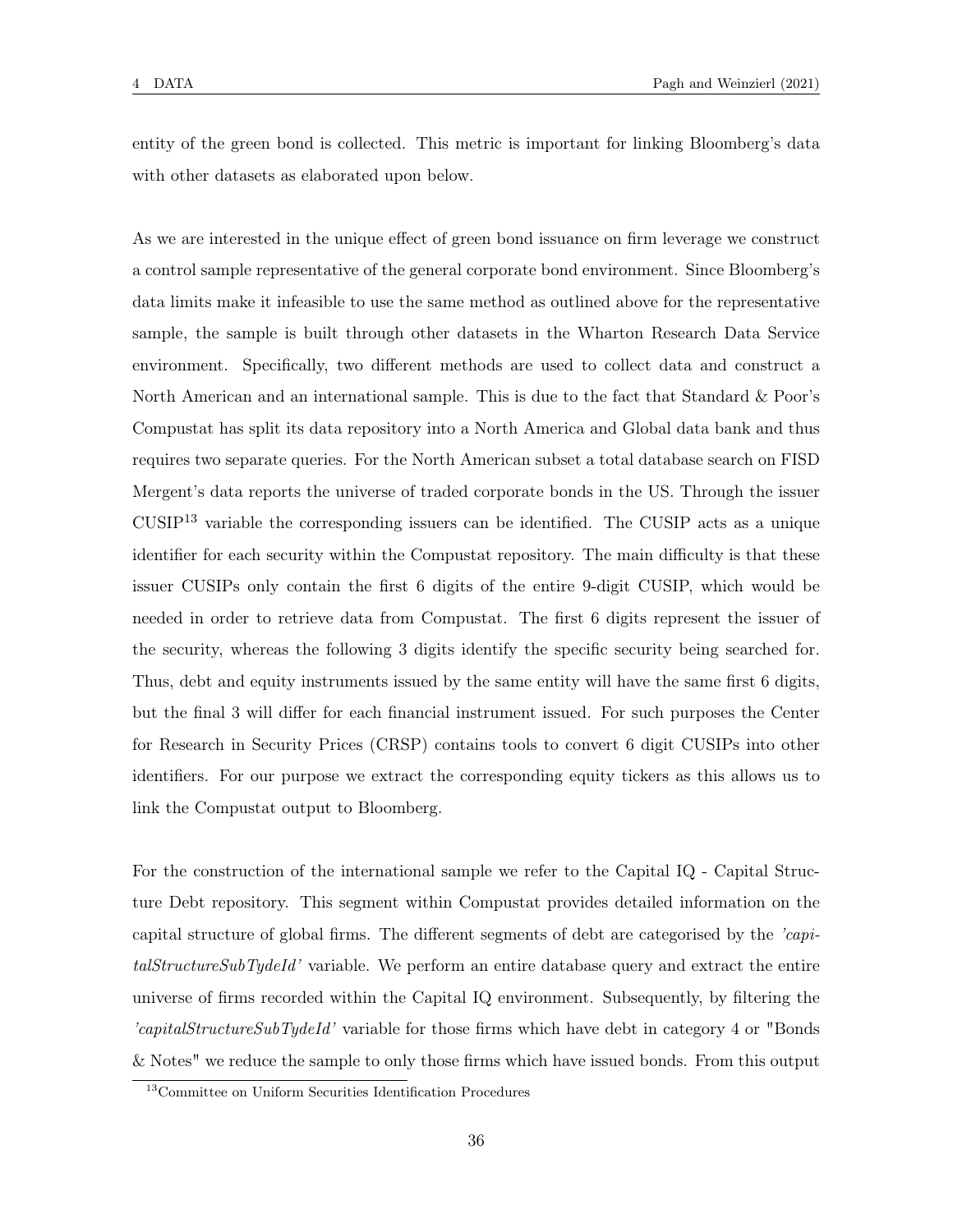the *gvkey* for each of the firms can be extracted as a means to link the Capital IQ - Capital Structure Debt data to other Compustat repositories. The gvkey is a company unique identifier used within the Compustat environments. In order to limit the holes within our dataset and to assure that the subsequent panel is as balanced as possible we limit the sample to firms that have their operations in the EU, Great Britain, the Nordic countries or Japan. While the scope of this sample is largely built around considerations of data availability and data handling it in large part coincides with the sample countries used by Rajan and Zingales (1995). Unfortunately, this means that China is excluded from the international sample, which contains an increasing number of green bond issuers. The accounting data for the analysis is collected from Compustat - Capital IQ. As outlined below several different variables are accessed through the Wharton Research Data Services.

For the construction of the North American sample the North America - Daily - Fundamentals datasets contain both annual and quarterly data for the issuer firms. All outputs are reported in USD. As a query reference we use the company tickers as obtained through FISD Mergent and CRSP. For the international sample we access the Global - Daily dataset using the gykeys collected from the Capital Structure Debt database. A difficulty within the international sample is linking the Compustat output to Bloomberg as Compustat does not report equity tickers for that segment of its environment. We therefore use the legal company names as a link between the two datasets. Furthermore, Compustat - Global - Daily - Fundamentals does not report data on outstanding shares and prices for each fiscal year as the North American Fundamentals search does. We require this information for the calculation of the market values of our sample firms. For this reason, we perform an additional query on the Securities Daily subset in order to extract daily information on the closing prices and outstanding shares for our sample. By using the gvkey and the date of the observed data as a link we then merge the prices and outstanding shares information with the accounting data for the international sample. Following this procedure we end up with two representative samples. The North American and international sample consist of 967 and 1,766 unique firms respectively, but not all firms have accounting data for the full sample period.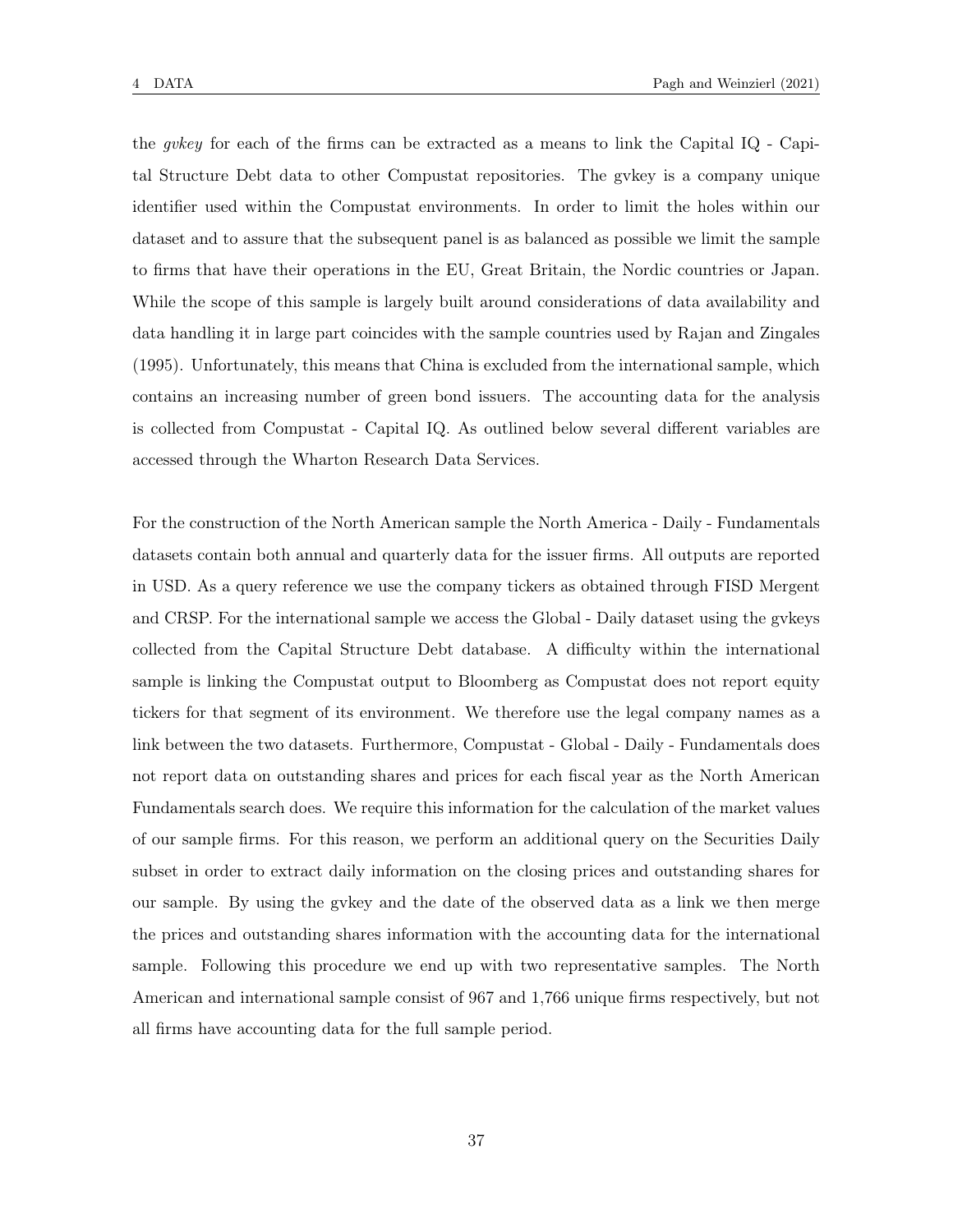## 4.2 Dependent Variables

Throughout section 7 we perform regression analysis with the objective of establishing association between green bond issuance and firms' financing behavior. We first examine potential differences in overall leverage for the two samples and move on to an investigation of the impact of green bonds on the debt structure of firms. Here the focus will be on maturity composition as well as debt specialisation. For each of these three analysis we need a dependent variable, with the same independent variables being used across all analysis. The construction of the different dependent variables will be elaborated upon below and the specific Compustat accounts used for computation are referenced in parenthesis.

### 4.2.1 Leverage

As this paper investigates the debt financing decisions of firms a key variable of interest is leverage. Despite the extensive empirical literature there is, as noted by Welch (2011), no universal definition of leverage and as a result there is some variation when it comes to defining firm leverage. A logical starting point would be to take the ratio of *total liabilities* to *total* assets. The rationale is that this ratio conveys how much is left to shareholders in case of bankruptcy. The major drawback is that the liability section of a firm's balance sheet consists of much more than debt. Items unrelated to a firm's financing decision are included in this measure and therefore the true leverage of a firm will be overstated.

Two measures that are used extensively are *book leverage* and market leverage<sup>14</sup>. The book leverage is defined as a firm's short (DLCQ) and long-term debt (DLTTQ) divided by the book value of its assets (ATQ). Even though book leverage is frequently reported in the literature (Rajan and Zingales, 1995; Frank and Goyal, 2009; Rauh and Sufi, 2010) it does has its drawbacks. Generally, a firm's actual equity value will not match the value reported on its balance sheet and thus any leverage ratio using book values risk misreporting a firm's true leverage if the discrepancy of book and market equity is substantial. Typically, researchers adjust the book value of assets by subtracting the reported book value of equity (TEQQ) and replacing it with the market value (Faulkender and Petersen, 2006).

<sup>&</sup>lt;sup>14</sup>Also sometimes referred to as quasi-market leverage since debt is still taken at book value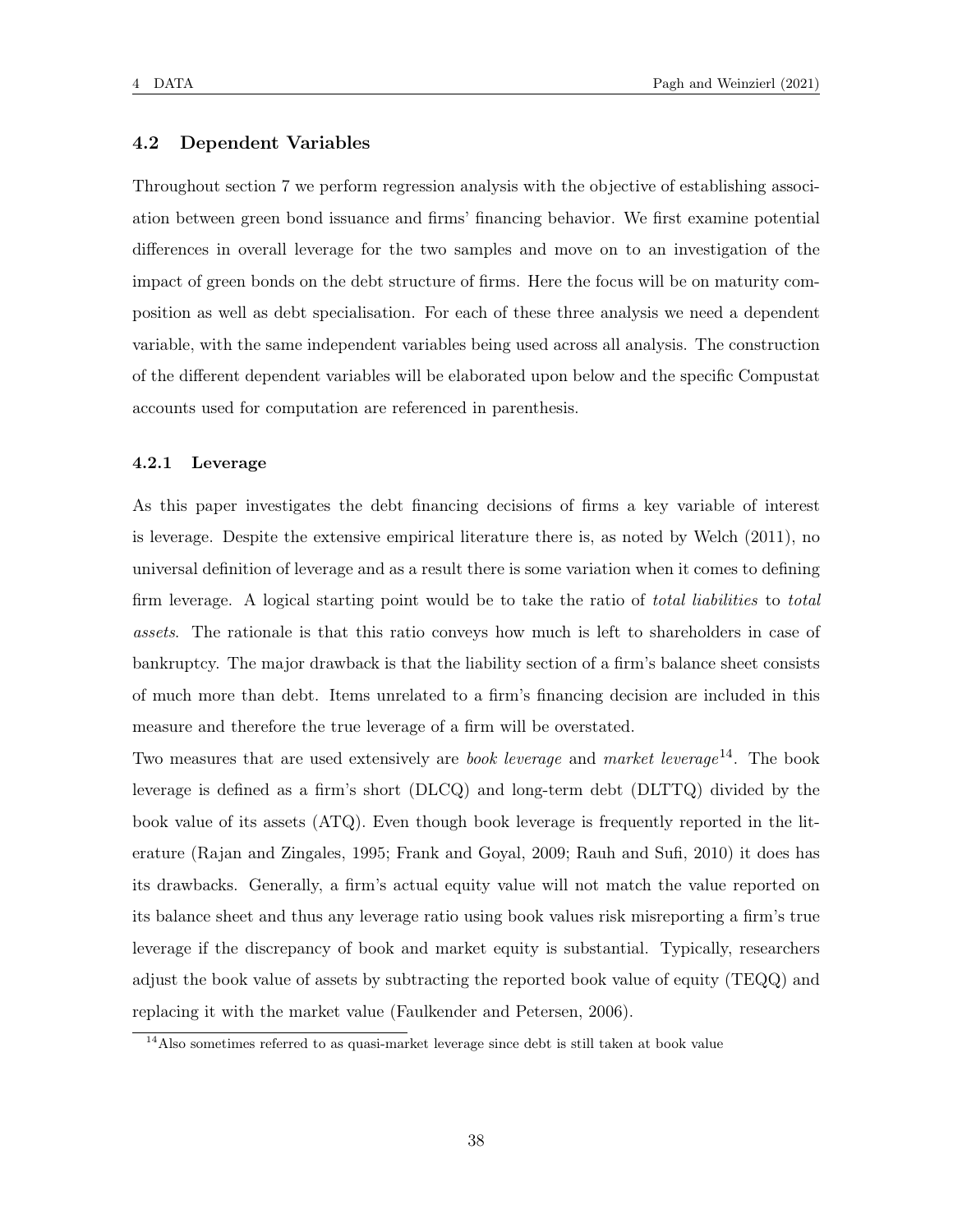$MV$  Assets = BV Assets – BV Equity + MV Equity

Using Compustat data the market value a equity is found by multiplying the closing price of a firm's stock (PRCCQ) with the number of outstanding shares (CSHOQ). We follow this definition in our analysis despite Welch (2011) arguing that this leverage ratio essentially counts non-financial liabilities as equity and thereby understates the true leverage of the firm. He thus argues going back to the previously mentioned leverage ratio in which all liabilities are accounted for. The main reason for our choice of leverage ratio is the extensive use in the literature which facilitates much easier comparison between our results and influential papers. An argument could also be made for the use of *net leverage* i.e. a leverage ratio in which the cash holdings of a firm are subtracted from its total debt. Firms can differ substantially in the amount of cash held on their balance sheet (Opler et al., 1999) and firms with large cash holdings can more easily pay off their debt. Net leverage removes this variation across firms and a more direct comparison of firms can be made. Despite this benefit net leverage is rarely used as the main dependent variable and will not be considered further in this paper.

### 4.2.2 Short vs. Long-term Debt

Another interesting aspect of firms' decision to use green bonds in their capital structure is how it affects the composition of its debt. More specifically we investigate whether green bond issuance impacts short or long-term leverage. This distinction is less common in traditional capital structure, however, Faulkender and Petersen (2006) do run their regression for a long-term debt specification. In their study of the determinants of corporate debt maturity Barclay and Smith (1995) uses the percentage of debt maturing in more than three years as their dependent variable. A similar approach is taken by Billett et al. (2007) although their focus is on the short-term component. Stohs and Mauer (1996) construct an average maturity for their empirical study of corporate debt maturity. One important distinguishing feature in their model is that they include all current liabilities, since they argue that they in many ways are analogous to short-term debt.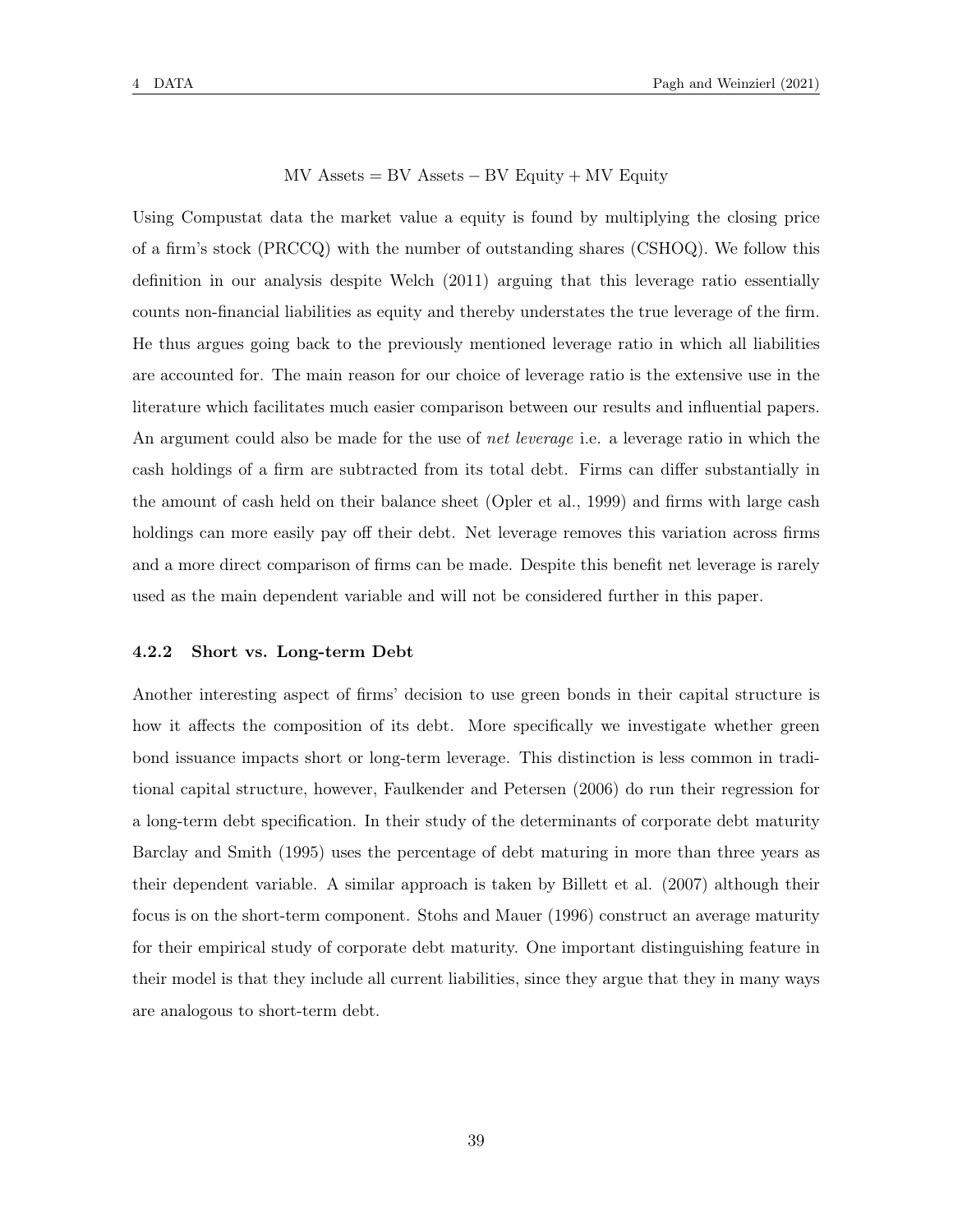Ideally, to obtain a sophisticated measure for maturity one would utilise the reported maturities from Compustat Capital IQ. Unfortunately, the data is not available for all securities. For this analysis we therefore rely on the information provided by Compustat, which reports balance sheet items at a higher level. We follow the approach of Barclay and Smith (1995) as well as Billett in al. (2007) as we only consider firm debt and not other current liabilities. We define short-term debt as all debt within current liabilities (DLCQ) and long-term debt is all non-current debt (DLTTQ). For our investigation of short and long-term leverage we again follow Faulkender and Petersen (2006) and scale the values by the market value of total assets. Secondly, to further examine the relationship within the corporate debt structure we scale both measures by total debt  $(DLCQ + DLTTQ)$ .

We recognise that these measures are not truly reflecting the more granular dispersion of the corporate maturity profile of firms. For our purposes and with the data which is readily available they will nonetheless allows us to establish association between the use of corporate green bonds and the maturity considerations taken by firms.

#### 4.2.3 Specialisation

For our analysis of debt heterogeneity we follow the approach taken by Colla et al. (2013) and Halling et al. (2020). Both papers utilise the debt structure feature of Compustat - Capital IQ and constructs a Herfindahl-Hircschman Index (HHI). The distinct debt components reported in Capital IQ are 1) Commercial Paper, 2) Revolving Credit, 3) Term Loans, 4) Bonds and Notes, 5) Capital Leases, <sup>15</sup>, 6) Trust Preferred<sup>16</sup> and 7) Other Borrowings<sup>17</sup>.

The computation of the HHI follows a two step procedure. First, each of the seven debt structure components are weighted by the total debt which in turn is squared.

$$
SS_{i,t} = \left(\frac{CP_{i,t}}{TD_{i,t}}\right)^2 + \left(\frac{RC_{i,t}}{TD_{i,t}}\right)^2 + \left(\frac{TL_{i,t}}{TD_{i,t}}\right)^2 + \left(\frac{BN_{i,t}}{TD_{i,t}}\right)^2 + \left(\frac{CL_{i,t}}{TD_{i,t}}\right)^2 + \left(\frac{TP_{i,t}}{TD_{i,t}}\right)^2 + \left(\frac{Other_{i,t}}{TD_{i,t}}\right)^2
$$

<sup>&</sup>lt;sup>15</sup>Capital leases are reported as both an asset and a liability on the company's balance sheet (unlike operating leases)

 $16S$  pecial type of security typically issued by a bank. Investors can purchase shares in a trust set up by the company. The trust is funded by debt and the shares relate only to the trust and not ownership in the overall company.

 $17$ Typically short-term borrowings (Colla et al., 2013)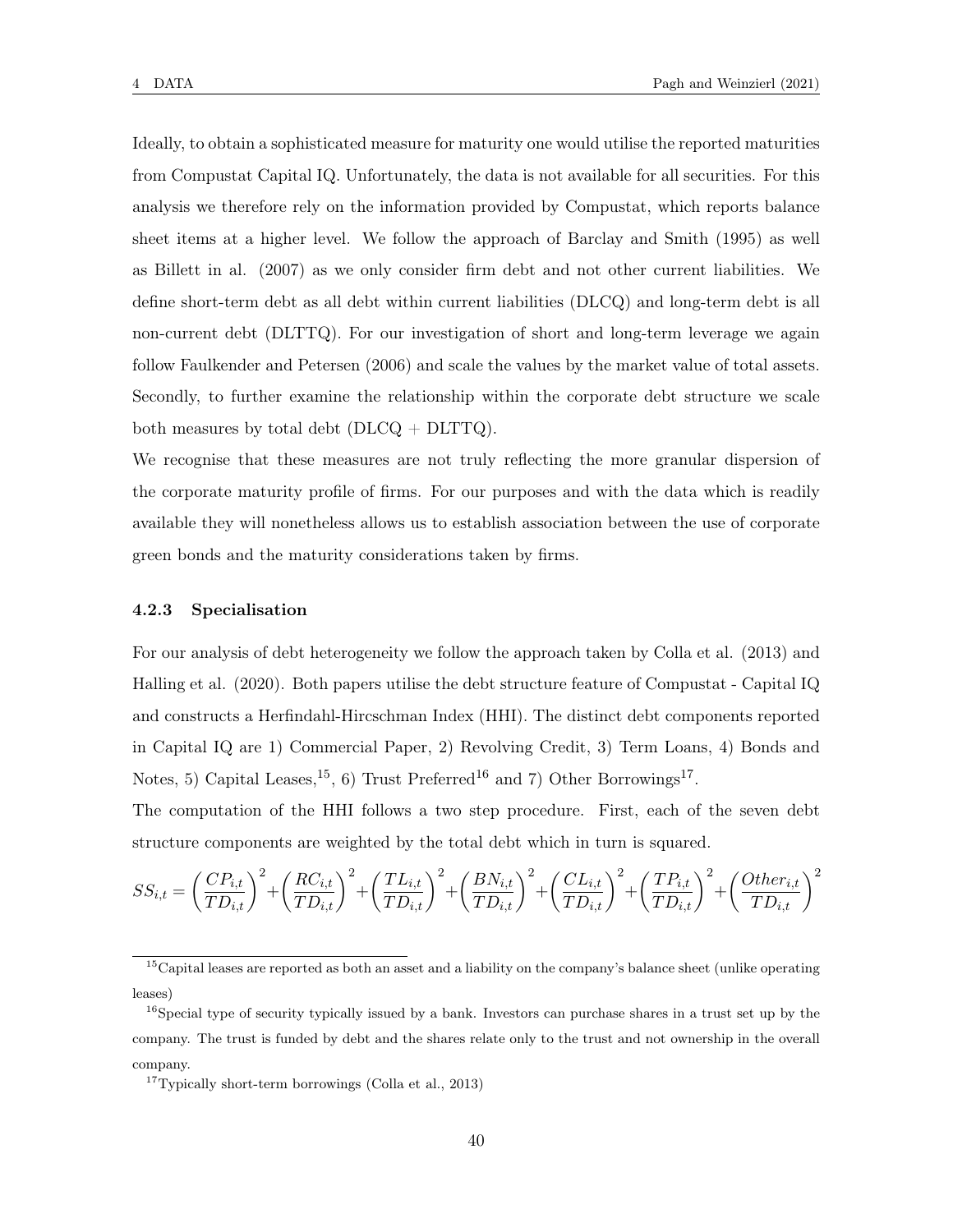The sum of these seven squared figures is then used for the calculation resulting in the HHI measure of debt structure specialisation:

$$
HHI_{i,t} = \frac{SS_{i,t} - 1/7}{1 - 1/7}
$$

Since the sum of squares will never exceed 1, so is the HHI bounded by 0 and 1. If a firm relies exclusively on one type of debt the index will be equal to 1 whereas if a firm has a perfectly balanced debt structure the index will be 0.

An alternative measure of specialisation is used by Colla et al. (2013). They construct a dummy variable equal to 1 for firms which have more than 90% of their debt coming from one of the seven debt structure components and 0 otherwise. Since their conclusions are unchanged for the two measures we focus on the first one.

# 4.3 Independent Variables

### Tangible Assets

All else equal a higher amount of tangible assets should allow a company to take on more debt. This theoretical conclusion is based on the observation that the tangible assets can act as easily available collateral making lenders more willing to extend debt (Titman and Wessels, 1988). In order to account for the degree of tangibility the ratio of tangible assets to total assets is used. Within Compustat the variable property, plant and equipment (PPEGTQ) provides a measure of the tangible assets on a firm's balance sheet (Rajan and Zingales, 1995). Following the literature we scale the measure of PP&E by the book value of total assets (Colla et al., 2013; Faulkender and Petersen, 2006). In their study of capital structure determinants Frank and Goyal (2009) find tangibility to be among the more reliable factors. They follow the definition mentioned above, but also proxy the nature a firm's assets by its R&D and SG&A expenditures arguing firms with high discretionary spending tend to have more intangible assets.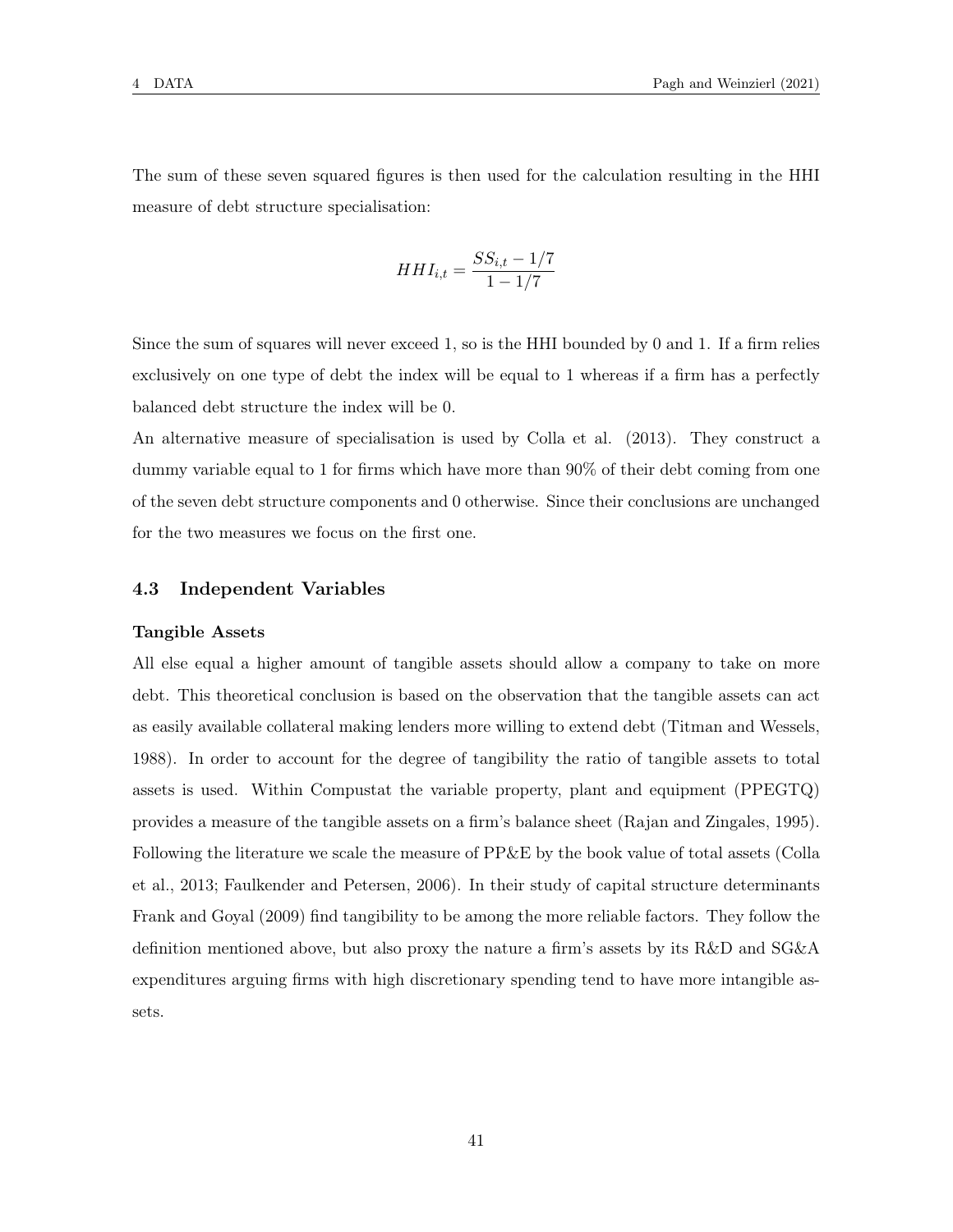# Growth Opportunities

Throughout the academic literature the growth opportunities of firms have consistently been proxied by the market-to-book ratio (M/B) (Rajan and Zingales, 1995; Frank and Goyal, 2009; Colla et al., 2013). It describes the relationship between the market and book value of a firm's assets and a higher ratio is an indication of more growth opportunities for the firm as capital markets value its assets more than their original value. The key component is the market value of assets. Just like with the leverage ratio we again follow the definition used by Faulkender and Petersen (2006). Other papers e.g. by Frank and Goyal (2009) and Colla et al. (2013) compute the market value of assets slightly different by accounting for the liquidation value of preferred equity and deferred tax and investment credits. As the market value of a firm to a large extend is driven by market expectations through equity value, one could argue that the M/B ratio more signal the perceived growth potential rather than the actual growth opportunities of a firm. If a firm actively invests more this would also indicate more growth opportunities (Titman and Wessels, 1988). Thus, the capital expenditure of a firm can be used as a proxy for growth. Since this directly influences the flow of funds deficit (Shyam-Sunder and Myers, 1999) Frank and Goyal (2009) argue that this proxy should be positively correlated with debt according to the pecking order theory. In their study, they find that the M/B ratio is a more reliable determinant of capital structure and we therefore do not include capital expenditure as a control.

### Profitability

Normally, when considering the profitability of firms one would look at net income as a fraction of total sales. Since this measure is heavily influenced by the interest payments of firms, the academic literature relies on operating income before depreciation i.e. EBITDA. While Rauh and Sufi (2010) use operating income after depreciation (EBIT) this measure has the drawback that firms with varying depreciation expenses will report vastly different operating income. Since most tangible assets (except land) are subject to depreciation, but some intangible assets (e.g. goodwill) are only subject to impairment checks, firms with a very tangible asset base will report very different EBITDA and EBIT figures (Robinson, 2020). Thus for easier comparison EBITDA is preferred in the literature (Frank and Goyal, 2009; Rajan and Zingales, 1995; Chang and Dasgupta, 2009). As is also standard practice, we scale the operating income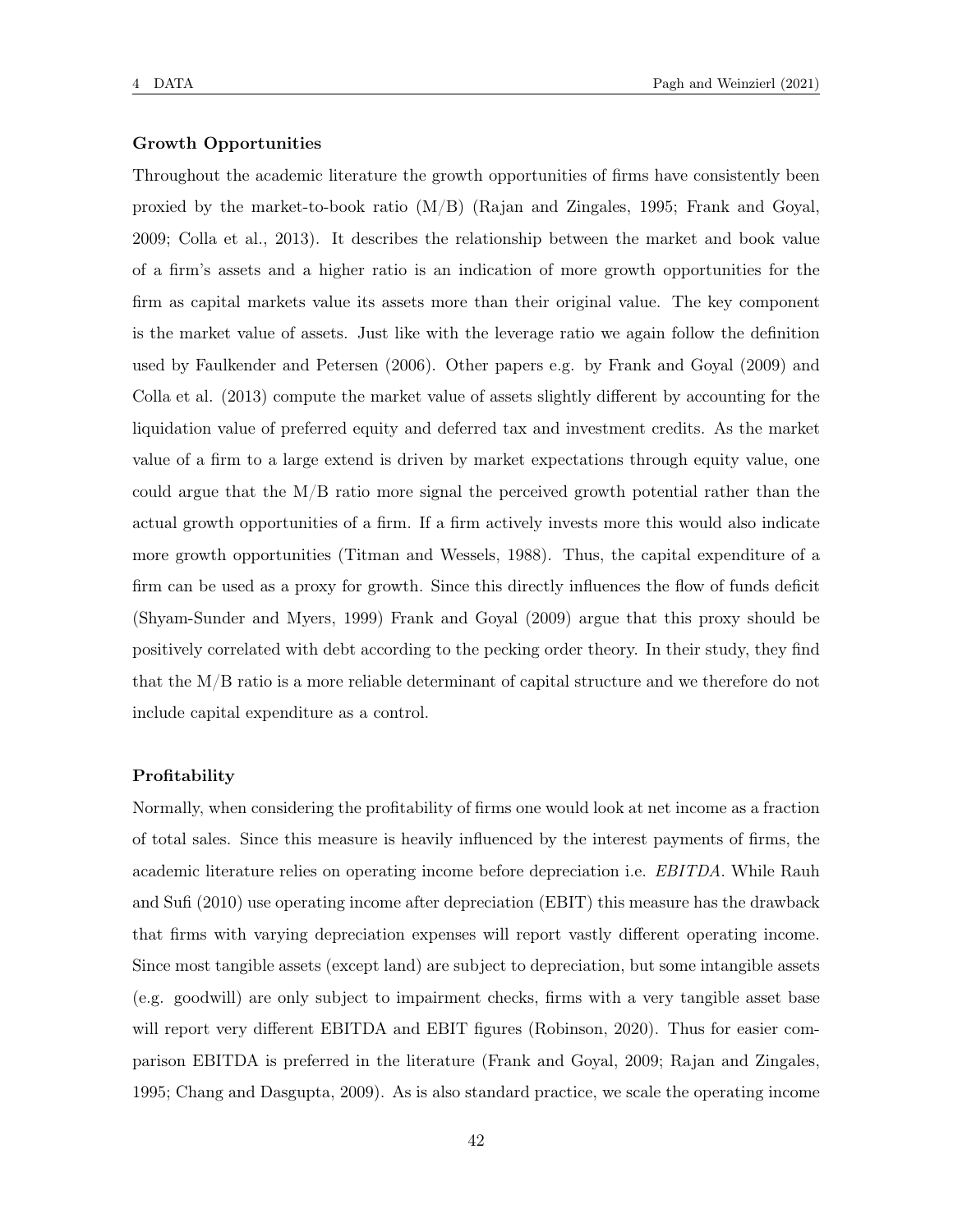before depreciation (OIBDPQ). Frank and Goyal (2009), Colla et al. (Colla et al., 2013) as well as Rajan and Zingales (1995) all scale operating income by book value of assets (ATQ). Following Faulkender and Petersen (2006) we scale by total sales (SALEQ). Titman and Wessel (1988) consider both variations and find no material difference in magnitude or significance.

### Size

As found by Frank and Goyal (2009), firm size is among the most reliable factors in determining firm capital structure. Generally, the literature defines size in one of two ways. One stream of papers (Frank and Goyal, 2009; Colla et al., 2013) define it as the logarithm of a firm's total assets (book value). On the other hand, some papers use the logarithm of firm sales as a proxy for its size (Rajan and Zingales, 1995; Rauh and Sufi, 2010; Titman and Wessels, 1988). The sales based proxy does have the drawback that firms in some quarters will report lower sales than usual due to unforeseen circumstances. Here the asset based measure will be more consistent. The decision to take the logarithm comes from Titman and Wessel (1988) as they hypothesise the size effect on leverage to be more present for smaller firms.

Faulkender and Petersen (2006) use the natural logarithm of a firm's assets at market value. Again this measure might be less consistent as a firm's market value fluctuates with its stock price. Since our methodology is closest to theirs we follow this definition of size. We test the validity of our choice by using the two alternative measures and find no significant change to our conclusions. Some papers also proxy firm size by their age (Faulkender and Petersen, 2006). The magnitude of this proxy is, however, very small and Frank and Goyal (2009) also conclude the asset based proxy to be more reliable.

# Uniqueness

The research and development expenditure of firms is typically used as a proxy for either growth or the uniqueness of its products (Titman and Wessels, 1988; Frank and Goyal, 2009). Following the wide consensus in the literature we scale R&D expense as reported in Compustat (XRDQ) by total sales (SALEQ) (Faulkender and Petersen, 2006). Due to data limitations this variable is only constructe for the North American sample.

In addition to R&D several studies use SG&A expenditure to proxy for uniquenss or intangible assets (Titman and Wessels, 1988; Faulkender and Petersen, 2006; Leary and Roberts,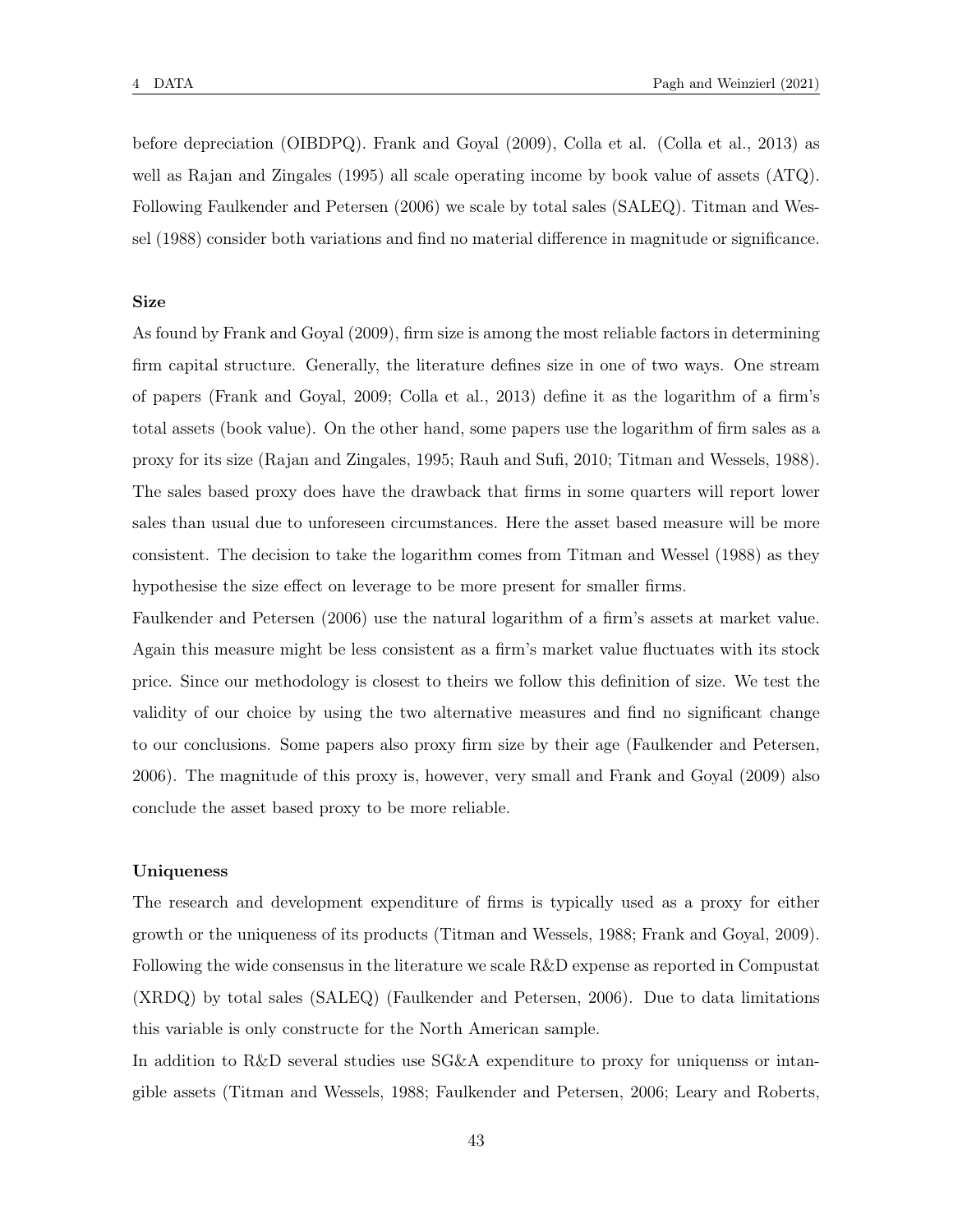2005). The key interest here is the firm's advertising/selling expenses. This expenditure is not readily available on its own, but is in Compustat grouped with other administrative expenses (XSGAQ). Despite this drawback we include SG&A scaled by total sales as a control.

#### Short-term Debt

Following Faulkender and Petersen (2006) we control for firms' reliance on short-term debt. Our measure is the fraction of short-term debt (DLCQ) to total debt (DLCQ + DLTTQ). The theoretical justification for its inclusion comes from Myers (1977) who argues that one possible solution to the agency cost related to debt overhang is to shorten the maturity of debt. Thus if a firm is relying more heavily on short-term debt one would expect it to have lower leverage ceteris paribus.

#### Volatility

The volatility of a firm can influence its leverage decision as more volatile firms are expected to have higher costs of financial distress (Frank and Goyal, 2009). Taking the approach of Faulkender and Petersen (2006) we proxy this firm characteristic by the volatility of equity multiplied by the equity-to-asset ratio of the firm. Since we use quarterly data we calculate the standard deviation using the stock return for the past eight quarters. Equity returns are calculated using the closing share price (PRCCQ). As in Faulkender and Petersen (2006) using scaled equity volatility will understate the true volatility of a firm's assets if it also has debt financing<sup>18</sup>.

There is little consensus in the literature on defining volatility. Colla et al. (2013) use the standard deviation of the firm's operating income as proxy for volatility, Leary and Roberts (2005) take the absolute change in the firm's net income and Frank and Goyal (2009) use the variance of the firm's stock returns. Titman and Wessel (1988) argue that the only variable correctly reflecting the earnings volatility of the firm is the standard deviation of the percentage change in operating income.

<sup>&</sup>lt;sup>18</sup>The correct formula for assets volatility is:  $\sigma_A = \sqrt{\left(\frac{E}{A}\right)^2 \sigma_E^2 + \left(\frac{D}{A}\right)^2 \sigma_D^2 + 2\left(\frac{D}{A}\right) \left(\frac{E}{A}\right) \rho \sigma_D \sigma_E}$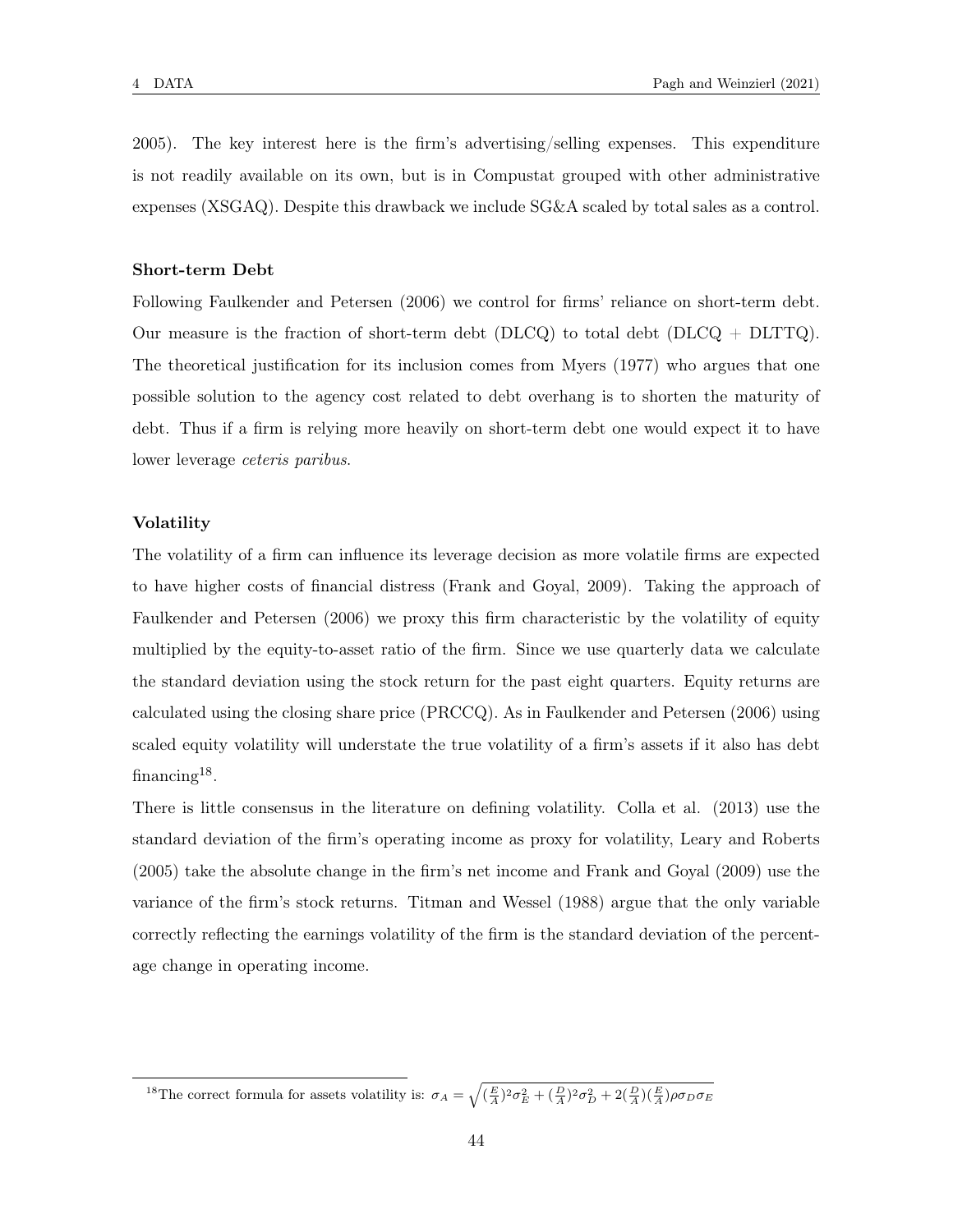# Return on Equity

Especially when examining market leverage the return on equity has big implications. Welch (2004) calls stock returns the "only well understood influence of debt ratio dynamics" and claim they can explain as much as 40% of capital structure variation. Faulkender and Petersen (2006) thus include the stock return of the previous year as an explanatory variable. Following their example we include the return of a company's stock over the previous year. Their exact methodology for computing the annual return is not stated, so we follow Leary and Roberts (2005) who define equity return as the cumulative return of the company's stock over the past four quarters.

Frank and Goyal (2009) also use the cumulative stock return, but uses a monthly frequency. Comparing Frank and Goyal (2009) with Faulkender and Petersen (2006), despite the two studies calculating stock return differently they reach the same conclusion. Thus, we maintain the appropriateness of using cumulative stock returns to account for return on equity.

#### Green Bond Indicator

Using the data obtained through Bloomberg's fixed income database we construct a indicator variable which measures if a firm has issued a green bond in a given quarter. Specifically, the indicator switches from 0 to 1 in the time period the green bond has been issued. The construction of the green bond indicator highlights the key benefits of using quarterly rather than annual data. If for instance a firm issues a green bond in the second quarter of 2018, using quarterly data gives us seven 'green bond observations' rather than two. Secondly, by not relying on annual data we reduce the risk of having other leverage decisions distort the green bond effect (Ham et al., 2020). Again, if a green bond is issued in the second quarter of 2018, by using quarterly data we track the change in debt much closer compared to annual data. The firm might decide to alter its leverage ratio in the fourth quarter of the same year and this will affect the effect of a green bond observation if relying on annual data.

The purpose of the green bond indicator is to measure which firms have the capabilities to issue on the newly emerging sustainable capital markets and can thus make use of this increase in debt supply.

It is important to note that the sample of green bond issuers is still rather small compared to the total environment of corporate bond issuers. Additionally, since issues have increased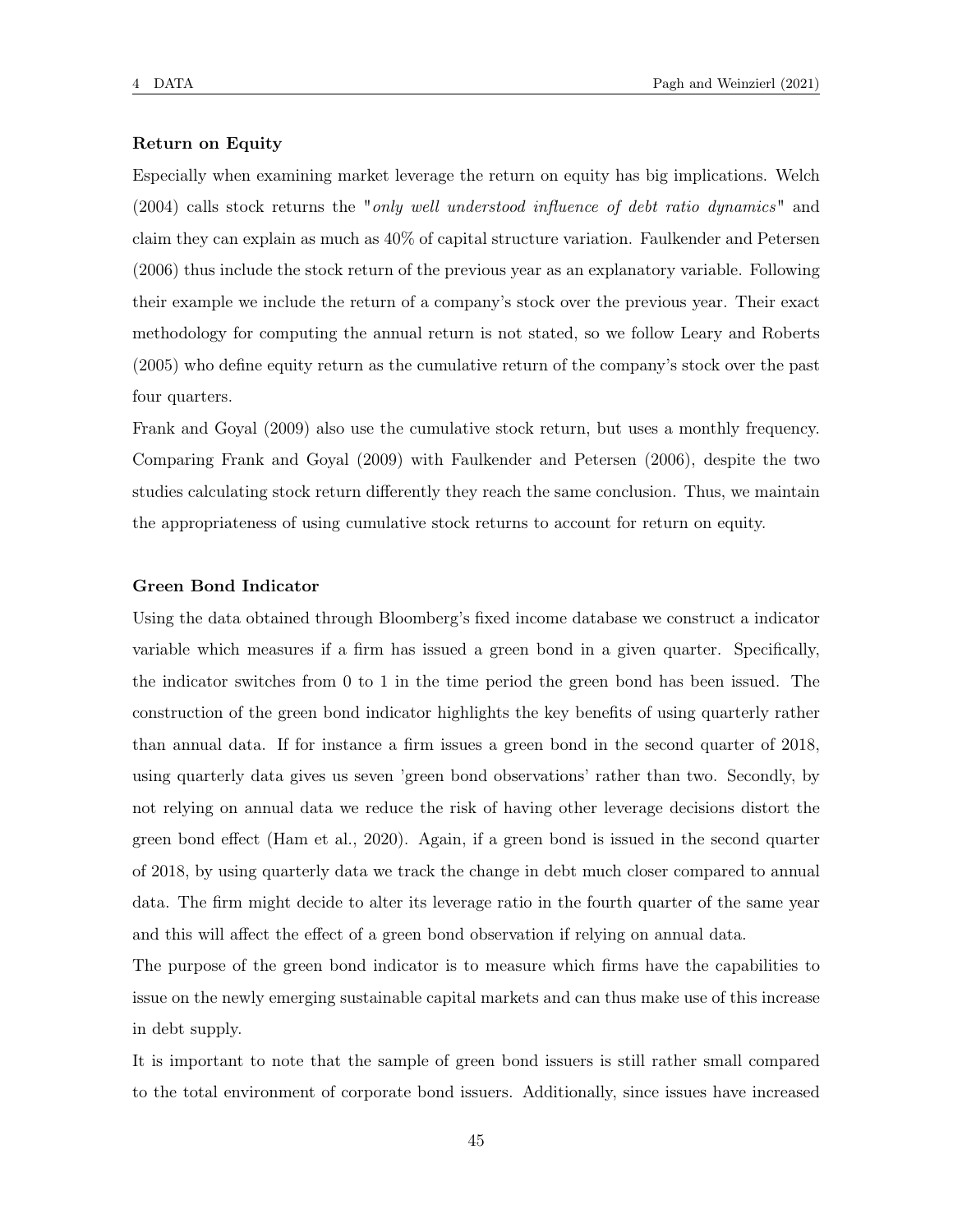rapidly in recent years, the green bond indicator is largely 0 for the years 2013 - 2015. This lack of observations can impact the statistical significance of the regression analysis.

### 4.4 Winsorizing and Data Handling

An important consideration for the following regression analysis is the handling of extreme outliers. Such observations can fundamentally change the inference made on the estimation outputs and can bias any results as they obscure the underlying deterministic relationship between the variables of interest. We follow the rationale in traditional empirical corporate finance literature and evaluate the data for such extreme outliers so as to assure that the potential for biases occurring is minimised. An example of such an outlier follows from the specific accounting practices in the US and the introduction of impairment charges into the profit and loss statements.

For instance, within our sample we have identified the firm Goodrich Petroleum, which has faced substantial impairment write offs of 452 USDm in 2014 and 332 USDm in 2015 as reported in their 2015 financial statements, which significantly affected the firms profitability. Accounting practices dictate that such losses are reflected in the operational performance of the firm which in this case creates unrealistic metrics for profitability. The problem arises because extreme outliers misrepresent the actual operational performance of the firm and in turn can have a statistically significant impact on any analysis. To minimise the effect of such idiosyncratic events we winsorize the firm characteristics and supplement that with a series of robustness checks.

Following Colla et al. (2013) we firstly exclude all firms for which Compustat does not report asset values or which have an asset value of zero. We also exclude all firms for which have missing observations for total debt. For the international sample we exclude firms for which the Compustat Security Daily database does not report daily equity prices.

After evaluating the outliers within our dataset we find some unrealistic values for several firm metrics. We, therefore, apply the same methodology of winsorizing as Colla et al. (2013) for a subset of variables. Specifically, we winsorize SG&A, R&D, profitability, tangible assets (scaled by book assets), implied asset volatility and return on equity. We winsorize the data at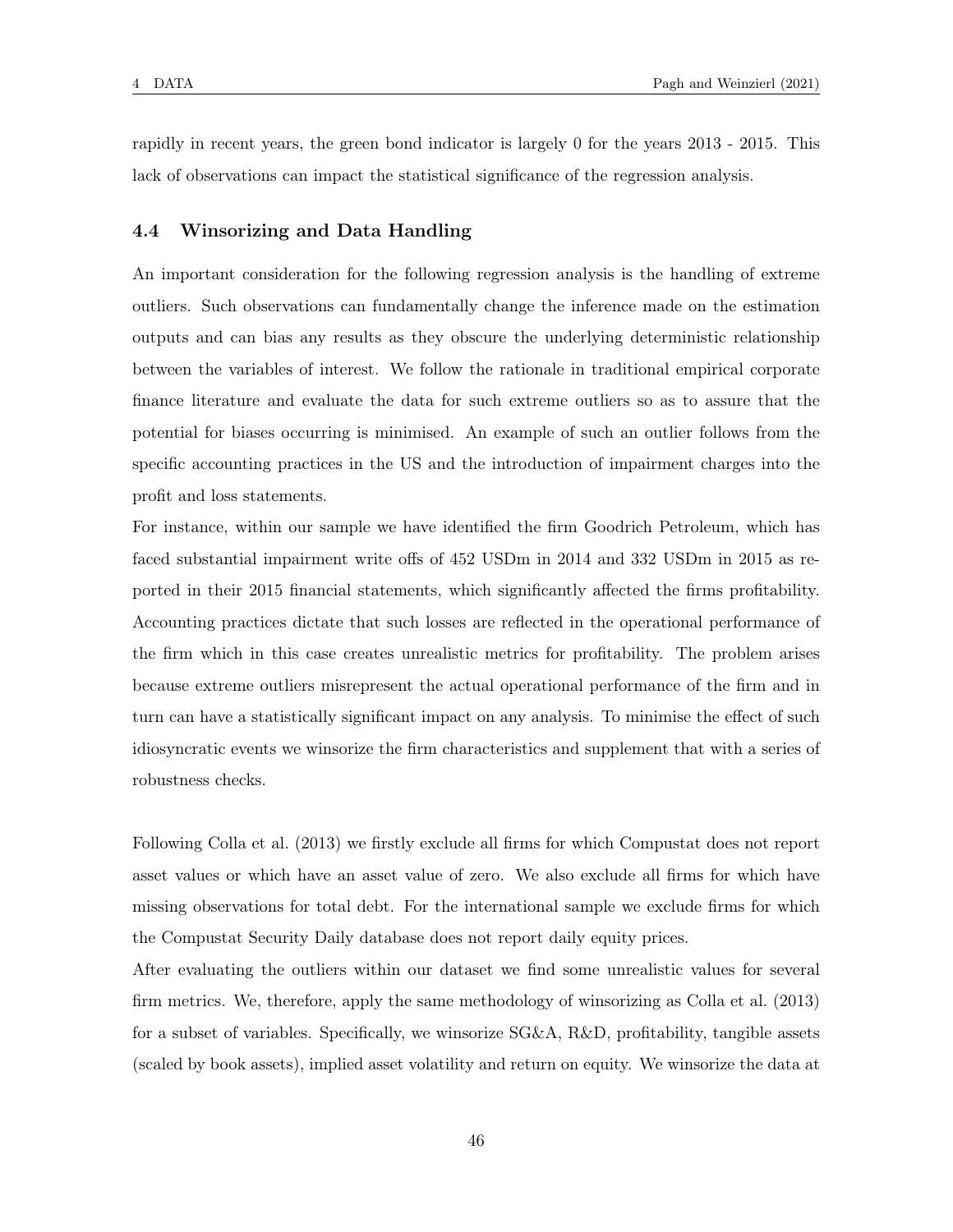the 1st and 99th percentile. Finally, we observe that a part of our sample has a book leverage ratio above 1, which stands in contradiction to the definition of book leverage. We follow the methodology of Faulkender and Petersen (2006) and recode the book leverage values to take a maximum value of 1. Subsequently the book leverage values vary between 0 and 1.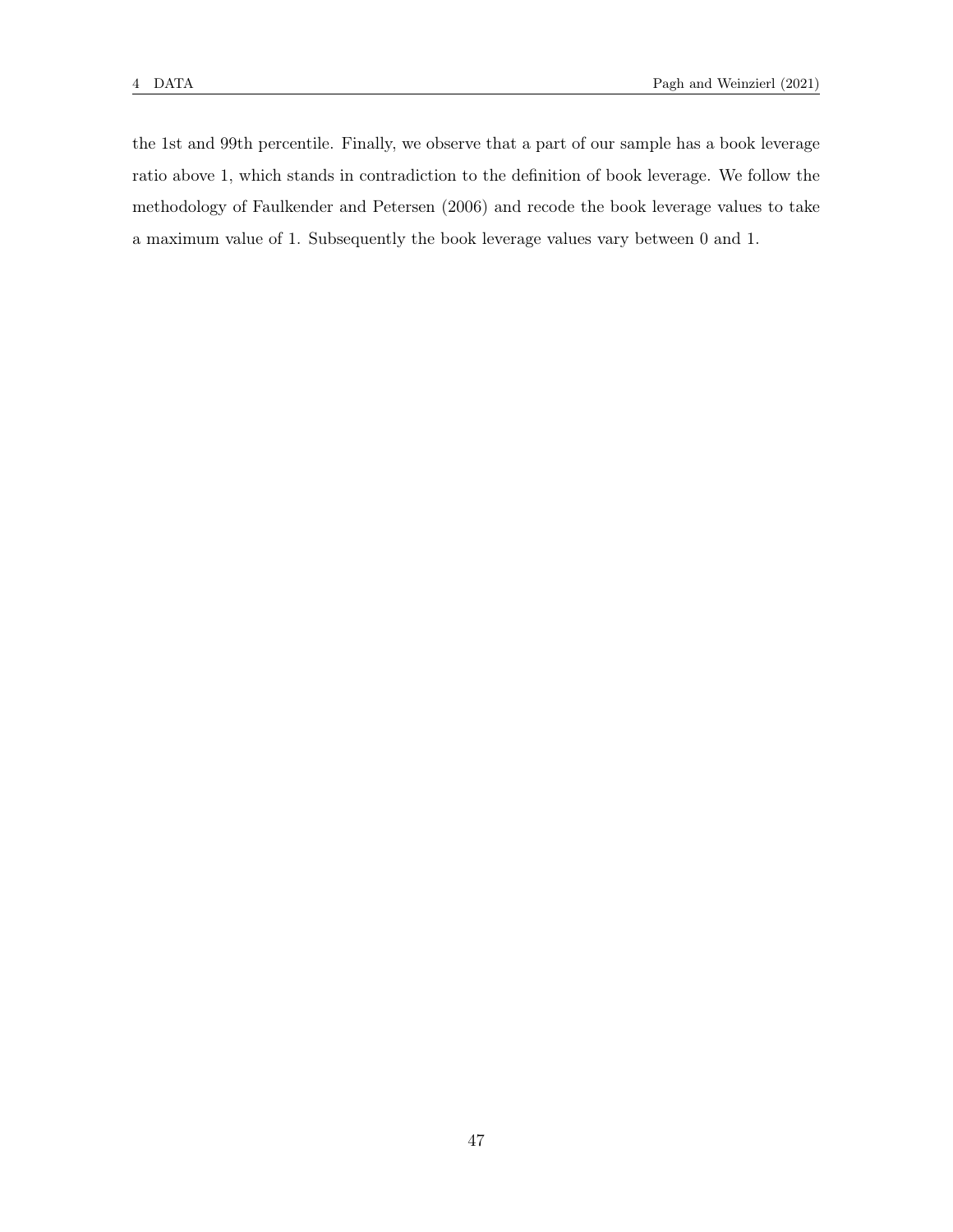# 5 Methodology

To assess the relationship of capital market access and leverage we conduct several iterations of regression analyses and present their outputs in section 7. Section 5.1 elaborates on the fundamental requirements for a regression analysis and statistical implications required for the resulting inferences to be statistically sound. Following this we elaborate on the specific methodologies being used in this thesis in section 5.2. Finally, section 5.3 describes the econometric tests we employ to guide our choice of regression models.

# 5.1 Ordinary Least Squares

An Ordinary Least Squares (OLS) regression analysis allows the assessment of the statistical relationship between the analysed variables. In this case we are interested to determine how the issuance of a green bond will on average affect the leverage of a firm. For the model estimation to be unbiased and consistent the following conditions need to be met (Wooldridge, 2015):

### 1. Linearity in Parameters

Using OLS implies a linear relationship between the variables of interest. In order for such an estimation to be appropriate the underlying relationship between the variables must thus be assumed to be linear.

#### 2. Random Sample

In order for the results to be representative of the true population parameters, the data used for the OLS analysis needs to be independently and identically distributed. Essentially, this is an assumption about the sampling of the data, wherein the data sample needs to reflect the characteristics of the total population being analysed.

#### 3. Exclusion of perfect Multicollinearity

This assumption precludes perfect correlation between the regressor variables. From a technical standpoint perfect linear correlation between two regressors makes the estimation of the parameters of interest impossible. Thus, this is a necessary assumption to make the OLS estimation mathematically solvable.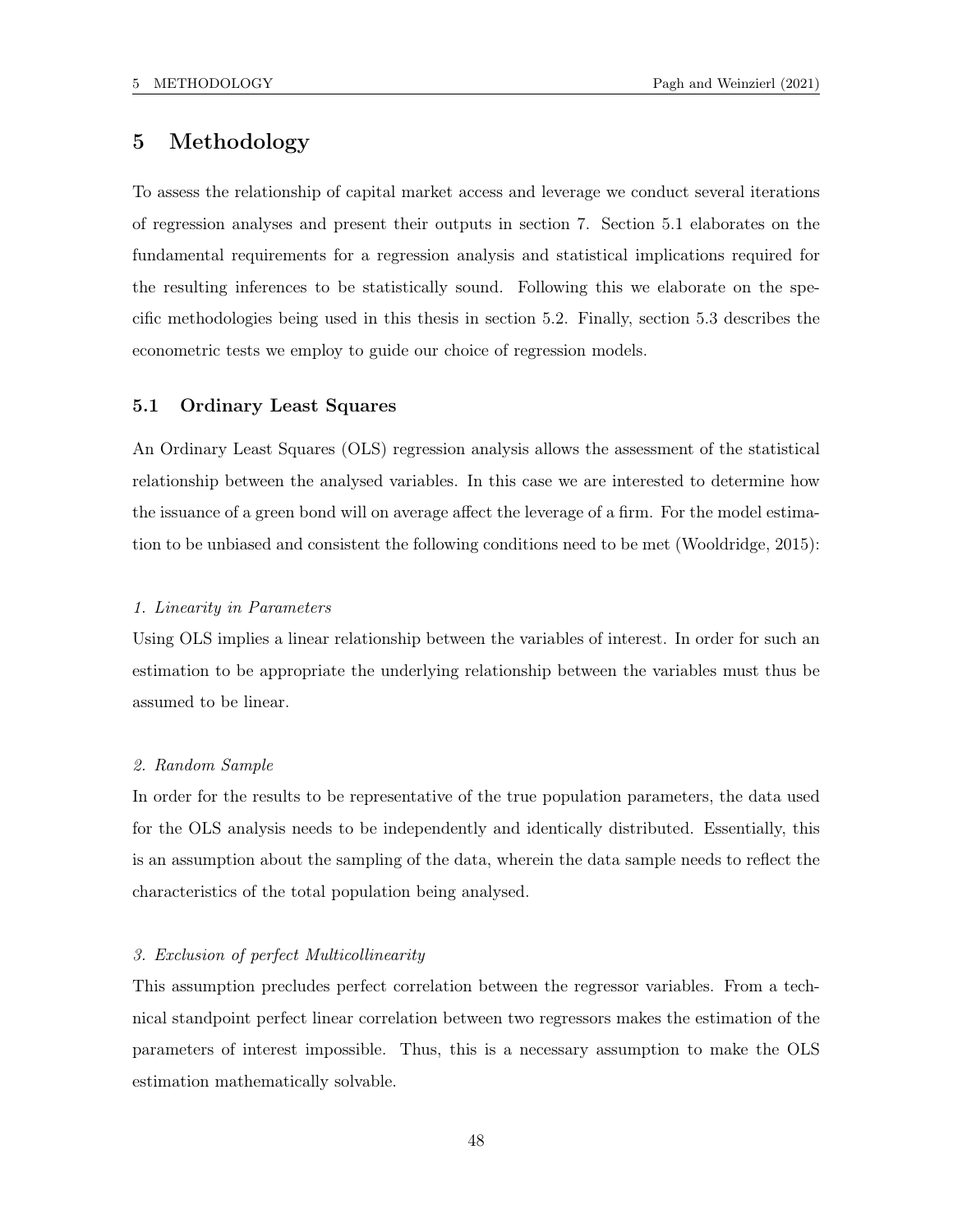# 4. Zero Conditional Mean of the Error Term

Under this assumption the determinants contained in the error term necessarily needs to be uncorrelated with the regressors included in the OLS model. Omitting factors, which are correlated with a regressor and the variable of interest, will cause a bias within the estimated parameters. In order to assure statistically rigorous inference on the estimated parameters the model choice must therefore account for such potential biases through the inclusion of control variables.

#### 5. Homoskedasticity in the Error Variance

Having established that the mean of the error term needs to be zero conditional on the regressors in order to avoid a possible bias, similarly the conditional variance of the error term should not be dependent on the regressor values. This concept of homoskedasticity will not bias the estimated parameters it does, however, affect the reported standard errors within the estimation output. Misleading standard errors in turn can cause false inference. Heteroskedasticity can be accounted for in the calculation of the standard errors<sup>19</sup>. The second implication of homoskedasticity in combination with the previously stated assumptions, is that OLS then is the Best Linear Unbiased Estimator (BLUE) as stated by the Gauss Markov theorem.

In order for these assumptions to not be violated an important consideration is the use of independent control variables for an accurate model specification (Wooldridge, 2015). We do not assume that firm leverage is singularly a function of green bond capital market access. To account for other causal determinants of leverage we include the independent variables as outlined in section 4.3. The list of control variables follows from theoretical implications and is comprised on the basis of our literature review.

The core model we build our analysis on, stated as a cross sectional analysis across firms,  $i$ , is formulated as follows (Rajan and Zingales, 1995):

$$
Leverage_i = \alpha + \beta_1 Tangibility_i + \beta_2 Size_i + \beta_3 M/B_i + \beta_4 Profitability_i + \epsilon_i \tag{1}
$$

 $^{19}\mathrm{See}$  appendix  $1$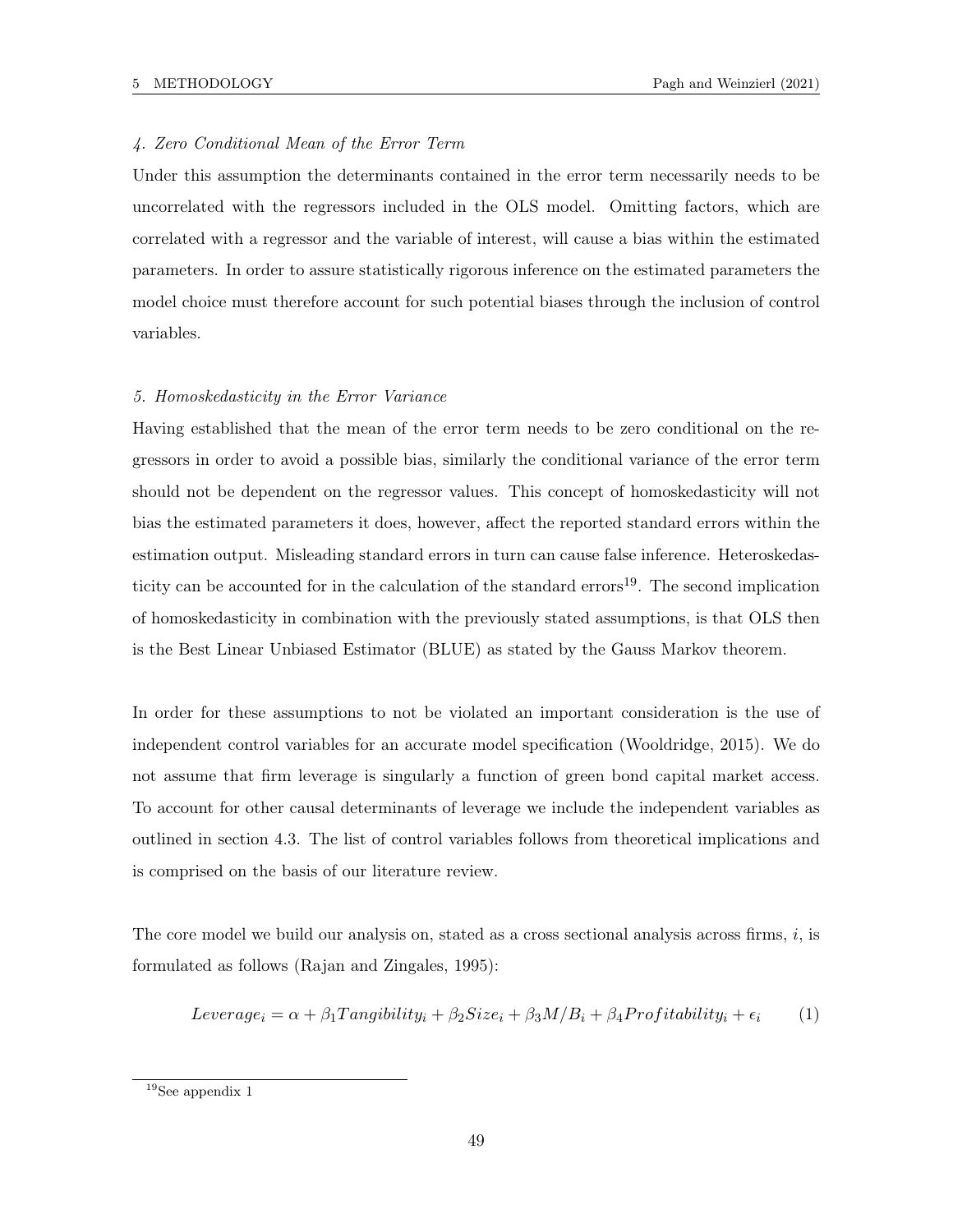Based on the model specification we can already determine that a linear relationship between debt and its determinants is assumed by the model. Existing empirical literature shows that this model specification is largely valid (Rajan and Zingales, 1995). The second assumption is met by the construction of the analysed sample. By gathering data on as many green bond issuers and corporate bond issuers as possible a representative sample of the overall corporate bond environment can reasonably be assumed to have been collected. The regressors do not display perfect multicollinearity and, therefore, assumption 3 is also reasonably met. The final two assumptions are considered through the construction of the subsequent analysis. By including different regressors and control variables we intend to test the robustness of the model indicating whether an omitted variable bias is present for any given specification. Similarly, we perform a Breusch Pagan test on our data to investigate the presence of heteroskedasticity. The outcome of the test informs the subsequent model choice so as to assure the soundness of any statistical inferences made on the basis of the output parameters.

We expand upon the traditional leverage regression model by including additional controls often to be found significant in the literature. The inclusion for the control variables should account for unobserved omitted effects, which should also diminish the probability of a omitted variable bias occurring in our analysis. Furthermore, we construct the green bond indicator variable (section 4.3), which specifies if a green bond has been issued by the observed firm. The purpose of tracking the issuance of green bonds is to identify the firms which have access to the newly emerging sustainable bond market. In its cross sectional specification we then formulate the following model with  $X_i$  representing additional control variables such as  $SG\&A$ and return on equity:

Leverage<sub>i</sub> =  $\alpha + \beta_1$ Tangibility<sub>i</sub> +  $\beta_2$ Size<sub>i</sub> +  $\beta_3$ M/B<sub>i</sub> +  $\beta_4$ Profitability<sub>i</sub> +  $\beta_5$ GB<sub>i</sub> +  $\beta_6$ X<sub>i</sub> +  $\epsilon_i$  (2)

#### 5.2 Panel Data Regression

Given the granular data collected by Compustat, we can expand upon the cross sectional analysis of the previous section by adding a time dimension. The sample then varies by two indicators the firm,  $i$ , and the time period  $t$ . A key benefit of adding the time dimension is to increase the sample size used for estimation. Increasing the sample size should increase the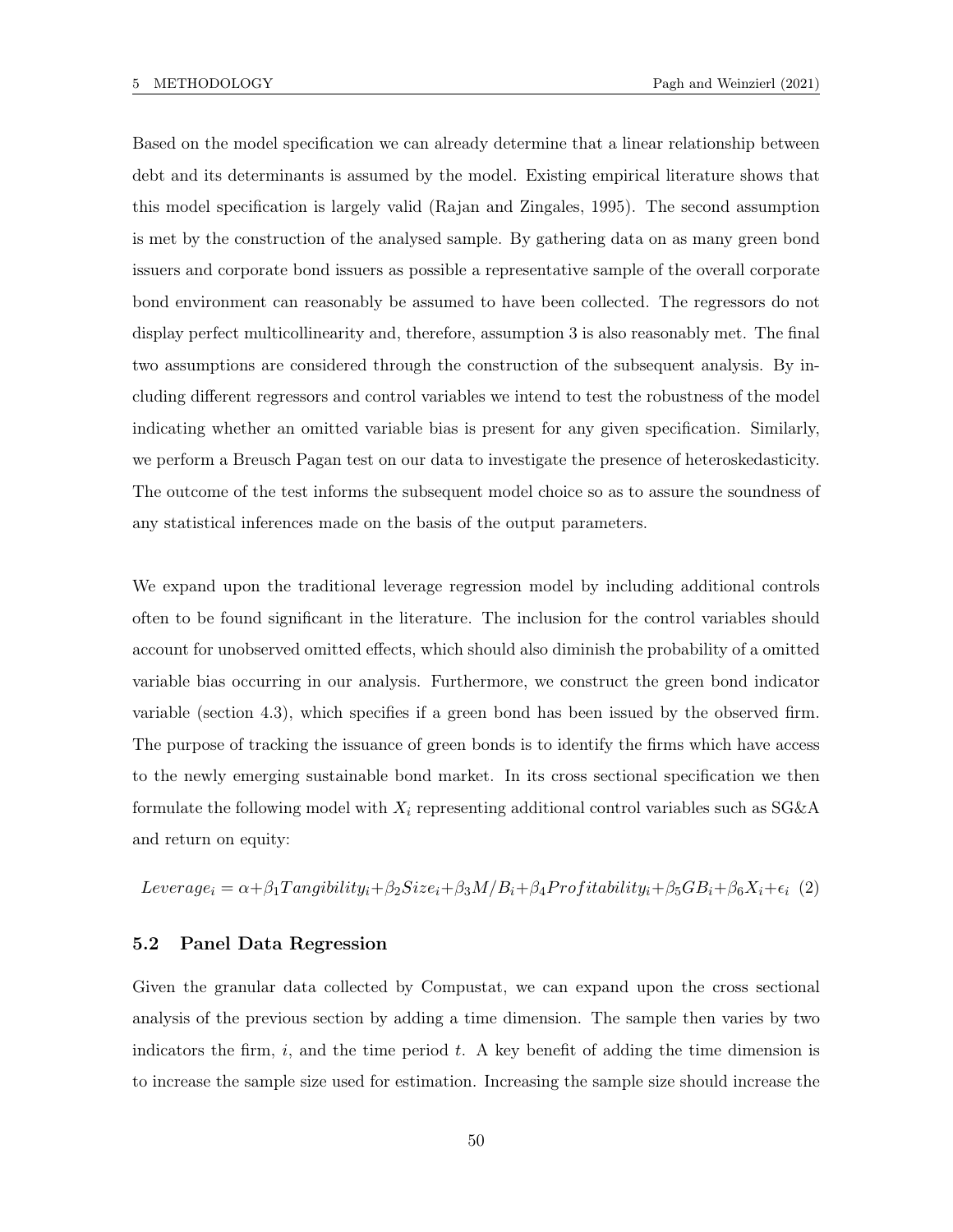accuracy of the estimation method as well as increase the precision of the estimation's test statistics (Wooldridge, 2015). It should be noted that the Compustat data files contain missing data points and therefore all subsequent analyses are performed with unbalanced panel data.

Under specific assumptions a regular OLS estimation can be run directly on the pooled cross sectional data. Performing a pooled OLS regression, however, assumes that the cross sectional samples have been drawn at random over several time periods. In this case we follow specific cross sectional entities across several time periods and therefore the conditions for a regular OLS regression are not credibly met. What pooled OLS fails to account for are cross sectional fixed effects, which are firm specific leverage determinants that do not vary over time and are not observable in the data (Stock and Watson, 2015). For this reason, we follow the methodology of Faulkender and Petersen (2006) and employ other panel regression methods. Under the assumption that the cross sectional fixed effects are correlated with the regressors in the model specification we perform a first difference regression and a fixed effects regression. The model specification for the leverage regression including a firm index,  $i$ , and a time index,  $t$ , is specified as follows:

$$
Leverage_{it} = \alpha + \beta_1 Tangibility_{it} + \beta_2 Size_{it} + \beta_3 M/B_{it} + \beta_4 Profitability_{it} + \beta_5 GB_{it} + \beta_6 X_{it} + \epsilon_{it}
$$
\n(3)

The problem arising from the cross sectional fixed effects contained within the error term  $\epsilon_{it}$ . The error term can be deconstructed into the idiosyncratic error  $u_{it}$  and the time constant  $error a_i$ :

$$
\epsilon_{it} = a_i + u_{it} \tag{4}
$$

If  $a_i$  is a significant determinant of leverage and if it is correlated with the regressors in the model, then the model will suffer an omitted variable bias. Inherently,  $a_i$  cannot be accounted for directly, as it is unobserved in the data. Intuitively, it represents all factors specific to any firm,  $i$ , that causes it to act in an idiosyncratic way.

### First Difference Estimation

The first method proposed by Wooldridge  $(2015)$  to eliminate the effect of  $a_i$  is to take the first difference of the data and perform an OLS regression on the differenced data. By transforming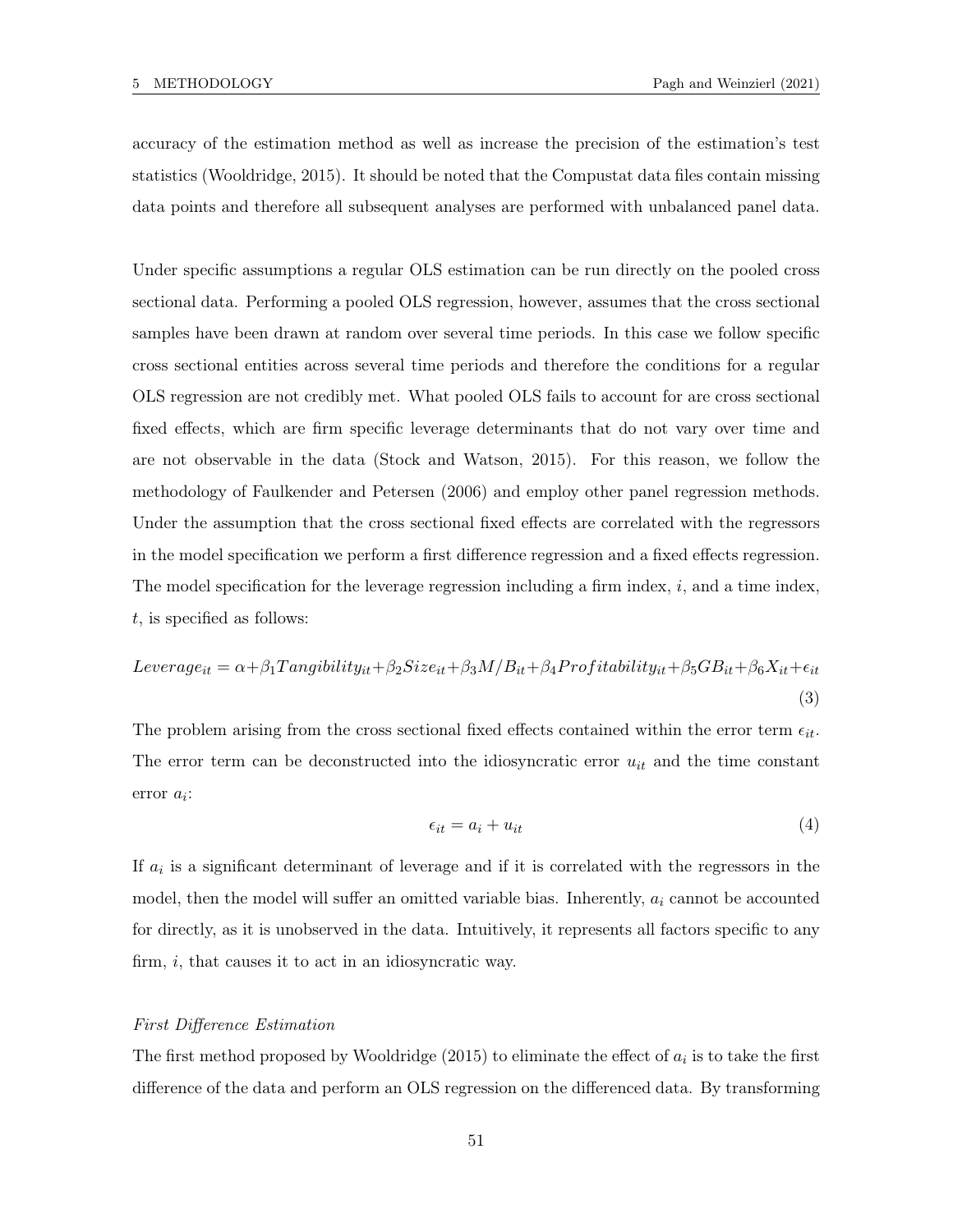the data in this manner the time fixed effects are factored out of the equation above. For OLS to be unbiased and for the t and F-statistics to be interpretable the regular OLS assumptions have to hold for the differenced data. It is also important to note that the observations for the first time period are lost through the first difference process, but this is only a significant problem if few time periods are available.

### Fixed Effects and Dummy Regression

The second estimation proposed by Wooldridge (2015) is the fixed effects model. In this specification the mean is calculated for each cross sectional observation across time. These means are then subtracted from the original panel regression equation. The effect of this "time-demeaning" process is that time fixed effects are factored out. Through this process the idiosyncratic error term  $a_i$  can have any arbitrary correlation with the regressor variables without it affecting the integrity of the analysis. The classic OLS assumptions still have to hold for the demeaned data. Furthermore, we lose one degree of freedom for each cross sectional observation as we have to account for the mean of each of them. An alternative approach to the demeaned fixed effects estimation is to perform a dummy variable regression on the original panel data. In a dummy variable regression the  $a_i$  term is viewed as a parameter that can be estimated for each cross sectional observation by including a dummy for each of them. The resulting coefficients and standard errors are identical to that of the time demeaned regression. The main drawback of the dummy variable regression is that it is cumbersome to compute in practice if the number of cross sectional observations is large as each of the N observations will require a unique indicator variable.

### Tobit Estimation

For the final part of our analysis we try to understand the statistical relationship between firm characteristics and debt specialisation. Within this model the Herfindahl-Hirschmann Index measures the degree of debt specialisation for each firm. We use this index as a dependent variable in our regression model leading to the following model specification:

$$
HHI_{it} = \alpha + \beta_1 Tangibility_{it} + \beta_2 Size_{it} + \beta_3 M/B_{it} + \beta_4 Profitability_{it} + \beta_5 GB_{it} + \beta_6 X_{it} + \epsilon_{it}
$$
\n
$$
\tag{5}
$$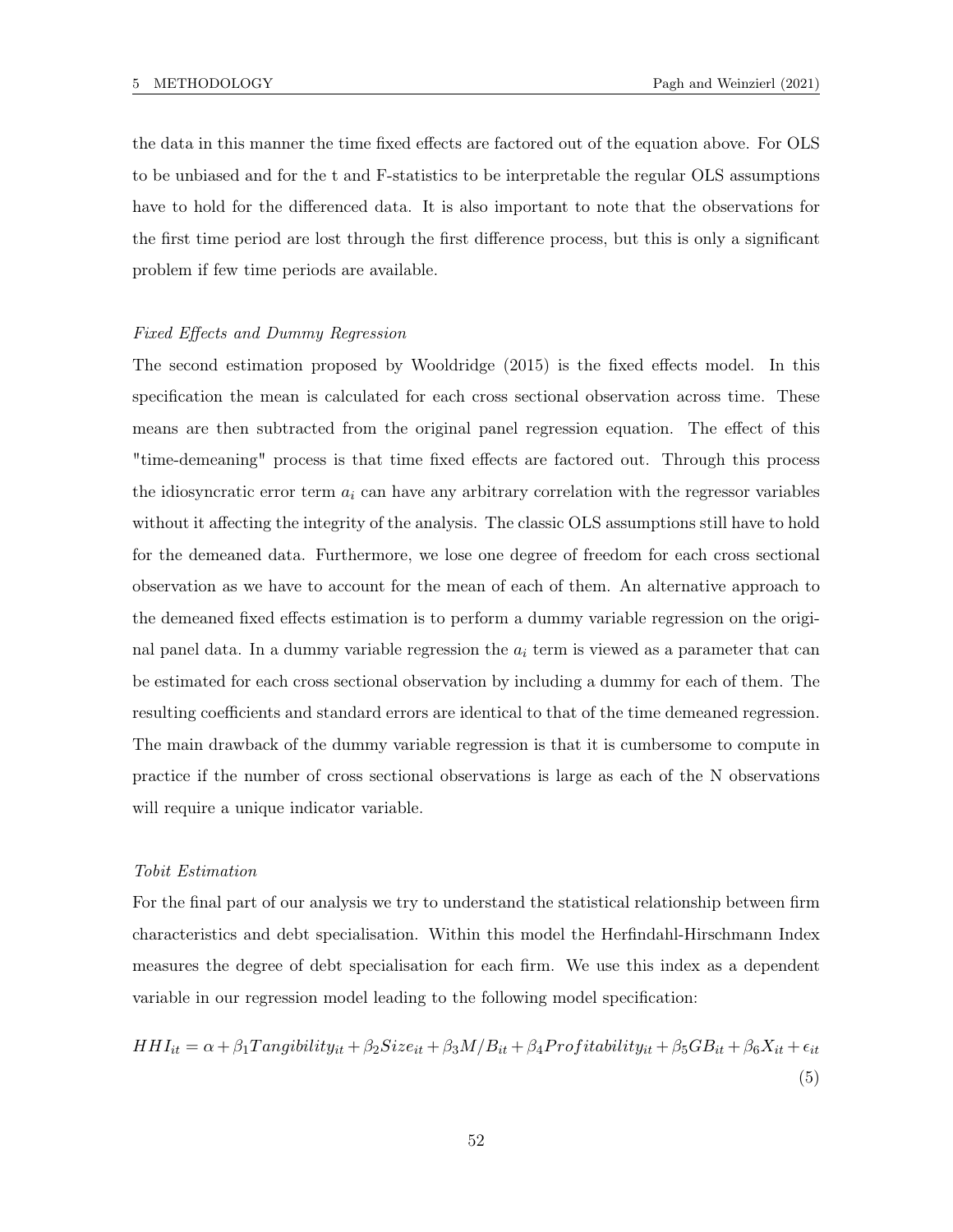The classic firm characteristics including the the green bond indicator act as dependent variables just as in the previously specified models. The main difference is the use of the HHI, which creates problems for the previously outlined estimation methods. The HHI index only varies between 0 and 1, however, is continuous within this interval. We cannot anymore assume a monotonous and linear relationship between our regressors and the dependent variable. For this reason we employ the Tobit estimation method for this part of the analysis.

For the Tobit estimation the response variable is assumed to be non-negative, making the lower bound of the prediction interval 0. Additionally, we specify an upper bound to the dependent variable of 1. The Tobit regression is solved using Maximum Likelihood Estimation (MLE). For the MLE estimation the response variable  $y$  is modeled using an underlying latent variable  $y^*$ , wherein  $y = max(0, y^*)$ . Furthermore, the latent variable is assumed to meet the conditions of the traditional linear regression models:  $y^* = \alpha + \beta_1 x_1 + ... + \beta_k x_k + u$ , wherein the error term is normally distributed and homoskedastic. Based on these assumptions the likelihood function based on  $y^*$  is constructed using the normal density function. Furthermore, the MLE estimation maximises the logarithm of the likelihood function. Interpreting the coefficients from the Tobit regression output is not as straightforward as with OLS. Strictly speaking the coefficients measure the correlation of the regressor variables with the latent variable rather than the actual dependent variable. In order to assess the relationship between the response variable y and the regressors we need to transform the output coefficients using the characteristic that the error term is assumed to be normally distributed. As a result, we find a specification for predicting  $y$ , which is based on a nonlinear function of the regressors and their parameters. Furthermore, based on the assumptions underlying the Tobit specification the predicted values cannot exceed the limits set for  $y$ . As we know that the HHI can only vary within the 0 - 1 interval we can employ the Tobit estimation model to analyse the determinants of debt specialisation (Wooldridge, 2015).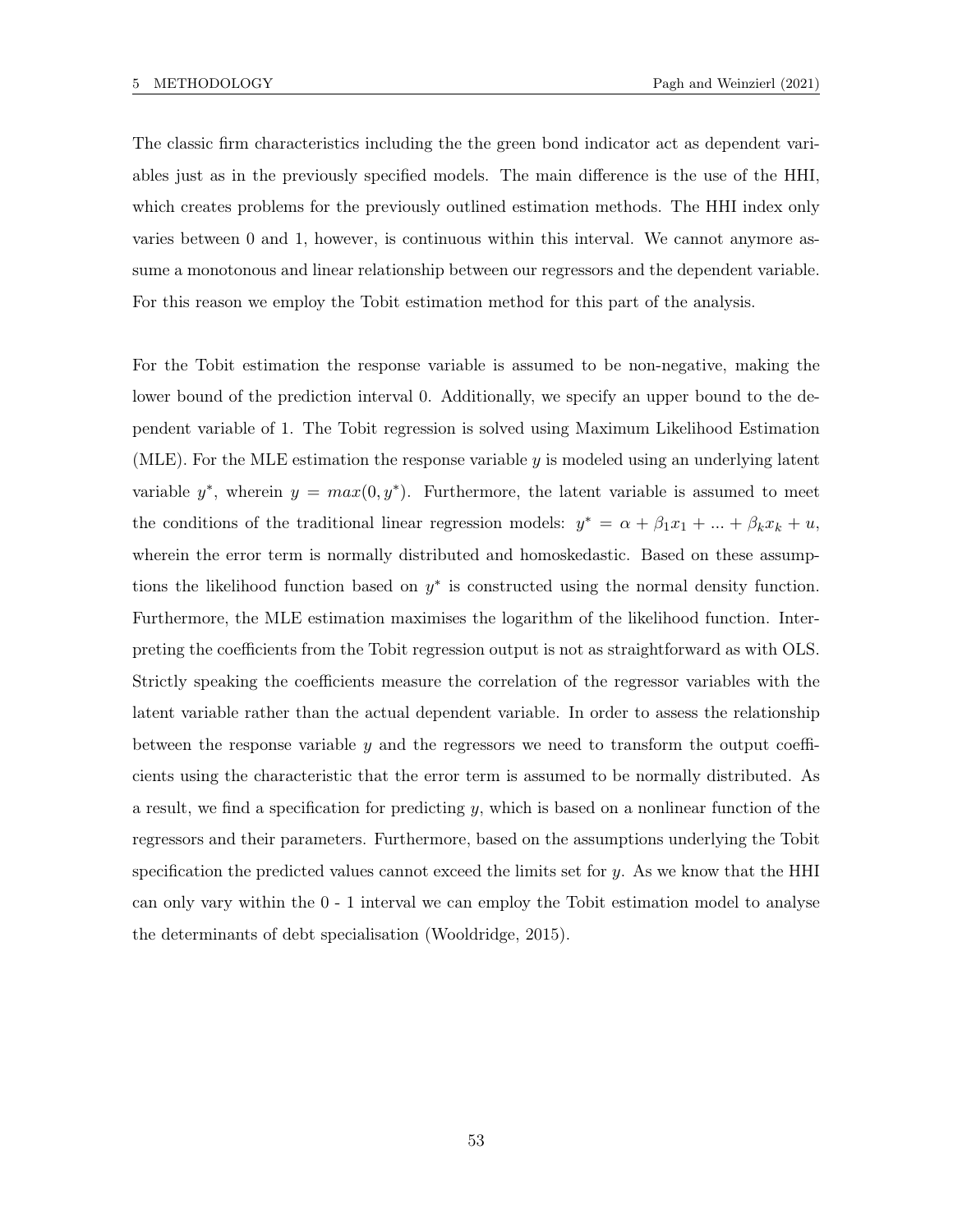### 5.3 Econometric Tests

To test the validity of the above mentioned models we perform a series of statistical tests. Specifically, the specification above makes assumptions based on the cross sectional firm fixed effects, which can be investigated more rigorously through the Breusch Pagan LM test and the Hausman test<sup>20</sup>.

#### Breusch Pagan LM test for homoskedasticity

A critical assumption for the pooled OLS regression is homoskedasticity in the error terms. If this condition is not met, the calculated standard errors are incorrect as the model fails to account for the changes in the error variance. Under these circumstances other estimation methods such as random effects or fixed effects should be implemented. We test for this in our regression errors using the Breusch Pagan Test for homoskedasticity. The null hypothesis of the test can be stated as follows:  $H_0: E(u_i^2|x_i) = \sigma^2$ , whereas under the alternative hypothesis the error variance changes with different values of  $x_i$ . Testing this hypothesis can be performed on the residuals of the regression outputs  $\hat{u}_i$  as the actual errors are not observable. If significant correlation between the regressors  $x_i$  and the residuals  $\hat{u}_i$  is found the test rejects the null hypothesis of homoskedasticity. For this purpose a LM-test for joint significance is run on the coefficients of the auxiliary regression in which the residuals of the original pooled OLS specification are the dependent variable, while the regressors  $x_i$  are the independent variables. The test statistic  $nR^2$  is Chi-squared distributed with k degrees of freedom, where k is the number of independent variables (Wooldridge, 2010).

#### Hausman test to determine Random Effects or Fixed Effects

When choosing between random effects and fixed effects estimation the key determinant is the correlation between the fixed effect  $a_i$  and the regressor variables  $x_i$ . If significant correlation is prevalent the random effects estimations are inconsistent. The Hausman test determines the degree to which the estimated random effects and fixed effects models differ by comparing the estimated coefficients and standard errors (Wooldridge, 2010). The null hypothesis can be stated as:  $Cov(x_{it}, a_i) = 0$ .

 $^{20}$ Conclusions regarding model choice based on the tests presented below can be found in appendix 1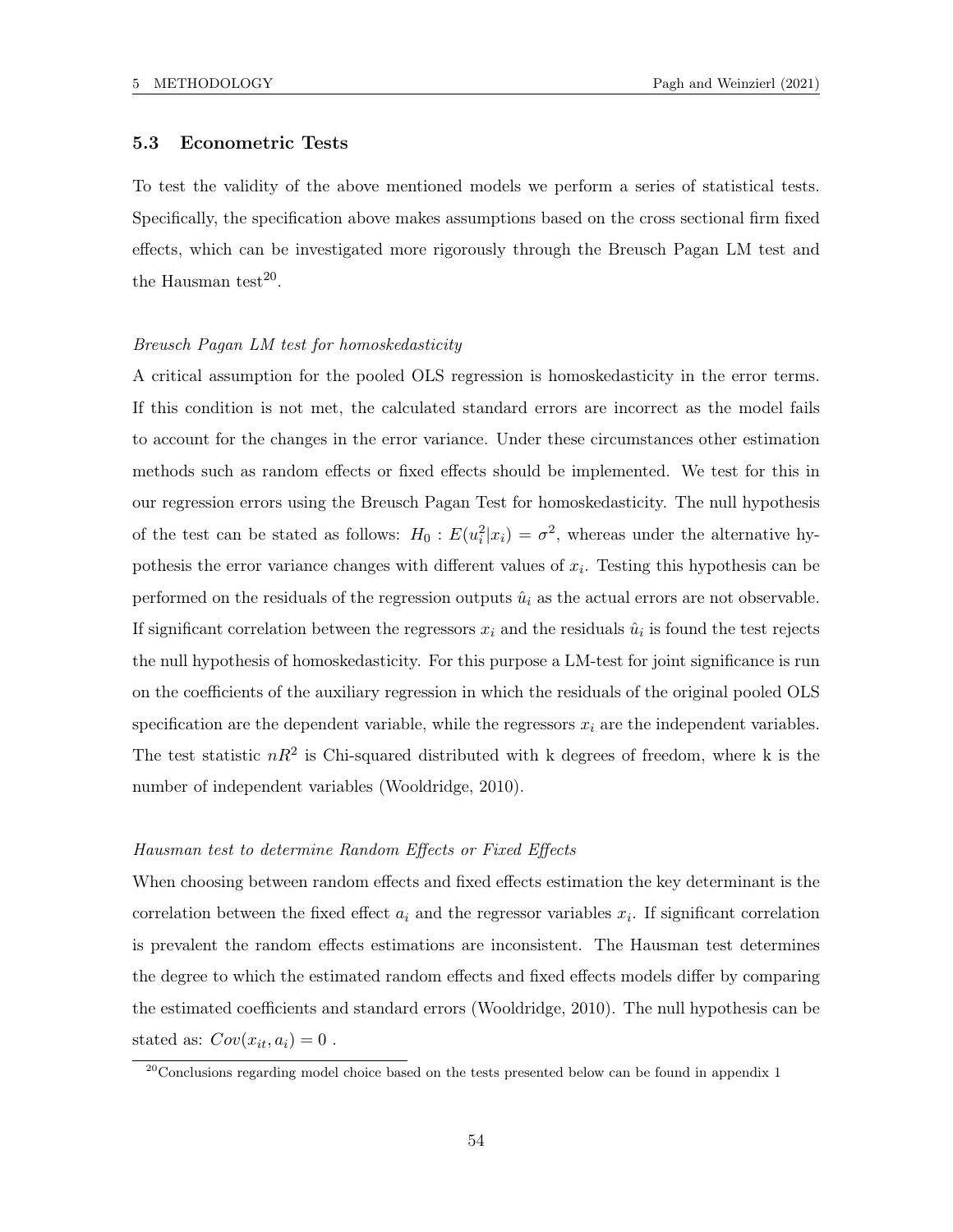# Serial correlation in the error term  $u_{it}$

Given the standard OLS assumptions hold both fixed effects and first difference estimations are unbiased and consistent. The distinguishing criterion between the two methods is the efficiency of the estimators. In this context efficiency implies that the variance of one of the two unbiased estimators is smaller than the other. This estimator variance depends on the serial correlation within the error term  $u_{it}$ . Wooldridge (2015) proposes a test performed on the residuals of the first difference model in order to assess the serial correlation within the level model's residuals. The author notes that a lack of serial correlation in the level model specification will cause serial correlation for the first difference error terms. On the other hand, if the error term of the level model follows a random walk then the first difference specification will not display any serial correlation. Therefore, by testing for serial correlation in the error term of the first difference model we can assess whether we find serial correlation in the level model's error. On the basis of this observation we can then proceed to choose between fixed effects estimation and first difference estimation.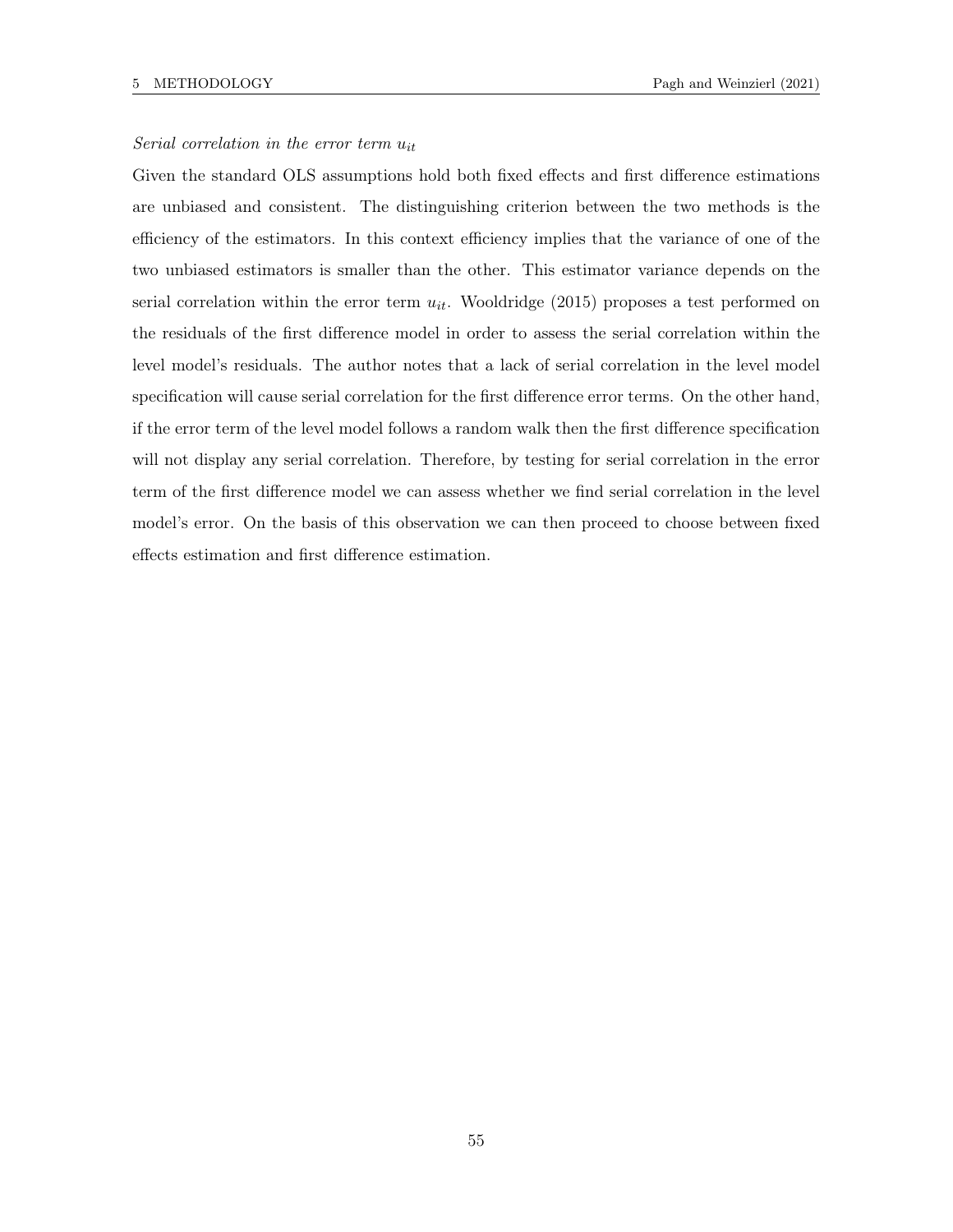# 6 Descriptive Statistics

This section serves as an introduction of the dataset used for the regression analysis conducted in section 7. The description of the data is split into multiple subsections. Section 6.1 describes the green bond universe. It contains all bonds labeled as green in the Bloomberg fixed income universe, with the the exclusion of governmental issuances. Secondly, the firm samples constructed based on the green bond universe are described. For both the North American and international sample, green bond issuers are grouped with conventional bond issuers for comparison. The main characteristics, similarities and differences are elaborated upon in section 6.2. Finally, section 6.3 highlights high-level insight with respect to firm debt specialisation.

### 6.1 Green Bonds

Figure 1 depicts the total issue amount and count of issuances per year since 2007. The graph is compiled using the Bloomberg fixed income database outputs and includes 2,301 green bonds corresponding to 1,664 unique issuer-days, 1,220 unique issuer-quarters and 591 unique issuers. While largely consisting of corporate bonds the dataset includes some supranational green bonds such as the European Investment Bank's Climate Awareness Bond from 2007. We include such supranational bonds for the descriptive statistics as it paints a clearer picture of the trajectory of the green bond market segment. All non USD amounts are reported in USD for comparison purposes. Our findings are in line with that of Flammer (2021).

Notably, the amount issued and the number of issuances increases substantially in 2013 when the first corporate green bonds were introduced to the markets. We can also clearly see an exponential trend in both metrics pointing at the increasing popularity of the financial instrument. Particularly striking is the jump in amount issued from 2018 to 2019 where total amounts of approximately 115 and 186 billion USD were issued respectively. While not as stark in contrast, this jump is also reflected in the increased count of securities being issued. Since the amount increases proportionally more than the count this indicates that green bond issuers have been showing a tendency to increase the notional amounts of the individual bonds being issued. This observation would be in line with the increased investor demand for such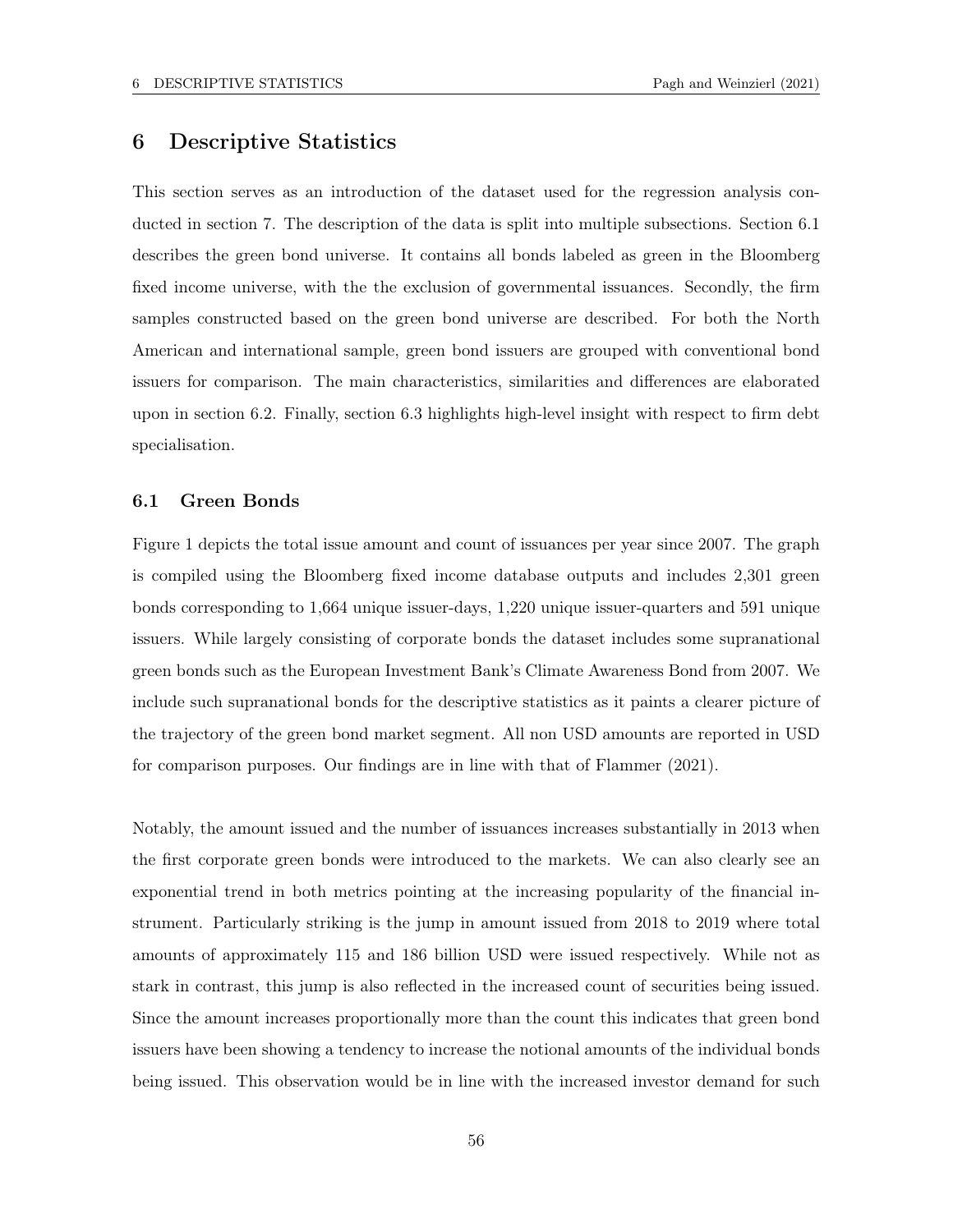#### Figure 1: Green Bond Issuance

The figure displays the issuance of green bonds from 2007-2019 as reported in Bloomberg's fixed income data base. Bonds have been classified by industry with the categories being 1) Banks, 2) Financial firms, 3) Industrial firms and 4) Other. The left-hand side y-axis displays the total annual issuance amount in billion USD. The red bars depict the number of bonds issued in a given year and are read off of the right-hand side y-axis.



sustainable securities. The increasing slope of both parameters also indicates that this market demand is not yet being saturated and we would assume that the currently observed trajectories in the market will continue.

Focusing on the breakdown by industry, industrial firms make up the largest share of the overall amount issued between 2014 and 2019. This segment of green bond issuers appears to be growing most substantially, driving the overall popularity of the financial instrument. Banks and other financial firms still hold on to a large segment of the market making up approximately 50% of issuances and notional amounts within the sample. Supranational banks as well as private banks were early adopters of the financial instrument contributing substantially to its initial emergence. The trends indicate that firms, that inherently rely on the environment for their daily operations are becoming the dominant drivers in green bond market supply (Flammer, 2021). Most bonds are issued in USD followed by EUR. Since Sweden was fundamental in the creation of the green bond segment the third most issuances are in SEK. Issuances in CNY have been increasing significantly making this another important segment of the overall market environment.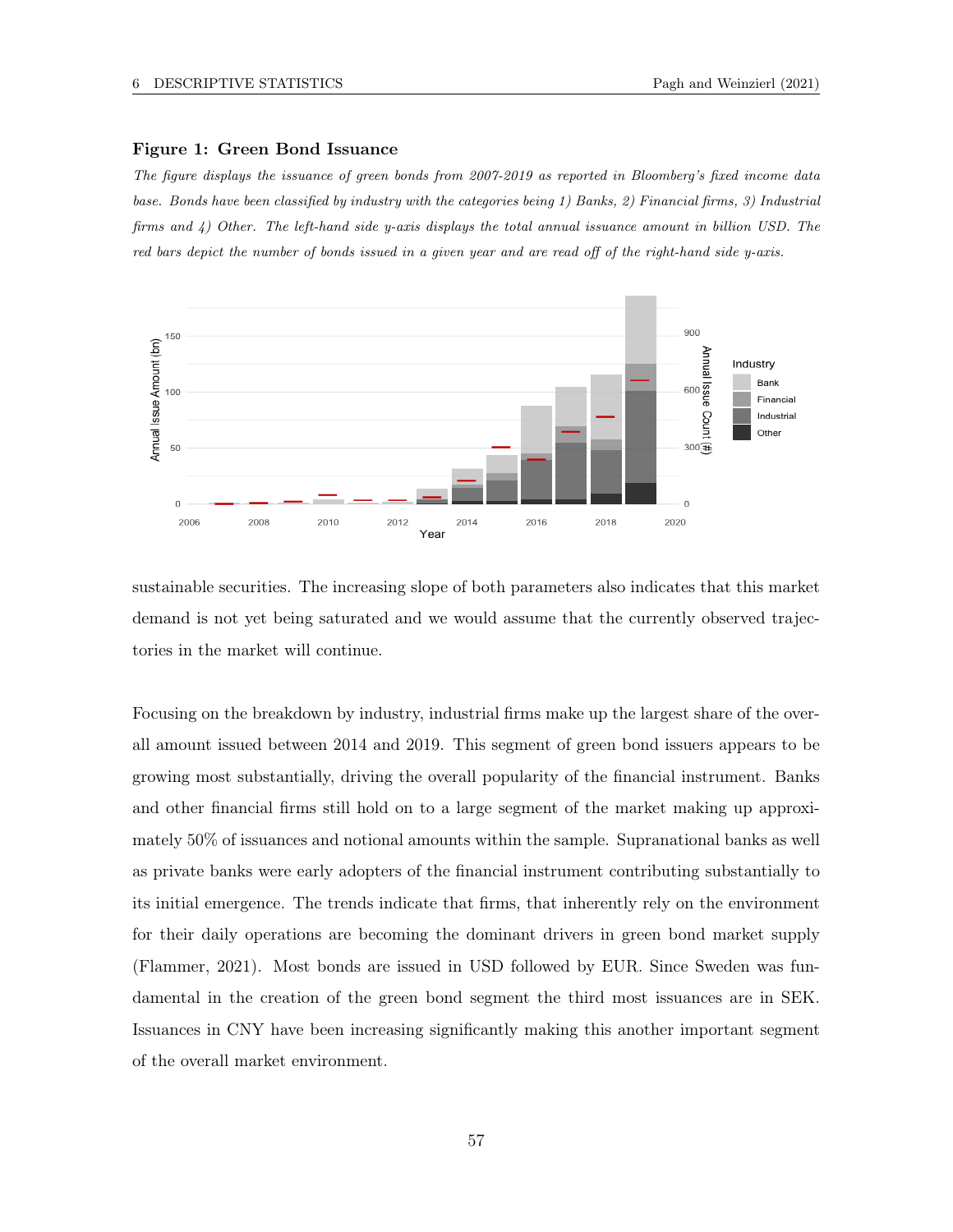### Table 1: Green Bonds - Descriptive statistics

The table displays descriptive statistics for the sample of 2,301 green bonds pulled from Bloomberg's fixed income database with disclosed notional amounts. All bonds have been issued in the period 2007-2019. The ESG score reported is constructed using Bloomberg's proprietary data.

| Statistic | Maturity (Years) | Amount (USDm) | ESG-Score | Coupon $(\%)$ |  |
|-----------|------------------|---------------|-----------|---------------|--|
| N         | 2,273            | 2,301         | 686       | 2,284         |  |
| Mean      | 8.15             | 257.1         | 35.79     | 3.04          |  |
| Median    | 5.08             | 86.9          | 34.70     | 2.65          |  |

Examining descriptive statistics for the green bond sample (table 1) we find an average notional of 257 USDm, which is in line with Flammer's (2021) findings of approximately 250 USDm. This makes the average green bond issuance rather large in comparison to the overall corporate bond environment. It is, however, important to point out that we find a median issuance volume of only 87 USDm. This is likely due to the fact that Bloomberg reports each tranche of a bond as a individual security, which creates a large tail towards the smaller notionals. At 8.15 years the average maturity of our sample is slightly higher than what Flammer (2021) finds (7.7 years). Green bonds therefore tend to be a form of medium to longer term financing. We also report the average ESG score of our sample firms, however, it is worth pointing out that only a small amount of issuers actually have a ESG score in the Bloomberg database. Finally the average coupon is 3.04% for the green bonds in our sample and for the vast majority of green bonds the coupon is fixed and the bonds are not redeemable prior to maturity i.e. very few green bonds are callable.

# 6.2 Firm Characteristics

To gain a preliminary understanding of the differences between green bond issuers and the general sample of corporate bond issuers we calculate summary statistics on our main variables of interest. Columns 1 and 4 in table 2 report the mean values for our North American conventional bond and green bond issuers respectively. Moving to the right of the mean columns we also compute the median and standard deviations for each firm characteristic and for both samples.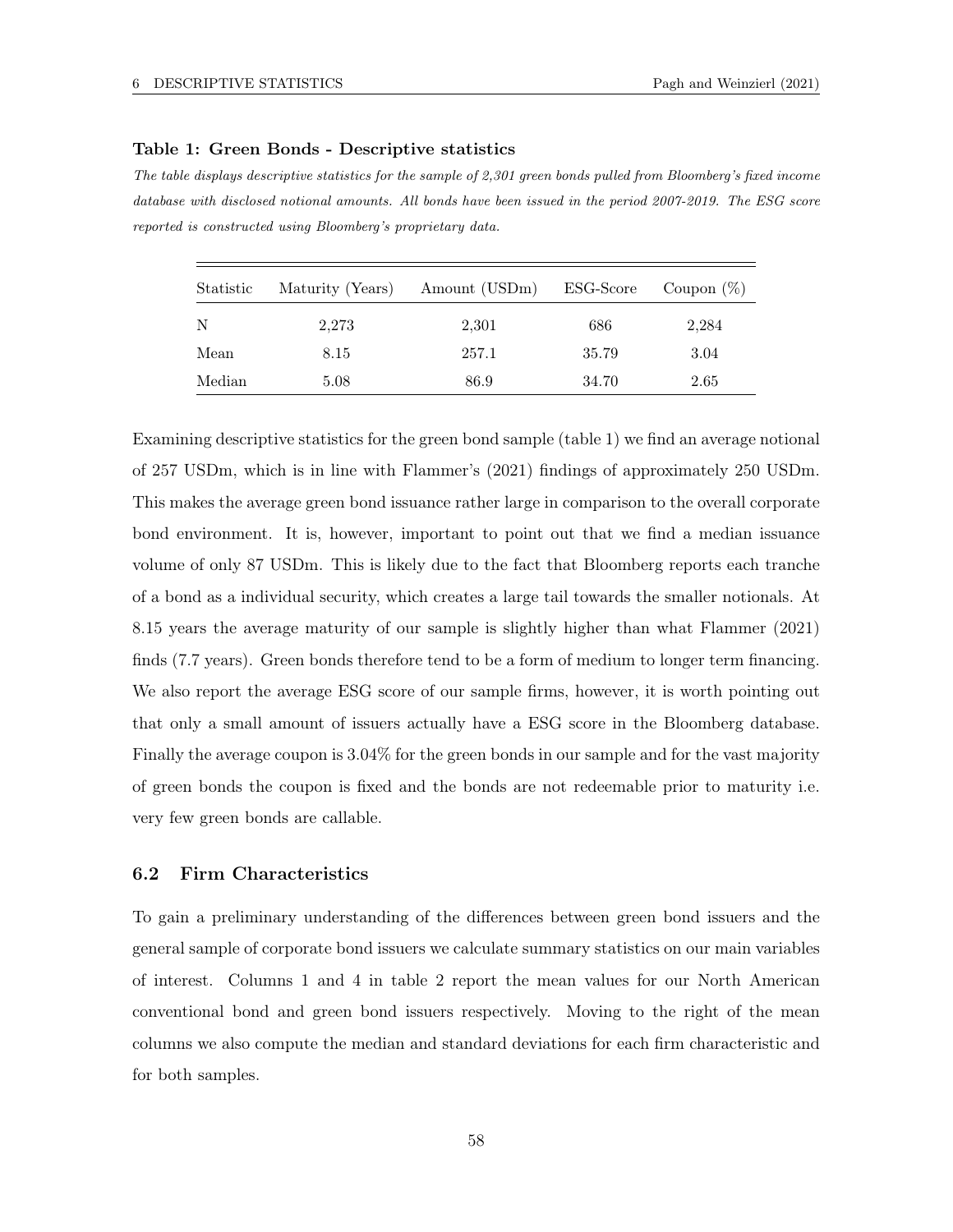Green bond issuers are likely to be larger firms that are also more profitable and have higher amounts of tangible assets. Larger and more prominent firms will find it easier to gain access to this newly emerging segment of capital markets and can more easily accommodate for the drawbacks. Additionally, this finding seems intuitive as these larger firms might be looking to expand their investor base, which can be achieved through issuance of green bonds. The values for size and profitability exceed the ones reported by Faulkender and Petersen (2006). This is not surprising, as our sample values are more recent and focused exclusively on bond issuers. Intriguingly, we find smaller values for the percentage of tangible assets than Faulkender and Petersen (2006) do. Again this might be due to a structural change over time, wherein firms on average hold less tangible assets than during Faulkender and Petersen's sample period. For market-to-book we find the inverse relationship between our two samples, wherein green bond issuers on average have lower market-to-book ratios. This again is in line with the previous findings as lower market-to-book ratios indicate that the firm has less substantial growth opportunities and will be more mature in nature. Again the reasoning follows that well established firms with less dramatic growth potential will find it easier to establish a foothold within sustainable financial markets.

Comparing the two metrics for leverage we firstly note that book leverage appears to be consistent across the green bond issuers and the non green bond issuers at approximately 30% - 33%. Moving to market leverage we find some variation particularly between the medians of the two samples. The statistics indicate that within the conventional bond issuer sample we have a lot more firms with lower than average market leverage comparatively. This might also be connected to the observation that the conventional bond issuers tend to be smaller firms that rely less on debt to finance themselves.

Across the metrics SG&A, R&D, return on equity and volatility of assets we find again that the conventional bond issuers display higher mean values than the green bond issuers. As we have already noted higher amount of tangible assets within the green bond sample the finding on both expenditure metrics seems intuitive as we would expect a negative relationship between these variables (Frank and Goyal, 2009). Both higher return on equity and asset volatility might be indicative that the conventional bond sample contains smaller more volatile firms as opposed to the larger and more mature green bond issuers.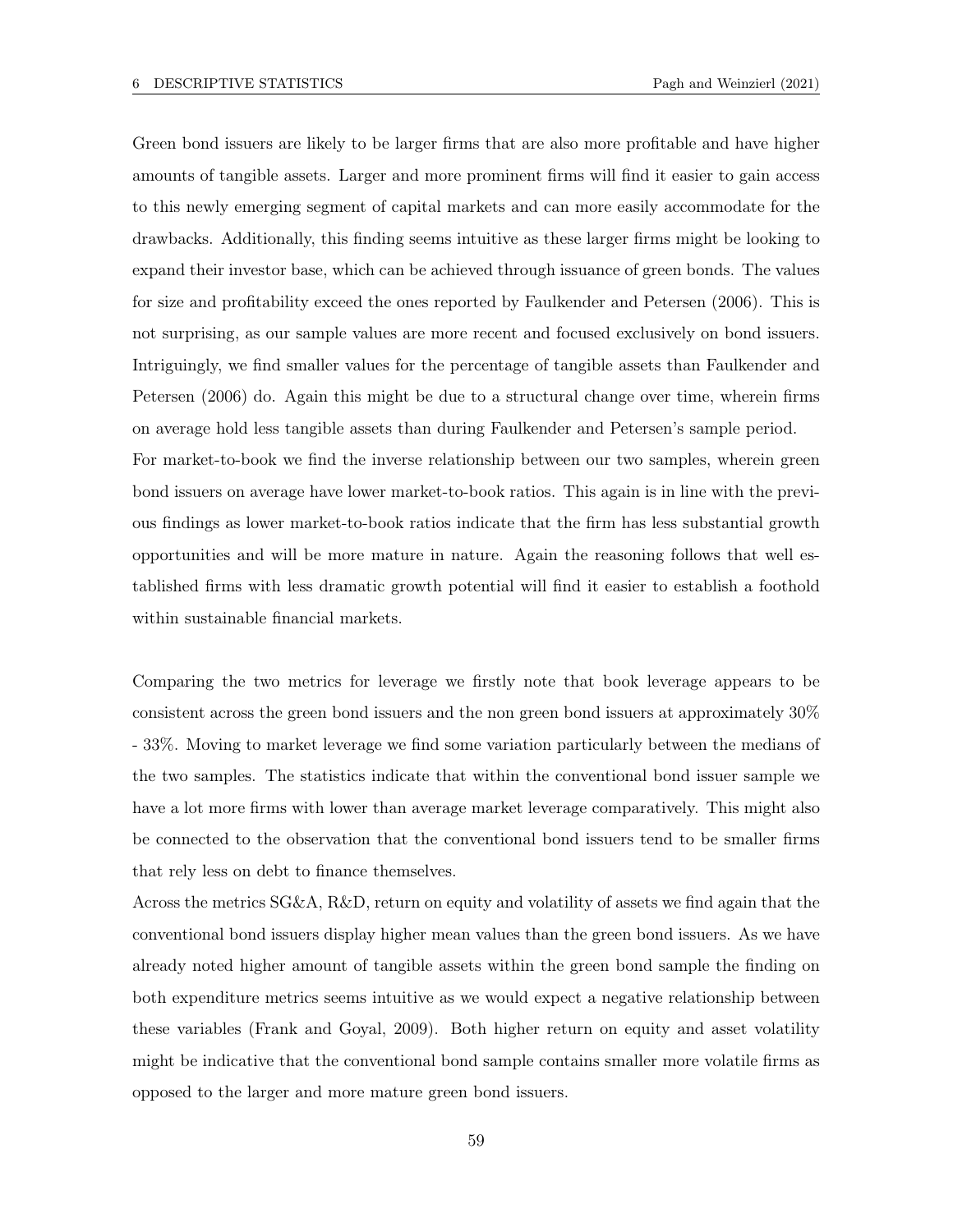### Table 2: Company Characteristics - North America

The table displays descriptive statistics for the 967 firms included in the North American sample. Firm-level data is from Compustat North America and covers the period 2013-2019 reported with a quarterly frequency. Columns 1-3 report mean, median and St. Dev. for convential bonds issuers. Columns 4-6 report for green bond issuers.

|                                      | Conventional bond issuers |              |          | Green bond issuers |              |          |
|--------------------------------------|---------------------------|--------------|----------|--------------------|--------------|----------|
| Statistic                            | Mean                      | Median       | St. Dev. | Mean               | Median       | St. Dev. |
| Log(Marker assets)                   | 9.06                      | 8.96         | 1.66     | 11.07              | 10.92        | 2.47     |
| EBITDA/Sales $(\%)$                  | 23.2                      | 20.1         | 21.9     | 30.5               | 32.8         | 15.1     |
| $PPE/Book$ assets $(\%)$             | 27.3                      | 15.5         | 27.5     | 37.7               | 33.9         | 30.9     |
| M/B                                  | 1.94                      | 1.44         | 1.61     | 1.40               | 1.20         | 0.73     |
| Market leverage $(\%)$               | 22.7                      | 19.1         | 16.5     | 24.6               | 26.0         | 13.3     |
| Book leverage $(\%)$                 | 33.0                      | 31.5         | 19.7     | 32.8               | 28.2         | 15.6     |
| $SG&A/Sales$ (%)                     | 21.6                      | 16.5         | 21.2     | 15.6               | 9.0          | 17.2     |
| $R&D/Sales$ (%)                      | 3.7                       | $0.0\,$      | 9.1      | $1.6\,$            | $0.0\,$      | 5.0      |
| Stock return (Previous year) $(\%)$  | 12.1                      | 10.7         | 34.9     | 7.9                | 8.4          | 27.8     |
| $\sigma$ (Assets) $(\%)$             | 5.4                       | 4.3          | $5.5\,$  | $3.8\,$            | 2.0          | 4.7      |
| Short-term debt/Market assets $(\%)$ | 13.3                      | 9.5          | 20.3     | 27.2               | 15.2         | 28.4     |
| Long-term debt/Market assets $(\%)$  | 86.7                      | 95.1         | 20.3     | 72.8               | 84.8         | 28.4     |
| Dividend payer                       | 0.57                      | $\mathbf{1}$ | 0.50     | 0.76               | $\mathbf{1}$ | 0.43     |

Within the debt categories we find some very striking differences between the samples. Green bond issuers on average will keep a higher percentage of short-term debt. Green bonds themselves are typically used for long-term financing, therefore, this finding is rather striking. Additionally, we would expect smaller firms to rely more heavily on short-term financing, which appear to be more prevalent in the conventional bond sample. In short this finding is rather interesting, however, not necessarily causally related to the green bond issuances. Finally, we find that across both samples the firms are more likely to pay dividends than not, wherein this probability is even higher among the green bond issuing firms.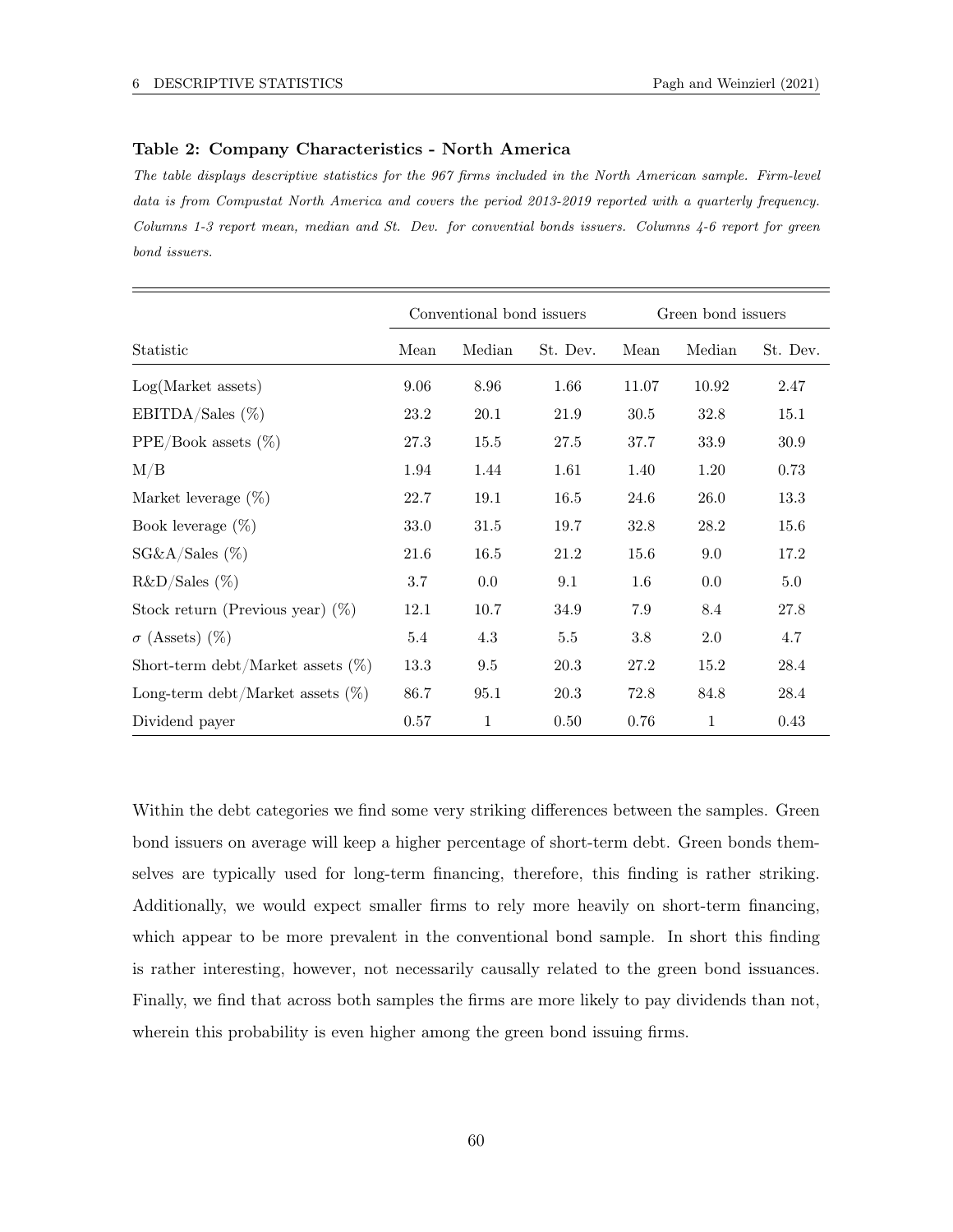

### Figure 2: Leverage distributions - North America

The graphs display the distribution of leverage ratios (as defined in section  $\{4, 2\}$ ) for the North American sample. Left-hand side x-axis depicts market leverage. Right-hand side x-axis depicts book leverage. Both y-axis show the number of observations

Comparing the distributions of the two leverage metrics (figure 2) we find that book leverage appears to have a higher mean value at approximately 33% as opposed to 23% for market leverage. Additionally, book leverage appears to follow an approximate normal distribution more closely than market leverage does, which in turn is left skewed. These findings are likely a result of the capital structure adjustment behaviour of our sample firms. Book leverage will have a tendency to be more robust to changes in equity value. Market leverage on the other hand will decrease as market value increases, to which firms will respond with an adjustment in debt only at certain points, causing some inertia (Leary and Roberts, 2005). This inertia could explain the left skew in the observed market leverage data. Comparing our values to previous literature we again find no significant deviations in the behaviour of the data (Faulkender and Petersen, 2006).

Looking at the same descriptive statistics for the international segment of our sample depicted in table 3 we again find that green bond issuers display higher mean values for our proxies for size, profitability and tangibility of assets. Similarly to the North American sample we also find that they appear to have fewer growth opportunities. For book leverage we find very consistent values across sample specifications, whereas for market leverage the mean and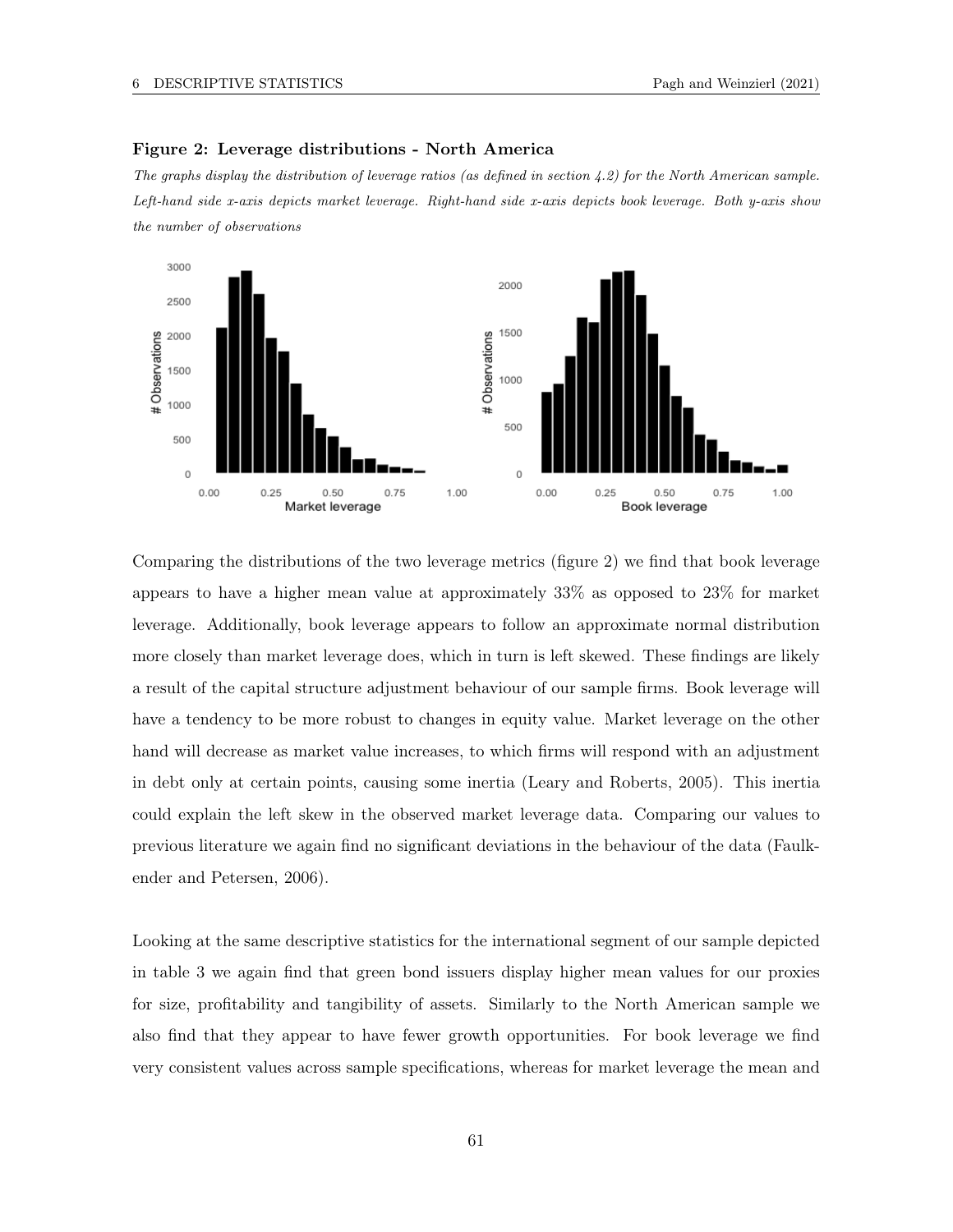### Table 3: Company Characteristics - International

The table displays descriptive statistics for the 1,766 firms included in the International sample. Firm-level data is from Compustat Global and covers the period 2013-2019 reported with a quarterly frequency. Columns 1-3 report mean, median and St. Dev. for convential bonds issuers. Columns 4-6 report for green bond issuers.

|                                      | Conventional bond issuers |        |          | Green bond issuers |        |          |
|--------------------------------------|---------------------------|--------|----------|--------------------|--------|----------|
| Statistic                            | Mean                      | Median | St. Dev. | Mean               | Median | St. Dev. |
| Log(Marker assets)                   | 7.23                      | 7.38   | 2.42     | 10.00              | 9.68   | 1.80     |
| EBITDA/Sales $(\%)$                  | 10.9                      | 10.6   | 21.3     | 19.6               | 15.8   | 16.0     |
| $PPE/Book$ assets $(\%)$             | 25.0                      | 19.8   | 21.2     | 37.6               | 34.8   | 20.8     |
| M/B                                  | 1.44                      | 1.22   | 0.83     | 1.15               | 1.02   | 0.36     |
| Market leverage $(\%)$               | 25.4                      | 21.5   | 17.2     | 30.9               | 32.6   | 13.3     |
| Book leverage $(\%)$                 | 30.3                      | 28.2   | 17.0     | 32.8               | 32.8   | 12.7     |
| $SG&A/Sales$ (%)                     | 22.8                      | 17.5   | 24.0     | 13.5               | 13.2   | 10.1     |
| Stock return (Previous year) $(\%)$  | 9.9                       | 6.5    | 41.7     | 13.3               | 9.3    | 35.3     |
| $\sigma$ (Assets) $(\%)$             | 5.9                       | 4.7    | 5.9      | 3.7                | 3.0    | 3.3      |
| Short-term debt/Market assets $(\%)$ | 30.0                      | 23.3   | 24.8     | 22.0               | 18.5   | 16.7     |
| Long-term debt/Market assets $(\%)$  | 70.0                      | 76.7   | 24.8     | 78.0               | 81.5   | 16.7     |
| Dividend payer                       | 0.23                      | 0.0    | 0.42     | 0.22               | 0.0    | 0.42     |

median values are a lot higher for the green bond issuers. While only descriptive this is an indication that we might expect a positive statistical relationship between market leverage and the green bond indicator variable for the subsequent regression analysis.

Since tangibility is higher within our green bond sample we are not surprised to find the inverse relationship for SG&A. For stock return we find that a green bond issuer will on average deliver higher equity returns than a conventional bond issuer. This is in contrast to what we find in the North American sample. Combined with the observation that volatility of assets is higher for the conventional bond sample this finding is rather noteworthy. Intuitive interpretation would suggest that the green bond issuers on average deliver higher equity returns, while also exposing investors to lower volatility. This might be connected to the observation that the sample contains larger firms that face less market risks, but deliver consistent returns.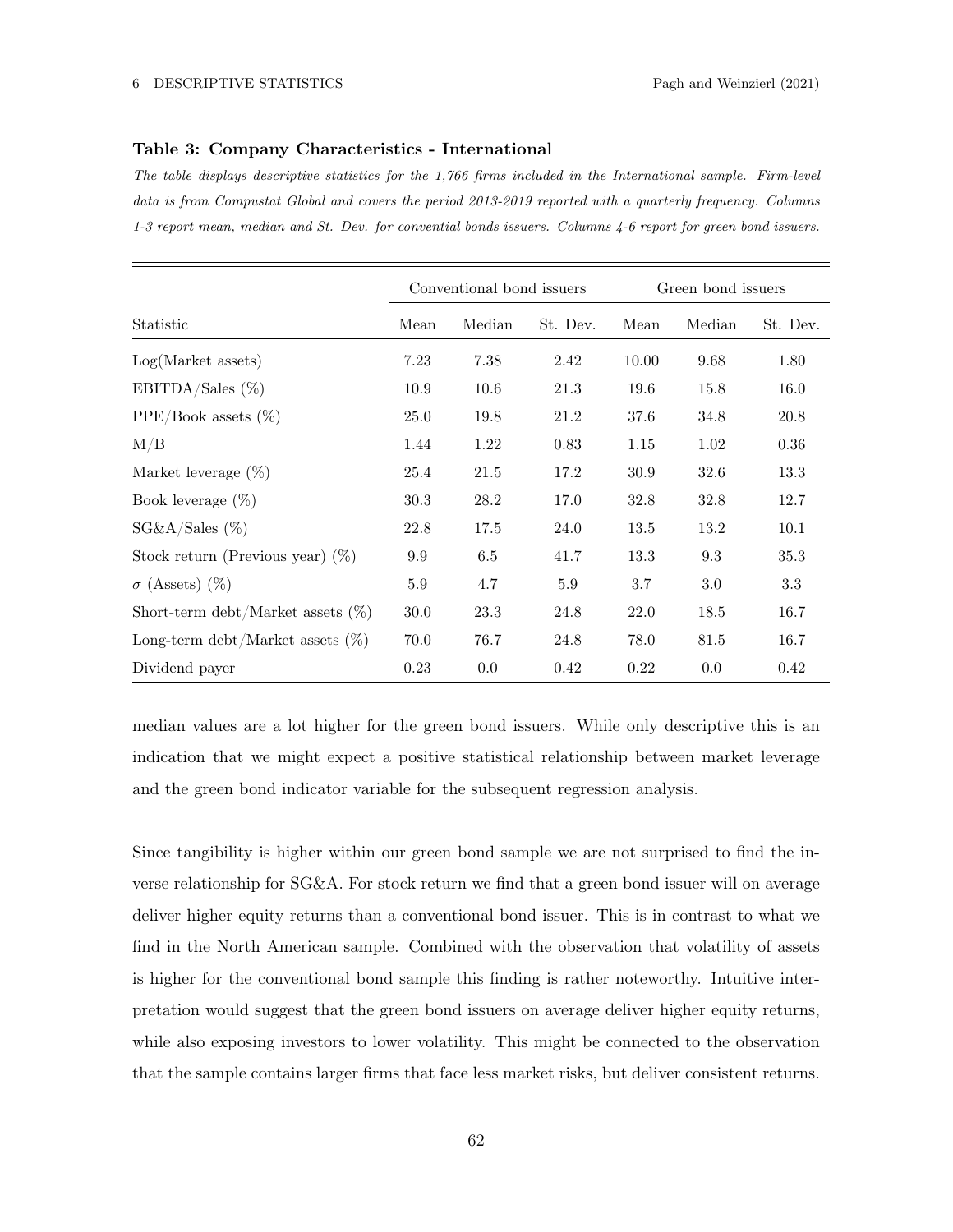Unlike in the North American sample, but more in line with theoretical predictions, we find that green bond issuers on average hold more long-term debt. This matches initial expectations as larger, more established firms have a tendency to rely more heavily on long-term financing and green bonds add to this as they have a average maturity of about 8 years within our sample. Finally, concerning the payout of dividends, we do not find any noteworthy difference between the sample of green bond issuers and conventional bond issuers. In both samples the average firm is more likely to not pay dividends.

#### Figure 3: Leverage distributions - International

The graphs display the distribution of leverage ratios (as defined in section 4.2) for the International sample. Left-hand side x-axis depicts market leverage. Right-hand side x-axis depicts book leverage. Both y-axis show the number of observations



Comparing the distributions of market and book leverage within the international sample (figure 3), the conclusions are similar to those made on the North American sample. Again we find that book leverage has a higher mean value and that it follows a normal distribution more closely than the market leverage does. Theoretical conjecture would suggest this is due to the impact that changes in equity value have on the metrics, wherein book leverage should remain more robust to any changes. Market leverage is again skewed to the left. A larger amount of firms thus relies on lower leverage ratios, however, the skew is not as stark as with the North American sample.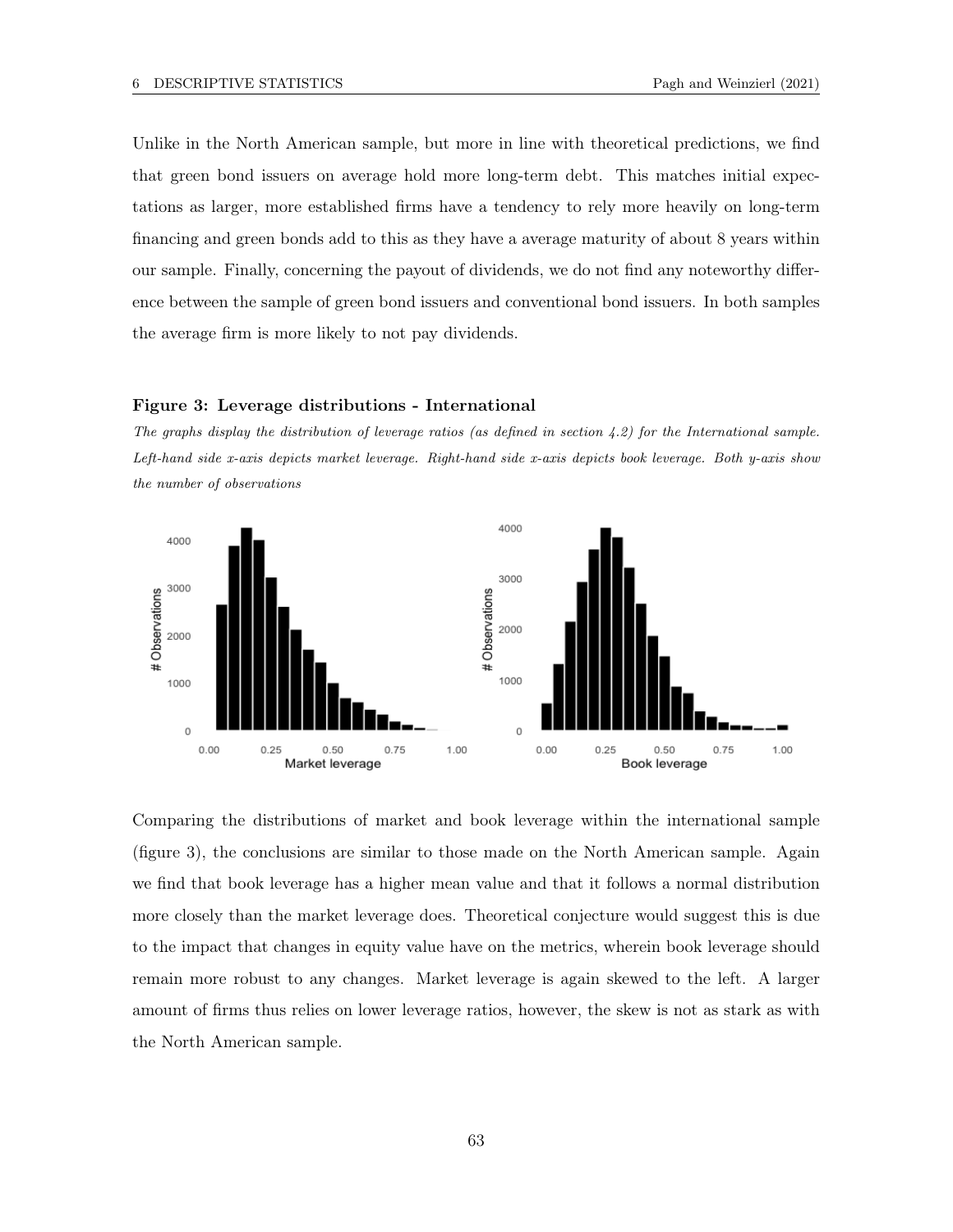# 6.3 Specialisation

Our measure of specialisation is, as presented in section 4.2 the Herfindahl-Hirschman Index. Using the same measure Colla et al. (2013) find that for their sample approximately 85% of firms borrow predominantly within one debt type. Since their sample is not restricted to bond issuers and also includes firms without a credit rating, following their own argumentation we expect our sample to have less concentrated debt structures. Rauh and Sufi (2010) examine a sample of only firms with a credit rating<sup>21</sup> and find that a majority of firms  $(70\%)$  have at least two distinct debt components with bonds and bank debt being the largest.

### Figure 4: HHI distribution - North America

The graph displays the distribution of debt specialisation, HHI (section 4.2), for the North American sample. The x-axis depicts the HHI and the y-xais depicts the number of observations.



Figure 4 depicts the distribution of the HHI for the North American sample. The distribution suggests that the vast majority of firms rely on more than one type of debt with a mean (median) HHI of 0.55 (0.49). This confirms our expectation that our sample is more diversified than the one examined by Colla et al. (2013) who reports a average HHI of 0.7. Similarly, Halling et al. (2020) finds an average HHI of 0.76 for their sample which similarly to Colla et al. is not restricted to bond issuers, but meant to reflect the entire Compustat universe. Our substantially different average of debt specialisation lends support to the conclusion by Colla et al. (2013) that firms with better access to capital markets (rated firms) will have less specialised debt structures.

 $^{21}$ Which is the proxy used by Faulkender and Petersen (2006) for bond market access.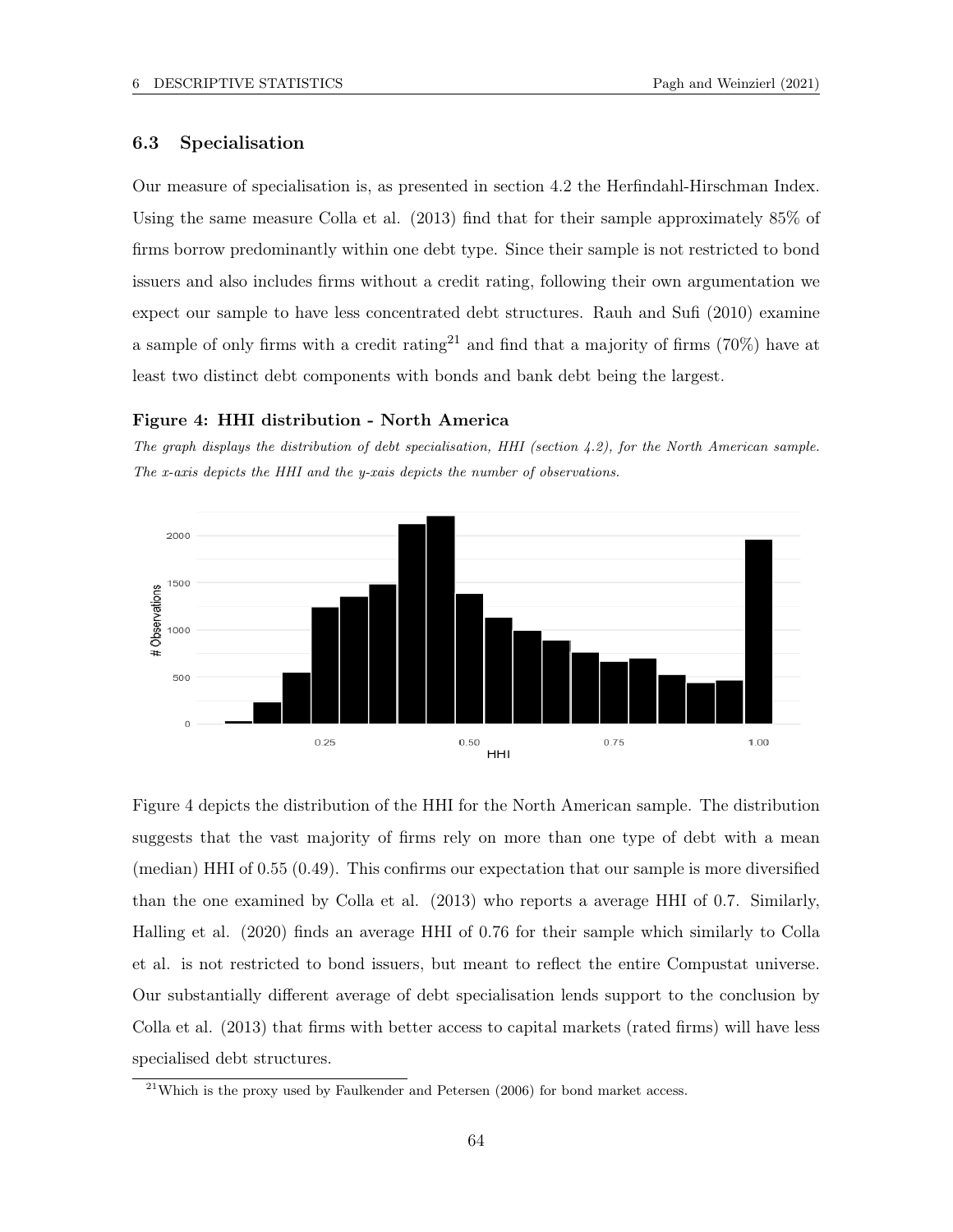Nevertheless, it is clear from the figure that indeed some firms rely exclusively on one type of debt. Approximately 7.4% of firm-quarter observations<sup>22</sup> have a value of strictly 1 and  $14\%$ have a HHI above  $90\%$  also indicative of strong debt specialisation. The specialisation of firms appears to conform to traditional predictions as the bottom half of the distribution (0-0.5) are larger, more profitable, more tangible and have fewer growth opportunities on average than the top half (0.5-1). We do not show the evolution of debt specialisation over time, but Colla et al. (2013) report fairly stables HHIs across their eight year sample period.

Examining the underlying components figure 5 shows the high level debt structure for the North American sample. As expected 'Bond & Notes' is the largest debt structure component on average for the sample and it is relatively stable across time with an average value of 43%. This is fairly similar to Rauh and Sufi (2010) who find that their bonds and notes account for approximately 38% of overall debt for the sample of rated firms. Colla et al. (2013) report bonds as two distinct categories, being senior and subordinate, but taken together they account for approximately 48% of firm debt.

#### Figure 5: Debt Structure - North America

The graph displays structure of debt for the North American sample. Debt is divided into three main categories 1) Bank debt (term loans + revolving credit), 2) Bonds  $\mathcal{C}$  Notes and 3) All other debt. The x-axis shows the entire sample period starting 2013 Q1 and ending 2019 Q4. The y-axis depicts the fractional split between categories.



 $^{22}\mathrm{Equivalent}$  to 1428 firm-quarter observations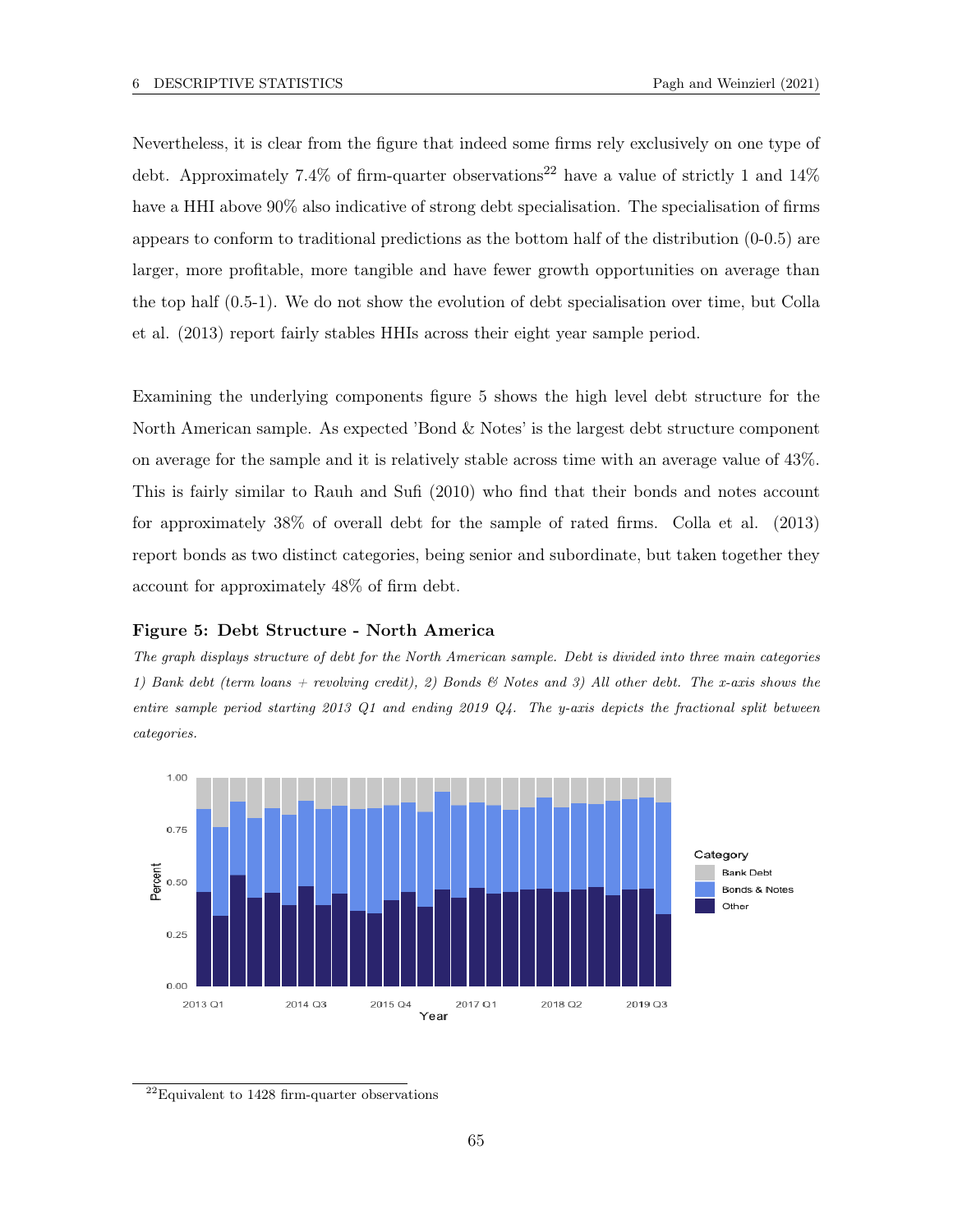Bank debt is, for the North American sample, not used to the same extend as found in previous studies with an average of 14% and a slight decline over time. Rauh and Sufi (2010) consider bank debt to be both revolving credit and term loans and find that it accounts for around 26% of firm debt structure. For Colla et al. the number is even larger at 43%. This is not all that surprising given that their sample as mentioned also consists of unrated firms which will rely more heavily on bank debt due to the fact that they are unable to borrow in the bond market (Cantillo and Wright, 2000; Faulkender and Petersen, 2006).

While the *Other* part of figure 5 includes several items such as commercial paper, capital leases, trust preferred and other short-term borrowings, the relative consistency and magnitude is another indication of the diversification of debt structure in this sample. At a high level this is in direct contrast to the findings of Rauh and Sufi (2010) who document fairly specialised debt structures among bond issuers. Their sample period is, however, not overlapping with ours and we do not necessarily expect to see the same results as them.

A deeper investigation of the Other category unfortunately does not reveal much as the main component is *Other borrowings*<sup>23</sup>. One simple explanation could be related to classification of idiosyncratic debt instruments for firms listed in the United States and Canada, but it is not immediately apparent which instruments would be affected.

#### Figure 6: HHI distribution - International

The graph displays the distribution of debt specialisation, HHI (section  $4.2$ ), for the International sample. The x-axis depicts the HHI and the y-xais depicts the number of observations.



 $^{23}$ capitalStructureSubTypeId 7 in Compustat - Capital IQ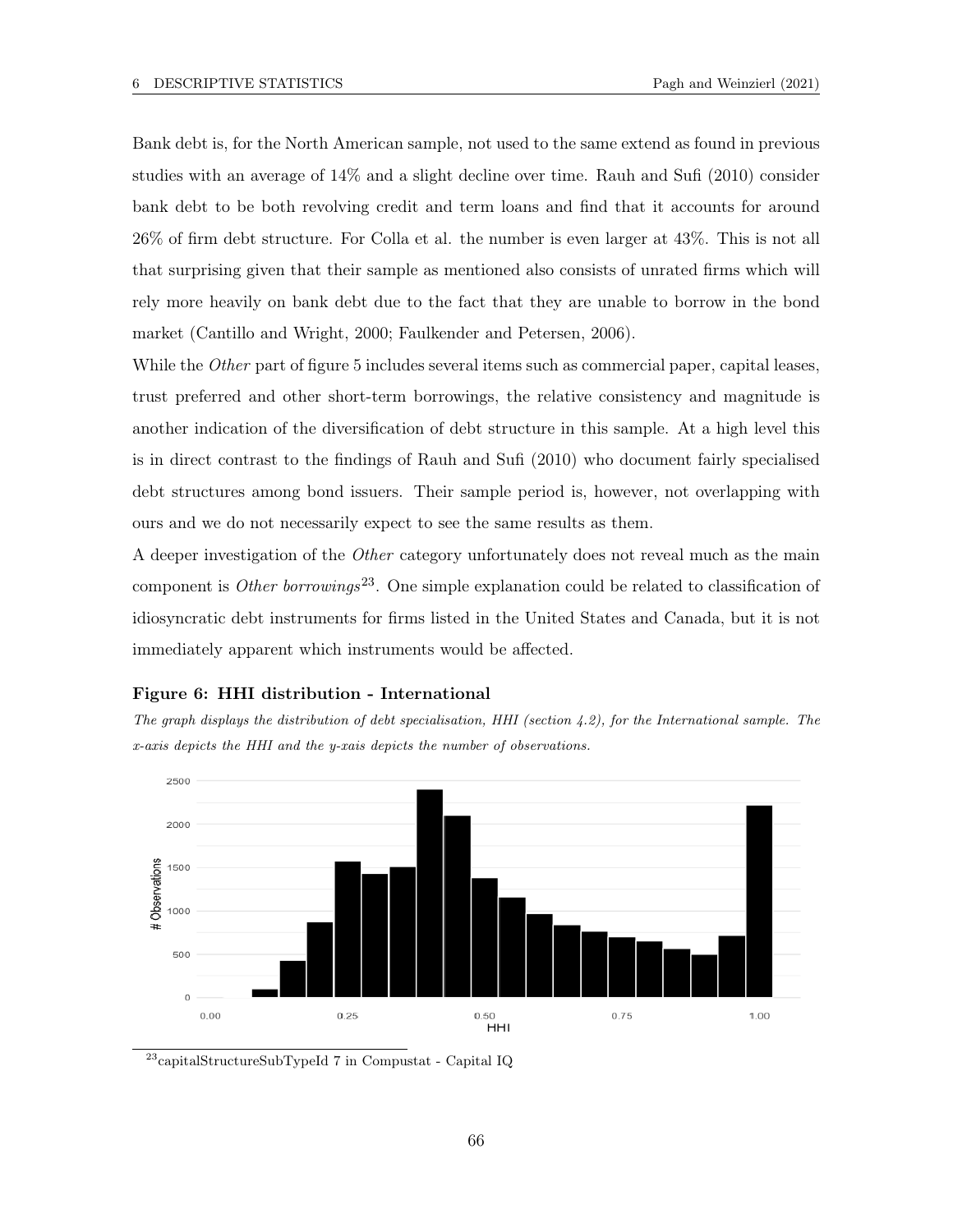Shifting focus to the International sample (figure 6), we find a similar distribution of the HHI as with the North American sample. Again at 15% a significant share of firms have a HHI of 0.9 or higher and 7.2% of firm-quarters have a HHI equal to 1. The mean (median) HHI of this part of the sample is 0.54 (0.48), which again is lower than reported by Colla et al. (2013) and Halling et al. (2020). Again we find that the firms on the lower end of the distribution (0-0.5) are larger, more profitable and have more tangible assets, while also having less growth opportunities.

#### Figure 7: Debt Structure - International

The graph displays structure of debt for the International sample. Debt is divided into three main categories 1) Bank debt (term loans + revolving credit), 2) Bonds & Notes and 3) All other debt. The x-axis shows the entire sample period starting 2013 Q1 and ending 2019 Q4. The y-axis depicts the fractional split between categories.



In figure 7 we plot the share of the different debt categories over time for the international sample. Firstly, it is worth noting that the share of Bonds & Notes remains rather consistent over time and displays a mean value across time of 47%. This is in line with our findings for the North American sample as well as with the findings of Colla et al. (2013), but substantially higher than what Rauh and Sufi (2010) conclude. Generally, speaking 'Bonds & Notes' is clearly an important financing option for our sample firms, although we can observe this category losing ground to the other categories towards the end of our sample period. Looking at 'Bank Debt' we find an average total debt share of 37%. This is a lot higher than our observations for the North American sample. The firms within our international sample appear to rely a lot more on bank loans and appear to maintain a higher proportion of bank debt in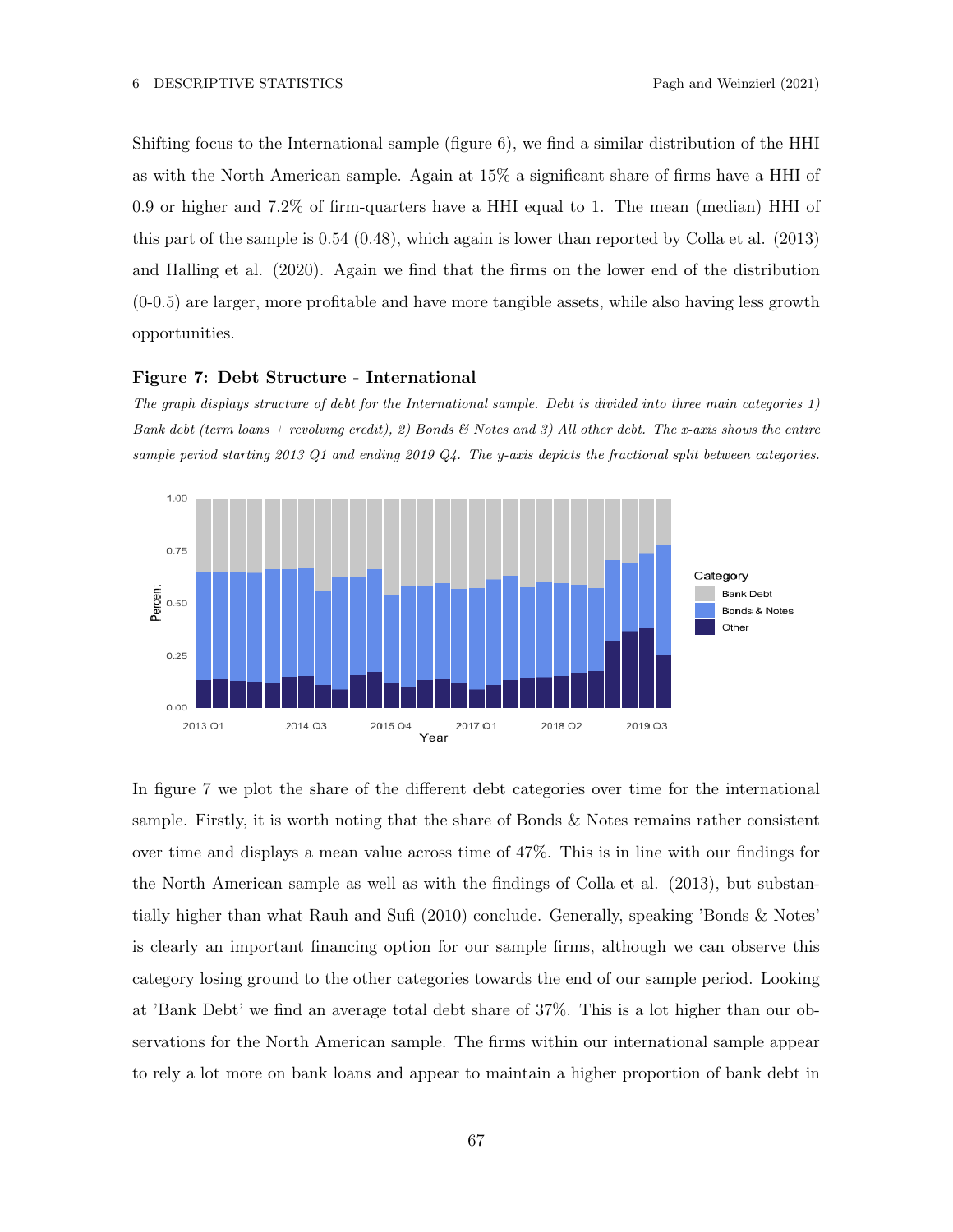relation to public debt such as 'Bonds & Notes'. Again we also observe that within the last year of our sample the share of the 'Bank Debt' category appears to be decreasing slightly. Finally, the category *Other* only accounts for an average of 16% of total debt over time, while it was more pronounced for the North American sample. Comparing the international sample with the North American there appears to be a security component captured by the Other category, which is a more popular financing tool within North America than outside. Unfortunately, Compustat does not break this category down into further details meaning we cannot identify which type of debt classes are specifically driving this disconnect between the two samples. Nevertheless, this category appears to be gaining significance for the international segment of our sample as its share of total debt is slightly increasing over the sample period.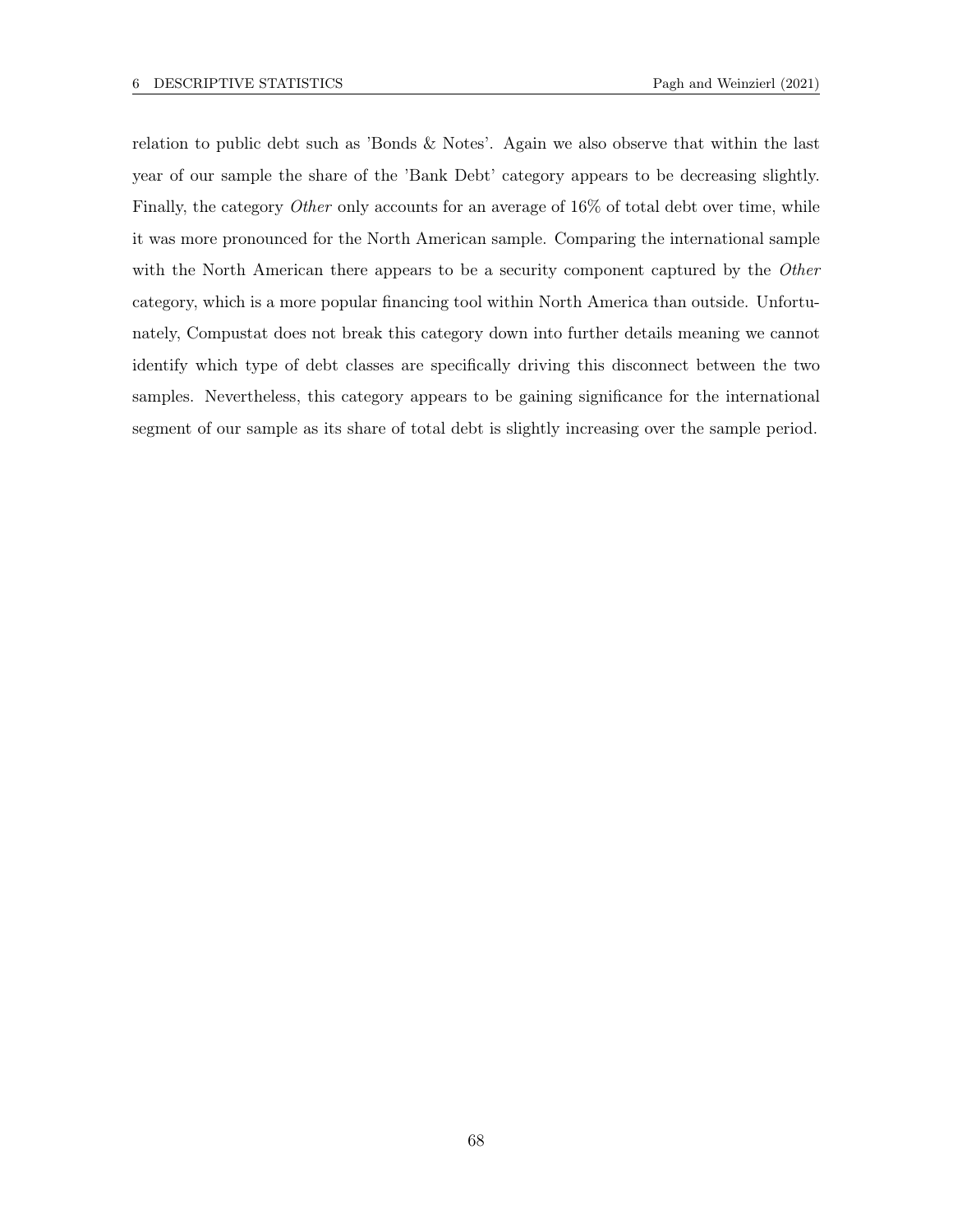# 7 Results

The purpose of this section is to outline the main findings from our regression analysis. As discussed in section 4 due to different data availability the main regressions are performed for the two samples independently. Sections 7.1 and 7.2 describe this paper's results with respect to overall leverage of firms. Additional considerations such as industry and maturity are elaborated upon in sections 7.4 and 7.5 respectively. The underlying debt composition is investigated in section 7.6, while 7.7 concludes and discusses the reported results.

## 7.1 Determinants of leverage - North America

Table 4 reports the results for the North American sample. All regressions have market leverage as the dependent variable and different controls are added as one moves to the right. We perform fixed effects estimation for all model specifications. The choice of our estimation method is based on the results from the three main econometric tests as outlined in section 5.3. A full elaboration on the test results and the rationale behind our model choice can be found in the appendix 1. Column 1 is the base regression without the green bond indicator. It serves as a sanity check of the independent variables used extensively in the literature. The four main determinants *profitability, size, tangibility* and *market-to-book* are discussed in greater detail than other controls.

The expected sign of profitability depends on which of the prevalent capital structure theories one has faith in. According to the static trade-off theory profitable firms will issue more debt as they have higher tax-shield benefits and lower expected cost of default. On the other hand, the pecking order theory suggests there is an inverse relationship as profitable firms will rely more on internal financing (Frank and Goyal, 2009, Shyam-Sunder and Myers, 1999). In the empirical literature profitability has historically been reported with a negative coefficient lending support to the pecking order, but as discussed in section 3.1 this is not necessarily at odds with the trade-off theory (Strebulaev, 2007). Across all five specifications profitability appears with a negative coefficient ranging from -0.02 to -0.06 and is consistently statistically significant. This is very similar to the results reported by Faulkender and Petersen (2006).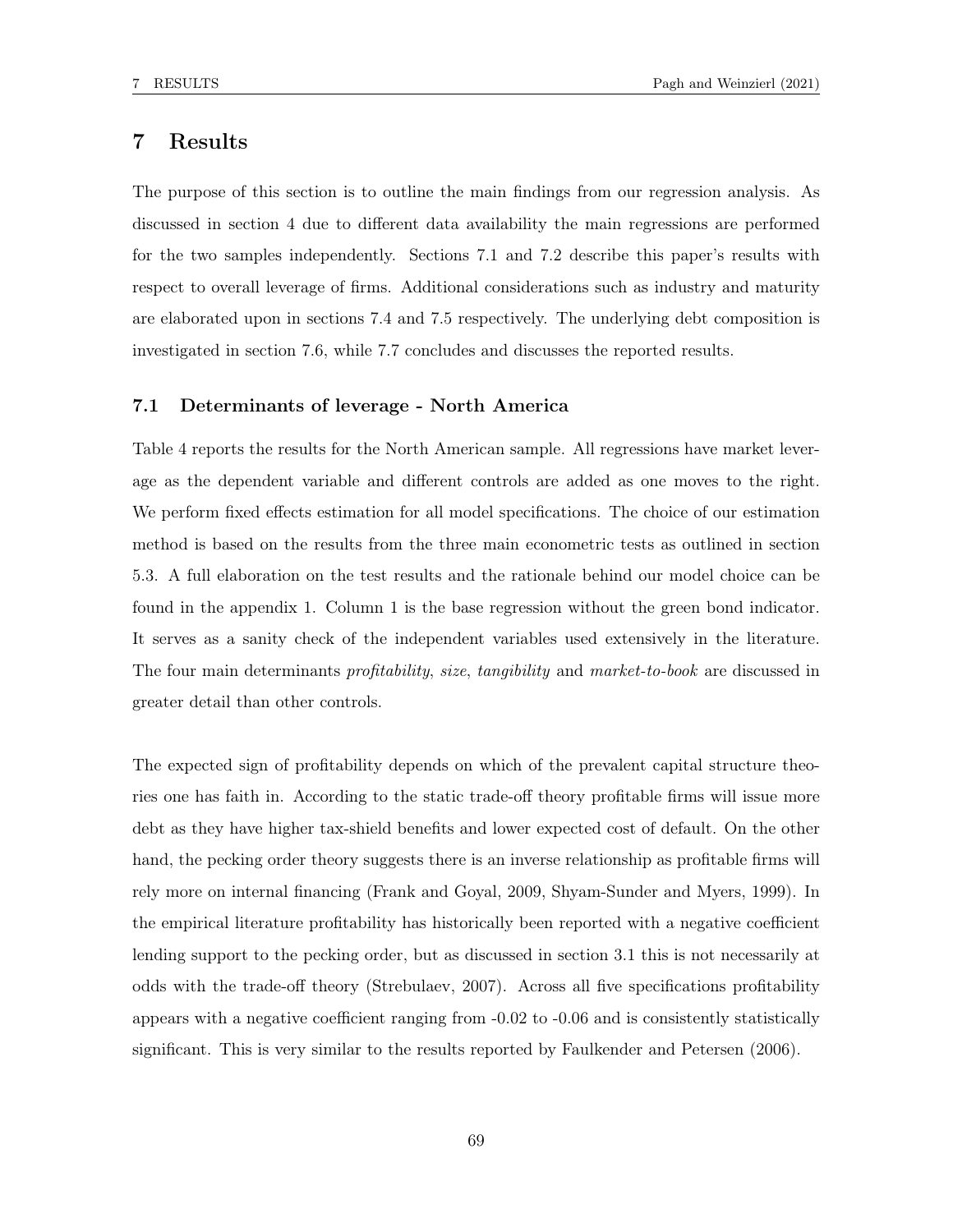Myers and Majluf (1984) show how information asymmetries can increase the cost of borrowing. Firms with more tangible assets on average will therefore have a greater incentive to issue debt (Titman and Wessels, 1988). Frank and Goyal (2009) find tangibility of assets to be one of the most reliable determinants of firm capital structure and in line with theory they find a positive relationship. Rajan and Zingales (1995) similarly find a positive relationship across their international sample. As depicted in table 4 we find a similar positive relationship which is statistically significant. The magnitude is around 0.3 which is larger than found in previous literature<sup>24</sup> (Frank and Goyal, 2009; Faulkender and Petersen, 2006). Since both studies were conducted more than ten years ago and we run our regressions for a different time period it also entirely possible that the underlying leverage dynamics have changed slightly. Titman and Wessel (1988) use the inverse of tangibility i.e. intangible assets as a fraction of total assets and find a magnitude similar to ours (with a negative sign of course).

From a theoretical perspective the effect of size on leverage is again disputed. Generally, the expectation is that large firms face lower probability of default, due to being more diversified as well as having lower agency related costs of debt. The second argument comes from the notion that large firms are typically older and thus would have more established relationships with capital markets. On the other hand, since large firms are typically older they have higher probability of having retained earnings<sup>25</sup> and thus the pecking order would see large firms use less debt (Frank and Goyal, 2009). More established capital market relationships also lower information asymmetries which reduces the cost of issuing equity and as such one should expect the pecking order to be less accurate for large firms. As mentioned in section 3 this is at odds with empirical findings (Frank and Goyal, 2003). With the exception of Germany, Rajan and Zingales (1995) finds a positive relationship between firms size and leverage and positive relationship is generally found in the literature (Titman and Wessels, 1988; Hovakimian et al., 2001; Frank and Goyal, 2009).

 $24$ Frank and Goyal (2009) finds a coefficient of 0.124 while Faulkender and Petersen (2006) is ranging from 0.12-0.15

<sup>&</sup>lt;sup>25</sup>The correlation matrices reported in appendix 4 confirm the positive relationship between firm size and profitability for both samples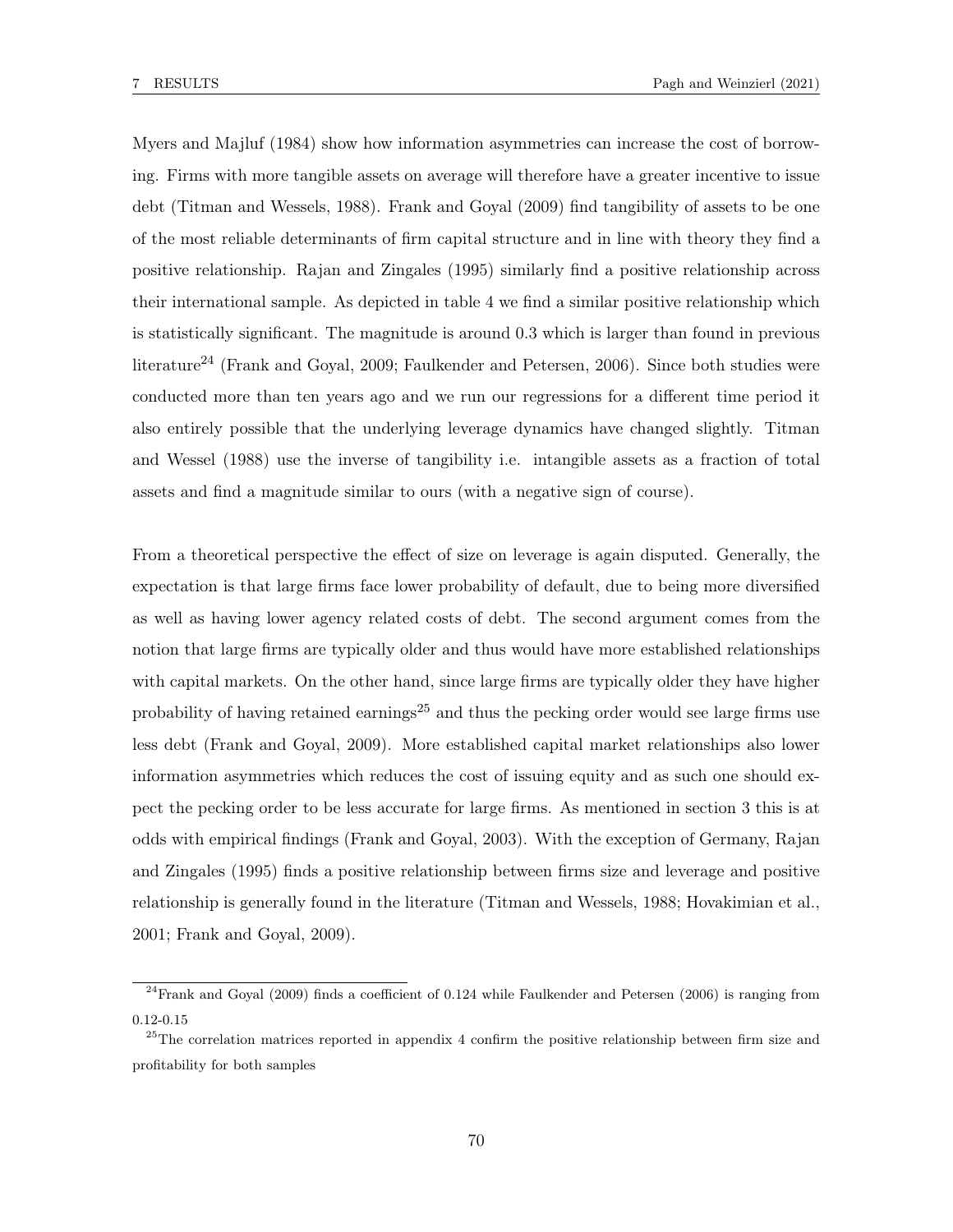Faulkender and Petersen (2006) document a negative relationship between firm size and market leverage, which they relate to their decision of restricting their sample to positive debt years only i.e. on the condition that firms have some leverage, large firms are less levered compared to other firms. The result is supported by the negative coefficient documented by Rauh and Sufi (2010). Since their study is restricted to firms with a debt rating they automatically consider levered firms exclusively. Their negative coefficient for overall leverage is, however, not statistically significant. For our North American sample the coefficient is significant and positive across specifications (0.016-0.022). Since our sample is restricted to bond issuers one could expect the coefficient to be negative as it is for Faulkender and Petersen (2006). There are multiple reasons why we don't observe the same relationship. Again, our sample is inherently different from theirs from its construction to the time period considered. Alternatively, if smaller firms have been better at obtaining bond debt over the past fifteen years the effect observed by Faulkender and Petersen (2006) might possibly have been eroded giving us results more in line with other empirical studies.

Debt might make equity aligned managers curb investment even if it is adding to firm value (Myers, 1977) and as such the amount of leverage of a firm becomes dependent on the investment opportunities a firm faces. Furthermore, investment opportunities should increase the cost of financial distress as well as reduce the free cash flow problem, ceteris paribus. From the trade-off theory we thus expect a negative relationship between our proxy for growth, market-to-book, and firm leverage. If pure pecking order theory is to be considered, we should on the other hand see a positive relationship since firms with more investment opportunities will turn to debt before equity for financing (Frank and Goyal, 2009). In the empirical literature the relationship between growth and leverage has consistently been negative (Rajan and Zingales, 1995; Faulkender and Petersen, 2006; Frank and Goyal, 2009) although Rauh and Sufi (2010) show that while this holds for overall leverage, growth affects components of the debt structure differently.

Across the five specifications in table 4 the coefficient for market-to-book is in line with earlier studies as it is negative and statistically significant. The magnitude is slightly more pronounced than what Faulkender and Petersen (2006) find, however, this might again just be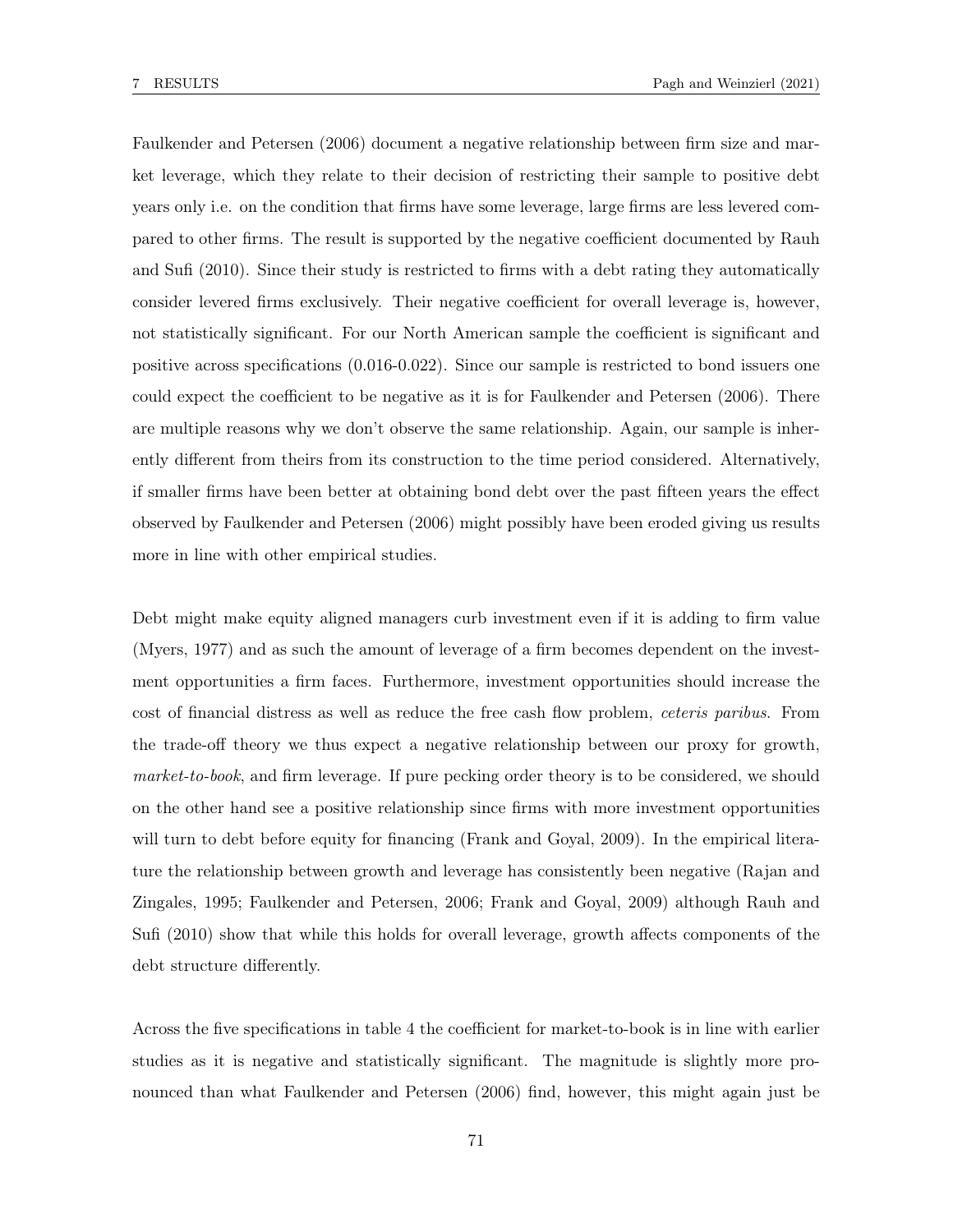## Table 4: Determinants of market leverage - North America

The dependent variable is the ratio of total debt (long-term  $+$  short-term) to the market value of assets (section 4.2.1). We estimate over the period 2013-2019 using a panel regression (equation 3). The green bond variable is equal to 1 for all firm-quarters from and including issuance. All specifications control for firm fixed effects. Additional controls follow the definitions of section 4.3. We report Newey-West standard errors in brackets.

|                        | (1)                    | (2)                    | (3)                    | (4)                    | (5)                    |
|------------------------|------------------------|------------------------|------------------------|------------------------|------------------------|
| Profitability          | $-0.033***$<br>(0.008) | $-0.033***$<br>(0.008) | $-0.048***$<br>(0.009) | $-0.056***$<br>(0.009) | $-0.021***$<br>(0.008) |
| Size                   | $0.022***$<br>(0.003)  | $0.021***$<br>(0.003)  | $0.020***$<br>(0.003)  | $0.016***$<br>(0.004)  | $0.018***$<br>(0.003)  |
| Tangibility            | $0.306***$<br>(0.026)  | $0.305***$<br>(0.026)  | $0.305***$<br>(0.026)  | $0.308***$<br>(0.026)  | $0.261***$<br>(0.025)  |
| M/B                    | $-0.028***$<br>(0.002) | $-0.028***$<br>(0.002) | $-0.028***$<br>(0.002) | $-0.031***$<br>(0.002) | $-0.022***$<br>(0.002) |
| Green Bond             |                        | $0.017***$<br>(0.006)  | $0.018***$<br>(0.006)  | $0.018***$<br>(0.006)  | $0.015***$<br>(0.006)  |
| R&D(%)                 |                        |                        | $-0.007$<br>(0.017)    | $-0.005$<br>(0.018)    | 0.023<br>(0.015)       |
| SG&A(%)                |                        |                        | $-0.057***$<br>(0.019) | $-0.048**$<br>(0.020)  | $-0.058***$<br>(0.016) |
| Short-term Debt $(\%)$ |                        |                        |                        | $-0.004$<br>(0.006)    |                        |
| Return on Equity       |                        |                        |                        |                        | $-0.049***$<br>(0.003) |
| Volatility (assets)    |                        |                        |                        |                        | $-0.339***$<br>(0.030) |
| Observations           | 21,058                 | 21,058                 | 21,058                 | 20,548                 | 20,057                 |
| $\mathbf{R}^2$         | 0.127                  | 0.127                  | 0.129                  | 0.140                  | 0.223                  |
| Controls               | Firm                   | Firm                   | Firm                   | Firm                   | Firm                   |
| Estimation Method      | Within                 | Within                 | Within                 | Within                 | Within                 |

<sup>∗</sup>p<0.1; ∗∗p<0.05; ∗∗∗p<0.01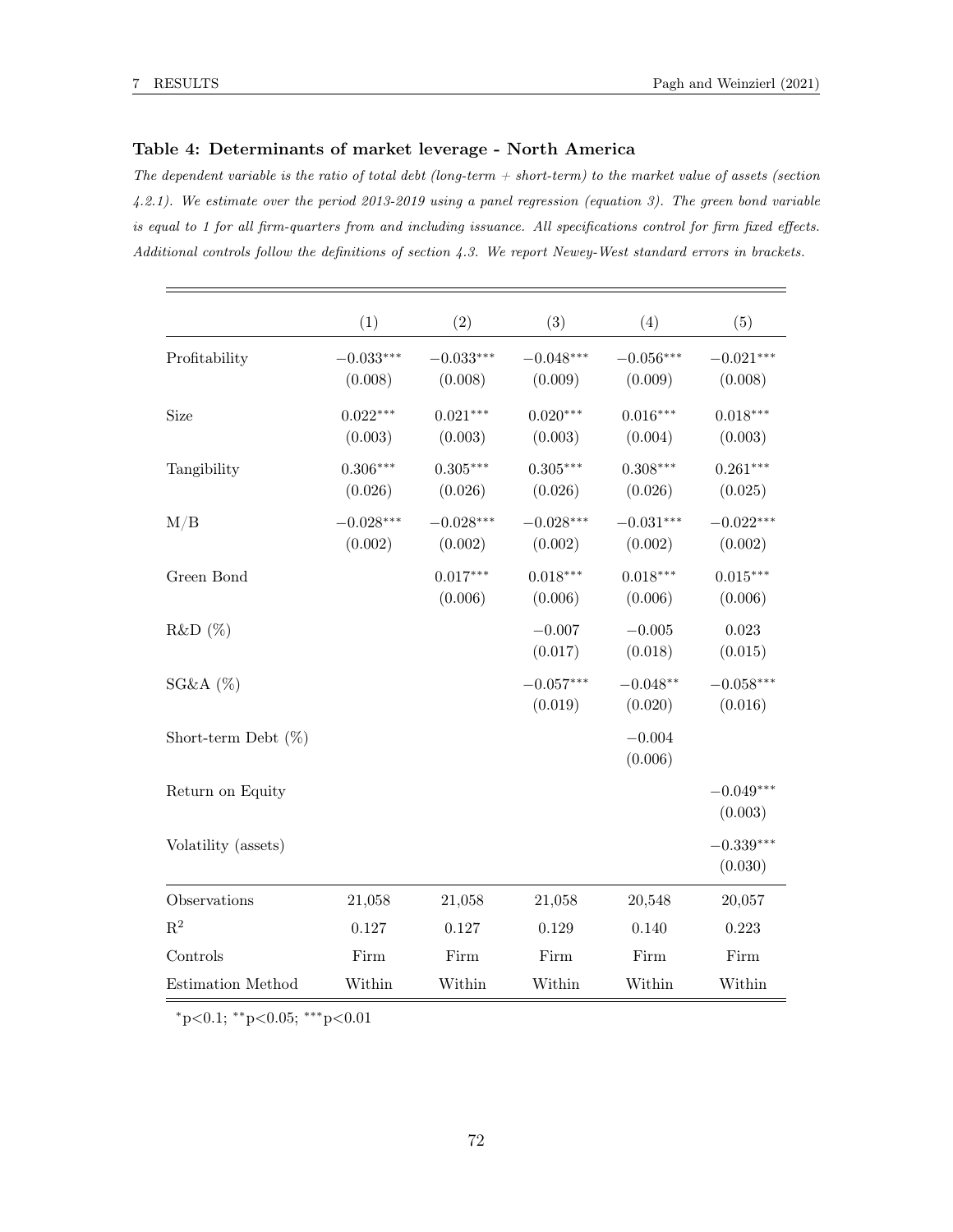from the difference in samples or time period. Furthermore, they find the magnitude dropping noticeably when accounting for equity returns and asset volatility. While a similar result is present for our specifications the drop is less significant.

#### 7.1.1 The Green Bond Effect

As documented in the emerging literature on green bonds the new financial instrument represents an opportunity for some firms to expand their investor base (Flammer, 2021; Tang and Zhang, 2020). Relating this to the argument of debt market frictions presented by Faulkender and Petersen (2006), green bonds are an opportunity for firms who are more financially constrained. By issuing a green bond a new investor base is attracted and the supply of debt financing increases, ceteris paribus. The supply argument by Faulkender and Petersen (2006) is proxied by whether or not firms have a debt rating and they find that firms with "access" to the bond market are significantly higher levered. Similarly, we hypothesise that the issuance of a green bond is an indication of expanded capital access and as such firms who have issued a green bond have higher leverage.

Flammer (2021) finds strong support for a signalling argument in her investigation of corporate green bonds (only for certified bonds) meaning that markets seem to derive information about the company on the basis of the green bonds issuance announcements. If the issuance of a green bond lowers the informational asymmetry, this would, from a pecking order theory perspective, lower the cost of debt and ultimately lead to a higher proportion of green bonds in the overall leverage of the firm. On the other hand, as presented in section 2.2, the issuance of a green bond comes with additional requirements related to the use of proceeds and compliance. These added hurdles lend support to the argument that the cost of financial distress is higher for a green bond compared to a conventional bond. If this effect is dominant the trade-off theory would predict lower leverage. Since green bond issuances are becoming more and more prevalent (Flammer, 2021) we view this as an indication of the information effect being a bigger driving force of green bond issuances.

As found by Flammer (2021) green bonds are more information sensitive than conventional bonds, but with a positive impact on equity. What specifically is causing this effect is less clear. It might be that the market views the green investment opportunities as more attrac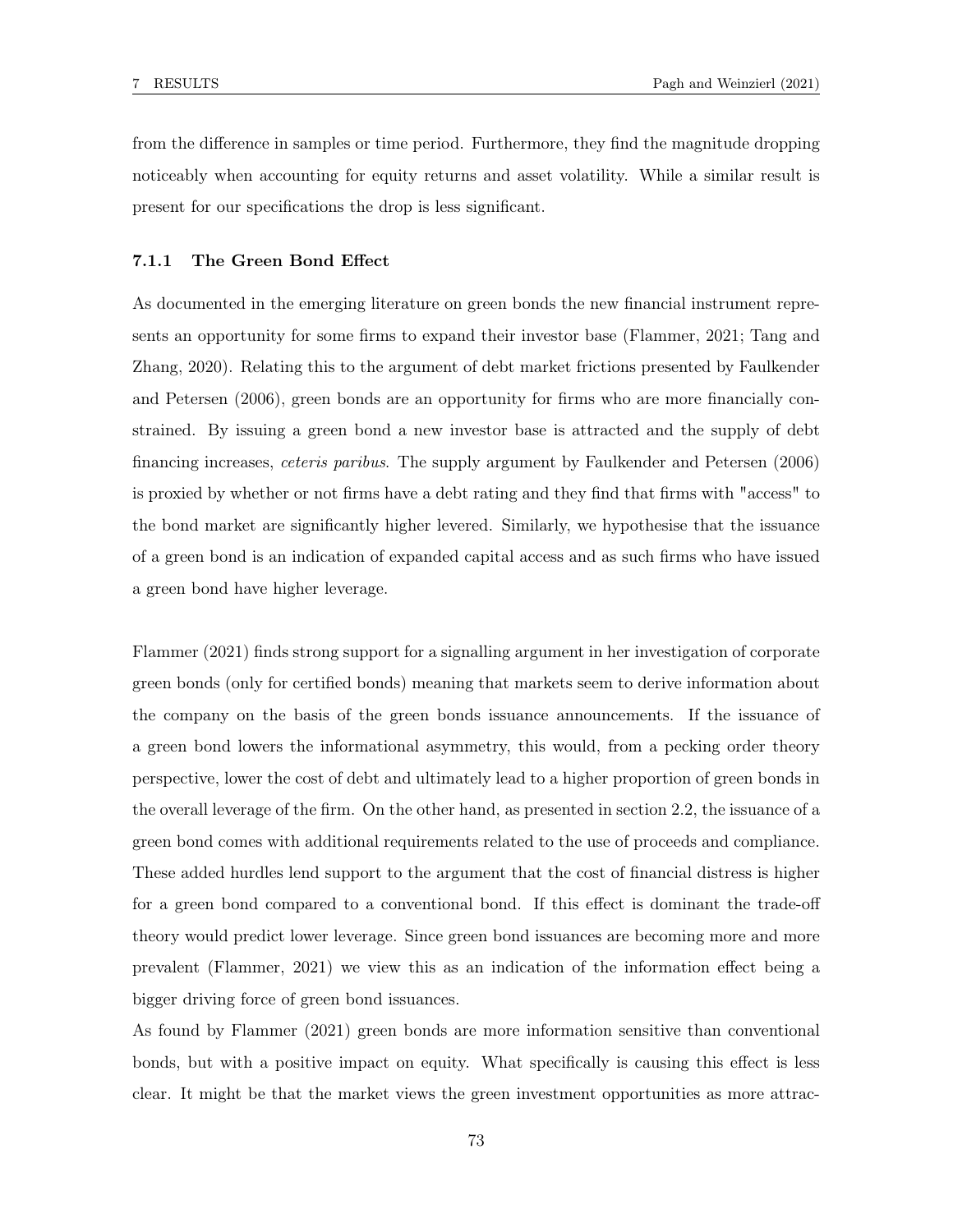tive. Alternatively, the impact on equity is simply the result of changing investor preferences in which case little information about actual firm value can be derived. Regardless of the underlying dynamics, firms with access to both type of bonds should, all else equal, prefer to issue a green bond. This wold lend support to traditional pecking order, but since the theory is more concerned with hierarchy than actual leverage this has little value for predictions when it comes to the observed market leverage of firms.

Finally, since Flammer (2021) finds the positive effect on equity the firms market capitalisation will increase as a result of a green bond issuance. Since our dependent variable is market leverage a green bond issuance should therefore lead to an increase of both the numerator and the denominator. Which effect dominates depends on the notional of the bond and the abnormal return to equity. Using the CAR found by Flammer  $(2021)^{26}$  the median<sup>27</sup> firm adds 20 USDm to its market capitalisation. The average notional on a green bond is approximately 250 USDm which is substantially higher than the gain on equity. All things taken together one should expect green bond issuances to have a positive impact on the market leverage of firms.

As predicted the coefficient for the green bond indicator shown in table 4 for columns 2-5 is positive and statistically significant for all specifications. The magnitude is fairly consistent ranging from 1.5-1.8 percentage points. Particularly interesting is the robustness of the green bond coefficient to the inclusion of return on equity in column five<sup>28</sup>. As expected the return on equity as well as the volatility of a firm's assets will reduce market leverage. This is consistent with other empirical findings (Faulkender and Petersen, 2006; Frank and Goyal, 2009). The magnitude of the coefficient is not insignificant either. Using the full specification, controlling for other firm characteristics, a green bond issuer (green bond indicator  $= 1$ ) will have a 1.5 percentage point higher market leverage ratio. The marginal effect at the mean (median) equals a 7% (7.8%) increase in the market leverage ratio. Following the argumen-

 $26$ The CAR is 0.49%, but is only significant for certified bonds

 $27$ We are using the median firms since the North American average is heavily influenced by companies such as Walmart and Apple

<sup>&</sup>lt;sup>28</sup>As the equity effects is found upon announcement rather than issuance (Flammer, 2021), we should observe an equity effect in our coefficient if present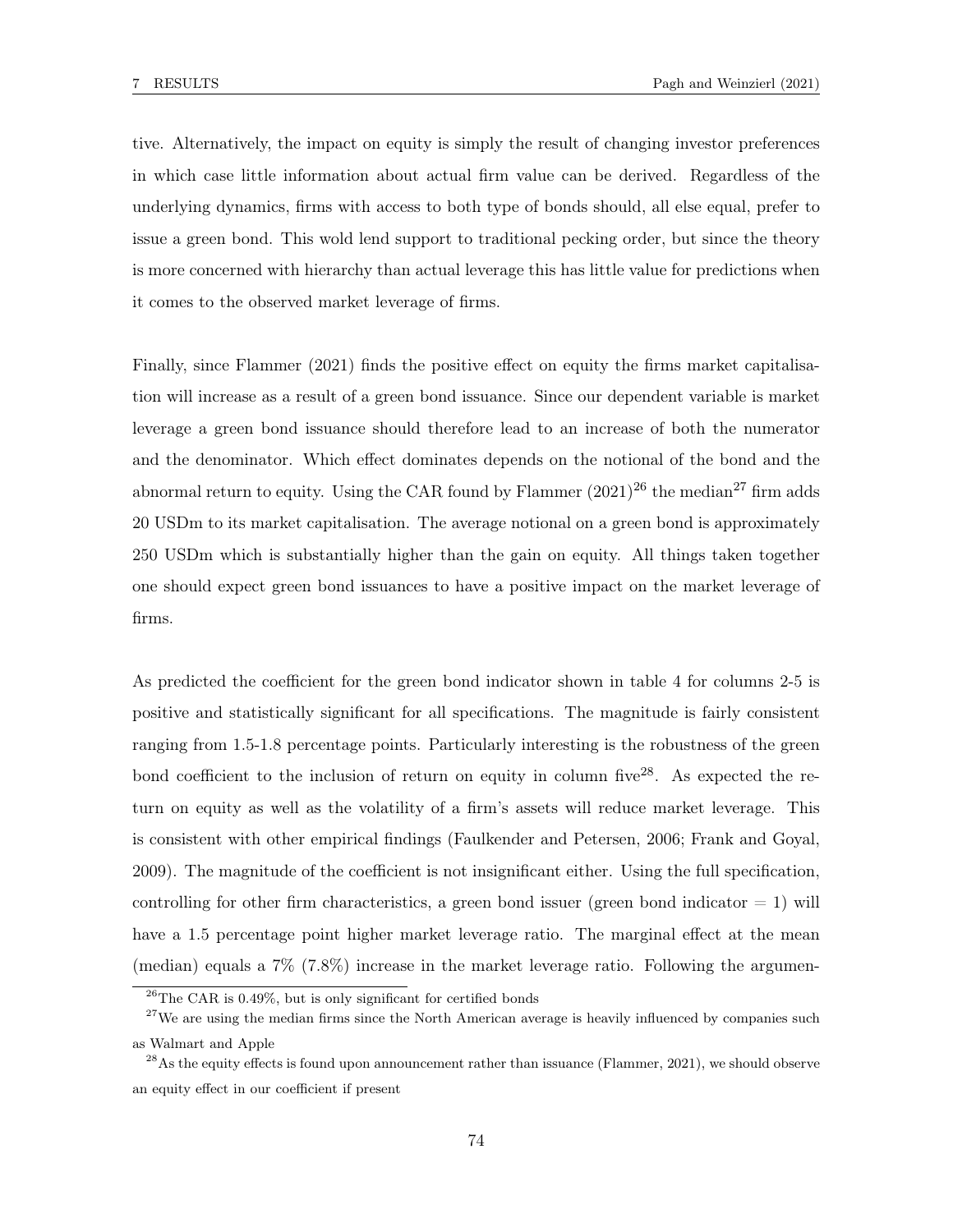tation of market access by Faulkender and Petersen we compare our findings to their proxy for market access. Their results show greater variability depending on controls, but range between 5-8 percentage point. This is greater than our finding of 1.5 percentage point, but it is unsurprising given that the gap from no access to bond financing is greater than the gap between conventional bonds and green bonds. Nevertheless, these results are an indication of firms perhaps being too conservatively levered despite access to conventional bond capital markets.

We compare our findings to the conclusions made by Flammer (2021), wherein she finds no significance difference in book leverage between the green bond issuers and conventional bond issuers in her sample. The first and main difference to point out is that the estimations reported in table 4, compare market leverages rather than book leverages across firms. We rerun our leverage regressions using book leverage and again find a significant difference in leverage ratios between green bond issuers and conventional bond issuers. Within this specification it is striking that the statistical significance of our green bond indicator diminishes. This means that our results are not as stark as they are for the market leverage regressions and making them more comparable to the results by Flammer (2021).

Additionally, our analysis differs from that of Flammer (2021) by the methodology we employ. Flammer (2021) compares the mean values of her sample firms after having condensed her sample through the matching approach. The matched representative sample of conventional bond issuers thus contains those firms that most resemble the green bond issuers within her sample. In our case, we perform a regression analysis, which allows us to control for firm specific characteristics in order to single out the relationship between our green bond indicator and the leverage ratio (market or book) for our North American sample. Therefore, our findings do not necessarily contradict those of Flammer (2021) and instead act as an additional investigation into her conclusion. As outlined in section 6 the mean values of book leverage within our North American sample are 33% for our conventional bond issuers and 32.8% for our green bond issuers. We compare these values to the findings of Flammer (2021) which are 35% and 33% respectively for her total sample. From these mean values we can see that our sample leverage values do not differ in a noteworthy way and it is the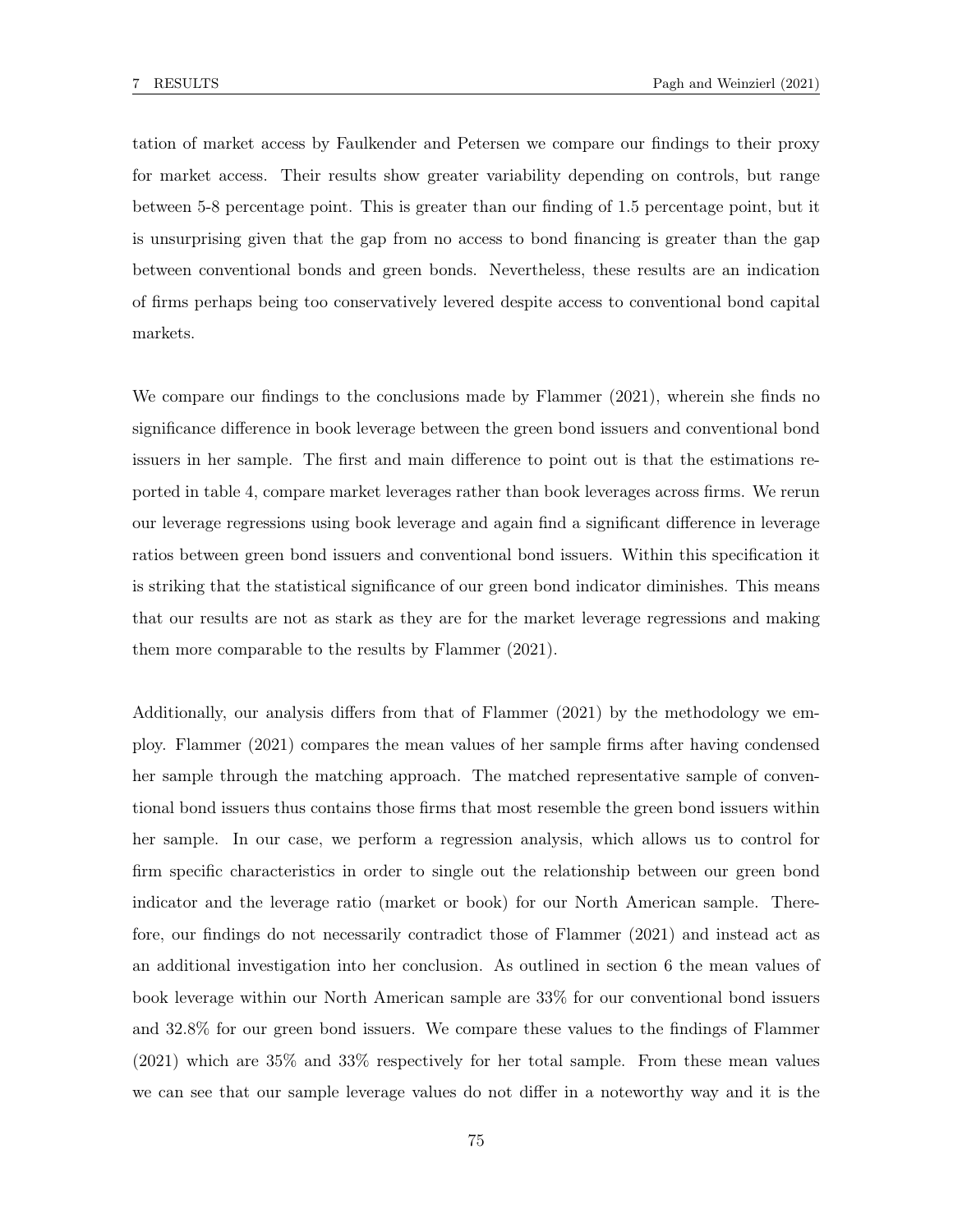nature of the regression analysis, which allows us to control for firm specific characteristics, that informs our hypothesis that green bond issuers on average maintain higher leverage ratios.

While profitability, size, tangibility and growth serve as the main controls for our finding, additional controls are added for columns 3-5 of table 4 and some warrant comments. Titman and Wessel (1988) view both R&D and SG&A expenditures as proxies for uniqueness and through that the collateral value of a firms assets. Similarly, Frank and Goyal (2009) state that firms with high expenditures in both categories have more intangible assets and therefore should have less debt. From a trade-off theory perspective both variables are therefore expected to have a negative coefficient. For our specifications only SG&A is statistically significant in all three and with the predicted sign. R&D, while statistically insignificant, is negative in columns 3-4 and actually changes sign for the  $5<sup>th</sup>$  specification. The lacking significance of R&D is not all that surprising given a large fraction of our sample firms did not report any such expenditure.

Following Faulkender and Petersen  $(2006)^{29}$  we include a firm's short-term debt as a percentage of total debt. We would expect a negative coefficient as Myers (1977) suggests short-term debt can potentially fix the debt overhang problem. While the coefficient is negative it is not statistically significant and we therefore do not include it in column 5. Finally, as mentioned both equity return and asset volatility are significant and have negative coefficients as predicted. The theoretical justification for including asset volatility is that more volatile firms are expected to have higher probability of financial distress and for this reason should have lower leverage according to the trade-off theory (Faulkender and Petersen, 2006). We include equity return to account for the potential inertia of firms (Welch, 2004). If firms are not abiding by a strict trade-off theory<sup>30</sup> stock returns will explain much of the variation in firms' leverage ratio (market leverage). The negative coefficient of stock return is bigger in magnitude than previous work (Faulkender and Petersen, 2006), but does not affect the other controls and does not change the impact of the green bond indicator.

 $29$ They do, however, not include short-term debt in their panel estimation

 $30$ Which they don't as documented in the literature and discussed in section 3.1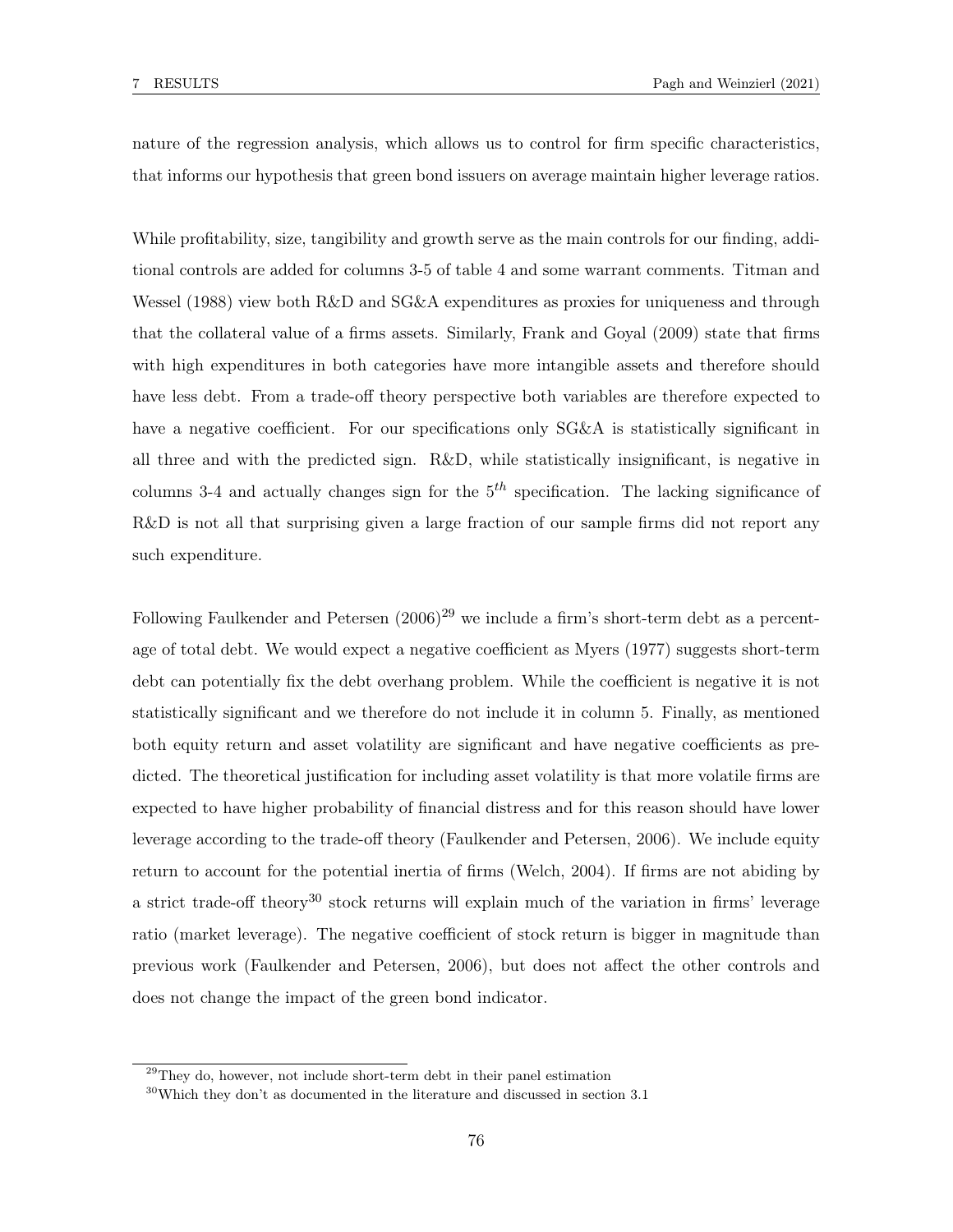## 7.2 Leverage Results - International Sample

Table 5 reports the market leverage regression results from the international sample. It is important to note that the data for the international sample, while larger in terms of observations than the North American sample, contains more missing data points. Additionally, Compustat Global does not report the exact same identifiers and variables as the North American repository does, making replication of leverage regressions in the empirical corporate finance literature more difficult and prone to deviations. Most notably we were unable to obtain a measure for R&D expenditure for this part of the sample as Compustat does not report this metric for its Global Quarterly dataset. Therefore, R&D is omitted as a control variable from the international sample regressions. Since the coefficient of R&D does not appear particularly relevant within the specifications in table 4, we hypothesise that including this measure would not significantly change the estimations for the international sample either and proceed to perform robustness checks on our coefficients using only the other independent variables available to us. Nevertheless, the results for the international part of the sample largely coincide with the estimates for the North American subset with few but noteworthy deviations.

The independent variable in table 5 is again the market leverage. All specifications include the main independent variables profitability, size, tangibility and market-to-book as well as our green bond indicator. The table follows the same structure as table 4. As we move from column 1 to 5 we have included additional control variables expanding our model specification. All outputs follow from fixed effects estimations. As with the North American sample the choice of estimation method is based on the econometric tests performed on the data. Full details on the test outcomes and model choice rationale can be found in appendix 1.

Most interesting within our findings for the international sample is the coefficient on the green bond indicator variable. The coefficient on the indicator variable remains insignificant throughout the different models estimated. From this we conclude that we do not have evidence consistent with our findings for the North American sample.

As the green bond indicator coefficient is insignificant, we acknowledge that we cannot make any inferences on the basis of it or make any conclusions about green bond market access and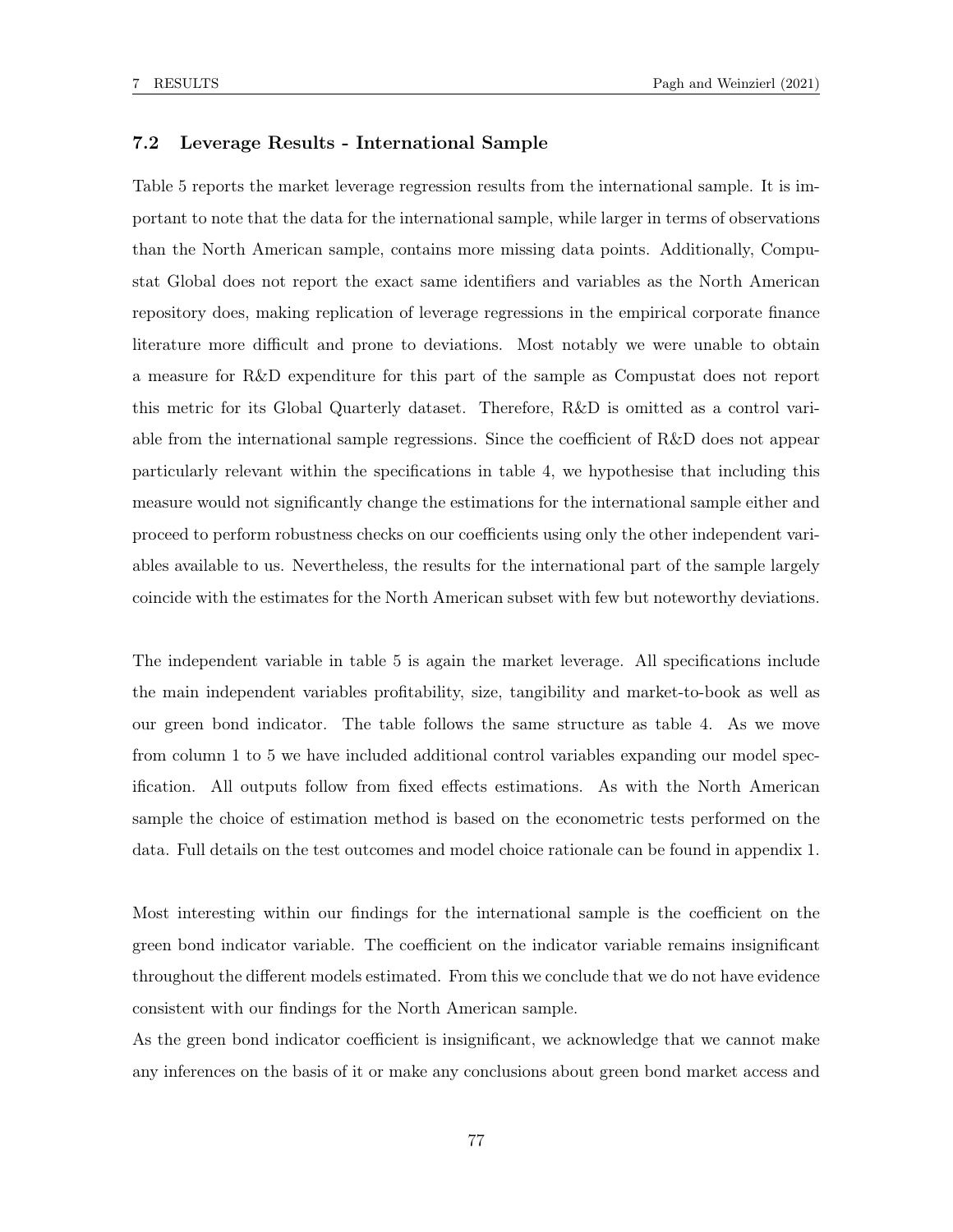#### Table 5: Determinants of market leverage - International sample

The dependent variable is the ratio of total debt (long-term  $+$  short-term) to the market value of assets (section 4.2.1). We estimate over the period 2013-2019 using a panel regression (equation 3). The green bond variable is equal to 1 for all firm-quarters from and including issuance. All specifications control for firm fixed effects. Additional controls follow the definitions of section 4.3. We report Newey-West standard errors in brackets.

|                        | (1)                    | (2)                    | (3)                    | (4)                    | (5)                    |
|------------------------|------------------------|------------------------|------------------------|------------------------|------------------------|
| Profitability          | $-0.014**$<br>(0.007)  | $-0.014**$<br>(0.007)  | $-0.013**$<br>(0.006)  | $-0.013**$<br>(0.006)  | $-0.006$<br>(0.006)    |
| Size                   | $0.024***$<br>(0.006)  | $0.025***$<br>(0.006)  | $0.025***$<br>(0.006)  | $0.024***$<br>(0.006)  | $0.027***$<br>(0.006)  |
| Tangibility            | $0.324***$<br>(0.028)  | $0.324***$<br>(0.028)  | $0.324***$<br>(0.028)  | $0.323***$<br>(0.029)  | $0.302***$<br>(0.028)  |
| M/B                    | $-0.067***$<br>(0.008) | $-0.067***$<br>(0.008) | $-0.067***$<br>(0.008) | $-0.067***$<br>(0.008) | $-0.061***$<br>(0.008) |
| Green Bond             |                        | $-0.008$<br>(0.014)    | $-0.008$<br>(0.014)    | $-0.008$<br>(0.014)    | $-0.013$<br>(0.014)    |
| SG&A(%)                |                        |                        | 0.003<br>(0.005)       | 0.003<br>(0.005)       | 0.002<br>(0.004)       |
| Short-Term Debt $(\%)$ |                        |                        |                        | $-0.003$<br>(0.006)    |                        |
| Return on Equity       |                        |                        |                        |                        | $-0.026***$<br>(0.002) |
| Volatility (assets)    |                        |                        |                        |                        | $-0.217***$<br>(0.024) |
| Observations           | 30,489                 | 30,489                 | 30,489                 | 30,487                 | 30,489                 |
| $\mathbf{R}^2$         | 0.184                  | 0.184                  | 0.184                  | 0.184                  | 0.229                  |
| Controls               | Firm                   | Firm                   | Firm                   | Firm                   | Firm                   |
| Estimation Method      | Within                 | Within                 | Within                 | Within                 | Within                 |

<sup>∗</sup>p<0.1; ∗∗p<0.05; ∗∗∗p<0.01

its interaction with market leverage within our international sample. Nevertheless, it is striking that the sign of the coefficient is negative. This finding warrants some discussion so as to assess whether a negative correlation is theoretically feasible. Intuitively, we suspect the neg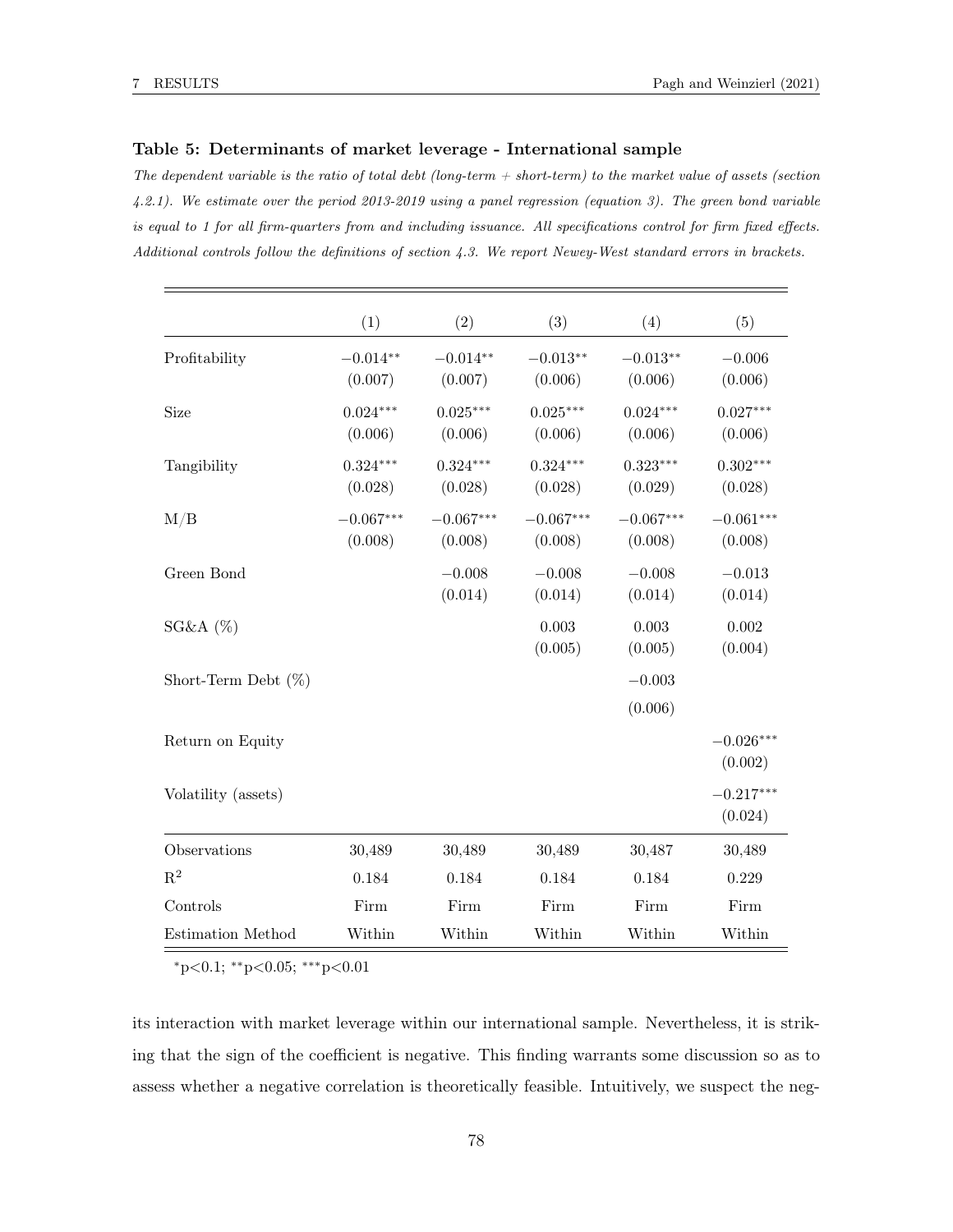ative correlation with leverage is driven by the CAR of a firm's equity return as identified by Flammer (2021) . Green bond issuances tend to drive abnormal equity returns, which in turn would raise market capitalisation. This increase in market value increases the denominator of the market leverage variable making a negative sign on the green bond indicator theoretically feasible if this increase in market capitalisation outweighs the effect the additional debt would have on the leverage ratio.

Shifting focus to our control variables we start by examining the coefficient on the profitability variable. As indicated by the empirical literature and as found in the North America regressions the coefficient on profitability is negative and rather small in terms of magnitude. The coefficient remains statistically significant, except for the full model specification in column 5. The coefficient on size is largely in line with the regressions of the North American sample, while also being significant at the  $1\%$  level across all columns. The positive sign is in line with previous literature as larger firms also tend to have higher leverage within our sample.

The coefficients on tangibility of assets are very consistent across all model estimations remaining positive in sign and significant at the 1% level throughout. This also matches the theoretical expectation for the sign on tangible assets. The magnitude of the coefficient decreases slightly when including the additional control variables return on equity and volatility of assets.

The market-to-book ratio shows the largest change when compared to the results in our North American regressions. The sign and statistical significance of the coefficient is in accordance with expectations. The magnitude of the coefficient is almost double that of the coefficients for the North American sample (in absolute terms). Theoretically, as the market-to-book ratio acts as a proxy for growth opportunities within a firm we would expect a negative relationship between it and the leverage of a firm.

A key consideration when analysing the results for our international sample is that Compustat does not report very granular data on a quarterly frequency as is evident by the absence of the R&D variable. This also causes some rather important bond issuers to be excluded from the data sample as there is simply no data available for them. Considering these caveats and the fact that we lose a number of bond issuing firm observations due to our data availability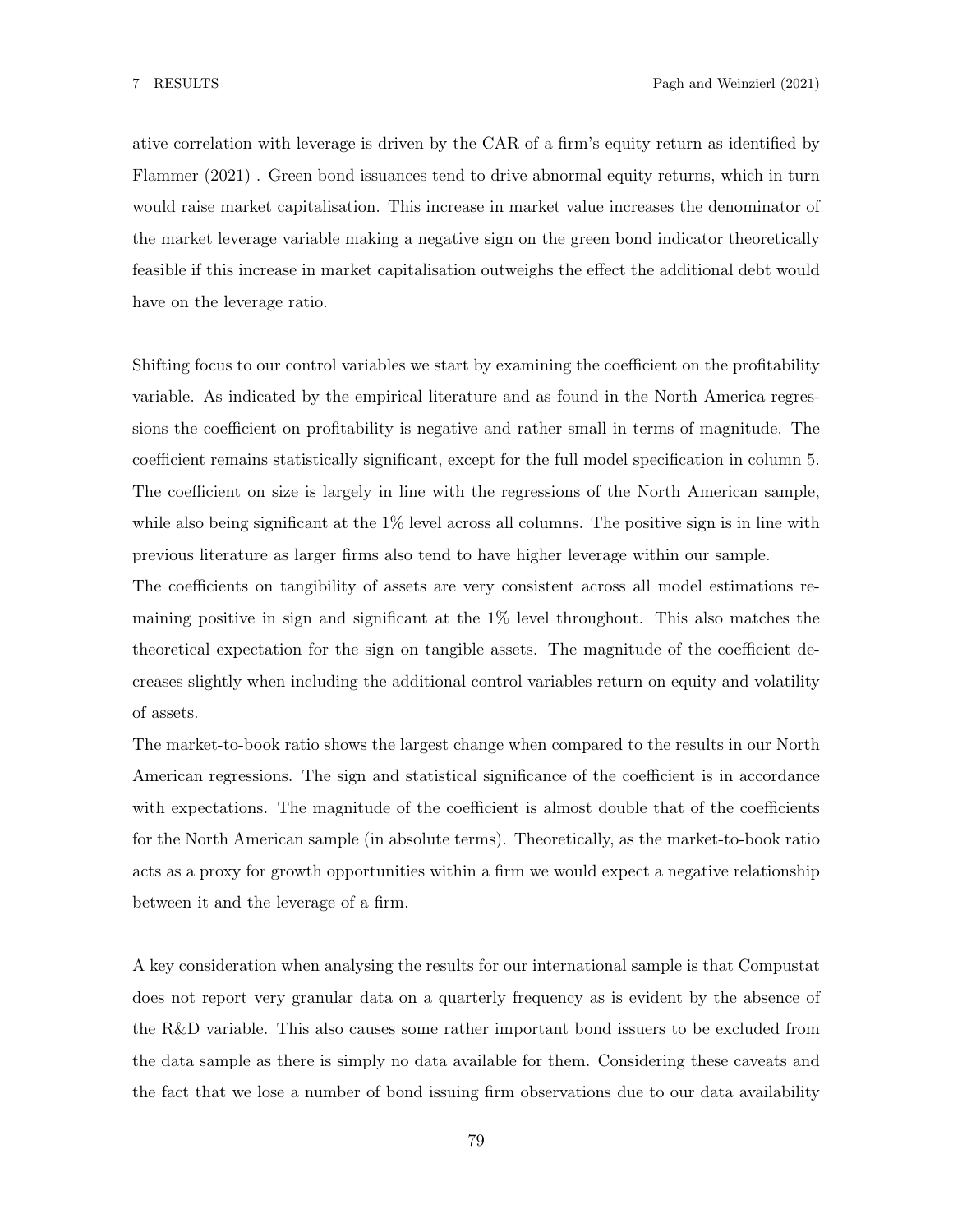limits, we are not particularly surprised to find insignificant coefficients on the green bond indicator. Therefore, as a robustness check of our findings we also perform a first difference estimation on our dataset. The outputs are reported in the appendix 2. In performing the first difference estimation as an additional verification of our findings we are following the example of Faulkender and Petersen (2006). For the first difference estimations we find no noteworthy differences in the control coefficients of the independent control variables. The starkest difference lies in the coefficient of the green bond indicator variable. Specifically, the coefficient becomes positive and statistically significant and generally is more in line with the findings of our North American sample. This result is rather striking. From econometric theory we conclude that both estimation methods are unbiased and consistent, given that the OLS assumptions hold. Thus, the difference in coefficient is likely attributable to some underlying endogeneity in this part of the sample. Nevertheless, since the fixed effects estimation shows a non significant green bond indicator coefficient and since the first difference estimations return a green bond indicator in line with our findings for the North American sample we conclude that the findings for our international sample, while not corroborating the previous findings, also do not substantially contradict them.

## 7.3 Comments on Book Leverage

Following Faulkender and Petersen (2006) we only report regression results with market leverage as the dependent variable. Given that book leverage has frequently been reported in the academic literature (Rajan and Zingales, 1995; Frank and Goyal, 2009; Rauh and Sufi, 2010) we briefly comment on noticeable differences between book and market leverage regressions while the total output table can be found in appendix 3.

For the North American sample the book leverage results are fairly consistent with those reported in table 4. With the exception of the full specification the green bond indicator remains relevant<sup>31</sup>. Here the coefficient loses its statistical significance. One possible explanation is the severe impact from asset volatility which is large in magnitude and very statistically significant. Unsurprisingly, equity returns have a smaller impact on book leverage. The effect in truth only materialises if the company issues additional equity which is then recorded on the

 $31$ Although it is only significant at the 10%-level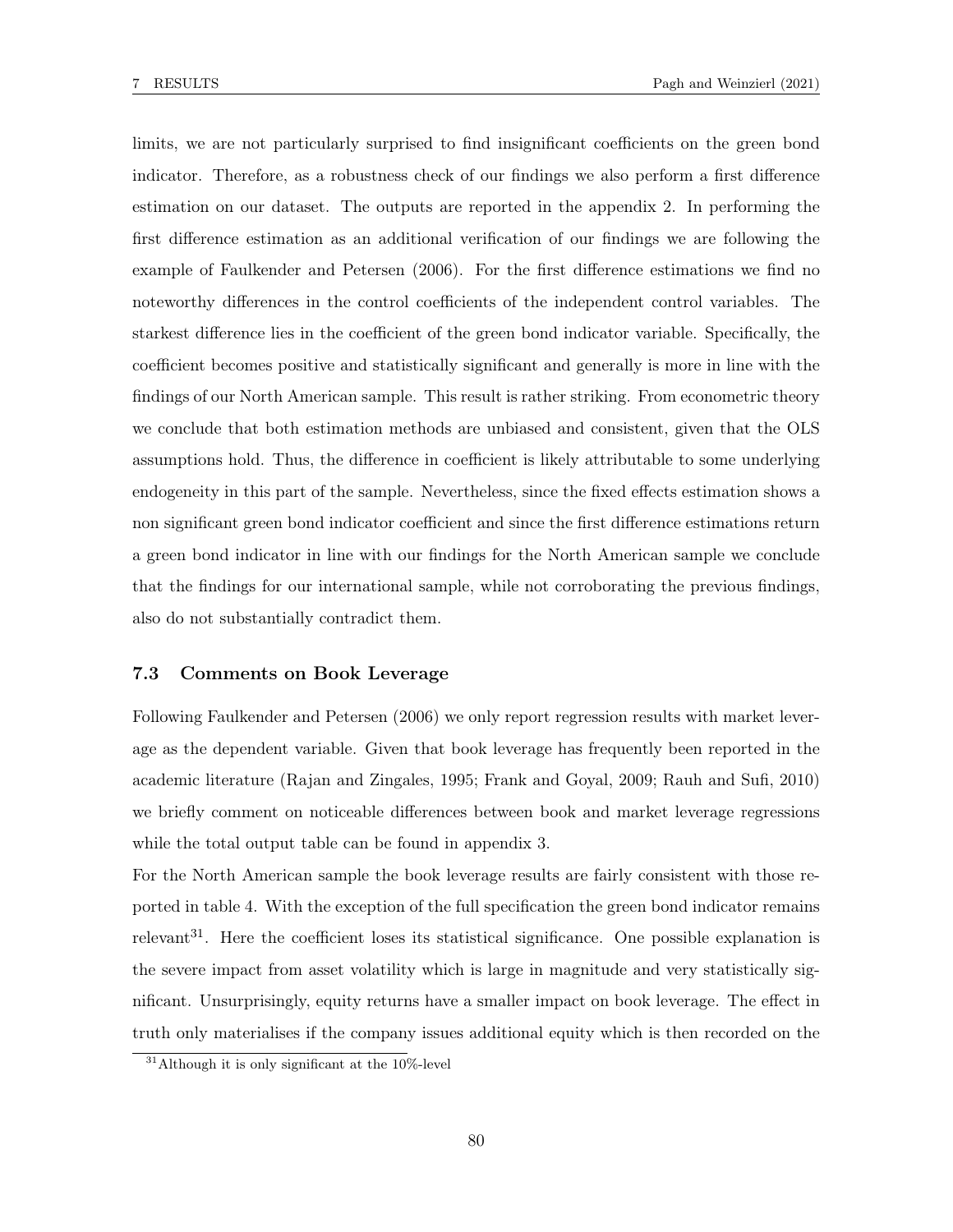balance sheet at a higher stock price. If the stock effect from green bonds found by Flammer (2021) is significant across firms and time, the smaller effect on book leverage is somewhat surprising as this counteracting effect on the leverage ratio should be more pronounced for market leverage than book leverage. Despite this the book leverage results for North America are not contradicting our main findings. The main leverage determinants have coefficients with the expected sign although market-to-book and tangible assets are slightly less pronounced while size becomes more dominant.

For the international sample, examining the book leverage regressions, we find that the green bond indicator is insignificant across all model specifications. This finding is similar to the results of the market leverage regression. In terms of magnitude the green bond indicator is now positive, with the exception of the model in column 5. The coefficient on size becomes more pronounced, while tangible assets also increases in terms of magnitude. Key changes occur for the coefficients on profitability and market-to-book. Starting with profitability it is noteworthy that the coefficient becomes larger in terms of absolute magnitude and remains statistically significant at least at the 10% level throughout. Market-to-book, while also remaining significant, decreases substantially in terms of absolute magnitude from approximately 0.067 in the market leverage regression to 0.019 in the book leverage regressions. This coefficient magnitude is more in line with our findings for the North American sample. In general the book leverage regressions act as a sanity check on the underlying statistical relationships and do not contradict our previous findings or the previous literature.

## 7.4 Industry Considerations

By splitting our sample between North America and the rest of the world we attempt to account for firms being different across locations. As documented by Rajan and Zingales (1995) the explanatory factors for firm leverage do seem to vary across countries, however, not as substantially as expected. More importantly, the differences can not be explained by institutional differences. The results from section 7.1 and 7.2 show some geographical variation in our results.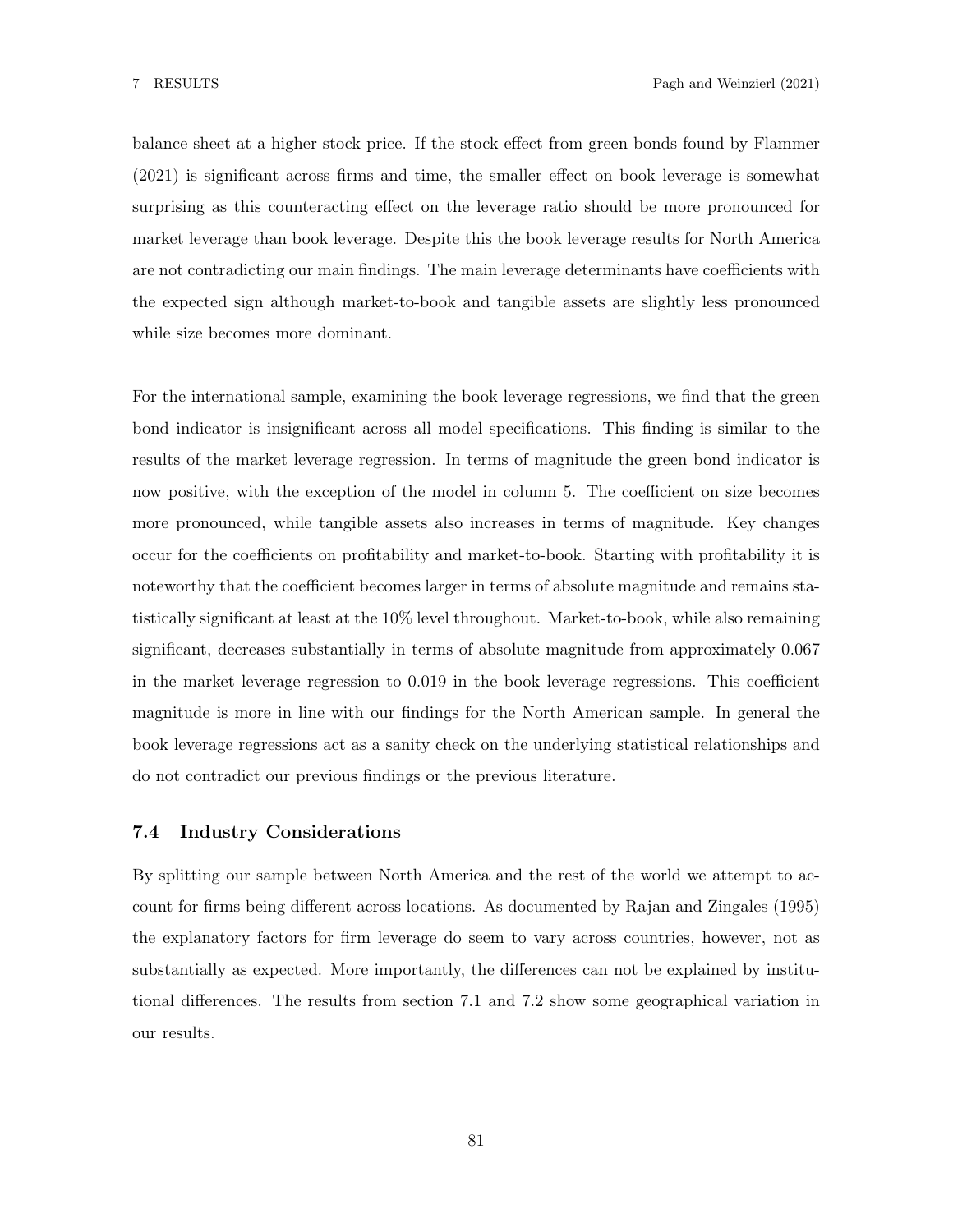Additionally, we want to consider differences across industries as robustness check for our findings. As industry can be thought of as a proxy for business risk, firms within the same industry tend to have the same business cycle which might impact their leverage decision. Remmer et al. (1974) do, for a sample of international manufacturing firms, not find the significant effect of industry classification, but conclude that other factors such as earnings rate and growth are more important determinants of firm leverage. McKay and Phillips (2005), on the other hand, find that industry classification matters for firm leverage and additionally the position of the firm within the industry also matters for firm capital structure. Their results show that leverage tends to be higher and less dispersed for industries with a higher concentration of firms. Leverage becomes a strategic component for firms in the same industry where a significant deviation from the industry median is directly related to the technology and risk choice at the firm level.

Accounting for industry fixed effects has thus become common practice in the empirical literature. Korteweg (2010) groups firms either by the two-digit SIC our uses the Fama-French industry classification. Colla et al. (2013) also accounts for industry fixed effects by including the Fama-French 48 industry groupings (Fama and French, 1997). DeAngelo and Roll (2015) find large variation in within-industry median leverage. Using the 4-digit SIC they report large within-industry time series variation comparable in significance to the cross-industry difference in leverage they find for specific points in time. Faulkender and Petersen (2006) run their investigation using both firm and industry fixed effects. They include dummies for each four-digit SIC industry, but their conclusion with respect to their access proxy is unchanged from the firm fixed effect specification<sup>32</sup>. We follow similar methodology and the results are reported in table 6.

Within the empirical corporate finance literature banks and financial firms are treated with particular caution. As noted by Fama (1985) banks are inherently different from other types of firms. Empirically it is also not disputed that banks tend to have leverage ratios which are substantially higher than those found for non-financial firms (Gornall and Strebulaev, 2018). As banks exhibit different capital structure behavior than other firms and are subject to differ-

 $32$ Referenced results can be found in Faulkender and Petersen (2006) table. 5 columns I and III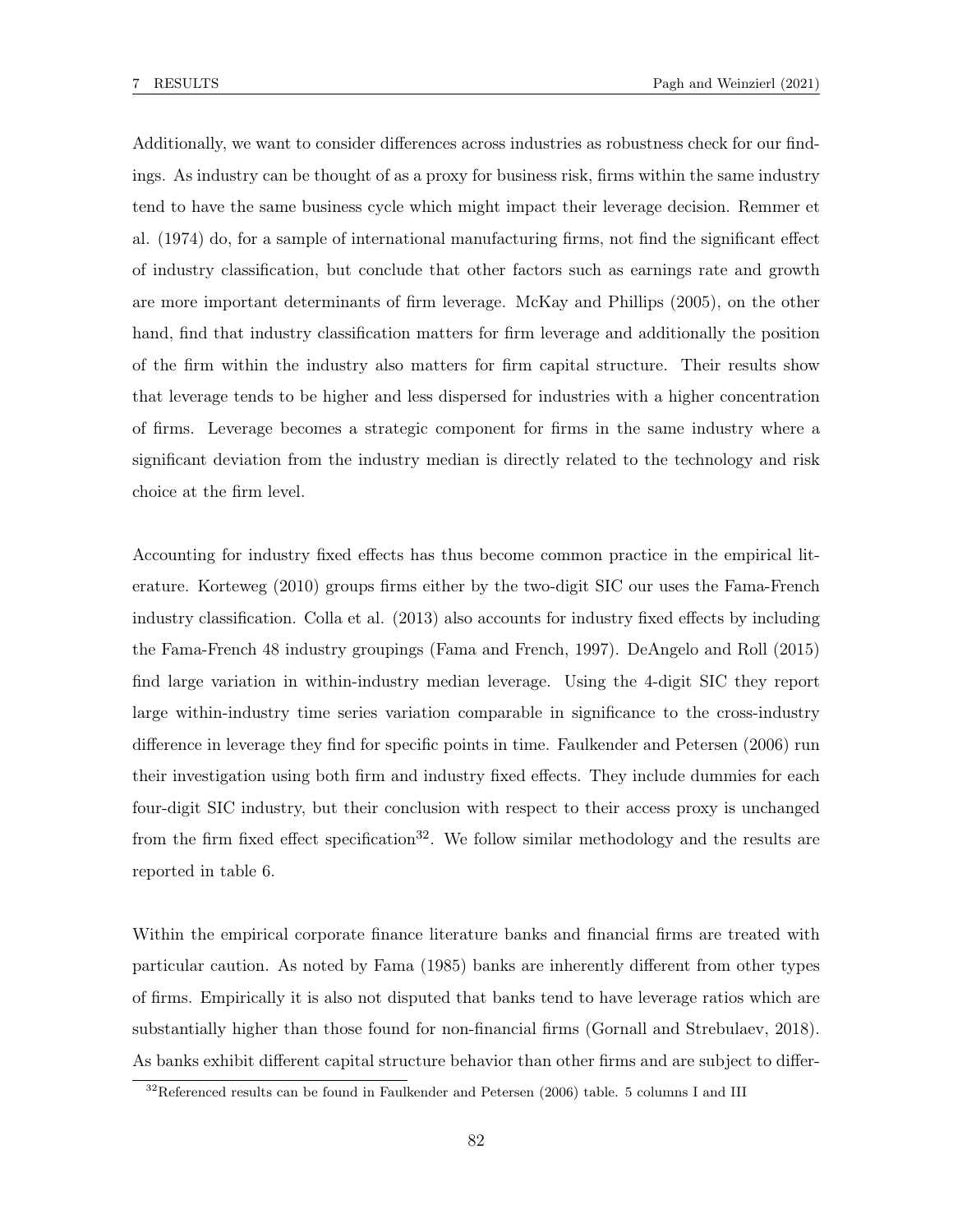#### Table 6: Industry Specifications

The dependent variable is the ratio of total debt (long-term  $+$  short-term) to the market value of assets (section 4.2.1). We estimate over the period 2013-2019 using a panel regression (equation 3). The green bond variable is equal to 1 for all firm-quarters from and including issuance. Additional controls follow the definitions of section 4.3. Results for the North American and International sample are reported in columns 1-2 and 3-4 respectively. Columns 1 and 3 excludes financial firms from the sample (regressions are firm fixed effects). Columns 2 and 4 include industry fixed effects through 4-digit SIC dummies (unreported). We report Newey-West standard errors in brackets for firm fixed effects and White standard errors for industry fixed effects.

|                   | North America sample |             | Global sample    |             |  |
|-------------------|----------------------|-------------|------------------|-------------|--|
|                   | Excl. Financials     | Industry FE | Excl. Financials | Industry FE |  |
|                   | (1)                  | (2)         | (3)              | (4)         |  |
| Profitability     | $-0.045***$          | $0.023***$  | $-0.014***$      | $0.012**$   |  |
|                   | (0.008)              | (0.007)     | (0.005)          | (0.005)     |  |
| Size              | $0.023***$           | $-0.001$    | $0.025***$       | $-0.007***$ |  |
|                   | (0.003)              | (0.001)     | (0.004)          | (0.0005)    |  |
| Tangible          | $0.300***$           | $0.064***$  | $0.323***$       | $0.201***$  |  |
|                   | (0.026)              | (0.010)     | (0.017)          | (0.006)     |  |
| M/B               | $-0.029***$          | $-0.030***$ | $-0.067***$      | $-0.071***$ |  |
|                   | (0.002)              | (0.001)     | (0.006)          | (0.003)     |  |
| Green Bond        | $0.023***$           | $0.023***$  | $-0.008$         | $-0.001$    |  |
|                   | (0.006)              | (0.006)     | (0.009)          | (0.007)     |  |
| Observations      | 16,997               | 21,058      | 30,458           | 30,450      |  |
| $\mathbf{R}^2$    | 0.138                | 0.548       | 0.184            | 0.454       |  |
| Controls          | Firm                 | Industry    | Firm             | Industry    |  |
| Estimation method | Within               | Within      | Within           | Within      |  |

 $*p<0.1$ ;  $*p<0.05$ ;  $***p<0.01$ 

ent rules and regulations it has become common practice to exclude them and other financial firms from empirical investigations (Rajan and Zingales, 1995; Faulkender and Petersen, 2006; Frank and Goyal, 2009; Colla et al., 2013). As a fraction of our green bond issuers are financial firms we rerun our main specification (column 2 from table 4) with financial firms excluded  $33$ .

 $^{33}\rm{We}$  exclude firms with an SIC between 6000-6999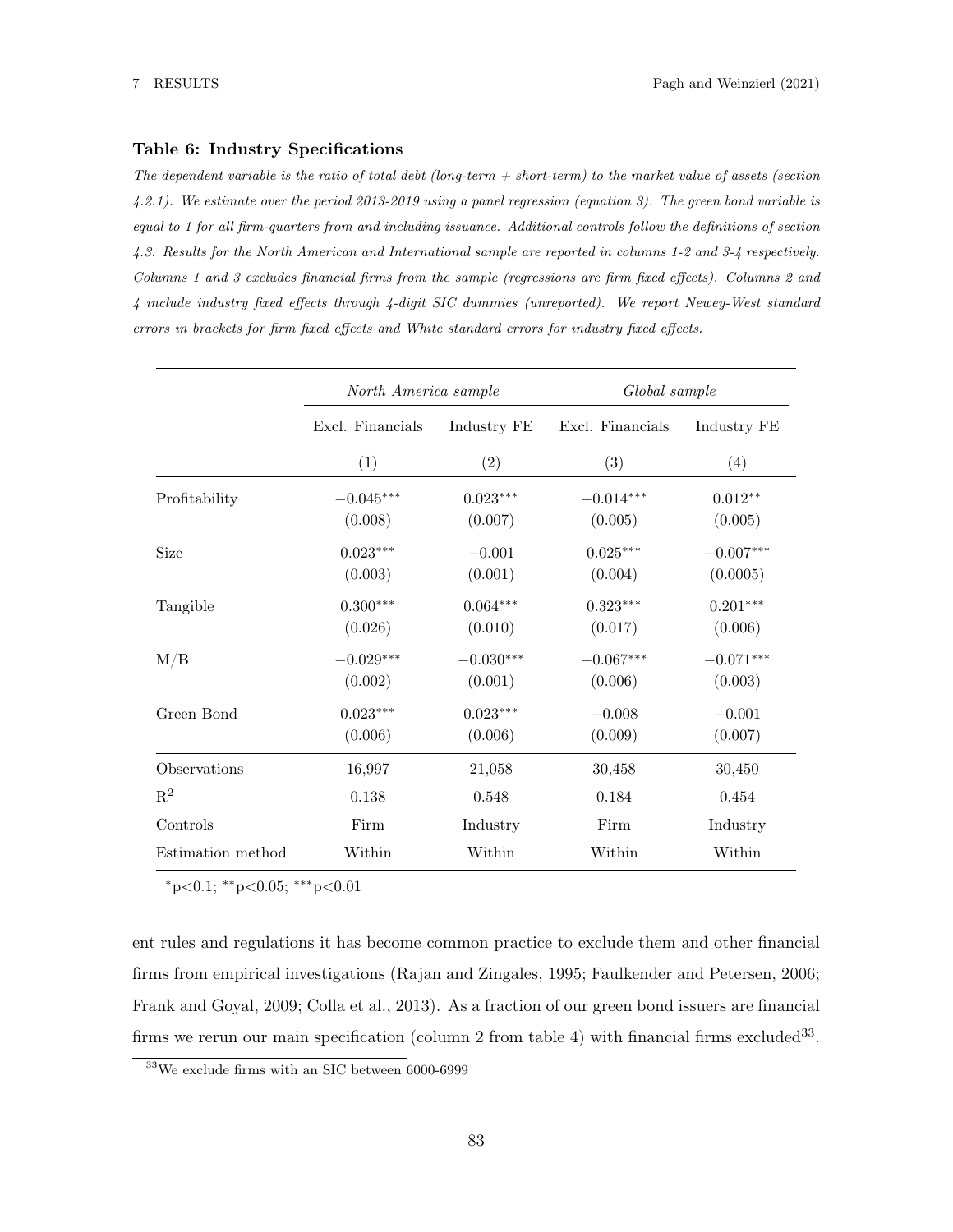## 7.4.1 Robustness of Results

Table 6 reports the different specifications in which we account for industry effects. Columns 1-2 show the findings for the North American sample, while columns 3-4 show findings for the international sample. The first specification which excludes financial firms is very similar to column 2 from table 4. The main leverage determinants are all of same sign and similar magnitude and the statistical significance is unchanged. The green bond indicator remains significant as well and is slightly bigger in magnitude at 2.3 percentage points. The results indicate that the impact of green bonds on firm leverage found for the North American sample is not driven by a subset of financial firms who issue green bonds and have higher leverage relative to the rest of the sample. Flammer (2021) also finds that her results on corporate green bonds are robust to the exclusion of financial firms although her findings are not related to leverage, but equity returns.

In the  $2^{nd}$  specification industry dummies are included. In total 202 four-digit SIC dummies are included, but the green bond indicator remains significant and of similar magnitude. Interestingly, the coefficient for profitability changes sign in industry fixed effect regression, while size becomes insignificant (and negative). When accounting for differences across industries, profitable firms appear to have higher leverage ratios. This observation is at odds with Faulkender and Petersen (2006) who do not see any material difference in their coefficients for the firm and industry specifications. The  $R<sup>2</sup>$  is substantially higher for the dummy regression. This is a natural consequence of including a high number of additional controls (dummies) and as such the statistic becomes nonsensical<sup>34</sup>. Overall the industry considerations do not change the conclusion for the North American sample.

Examining the output in columns 3 and 4 provides several noteworthy insights. First of all, excluding financial firms and running a firm fixed effects regressions does not change the conclusion of table 5 (exactly as for North America). We estimate an industry fixed effects regression for the internationl sample in column four. As in column 2 we perform a industry dummy regression, which allows us to control for industry specific effects and we report the results with standard errors corrected for heteroskedasticity. In accordance with the results

<sup>34</sup>Faulkender and Petersen (2006) also address this in their paper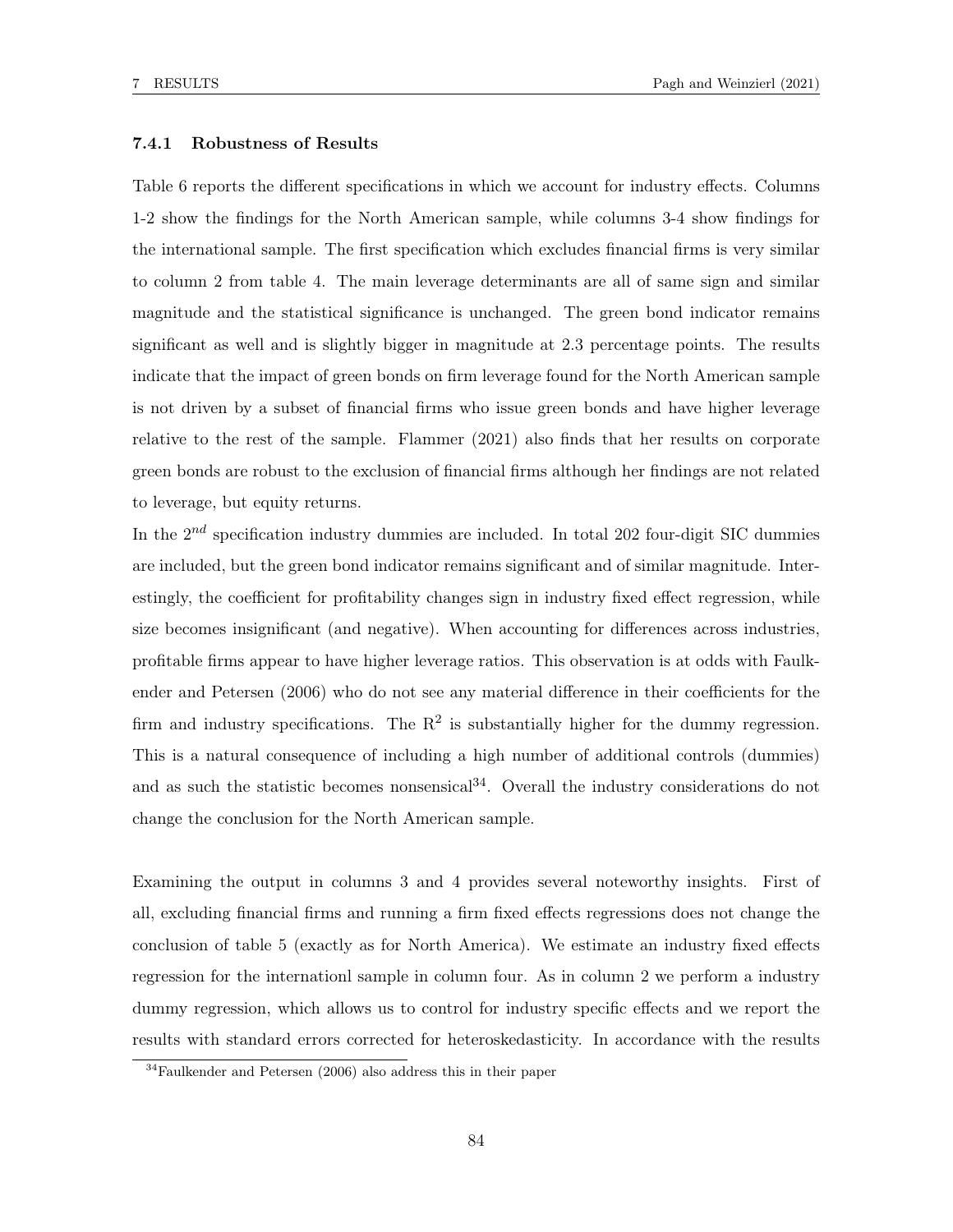for the North American sample, profitability now appears with a positive coefficient and size becomes negative (and significant) for the industry dummy regression. As for table 5 the green bond indicator remains insignificant and slightly negative for both columns 3 and 4. Similar to the North American results, the exclusion of financial firms does not change our conclusion with respect to the green bond indicator as we again find insignificant coefficients for our international sample. These results appear to be robust to the exclusion of financial firms for the international sample as well. This is not a big surprise since very few financial firms are included in the international sample in the first place. This is not by design, but a result of the data quality provided by Compustat Global for these firms.

## 7.5 Impact on Debt Maturity

As introduced in section 3.1 firms might alleviate certain agency costs of debt by adjusting the maturity profile of their debt obligations. Specifically, firms with more growth opportunities should rely more heavily on short-term debt to avoid the cost of *debt overhang* (Myers, 1977). As shown by Diamond and He (2014) under-investment might still be present, or even more severe, for shorter maturities. This is especially true for firms with very volatile assets (particularly in recessions) as short-term debt induces earlier liquidation of the firm. Short-term debt can also be viewed as a commitment of the firm to keep leverage relatively low as debt is automatically reduced through maturity if it is not rolled over. Admati et al., however, (2018) document that equity owners will have a continued incentive to increase firm leverage despite the shorter maturities. This is done by increasing leverage more aggressively prior to the debt maturing<sup>35</sup>.

Our sample's descriptive statistics presented in section 6.2 reveal that for the international sample conventional bond issuer who on average have more growth opportunities (as proxied by M/B) rely more heavily on short-term debt compared to the green bond sample. This is in accordance with Myers (1977). An inverse relationship is found for the North American sample. Neither table 2 nor 3 can directly reveal whether there is an association between

 $35$ The paper's main contribution is the notion a *leverage ratchet effect* which shows that equity owners will have an incentive to increase firm leverage as long as the debt tax shield is not fully exploited. This prediction is not supported empirically.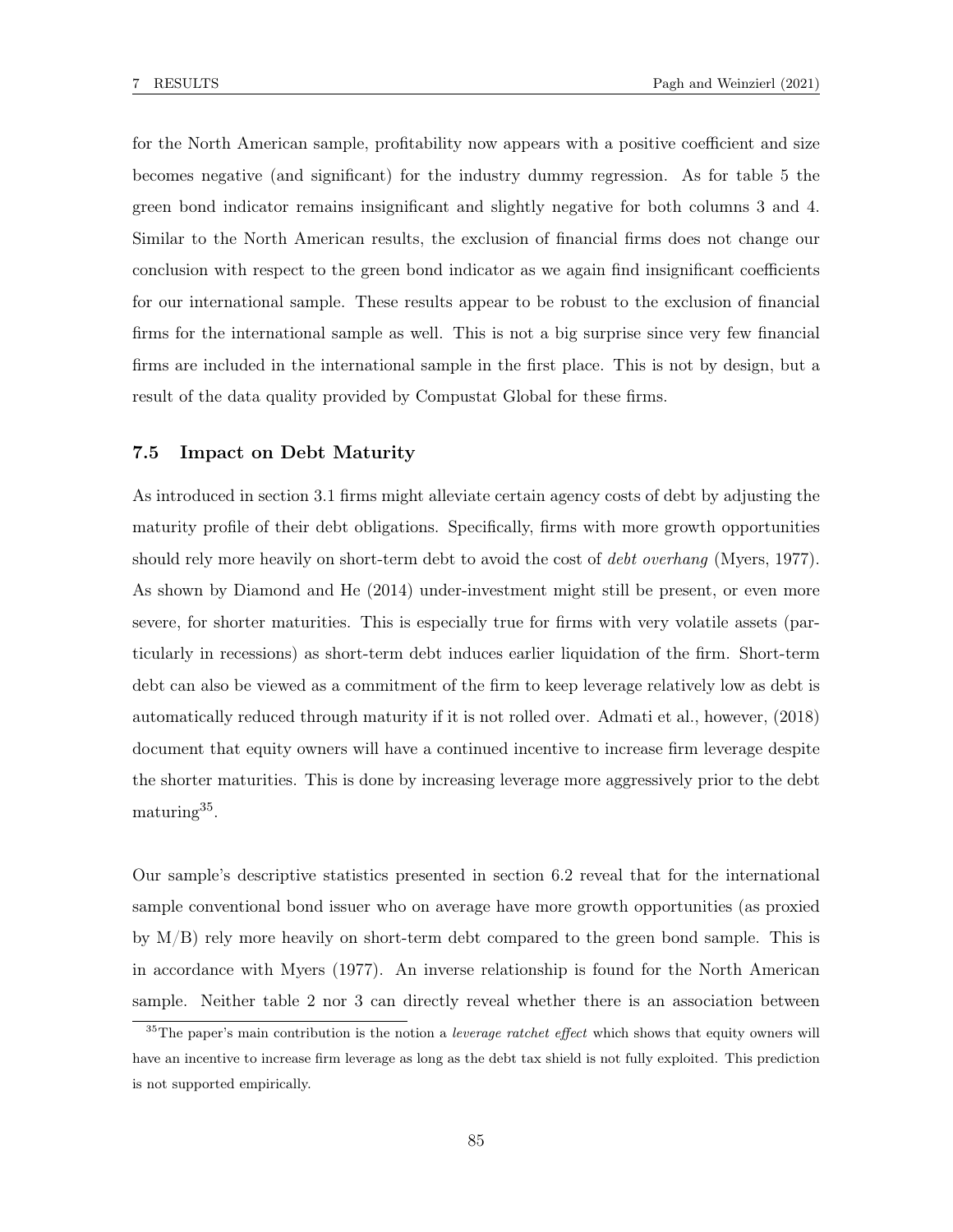firms reliance on long-term debt and the issuance of green bonds. This section examines the potential relationship in more detail.

Since short-term debt is refinanced more frequently it conveys more information to the market than long-term debt does (Diamond, 1991). On one hand, for a firm with good and stable performance this signalling effect might be attractive, on the other, a heavy reliance on shortterm debt increases the probability of a negative shock to a firm's operation forcing it into

#### Table 7: Maturity structure effects - North America

In columns 1-2 the dependent variable is the ratio short-term and long-term debt to the market value of assets (section 4.2.2). In columns 3-4 the denominator is total debt (short-term  $+$  long-term). We estimate over the period 2013-2019 using a panel regression (equation 3). The green bond variable is equal to 1 for all firmquarters from and including issuance. All specifications control for firm fixed effects. Additional controls follow the definitions of section 4.3. We report Newey-West standard errors in brackets.

|                   |                        | Scaled by market assets | Scaled by total debt   |                        |  |
|-------------------|------------------------|-------------------------|------------------------|------------------------|--|
|                   | Short-term             | Long-term               | Short-term             | Long-term              |  |
|                   | (1)                    | (2)                     | (3)                    | (4)                    |  |
| Profitability     | $-0.014**$<br>(0.006)  | $-0.019***$<br>(0.007)  | $-0.032***$<br>(0.012) | $0.032***$<br>(0.012)  |  |
| Size              | $-0.001$<br>(0.001)    | $0.023***$<br>(0.003)   | $-0.042***$<br>(0.005) | $0.042***$<br>(0.005)  |  |
| Tangibility       | $0.035***$<br>(0.011)  | $0.271***$<br>(0.025)   | 0.027<br>(0.023)       | $-0.027$<br>(0.023)    |  |
| M/B               | $-0.002***$<br>(0.001) | $-0.026***$<br>(0.002)  | $0.018***$<br>(0.003)  | $-0.018***$<br>(0.003) |  |
| Green Bond        | 0.003<br>(0.003)       | $0.014***$<br>(0.006)   | $-0.024*$<br>(0.014)   | $0.024*$<br>(0.014)    |  |
| Observations      | 21,058                 | 21,058                  | 20,548                 | 20,548                 |  |
| $\mathbf{R}^2$    | 0.008                  | 0.115                   | 0.017                  | 0.017                  |  |
| Controls          | Firm                   | Firm                    | Firm                   | Firm                   |  |
| Estimation method | Within<br>Within       |                         | Within                 | Within                 |  |

 $*p<0.1$ ; \*\*p<0.05; \*\*\*p<0.01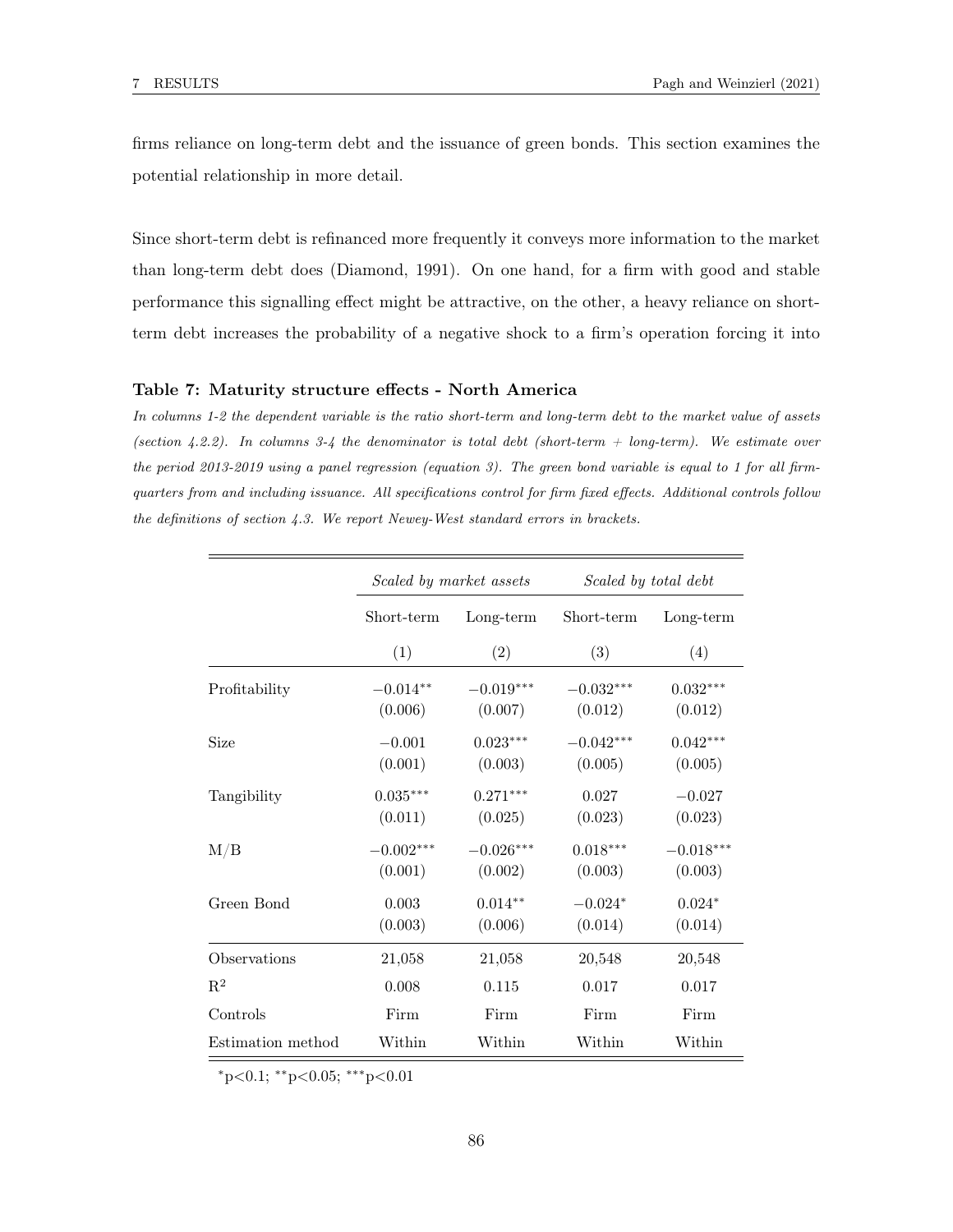liquidation (or at least financial distress). The second effect suggests that firms with more severe managerial frictions should rely more heavily on short-term debt as it disciplines the manager more effectively (Diamond, 1991). Barclay and Smith (Barclay and Smith Jr, 1995) find little evidence that debt maturity is used as a signalling mechanism, but confirm the prediction of Myers (1977).

In table 7 we estimate four regressions for the North American sample in which the dependent variable no longer is overall market leverage. Columns 1 and 2 show our base leverage regression, with short and long-term debt as a fraction of total market assets as the dependent variable respectively. Additionally, columns 3 and 4 show the same component of firm debt (short and long-term), but scaled by total debt. Essentially, the first two regressions examine in which manner short and long-term debt interact with the overall capital structure, while the the third and fourth estimate the relationship within the debt structure of the firm.

In columns 1 and 2 we observe that our proxy for green debt market access is only significant for long-term debt. The positive coefficient speaks to the longer maturity of green bonds and indicates that green bonds primarily enter as a long-term component of the overall capital structure. The traditional independent variables, with the exception of size, have the same sign for short and long-term debt. Profitability and market-to-book are negative indicating that firms with more growth opportunities use less of both types of debt while firms with more tangible assets have higher leverage across the two sub-components.

Examining columns 3 and 4, the green bond indicator is negative for short-term debt and positive for long-term debt (and statistically significant). This is also consistent with the argumentation of Faulkender and Petersen (2006) who argue that more constrained firms will tend to rely more heavily on short-term financing (primarily from banks). More specifically, we observe that controlling for firm characteristics, the presence of a green bonds adds 1.4 percentage point to the long-term market leverage of the firm. If the green bond effect on long-term leverage reflects the full notional of a green bond we should observe approximately a 3 percentage point increase<sup>36</sup>. The fact that we find a less pronounced effect is suggestive of

<sup>36</sup>Average notional of a green bond is around 250 USDm (see section 6.1)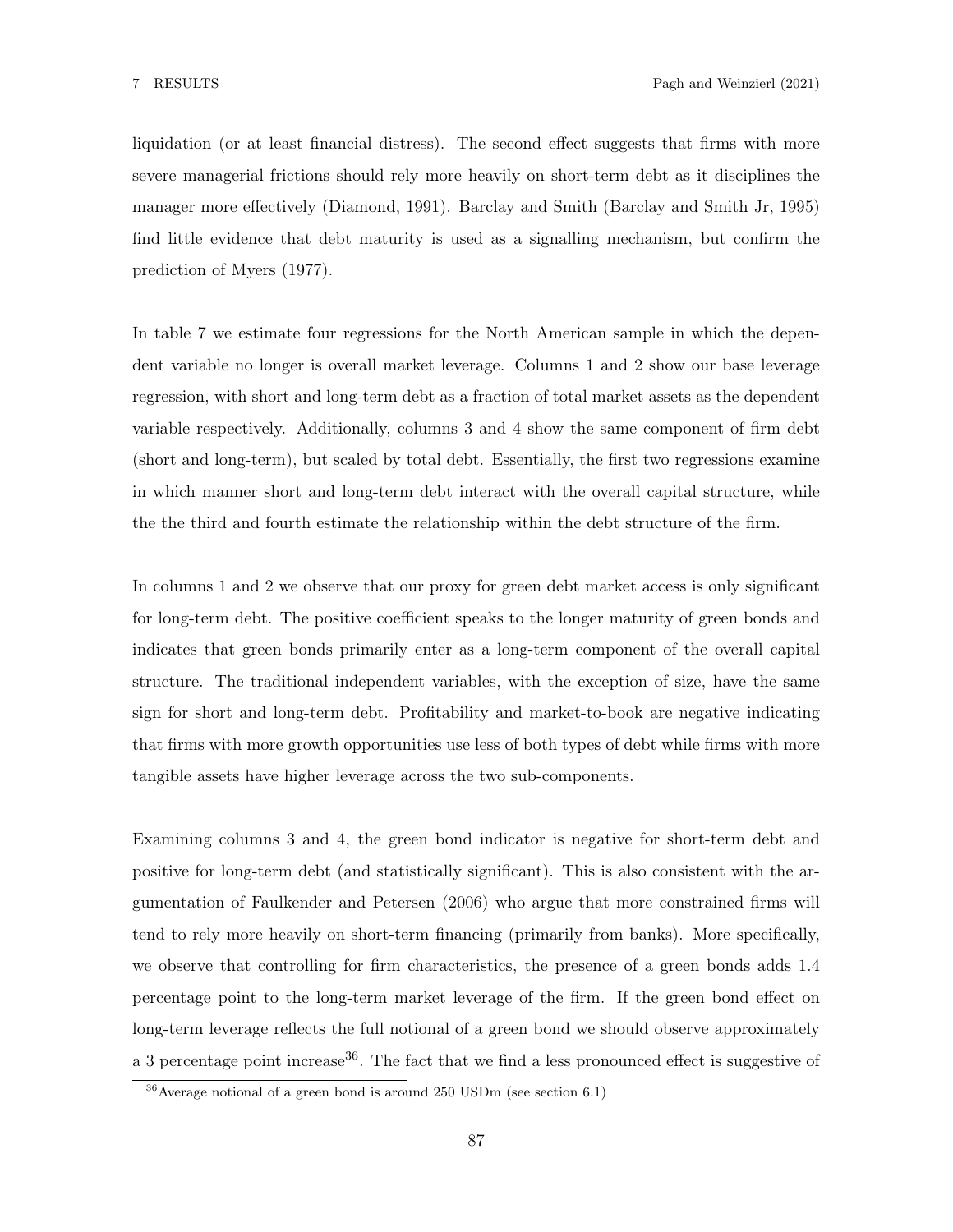some substitution taking place within the long-term debt of the firm. Within the overall debt structure the results in columns 3 and 4 show that firm characteristics and green debt access influence the maturity structure of firms. The coefficients are the exact opposite signs for all explanatory variables since the dependent variables are the inverse of each other.

Furthermore, we find that market-to-book is negative for long-term debt, in line with the findings of Barclay and Smith (Barclay and Smith Jr, 1995). The results suggest that larger and more profitable firms rely more on long-term debt financing. Faulkender and Petersen (2006) also find that larger firms use more long-term debt. While we do not find other studies that examine maturity in relation to the tangibility of assets, following the argument of Diamond (1991) we would expect a positive relationship. Firms with more tangible assets have less information asymmetries and thus benefit less from frequent refinancing of short-term debt. In turn they establish long lasting relationships with debt capital markets to obtain more favourable terms.

One caveat to the results presented in table 7 is the simplicity of the maturity definition. Choi et al. (Choi et al., 2018) examine this aspect of debt structure at a more granular level and show that firms with more growth opportunities tend to have more dispersion in the maturity profile of corporate debt.

In table 8 we report the regression results for the international leverage regressions distinguishing between long-term and short-term debt<sup>37</sup>. Particularly the coefficient on the green bond indicator, while not significant for the overall leverage ratio seems to have an impact on the maturity structure of firm debt.

The coefficients on the green bond indicator have the expected signs across both models and remain consistently statistically significant across specifications, with the exception being the long-term leverage regression in column 2. Interestingly, for the market assets scaled leverage ratios (columns 1-2) the green bond indicator is associated with lower short-term debt ratios but we do not find a significant coefficient for the long-term leverage. The statistical

<sup>&</sup>lt;sup>37</sup>As with market leverage we run first-difference estimations for the international sample. Results are reported in appendix 5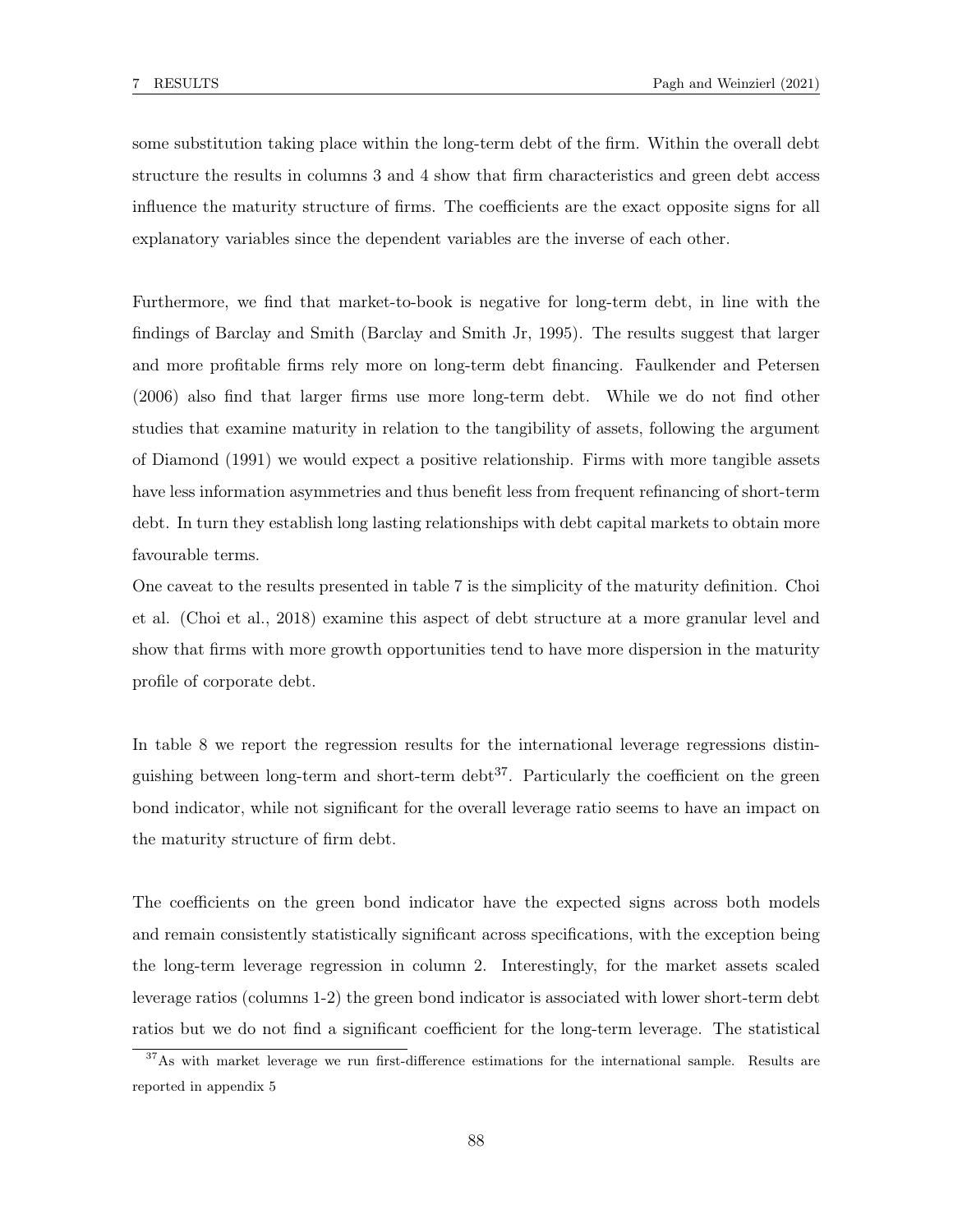#### Table 8: Maturity structure effects - International sample

In columns 1-2 the dependent variable is the ratio short-term and long-term debt to the market value of assets (section 4.2). In columns 3-4 the denominator is total debt (short-term  $+$  long-term). We estimate over the period 2013-2019 using a panel regression (equation 3). The green bond variable is equal to 1 for all firmquarters from and including issuance. All specifications control for firm fixed effects. Additional controls follow the definitions of section 4.3. We report Newey-West standard errors in brackets.

|                   |                        | Scaled by market assets | Scaled by total debt   |                       |  |
|-------------------|------------------------|-------------------------|------------------------|-----------------------|--|
|                   | Short-term             | Long-term               | Short-term             | Long-term             |  |
|                   | (1)                    | (2)                     | (3)                    | (4)                   |  |
| Profitability     | $-0.026***$<br>(0.006) | $0.012*$<br>(0.007)     | $-0.040**$<br>(0.017)  | $0.040**$<br>(0.017)  |  |
| Size              | $-0.003$<br>(0.003)    | $0.027***$<br>(0.005)   | $-0.066***$<br>(0.010) | $0.066***$<br>(0.010) |  |
| Tangibility       | $0.054***$<br>(0.019)  | $0.270***$<br>(0.028)   | $-0.134***$<br>(0.047) | $0.134***$<br>(0.047) |  |
| $\rm M/B$         | $-0.017***$<br>(0.002) | $-0.050***$<br>(0.007)  | $0.015***$<br>(0.007)  | $-0.015**$<br>(0.007) |  |
| Green Bond        | $-0.011***$<br>(0.004) | 0.003<br>(0.012)        | $-0.054***$<br>(0.018) | $0.054***$<br>(0.018) |  |
| Observations      | 30,489                 | 30,489                  | 30,487                 | 30,487                |  |
| $\mathrm{R}^2$    | 0.019                  | 0.105                   | 0.016                  | 0.016                 |  |
| Controls          | Firm                   | Firm                    | Firm                   | Firm                  |  |
| Estimation method | Within                 | Within                  | Within                 | Within                |  |

 $*p<0.1$ ;  $*p<0.05$ ;  $***p<0.01$ 

significance in the short-term leverage regression hints at a substitution effect. As firms with access to the green bond market issue less short-term debt it would appear that they are substituting the short-term debt for other longer term debt categories. We cannot conclusively say whether the displacement of short-term debt is based on the issuance of green bonds specifically; it could instead follow from an unobserved firm characteristic unique to the green bond issuing firms. The prevalence of the significant negative coefficient, however, warrants further investigation.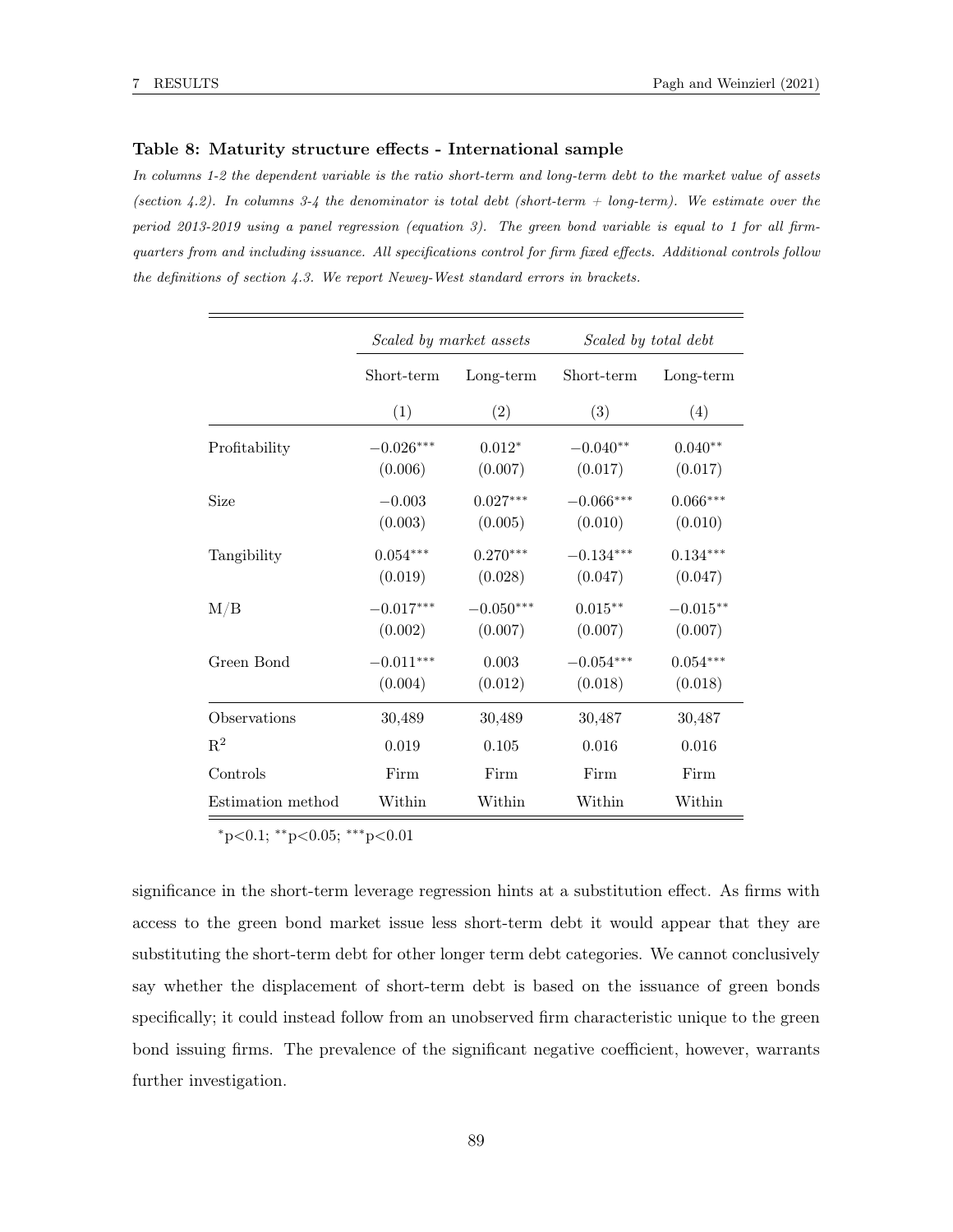The traditional leverage determining variables are significant at the 10% level with exception of size. It is insignificant for the short-term debt regression in column 1. Profitability changes sign between the long term and short term regressions. Tangibility appears to have a positive correlation with both debt components, whereas market-to-book appears to have a negative relationship. This is in line with expectations as the general leverage regressions from table 5 unambiguously show the same statistical relationships for these two variables.

Looking at columns 3 and 4 it is noteworthy that we find statistical significance at least at the 10% level for all parameters presented in the columns. As with the North American sample, we find that being a green bond issuer affects the long-term leverage positively, while relating to short-term leverage negatively. As with the North American sample we find that larger and more profitable firms rely more on long-term financing. For tangibility we find coefficient signs concurrent with theoretic rationale, however, they stand in contradiction to our findings for the North American sample. Specifically, firms with higher amounts of tangible assets depend more highly on long-term debt as they have less problems associated with information asymmetries. This finding is also more in line with the reasoning of Faulkender and Petersen (2006). Finally, the green bond indicator displays the same signs as in the previously discussed results. Since we find a positive and significant coefficient on the green bond indicator for the long-term debt component we conclude that green bonds factor into leverage within the longterm debt category. This is what we would expect as the average maturity of our sample green bonds is approximately 8 years.

#### 7.6 Debt Specialisation

A review of the academic literature revealed that a standard assumption is the homogeneity of debt in a firm's capital structure. As capital markets grow and become more sophisticated so do the financing channels for firms. The results in the previous sections show that the expansion of accessible capital markets through green bonds affects the overall leverage decision of green bond issuers. In this section we connect the supply argument of Faulkender and Petersen (2006) with the notion of debt heterogeneity as presented by Rauh and Sufi (2010) and Colla et al. (2013). We examine the influence of green bonds on a firm's degree of debt specialisation.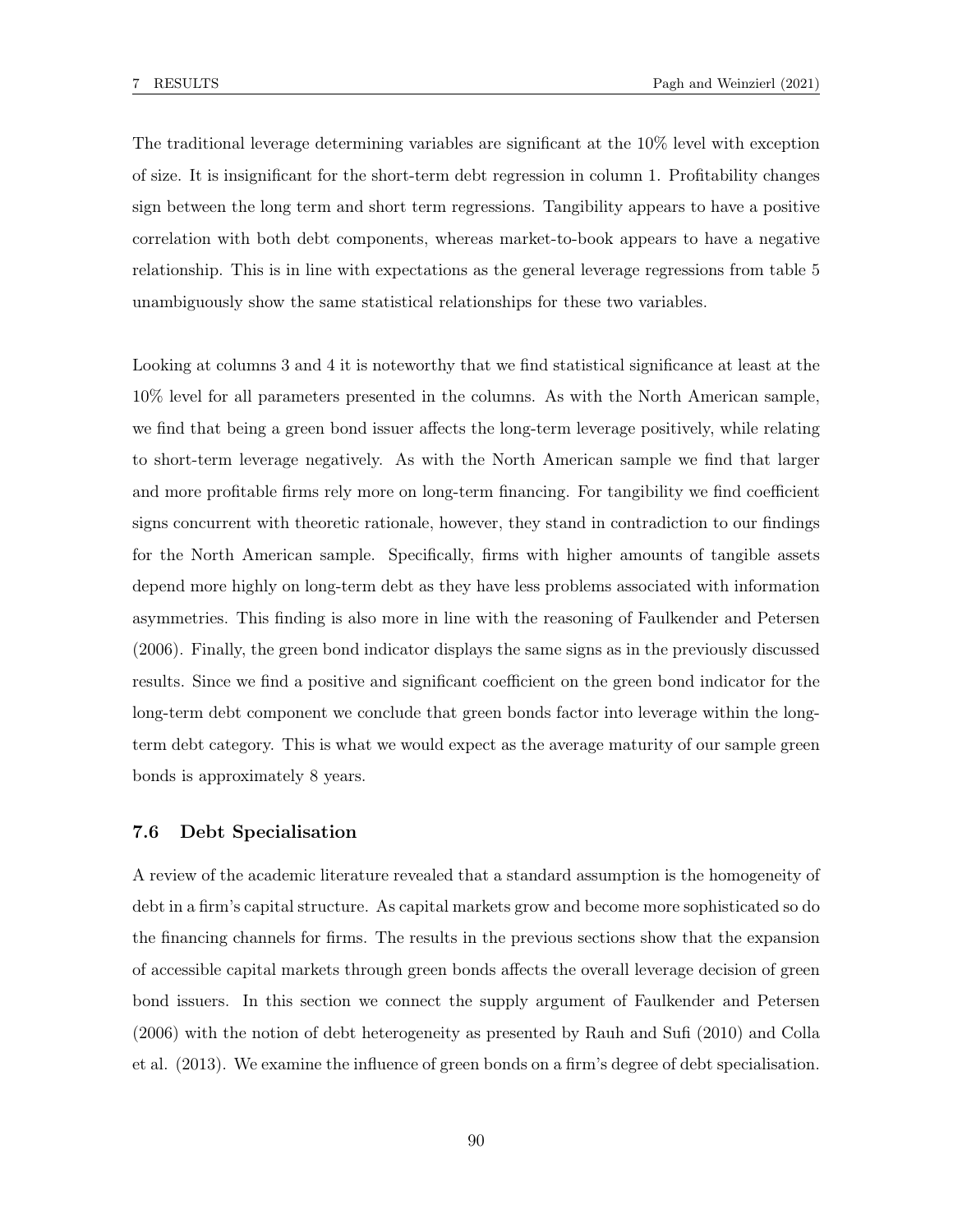While we do not examine the evolution of the different debt components across time, focusing on our measure of specialisation will allow us to better assess the impact of green bonds on corporate debt structure. Following the words of Rauh and Sufi (2010), "an analysis that focuses only on total debt misses a substantial fraction of variation in changes in capital structure", we now move beyond overall leverage.

## 7.6.1 North America

Table 9 shows the regression results for the North American sample. All specifications have the HHI presented in section 4.2.3 as the dependent variable with various controls being added as one moves from left to right in the table. Given that the dependent variable is bound between 0 and 1 we rely on Tobit estimation across the specifications. As discussed in section 5 this also means that coefficients are not directly interpretable since using maximum likelihood estimation makes the effect of an explanatory variable dependent on its exact value. Following Colla et al. (2013) we thus limit our discussion to the sign of the coefficients and their magnitude relative to each other.

Much like for the leverage regressions presented in table 4 column one presents the base specification with only the fundamental explanatory variables included. Size, profitability, tangibility and market-to-book are all consistent across specifications. As with overall leverage we follow the argumentation by Faulkender and Petersen (2006) i.e. we hypothesise that firm debt structure is not solely being determined by firm demand, but also dependent on supply of debt financing. From early work on green bonds by Flammer (2021) and Tang and Zhang (2020) we know that the issuance of a green bond affects the ownership structure of the firm (at least for equity). While Rauh and Sufi (2010) find that firms with very high credit rating i.e. the least restricted supply of debt capital, have very specialised debt structures, Colla et al. (2013) find that unrated firms will rely on fewer types of debt. While their samples are vastly different these results seem to be add odds with each other. Examining our proxy for expanded capital market access we find a negative association between the issuance of a green bond and debt structure specialisation. This result is fairly robust across specifications and indicates that green bond issuance adds to the complexity of corporate debt holdings rather than exhibiting a *crowding out effect* in which green bonds replace other debt instruments. As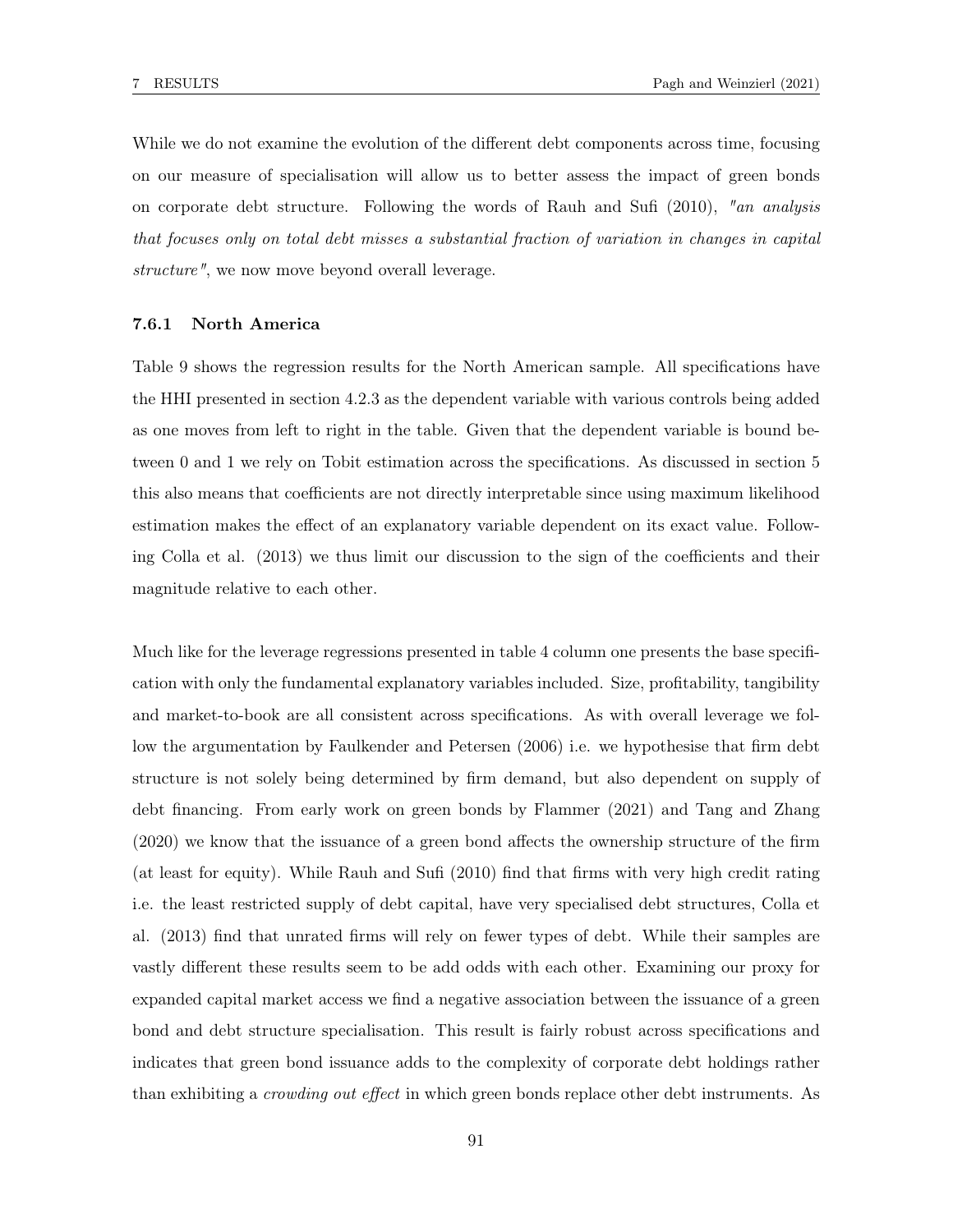## Table 9: Debt specialisation - North America

The dependent variable is the HHI (section 4.2.3). We estimate over the period 2013-2019 using a panel Tobit regression (equation 5). The green bond variable is equal to 1 for all firm-quarters from and including issuance. All specifications control for firm fixed effects. Right-hand side variables have been lagged and follow the definitions of section 4.3

|                      | (1)                    | (2)                    | (3)                    | (4)                    | (5)                    |
|----------------------|------------------------|------------------------|------------------------|------------------------|------------------------|
| Size                 | $-0.050***$<br>(0.001) | $-0.048***$<br>(0.001) | $-0.044***$<br>(0.001) | $-0.038***$<br>(0.001) | $-0.044***$<br>(0.001) |
| Profitability        | $0.026***$<br>(0.006)  | $0.010*$<br>(0.006)    | $0.032***$<br>(0.006)  | $0.014**$<br>(0.006)   | $0.057***$<br>(0.006)  |
| Tangibility          | $-0.128***$<br>(0.004) | $-0.109***$<br>(0.004) | $-0.090***$<br>(0.005) | $-0.073***$<br>(0.005) | $-0.039***$<br>(0.005) |
| M/B                  | $0.020***$<br>(0.001)  | $0.018***$<br>(0.001)  | $0.020***$<br>(0.001)  | $0.014***$<br>(0.001)  | $0.020***$<br>(0.001)  |
| Green Bond           |                        | $-0.078***$<br>(0.008) | $-0.059***$<br>(0.009) | $-0.061***$<br>(0.009) | $-0.057***$<br>(0.008) |
| R&D                  |                        |                        | $0.126***$<br>(0.013)  | $0.118***$<br>(0.014)  | $0.155***$<br>(0.012)  |
| SG&A                 |                        |                        | $0.054***$<br>(0.006)  | $0.066***$<br>(0.007)  | $0.092***$<br>(0.006)  |
| Return on Equity     |                        |                        |                        | $0.022***$<br>(0.003)  | $0.018***$<br>(0.003)  |
| Volatility (assets)  |                        |                        |                        | $0.244***$<br>(0.017)  | $-0.034*$<br>(0.020)   |
| <b>Book Leverage</b> |                        |                        |                        |                        | $-0.226***$<br>(0.006) |
| Observations         | 18,027                 | 18,027                 | 18,027                 | 18,027                 | 18,027                 |
| <b>BIC</b>           | $-6,639.5$             | $-6,650.9$             | $-6,667.5$             | $-6,729.5$             | $-6,982.6$             |
| Controls             | Firms                  | Firms                  | Firms                  | Firms                  | Firms                  |
| Estimation method    | Tobit                  | Tobit                  | Tobit                  | Tobit                  | Tobit                  |

<sup>∗</sup>p<0.1; ∗∗p<0.05; ∗∗∗p<0.01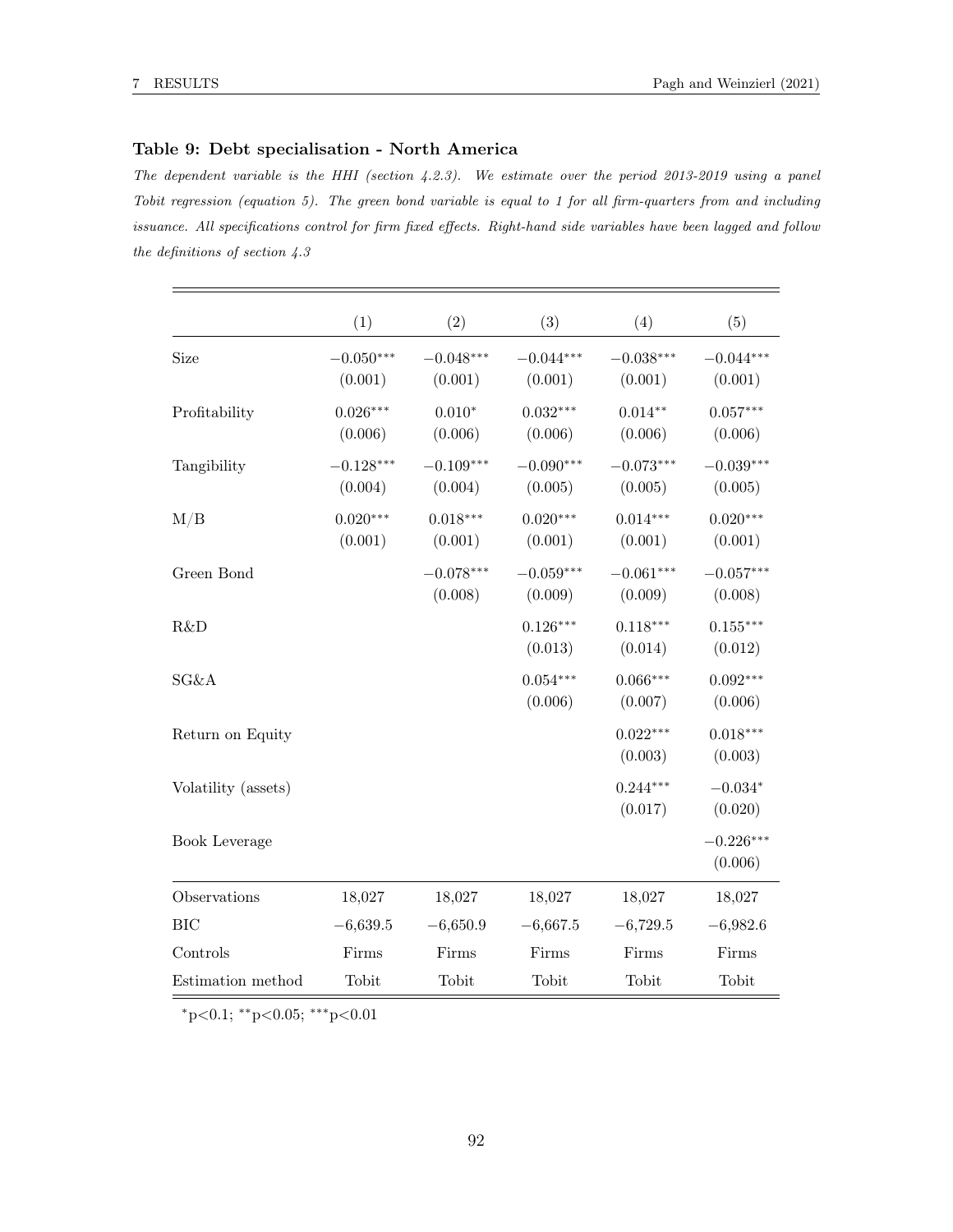our study suffers from the same drawback as Colla et al.  $(2013)^{38}$ , one should be careful in interpreting this finding in the most literal way. We however maintain that this further lends support to the work of both Faulkender and Petersen (2006) as well as Colla et al. (2013) in that capital market access and in this case a new debt instrument, has explanatory value beyond the traditional determinants of firm debt decisions.

Shifting focus onto the other explanatory variables and starting with size, we hypothesise that larger firms suffer less from problems related to information asymmetry and thus one should expect larger firms to be less concerned with the benefits of external monitoring. As shown by Park (2000) monitoring can enhance firm value, but will most likely take place when creditors receive the full benefit from their monitoring activities. Thus, smaller firms who are more likely to benefit from monitoring should, according to theory, have more specialised debt structures to incentivise creditors. We observe a negative and statistically significant association between size and debt specialisation indicating that larger firms do have more diversified debt structures. As the benefit of monitoring becomes secondary for these firms, diversifying becomes more likely. Colla et al. (2013) also document a negative relationship although their estimate is not consistently significant. The result is at odds with the cross-sectional observation made by Rauh and Sufi (2010) who document more diversified debt structures for smaller firms with lower credit ratings. Although, their results are more focused on the priority structure and are therefore not directly comparable.

Firms with tangible assets are expected to have lower costs of bankruptcy since their assets are more easily redeployed. Bolton and Scharfstein (1996) show that a firm's debt structure can affect bankruptcy costs. They present a model in which firms with higher bankruptcy cost ex ante can lower these by having a more specialised debt structure. The intuition behind this effect is straightforward. In case of default the firm has fewer external creditors i.e. fewer opposing opinions leading to more efficient renegotiation or liquidation. Based on this we should expect firms with fewer tangible assets to have more specialised debt structures and firms with more tangible assets to be more diversified as their bankruptcy costs are lower  $ex$ post. From table 9 we observe that the coefficient for tangible assets is negative across the five

 $^{38}\mathrm{Will}$  be elaborated upon in section  $8$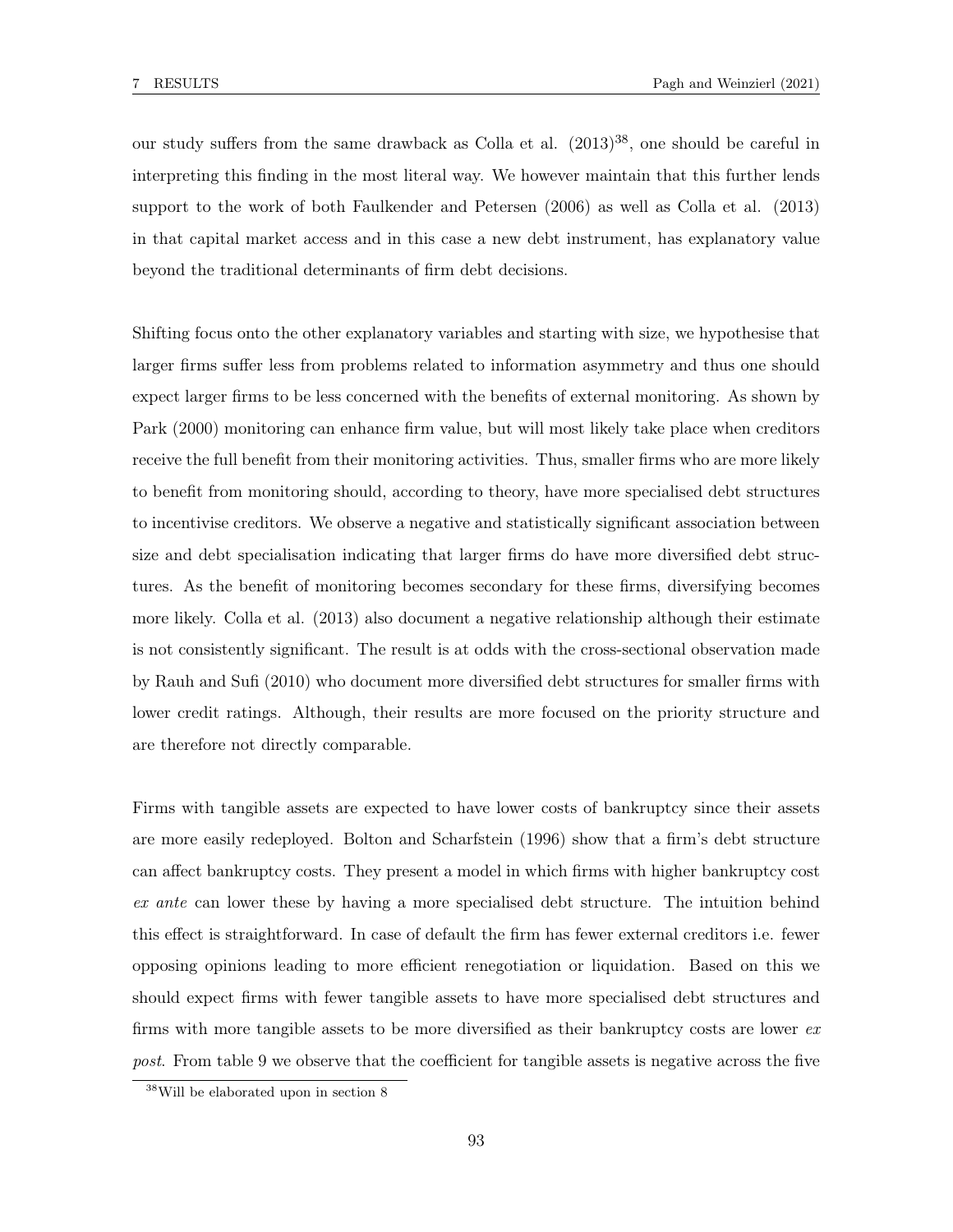specifications as well as statistically significant. The magnitude decreases quite substantially once we include book leverage which is unsurprising given that the variables are positively correlated suggesting that some of the negative effect of book Leverage has been captured by tangibility in the first four specifications. Colla et al. (2013) similarly find a negative association between debt specialisation and tangible assets lending support to our finding that firms with more severe bankruptcy costs tend to be more specialised.

Related to the bankruptcy consideration we observe a positive association between marketto-book and the HHI. This is again in line with the study by Colla et al. (2013) although the magnitude is slightly smaller. As discussed earlier, firms with more growth opportunities will tend to avoid too much leverage as default is more costly for them. Similarly, we find that they also tend to be more specialised. Based on Bolton and Scharfstein (1996) we would expect this relationship since having fewer creditors should lower the probability of liquidation as renegotiation is more likely the efficient outcome. Halling et al. (2020) show how this effect is not uniform across the business cycle and that "growth" firms tend to become even more specialised during recessions where the probability of costly default is higher, *ceteris paribus*. For firms with higher costs of liquidation we would similarly expect a heavier reliance on bank debt rather than bonds, since banks are typically more efficient in case of financial distress (Chemmanur and Fulghieri, 1994). Unfortunately the HHI does not allows us to investigate this dynamic of corporate debt structure.

Examining profitability we see a consistent positive coefficient. Colla et al. (2013) find that their coefficient for profitability switches from negative to positive, but provide little explanation for why this occurs. One possible rationale for the positive coefficient can be found by reexamining the pecking order theory. While the traditional theory treats debt as homogeneous, if looking at the many forms of debt, the theory would predict that firms turn to the least informational sensitive types of debt first. Rauh and Sufi (2010) show that profitability is in fact positively correlated with bank debt (least informational sensitive) and very negatively correlated with convertible debt (closest to equity). If firms follow a within debt pecking order we would thus expect more profitable firms, for whom the flow of funds deficit suddenly increases, to first exhaust their borrowing limits within e.g. bank debt. Only if needed will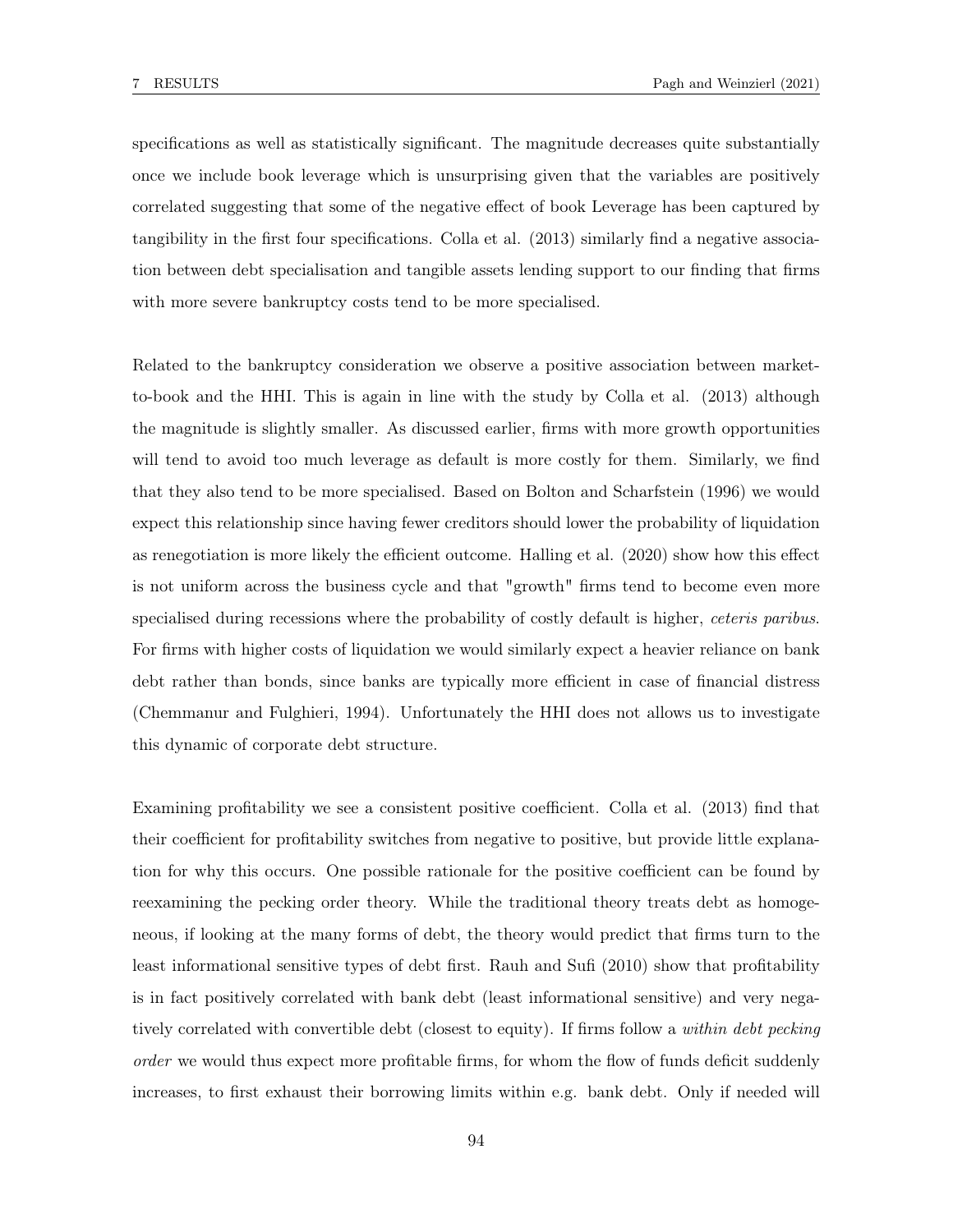the firms look to other debt sources. Less profitable firms might have a financing deficit of such severe magnitude that they must turn to multiple debt sources in order to service their investment options. Thus, we would expect less profitable firms to have more dispersed debt structures.

From a bankruptcy stand point we would expect profitable firms to have lower probability of default and be less concerned with having a specialised debt structure i.e. a negative relationship. The positive coefficient does not contradict empirical findings as Halling et al. (2020) also report a positive relationship during expansions, however, it is not statistically significant.

Similarly to the leverage regressions in section 7.1 we further test the robustness our results. We once again exclude financial firms and re-run our Tobit regressions. Results are included in appendix 6 and they report that the association between green bond issuance and debt specialisation remains negative and statistically significant. In fact it becomes slightly more pronounced. The consistency across regressions is suggestive of the fact that our results are not being driven by a subset of financial firms who also happen to be green bond issuers.

### 7.6.2 International Sample

As with table 9, table 10 reports the Tobit estimations for the debt specialisation regressions for the international sample. The estimated models are the same as with the North American sample, with the exception of the consideration of R&D expenditure. Once again this variable is not reported through Compustat Global and thus cannot be accounted for within the analysis.

For the green bond indicator we find a consistently negative coefficient, which is also highly statistically significant and remains consistent in magnitude. Firms with access to the sustainable debt market, thus also maintain lower degrees of debt concentration. This statistical relationship indicates that the supply side effects on debt capital markets might be influential in a firm's choice of debt. Given access to the new green debt market, firms on average will also choose to hold different categories of debt.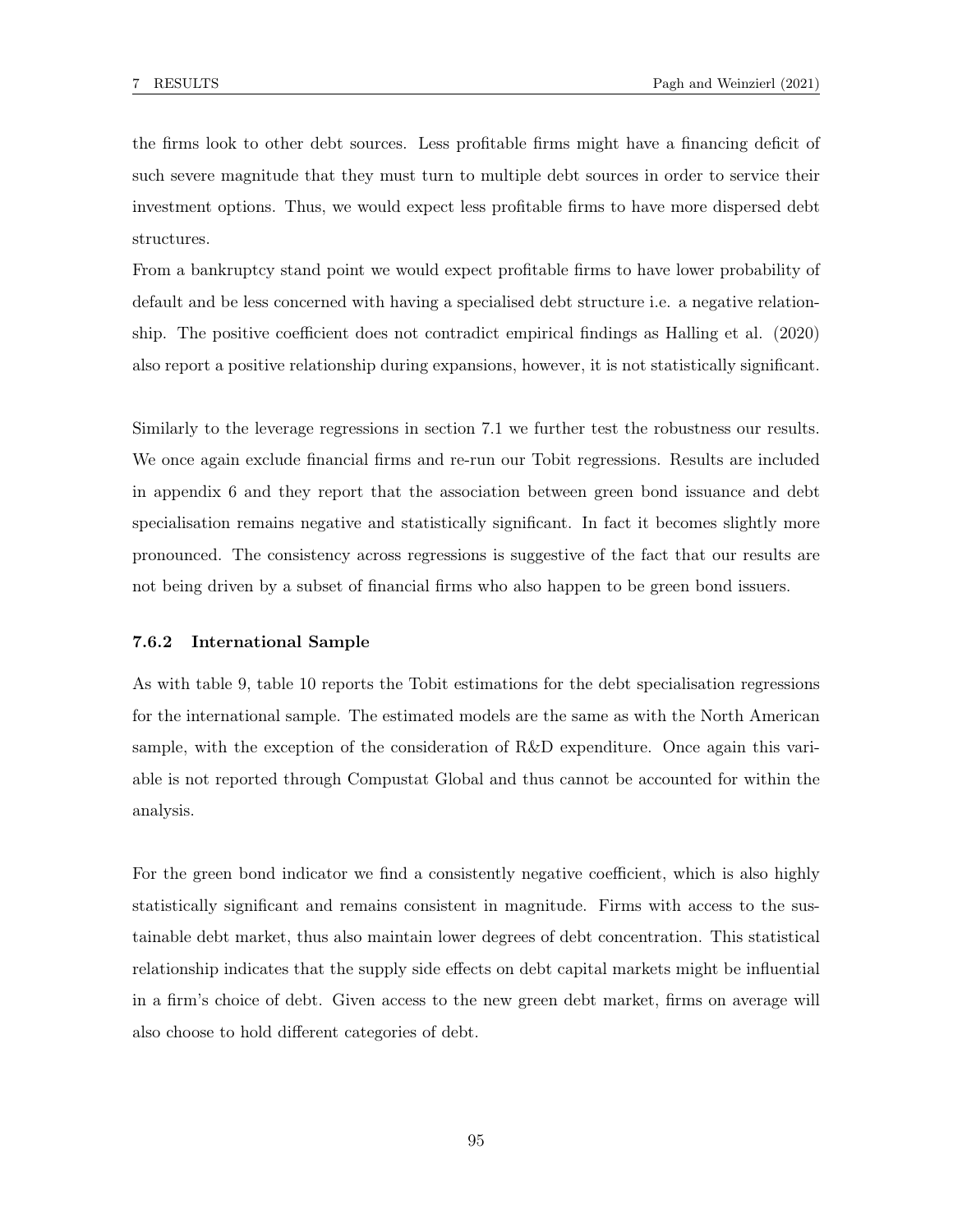At first glance the robustness of the size coefficient is particularly noteworthy. The coefficient remains highly statistically significant and the sign remains negative throughout all specifications. This negative correlation is consistent with our previous findings as well as with Colla et al. (2013). These findings lend more credibility to the theoretical conjecture that lower potential for moral hazard problems is associated with a lower degree of debt specialisation. Profitability is mostly statistically insignificant. Only for the full specification does the coefficient become significant with a negative sign. The bankruptcy hypothesis as stated by Colla et al. (2013) would suggest a negative relationship between profitability and specialisation since more profitable firms should be less concerned with the increased bankruptcy costs related to inefficient liquidation from having multiple creditors. While the results for the international sample seem to favour this explanation, these results are not convincing and since the North American results are in direct contradiction it is not straightforward to determine which is more correct. Despite the ambiguous results reported by Colla et al. (2013) they seem to lean more towards a bankruptcy argument.

For all specifications the coefficient for tangibility is positive and statistically significant. This is in direct contrast to the results reported for the North American sample as well as the studies by Colla et al. (2013) and Halling et al. (2020). Revisiting the model by Bolton and Scharfstein (1996) we attempt to relate our findings to the their notion of asset complementarity (i.e. are a firm's assets worth more together than apart?). Traditionally, we would expect most tangible assets to exhibit low complementarity in that they can easily by liquidated individually with little effect on their overall value. In this instance firms lower their expected bankruptcy cost by having a more disperse debt structure. Alternatively, if the tangible assets are highly complementary i.e. have the highest value if liquidated together, then a more specialised debt structure should lower bankruptcy costs (Bolton and Scharfstein, 1996). One possible explanation for the positive coefficient on tangibility for the international sample is that the tangible assets on the firm's balance sheet exhibit higher complementarity compared to the North American sample. An investigation of this hypothesis is, however, out of scope for this study.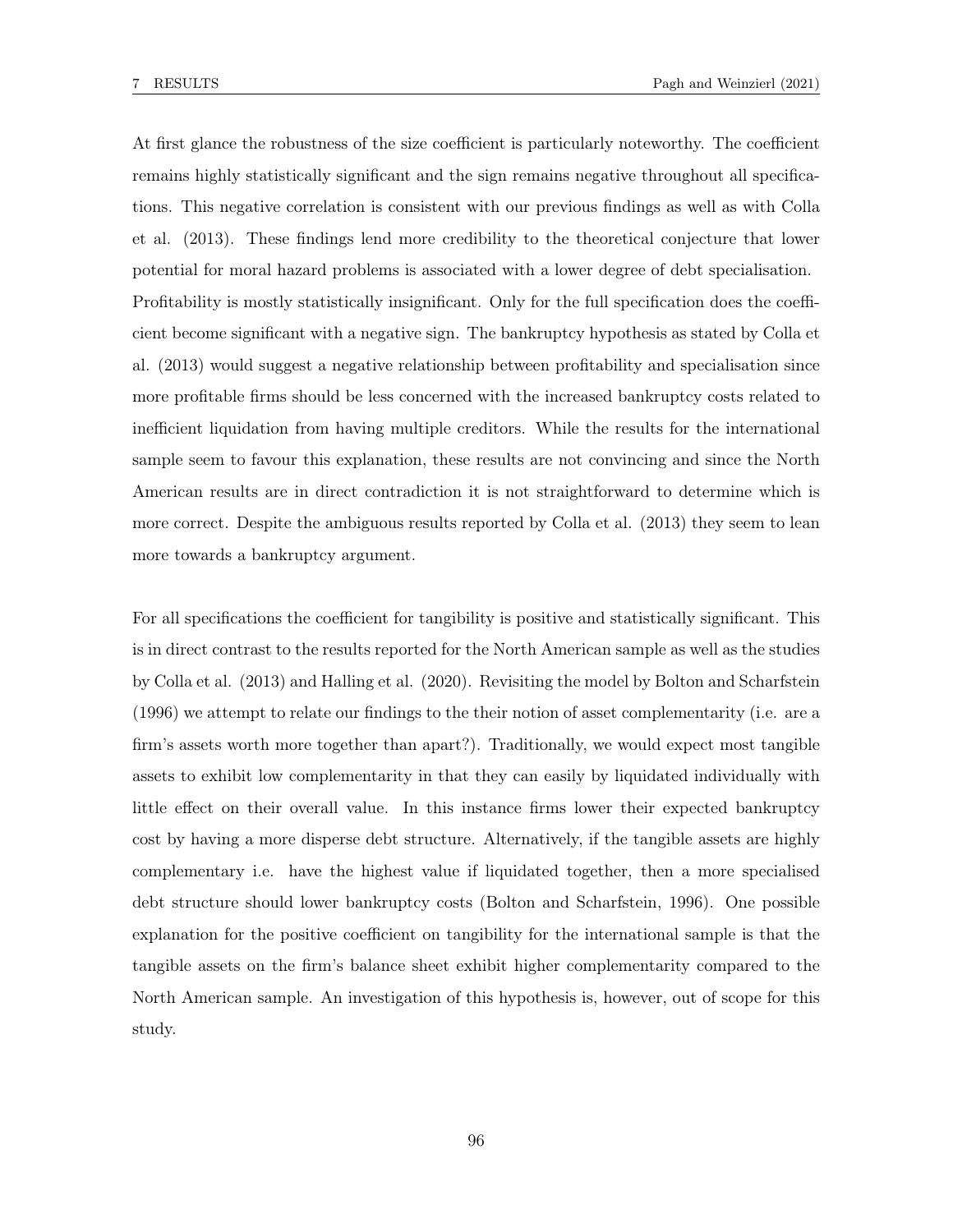#### Table 10: Debt specialisation - International sample

The dependent variable is the HHI (section 4.2.3). We estimate over the period 2013-2019 using a panel Tobit regression (equation 5). The green bond variable is equal to 1 for all firm-quarters from and including issuance. All specifications control for firm fixed effects. Right-hand side variables have been lagged and follow the definitions of section 4.3

|                     | (1)                    | (2)                    | (3)                    | (4)                    | (5)                    |
|---------------------|------------------------|------------------------|------------------------|------------------------|------------------------|
| Size                | $-0.034***$<br>(0.001) | $-0.034***$<br>(0.001) | $-0.034***$<br>(0.001) | $-0.032***$<br>(0.001) | $-0.028***$<br>(0.001) |
| Profitability       | 0.003<br>(0.008)       | 0.004<br>(0.008)       | 0.003<br>(0.008)       | $-0.006$<br>(0.008)    | $-0.014*$<br>(0.008)   |
| Tangibility         | $0.035***$<br>(0.007)  | $0.035***$<br>(0.007)  | $0.036***$<br>(0.007)  | $0.031***$<br>(0.007)  | $0.025***$<br>(0.007)  |
| M/B                 | $0.032***$<br>(0.002)  | $0.032***$<br>(0.002)  | $0.032***$<br>(0.002)  | $0.026***$<br>(0.002)  | $0.028***$<br>(0.002)  |
| Green Bond          |                        | $-0.050***$<br>(0.014) | $-0.050***$<br>(0.014) | $-0.045***$<br>(0.014) | $-0.047***$<br>(0.015) |
| SG&A                |                        |                        | $-0.003$<br>(0.007)    | $-0.002$<br>(0.007)    | 0.007<br>(0.007)       |
| Return on Equity    |                        |                        |                        | $0.021***$<br>(0.003)  | $0.019***$<br>(0.003)  |
| Volatility (assets) |                        |                        |                        | $0.074***$<br>(0.019)  | $-0.028$<br>(0.020)    |
| Book Leverage       |                        |                        |                        |                        | $-0.161***$<br>(0.008) |
| Observations        | 19,211                 | 19,211                 | 19,211                 | 19,211                 | 19,211                 |
| <b>BIC</b>          | $-4,255.9$             | $-4,251.8$             | $-4,242.1$             | $-4,264.5$             | $-4,381.2$             |
| Controls            | Firms                  | Firms                  | Firms                  | Firms                  | Firms                  |
| Estimation method   | Tobit                  | Tobit                  | Tobit                  | Tobit                  | Tobit                  |

<sup>∗</sup>p<0.1; ∗∗p<0.05; ∗∗∗p<0.01

Concerning the market-to-book ratio, the findings are once again very robust. The coefficient stays approximately consistent in terms of sign, significance and magnitude. The observed correlation is positive, indicating that firms with more growth opportunities will also rely on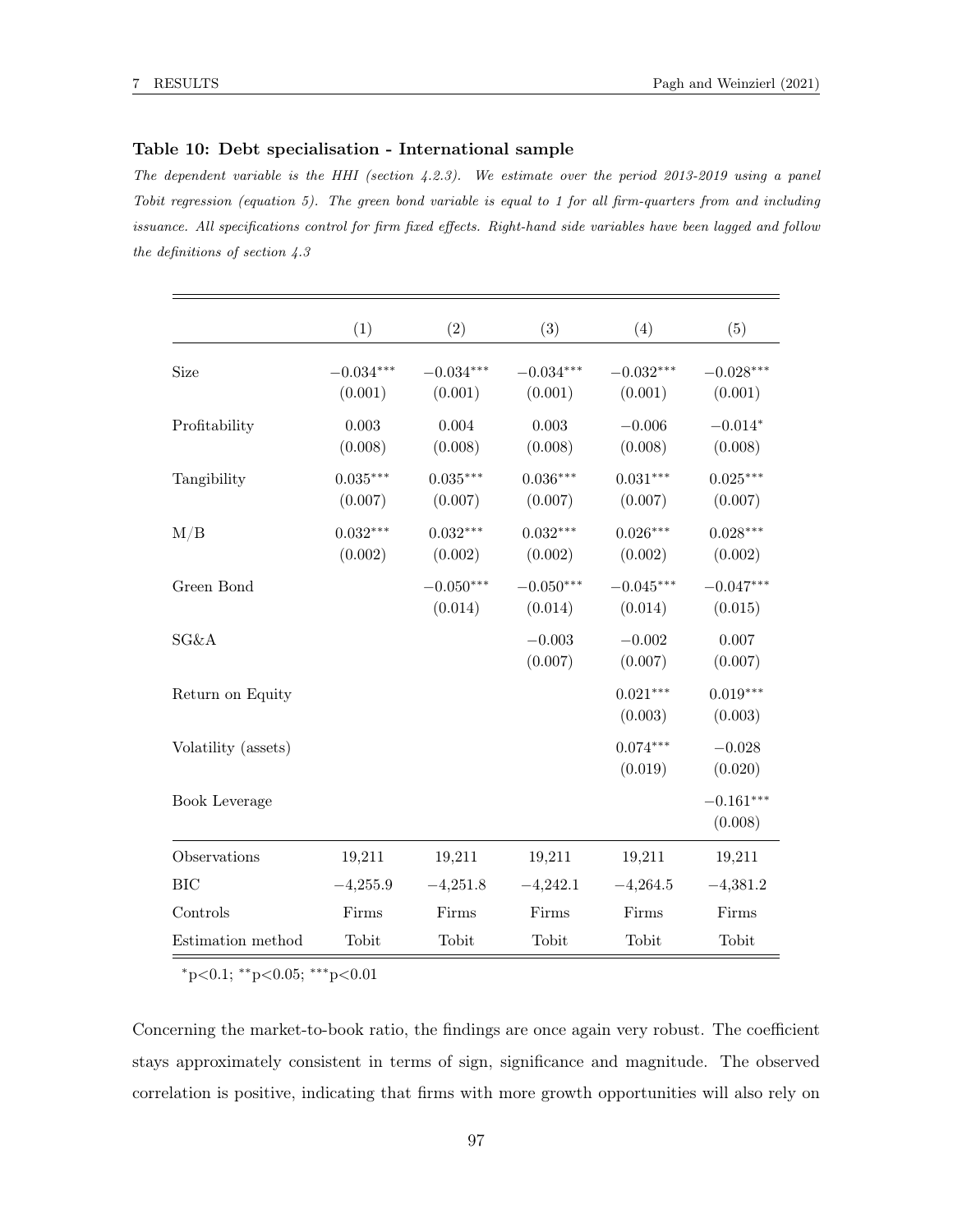a smaller set of different debt instruments. This is likely a way for these firms to maintain some degree of financial flexibility.

Finally, analysing the control variables included for columns 3-5, we can see that book leverage is negatively associated with debt specialisation, while R&D (only North America), SG&A, return on equity and volatility of assets are positively correlated with the HHI. The positive association of the last four variables again seem to favour the bankruptcy hypothesis (Colla et al., 2013). Fewer tangible and more volatile assets should increase a company's expected bankruptcy costs, *ceteris paribus*, resulting in increased specialisation. The negative association of book leverage for both samples is suggestive of the fact that firms with relatively high leverage will have to rely on multiple debt sources in order to service their demand for debt financing.

## 7.7 Discussion

Our empirical findings speak to the underlying idiosyncracies of green bond issuing firms. These unique characteristics have an impact on the broader capital market environment and can lead to some interesting implications and considerations for all of the firm's stakeholders. In this section we first outline the main findings of our empirical work, emphasising the unique features of the green bond issuing firms. Mainly we focus on 4 observations made on the basis of our empirical analysis. The observations as outlined in the following are made on the basis of our results from the North American sample, as we deem this dataset to be more reliable, which is also confirmed by the consistency of our findings across robustness checks. Our intention is not to ignore the findings from the international sample; we view them as an additional source for empirical inference, but do acknowledge that the correlations we find might suffer from lower data quality. Therefore, the following observations are made largely on the basis of our North American results, which applies particularly to observations 1. and 4.. On the basis of our key observations we consider the effects these findings might have on the broader market environment and how different stakeholders might be affected by the unique nature of the green bond issuing firms.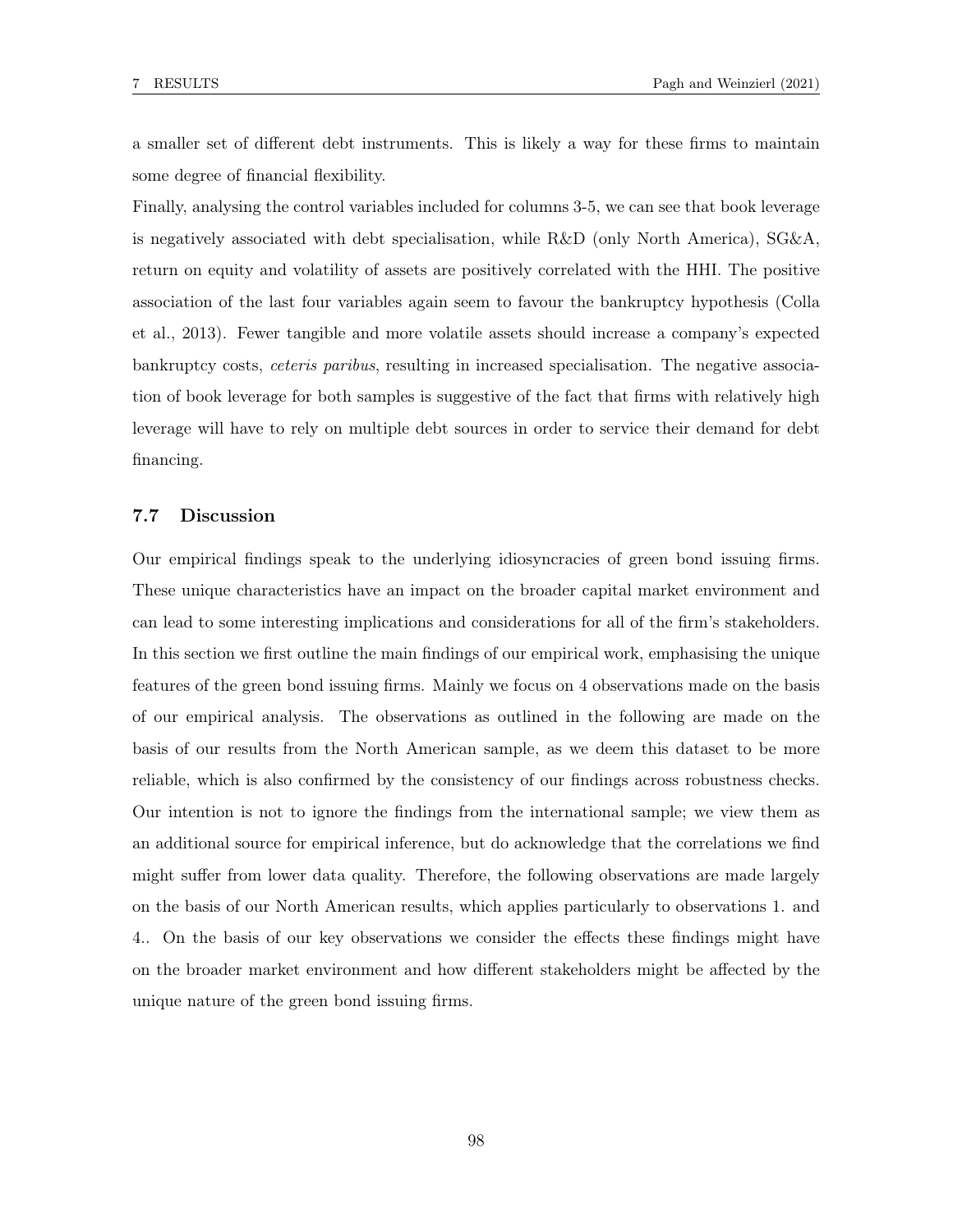Broadly speaking we make four main observations on the basis of our empirical analysis. The observations follow directly from the previously presented regression analysis and act as our contribution to the broader corporate finance literature:

- 1. Market leverage is higher for green bond issuing firms. Therefore, firms appear to make use of the increased supply offered through the sustainable capital markets if they have the option to do so. Gaining access to the green bond market can hypothetically increase investor supply and scope.
- 2. The increase in leverage is captured by the long-term component of debt. Green bonds will mainly factor into the debt ratio as long-term debt.
- 3. Debt specialisation decreases with green bond market access; i.e. green bond issuing firms on average employ a wider range of debt instruments. Controlling for other firm specific characteristics, green bond issuers choose to diversify their channels of debt funding.
- 4. Green bonds do not crowd out other debt categories meaning that they add to the existing debt. This means that green bonds are mostly added to the other categories of debt, leading to the higher leverage ratios. We do not, however, make any inference on the interaction between green bonds and regular corporate bonds as our analysis does not include this level of granularity due to the available data.

In the following we discuss the implications of these findings for the general financing structure of firms. We relate our hypothesis to concepts within the corporate finance literature, which are also outlined in our review of the literature.

#### Supply and demand interaction

Based on observation 1. if a firm has access to the green bond market they are also more likely to maintain a higher leverage ratio. Thus, it appears that the firms face a supply side constriction if they do not have access to the sustainable capital markets. Assuming that firms make their leverage ratio choices independently, they should also be able to increase the debt supply they face by actively pursuing sustainable projects and thus gaining access to the green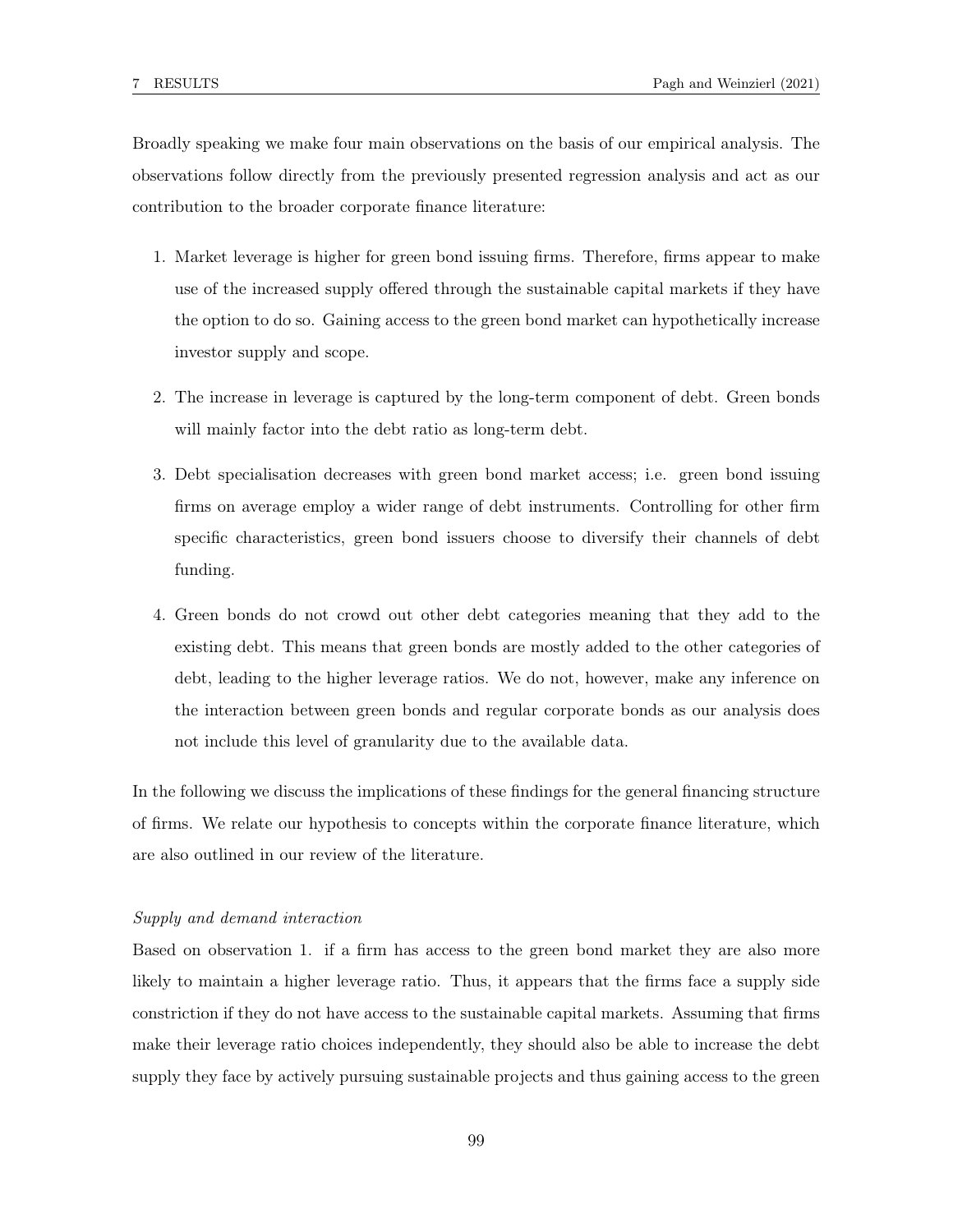bond market segment. Currently, the green bond market is facing a lot of investor demand, which is not saturated yet (MacAskill et al., 2020). Therefore, firms can make use of this under-supply if they see a need to increase their own leverage. Of course, there are limitations to the kind of firms, that can gain access to this segment of financial markets. Access will vary across several dimensions such as size, industry and geographic reach. Nevertheless, larger, established firms with access to the broader corporate bond market, should be able to shift investments towards green projects in order to increase their scope of prospective investors. Based on this line of argumentation there appears to be some merit to the debt supply side arguments within the corporate finance literature. Faulkender and Petersen (2006) build their arguments around the distinction between public and private debt. In this paper we analyse two types of public debt, constituting an important distinction. The firms in our sample already have access to the public corporate bond market, gaining access to the green bond segment within this market should be feasible for a large subset of them. The classic view is that observed debt levels equal the market demand for debt. As the green bond market matures and grows, we might expect an increasing amount of firms in a more diverse set of industries to enter this market in order to expand their debt supply and meet their demand, if their firm characteristics cause them to need more debt than they currently have access to.

## Considerations of green bond findings for debt theory

Again referring to observation 1. since green bond issuers maintain higher leverage ratios, we reason that the benefits of issuing a green bond outweigh the costs when viewed through the lens of the trade off theory of debt. Essentially, by taking on further debt the firms expose themselves to a higher cost of bankruptcy as outlined by Kraus and Litzenberger (1973). In this regard it might also be worth highlighting observation 2., which states that green bonds more often than not, contribute to long-term debt. This might be consequential for bankruptcy costs as the repayment and refinancing of green bonds will on average not be as imminent as with other short-term debt securities. Furthermore, green bonds restrict the firm's scope of investments by committing to a sustainable agenda for the allocated funds. This self induced limitation of investment range might force the firm to forgo other profitable projects for the benefit of a less profitable but sustainable project. For a firm to force this set of restrictions onto itself appears counter intuitive when we consider that our sample firms already have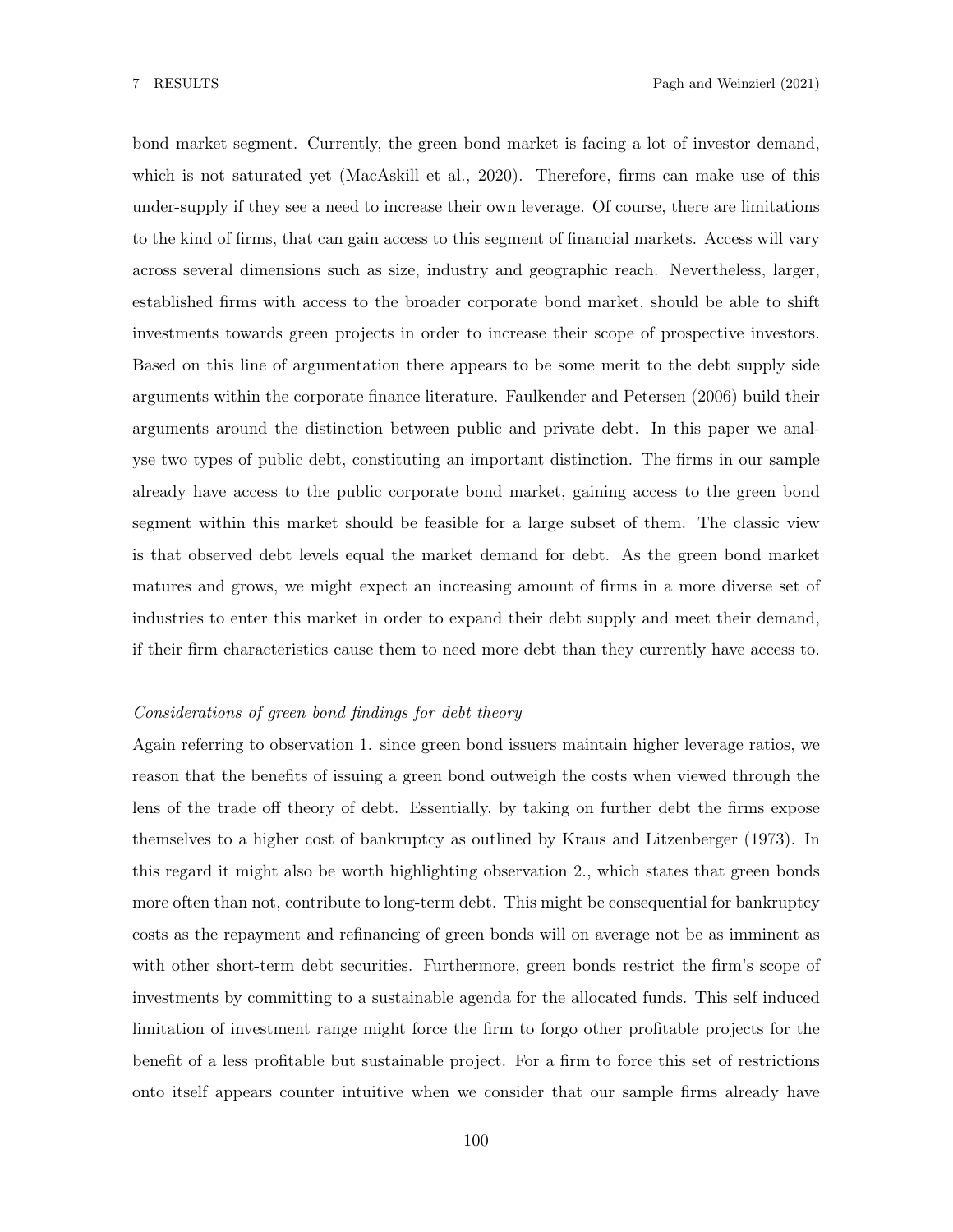access to the broader corporate bond market and could likely issue regular bonds (given that they do not face debt supply side restrictions) (Flammer, 2021). Again this effect might be exacerbated by the fact that green bonds have an average maturity of around 8 years. By committing to this limitation of investment scope for a longer period of time the long-term financial flexibility of the firm might be inhibited. Furthermore, as evident through observation 3. green bond issuers on average maintain a lower degree of debt specialisation. Given the hypothesis made by Colla et al. (2013) this would further act to increase the expected bankruptcy costs. As a counter argument to these inferences, since green bonds are not used as a primary source of funding, but appear to add to already existing debt (as hypothesised based on observation 4.) it might be more appropriate to assume that the green bond issuing firms find themselves with enough financial flexibility that they can credibly allocate a percentage of their funding exclusively to sustainable projects without facing too much limitation in case of a negative shock to their operations.

Examining the impact of green bonds further, we now focus on agency costs. By committing to sustainable investments through the issuance of green bonds, firms can credibly display their investment agenda to capital markets. As ESG mandates are growing in popularity among investors, this market signal can serve to align investor and firm objectives. This increased transparency on investment policy could theoretically make the firm less dependent on the benefits of monitoring as obtained by the reliance on private debt. Furthermore, it would limit the degree to which agents at the firm can engage in risk shifting, firstly, because their scope of actions are restricted through the commitments made via the green bond issuance and secondly because they will be scrutinised should they default on the green commitment they have made. The costs of issuing the green bond would act to internalise the otherwise tacit agency costs as defined by Jensen and Meckling (1976). Finally, relating the discussion to observation 3. green bond issuers rely on a wider variety of debt instruments. This increases the scope of the stakeholders in the firm. Setting a wider range of investors will likely also increase the amount of scrutiny the firm faces in terms of being transparent about its operations and investments. This might further mitigate agency costs. Considering both the hypothesised benefits and disadvantages green bond issuers face, the benefits appear to outweigh the costs, as firms with access to the green bond market maintain a higher level of debt.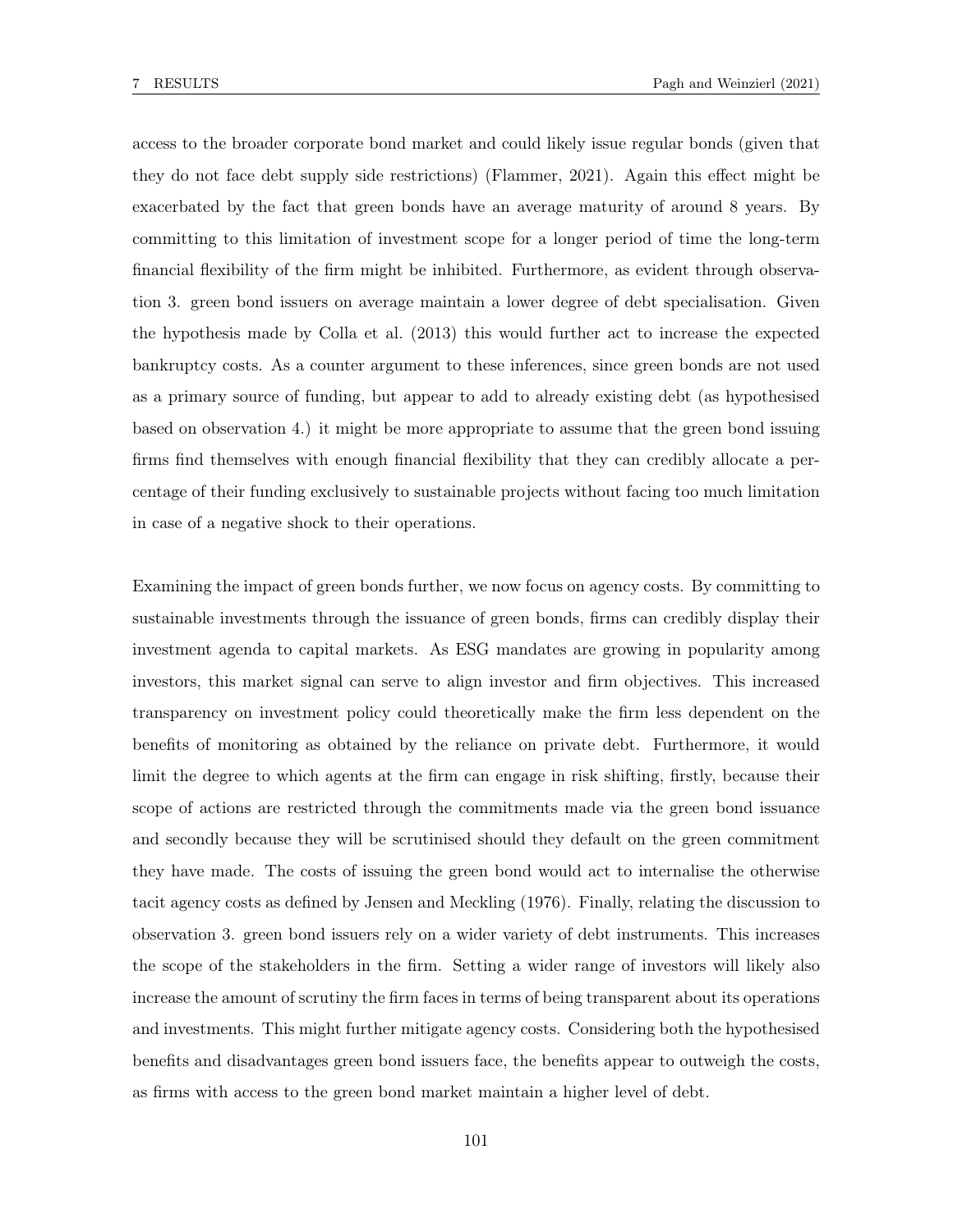#### Implications of the debt specialisation pattern among green bond issuers

As analysed by Flammer (2021) certified green bonds contain a credible signal, which should alleviate information asymmetries between investors and agents of the firm. Additionally, the green bond issuance announcement is associated with positive CAR for the firm's equity. If a firm believes its equity to be undervalued it could theoretically make use of this abnormal market reaction to rebalance its equity valuation. These benefits should make green debt preferred to conventional debt. If we assume that firms follow a strict order of issuance, then we would expect firms with green bond market access to exhaust their ability to issue green debt before they move on to conventional debt. This hypothesis is not straightforward given that green bonds of course also come with the drawback of inhibiting financial flexibility. Nevertheless, under this hypothesis we would assume that some degree of a crowding out effect would take place, wherein certain debt categories are displaced for the benefit of green bond issuances. As stated in observation 4. we do not find that green bonds act as a substitute to the other debt categories. Given the relative infancy of the green bond market, a drastic crowding out effect does not appear to be a realistic observation at this point in time. Furthermore, as found by Flammer (2021) the positive effect of a green bond issuance is more pronounced for first-time issuers. Thus, while green bond issuers are likely to commit to additional green bond issuances (Almeida, 2020), the green bond signalling value relative to other debt instruments will likely diminish over time making green bonds' placement in the debt financing hierarchy a question warranting further investigation.

#### Certification and investment

Observations 1 and 4 indicate that funds allocated for specific sustainable purposes are put on top of the normal corporate activities. As discussed previously, by limiting the scope for which a company can allocate raised funds additional costs are likely to arise. Sufi (2009) distinguishes between *certification* and *monitoring* cost. The first category relates to understanding the reputation of the borrower as well as the project being funded while the second category relates to the follow-up work being undertaken post issuance. The less well known or established the issuing firm is, the more material these costs might be as an outside creditor will need to allocate substantial resources for both certification and monitoring. More generally, the amount of uninformed capital a firm has access to has direct impact on its investment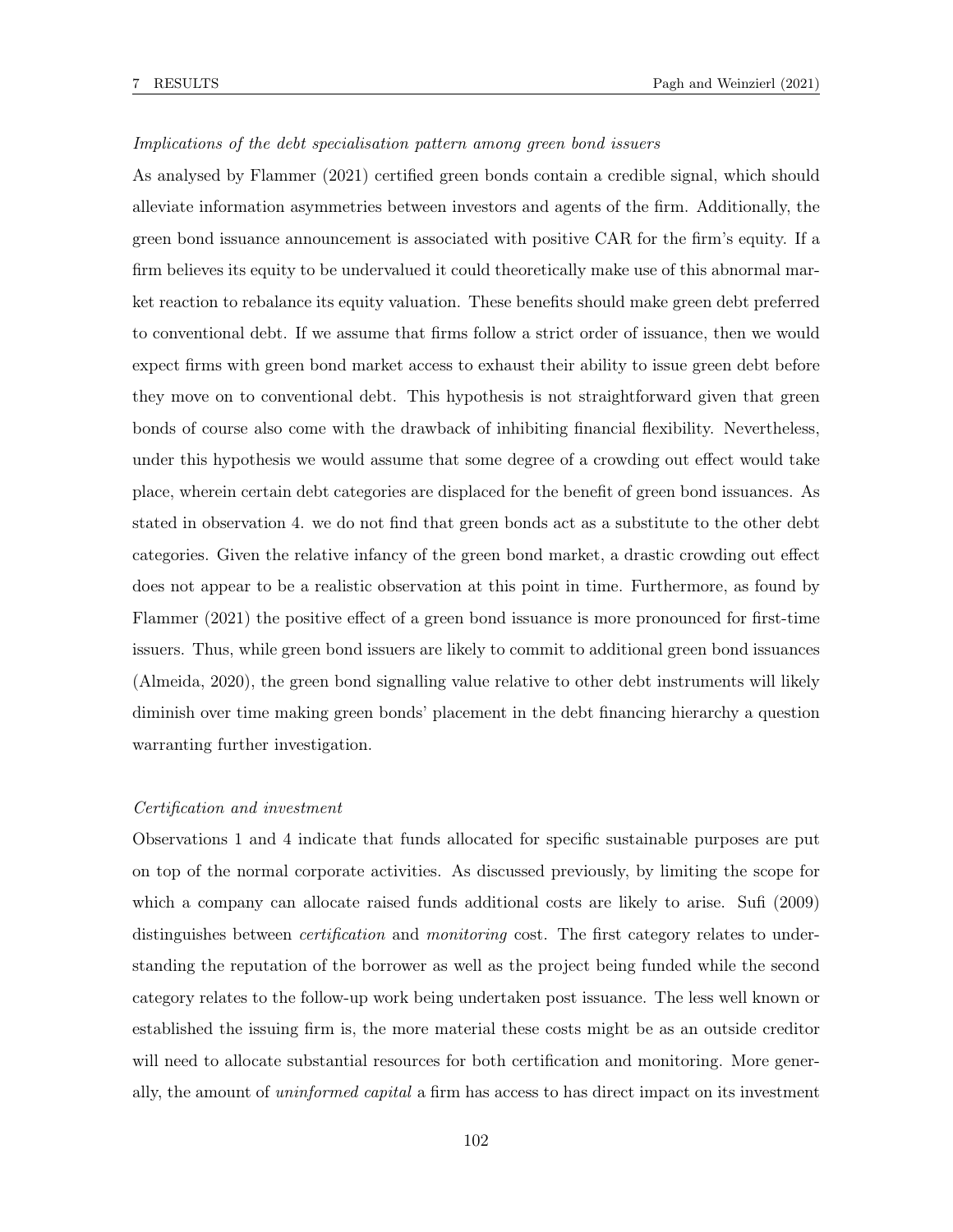activities (Sufi, 2009). For conventional debt, credit ratings serve to decrease the amount of uninformed capital and lower the issuance cost of firms and thereby spark investment. Since sustainable investing is likely to be more common practice for a variety of firms going forward it is important that green bonds do not become a debt instrument only available to large well-known firms.

Our approach has been based on the assumption that a green bond issuer also has conventional bonds on its balance sheet. Given the importance of sustainable corporate investing we see no reason why firms must first have established themselves in traditional public debt markets before having access to green bonds. Nevertheless, a firm without access to conventional bonds will most likely only have access to uninformed capital and thus have much higher cost associated with issuing a green bond. This is detrimental to the sustainable investment activities of firms. As reported by Flammer (2021) third-party certification of a green bond has material informational value in equity markets. This suggests that certification could prove vital in the efforts of less informationally transparent firms to establish themselves in capital markets. Unfortunately, as highlighted in section 2.2 green bond certification is at a even earlier stage than the overall green bond market. This is likely preventing some firms from actually accessing this new source of financing which is ultimately hurting the corporate green agenda. While certification comes at a cost as well, this should prove insignificant compared to the lowering of both verification and monitoring costs incurred by creditors who ultimately price those into the green bond. The market for green bonds is still dwarfed by conventional bonds, but our results are suggestive of the fact that corporate green bonds are being incorporated into the debt structure of firms. While the establishment of unified standards is generally viewed as being key to establishing a greater market for sustainable debt instruments, we argue that companies themselves should have a great interest in aiding the common practice of certification. This is rooted in the informational value thereof and the impact it will have on firm investment activities.

#### Maturity structure impact of green bonds

Observation 2. highlights the positive impact of a green bond issuance on long-term leverage, while short-term leverage is either not affected or, for the international sample, reduced by the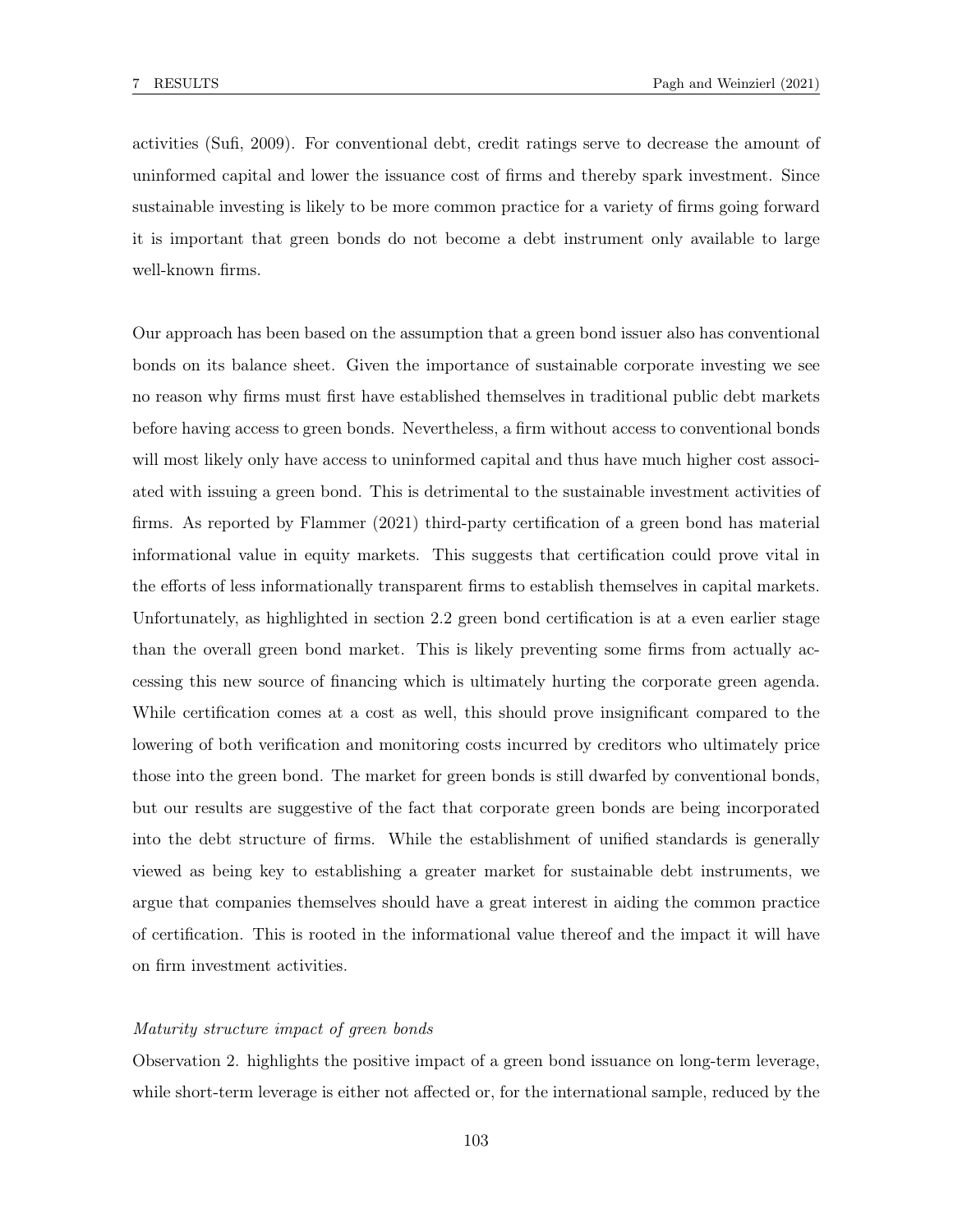presence of a green bond in the corporate debt structure. While we, to some extent, view this finding as being the direct result of the longer maturity on green bonds, we pose the question of why this is the case. As previously discussed it has, traditionally in the corporate finance literature, been the view that reliance on short-term debt could limit certain agency costs (Myers, 1977) as well as discipline managers more rigorously than long-term debt, thereby alleviating the free cash flow problem stated by Jensen (1986). As short-term debt needs to be refinanced more frequently this introduces rollover risk. Much like in Diamond (1991) new debt issuances will depend on the information available in the market i.e. it cannot be assumed that debt is rolled over at par value. This might result in rollover losses. Traditional literature works with the assumption that such rollover losses can be covered by equity owners (e.g. Leland, 1998). Given this assumption short-term debt is found to alleviate certain agency costs of debt.<sup>39</sup>

The loosening of this assumption in more recent work highlights how heavy reliance on shortterm debt might in fact increase risk-shifting incentives (Della Seta et al., 2020). This occurs since firms with more short-term financing who temporarily become unprofitable face larger rollover losses given the greater fraction of debt that needs to be rolled over. As a result, equity owners become incentivised to increase the risk of the firm i.e. gamble to avoid default. Since the incentive arises for equity owners before debtholders<sup>40</sup> agency costs of debt become present even for short-term debt. Given that green bonds are more restrictive in terms of investment opportunities this adds to the default probability if a firm becomes temporarily unprofitable. From a firm value perspective it thus makes sense to make green bonds a long-term debt instrument, so as to not compound on the effects presented by Della Seta et al. (2020). The discussion above suggests that green bonds (given their nature) somewhat alleviate the riskshifting possibilities of equity owners. Having green bonds being continuously repriced in the market still increases the likelihood of rollover losses which in turn would be detrimental to the green investing activities of the firm. Thus, for a firm committed to a more sustainable agenda, we would expect green bonds to be a long-term debt component.

 $39$ Leland (1998) confirms the prediction by Myers (1977), but also states that the agency costs related to asset substitution are easily out-weighed by the tax benefits of debt

 $^{40}$ In the model by Della Seta et al. (2020) they show how debtholders also have an incentive to increase the risk of the firm, however, much later than equity owners, thus agency conflicts arise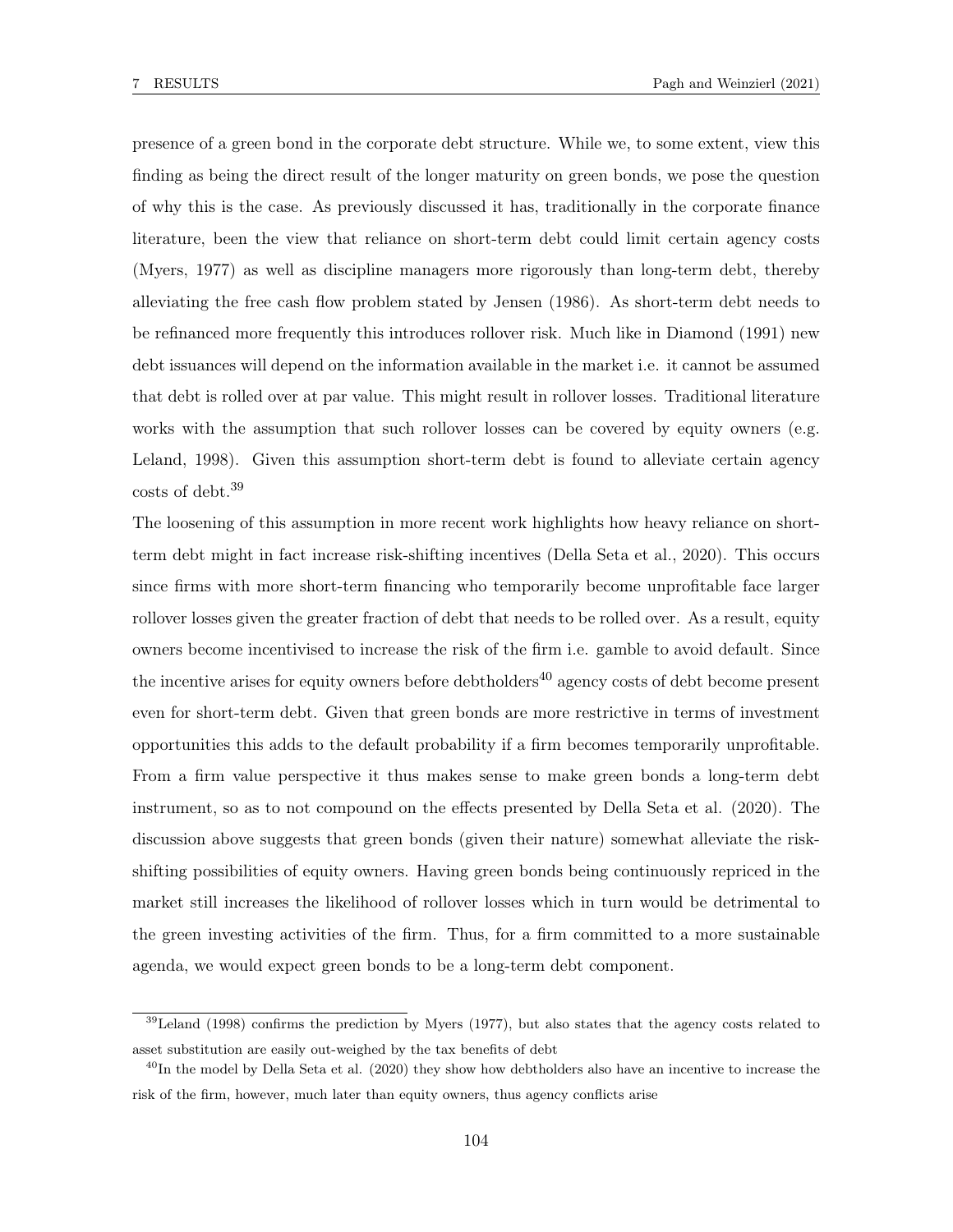# 8 Limitations and Implications for Further Research

In this section we elaborate on some of the shortcomings we have identified within our analysis. The aim is to provide some transparency on the improvements that can be made on our methodology even if the required methods, models and datasets are not at our disposal at the time of writing. Finally, we hope that the identification of possible flaws within our analysis can inform future research and contribute to creating more robust and reliable findings.

#### Causality vs Correlation

It is important to outline that the analysis performed in this paper is limited in its explanatory power. As will become even clearer through the limitations we discuss in the following, our methodology suffers some drawbacks, which make it infeasible for us to single out certain effects and interactions of specific variables. Due to this limitation we acknowledge that the relationships we have reported throughout our results section are correlations and do not necessarily imply causality. The relationships as summarised in our four key observations are thus not to be interpreted as being uniquely attributed to the issuance of green bonds, but rather features unique to green bond issuing firms. The distinction between correlation and causality is important to be made in this case as establishing causal effects is necessary to make clear actionable recommendations to capital market participants. Given this limitation we look forward to future research that can employ more granular datasets or more sophisticated analytical approaches and in turn can clarify the interactions we have observed more clearly and establish clear causal links. This research is, however, beyond the scope of our paper.

#### Endogeneity

As pointed out by Colla et al. (2013) the analysis in this paper suffer from endogeneity as we are not able to uniquely single out the different effects measured by our model specification. An important assumption within the OLS framework is that of exogeneity of the regressor variables. Endogeneity describes the situation in which the regressors are correlated with the error term in a meaningful manner. For OLS estimation to be consistent, this assumption is essential. The correlation between the error term and the regressor variables can be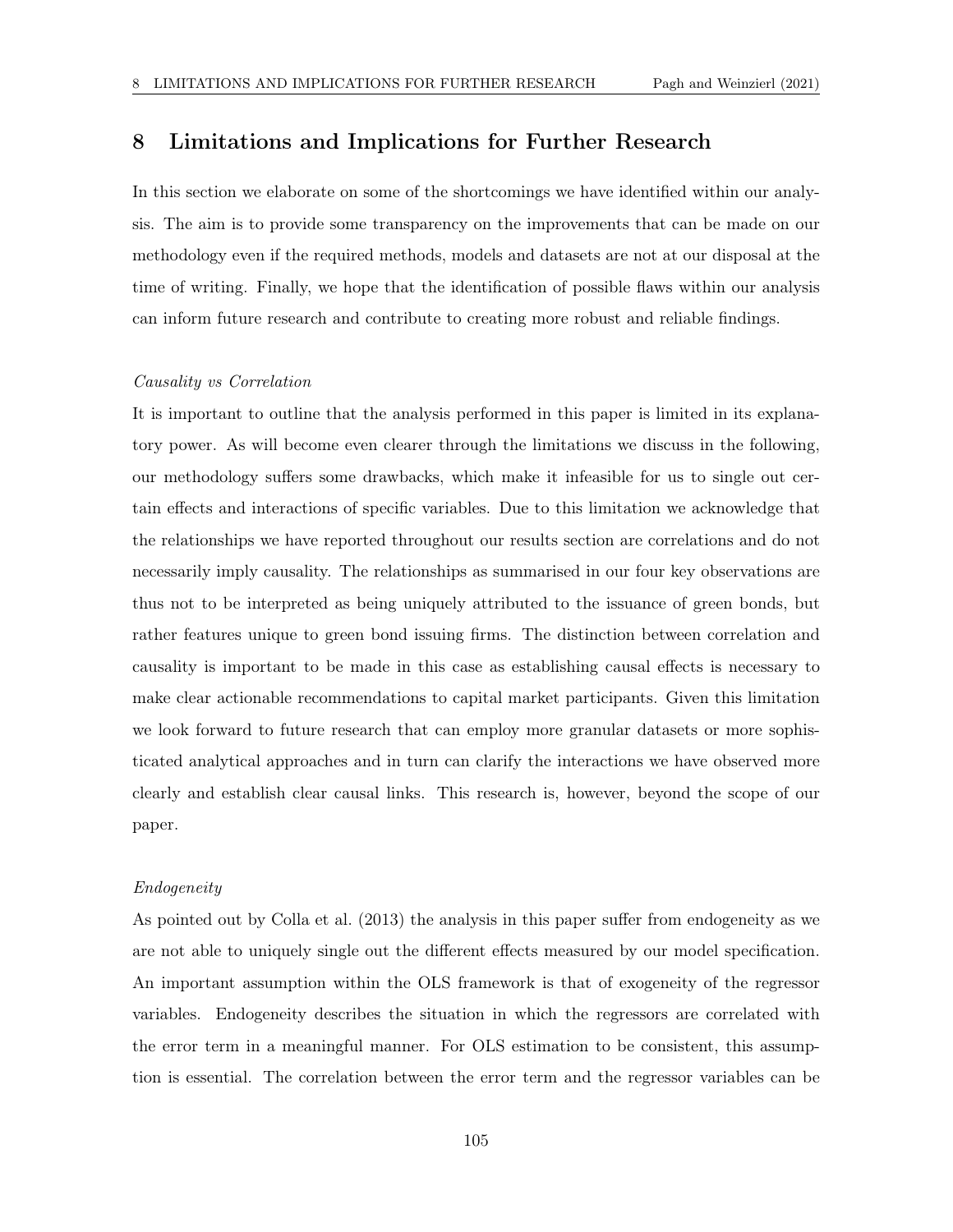driven by simultaneity, an omitted variable bias, an unobserved variable or many other factors (Wooldridge, 2015; Wooldridge, 2010). The main concern within our framework is the fact that access to the green bond market and determinants for having issued a green bond will be dependent on many firm characteristics unaccounted for in our model. For instance the exact nature of any firm's operations will be vital in deciding, whether a firm can issue a green bond and it might affect the leverage a firm chooses to maintain. We try to account for such factors by performing robustness checks as in the previously outlined industry dummy regression but we cannot assume that all such factors are fully accounted for. An example of an unobservable variable is company age. Compustat's dataset has made it unfeasible for us to calculate the age for enough of our sample firms to include it in our regression analysis. Firm age will likely be an important metric to capture the degree to which a firm has built a reputation and relationships with capital markets. This in turn will affect access to different segments of the market and could influence the overall leverage a company chooses to have. Therefore, we acknowledge that our findings are not strictly distinguishable and our coefficients might include effects we are not able to account for. Future research and the emergence on more granular green bond data will be able to scrutinise our findings more rigorously.

#### Green Bond Data

The novelty of the green bond market creates some technical problems when trying to perform analysis on this segment of the capital markets. Firstly, the sample of green bond issuers does not offer a very large pool of firm-quarter observations within our panel dataset. The general market segment is still very small compared to the overall public debt market and most green bonds have been issued within the final years of our sample. As the market matures and market supply increases over time the amount of green bond issuer observations will increase, which in turn will accentuate the statistical relationships of interest.

Secondly, we follow the rationale of Flammer (2021) to define the universe of green bond issuers on the basis of Bloomberg's Fixed Income database. Bloomberg classifies green bonds on the basis of a proprietary assessment method. While likely to encompass the vast majority of the total green bond environment we cannot exclude the possibility that certain observations might be missing from the sample we extract from Bloomberg. This problem also ties in with the lack of a unified classification system for green bonds generally. Having an institutionalised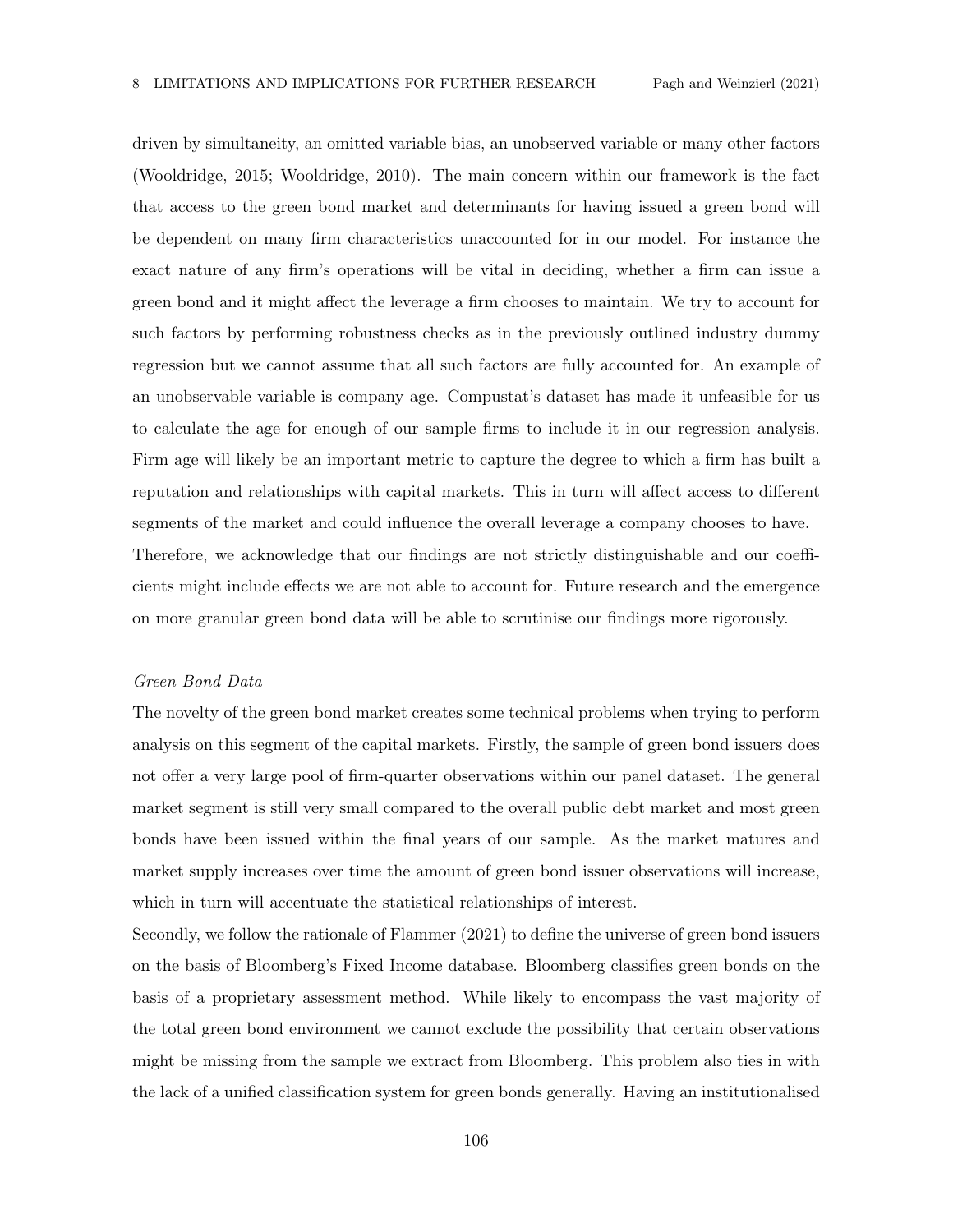method for identification of green bonds would increase the integrity of the dataset used for analysis, making results more reliable. Additionally, it would increase the ability to distinguish different effects from each other as the OLS exogeneity assumption would be more easily met and the identification of relevant control variables would also be more clear. Further relevant control variables would be easier to identify as the green bond certification would most likely entail a clear descriptions on the bond characteristics which constitute a green bond, which in turn would shed some light on firm characteristics one would want to control for when assessing the relationship between leverage and green bond issuance.

Furthermore, it would be interesting to perform a similar analysis on other types of ESG related debt instruments. For instance having clear distinctions between green bonds and social bonds would allow for some interesting analysis on the different impacts these securities have on firm ESG performance and investor sentiment.

### Sample construction & Data collection

As explained in detail in the sample construction section we have faced some difficulties in obtaining the exact data we would require to most rigorously perform our analysis. Specifically, Compustat splits the data it provides into a North American sample and into a Global sample, wherein the North American subset appears to have less missing observations. Some metrics such as R&D expenditure are not available on a quarterly frequency for the global sample forcing us to omit this variable from our estimations.

Another difficulty prominent in our international sample is the lack of observations for banks and financial firms. These firms are often missing a key metric such as total asset value throughout the sample period, making them unusable for our leverage regression. These firms, however, are important contributors to the overall green bond market and could substantially impact the outcome of our estimations. For similar reasons we are forced to restrict our international sample to firms present in only a few select geographic areas. Most importantly China is omitted from our analysis due to data availability. When discussing our findings we must acknowledge that the inclusion of these missing data points could substantially add to the explanatory power of our analysis. Given the limited access to data in Compustat we have tried to cast as wide a net as possible in order to construct our regression samples, but improvements can be made as more data emerges in terms of amount and granularity.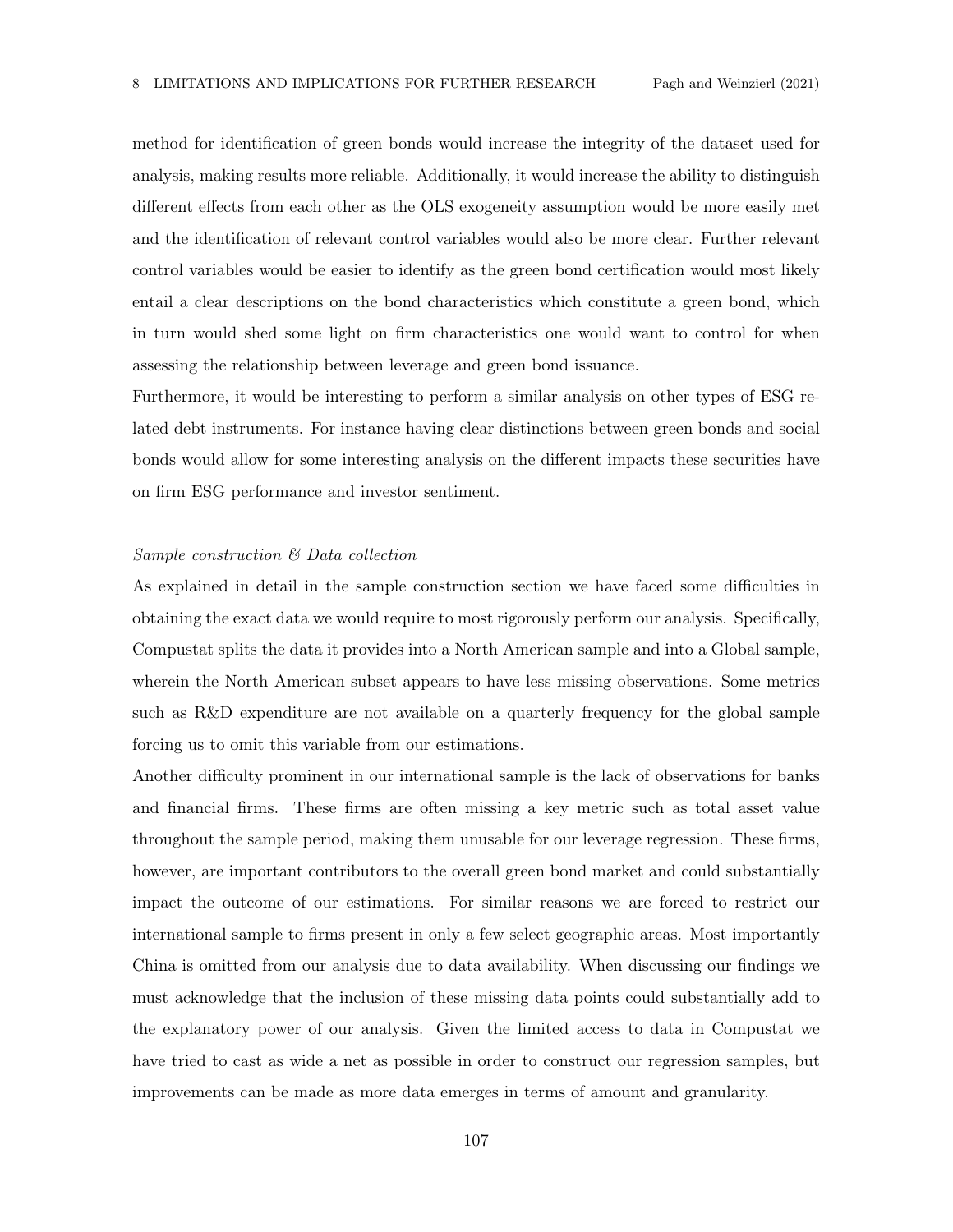A final point of contention is the combination and cross identification of entities across Bloomberg, Compustat and other databases. Since there is no unified metric of identification, we lose observations when trying to obtain company data through Compustat based on tickers retrieved from Bloomberg. Thus linking these two datasets is not entirely without frictions. Having manually cross referenced the firms obtained from both datasets we suspect that common identifiers between the two datasets would substantially increase the scope of projects that can be performed on datasets compiled from both data repositories. For instance not having to manually scan for misclassifications among the green bond issuers would substantially increase the scope of firms with which future researchers can perform a similar analysis.

#### Market access measurement

For this paper we measure the access to sustainable capital markets by the observation if a firm has issued a green bond. This is, however, not a perfect proxy for market access as a subset of firms might exist, which have access to the green bond market, but have not issued in this market for specific reasons. Thus, further analysis should investigate the determinants of market access and leverage these determinants to find an alternative proxy for market access. Intuitively, this metric would consist of a number of different factors and cannot be broken down to a single firm characteristic. While conceptualising the modelling for this paper we have also hypothesised that a company's ESG score might be a suitable metric for market access. Many of the previously reported regressions could be run with ESG scores instead of our green bond indicator. The reason we have not been able to perform this analysis in this thesis is again technical in nature. The two main providors of ESG scores currently are Bloomberg and Thomson Reuter's ASSET4 database. Nevertheless, many firms still remain unrated, making it infeasible for us to construct a meaningful sample on which to perform a regression analysis on. Alternatively, a proprietary ESG score could be constructed on the basis of key firm metrics such as CO2 emissions or diversity in leadership roles, however, this goes beyond the scope of this paper.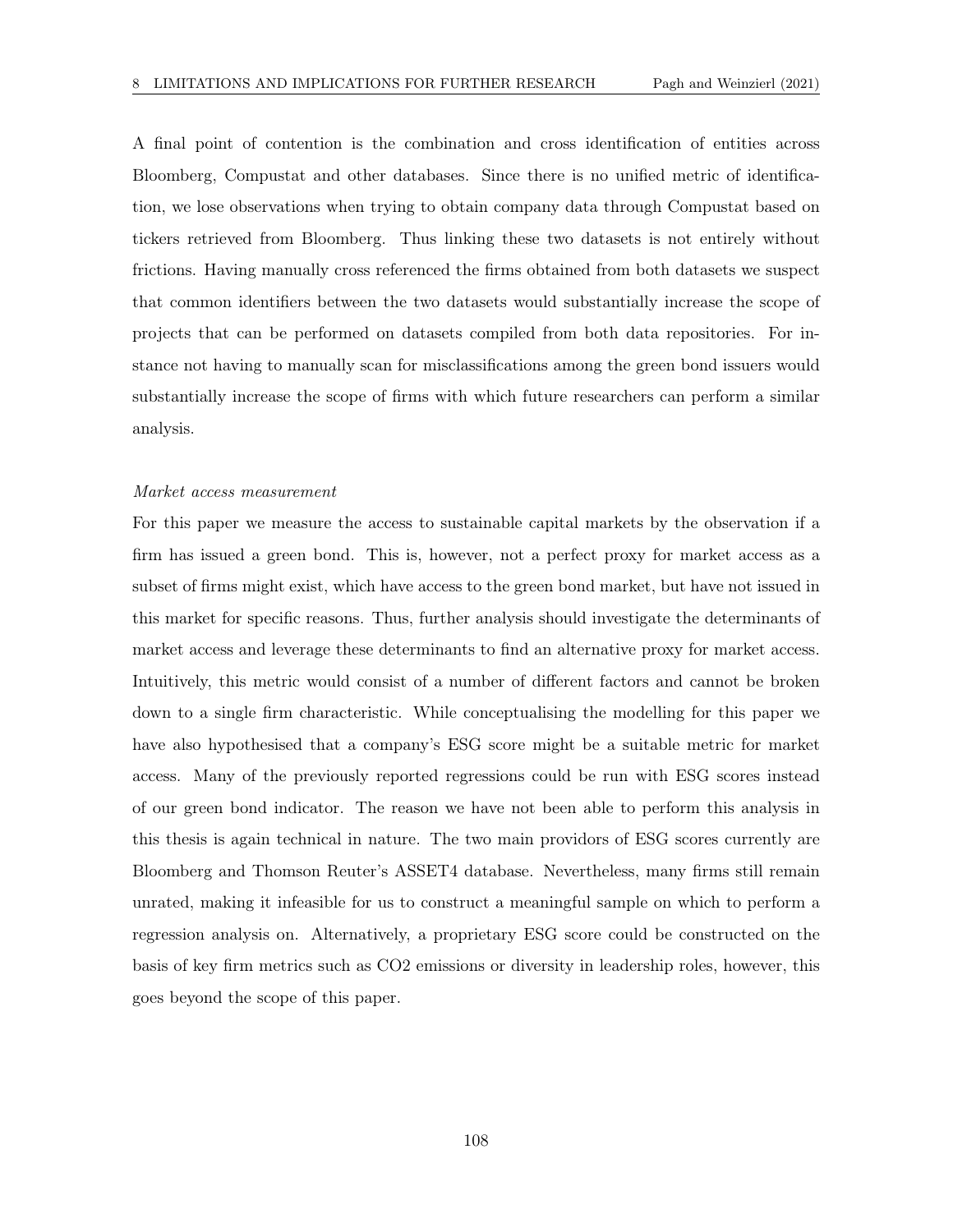## Building on green results

An implicit assumption in our model is that firms choose their debt structure independently and solely on the basis of specific firm characteristics (e.g. green bond market access, size, profitability, etc). Halling et al. (2020) find that firms adjust their leverage choices depending on the macroeconomic environment. The authors even go a step further and analyse the interaction of the business cycle with debt specialisation. For instance they find that firms rely on a wider variety of debt sources during recessions. These considerations could also be incorporated into the analysis performed in this paper. Adding this distinction between boom and bust cycles could lead to some interesting findings on when firms choose to issue green bonds. Since the funds obtained through green bonds face a limited scope of projects they can be invested in, we might expect firms to be more likely to issue green bonds during boom cycles as their need for financial flexibility is not as imminent as during periods of economic difficulty. Such an analysis would, however, require a longer sample period than 7 years, which is currently not feasible given the novelty of the corporate green bond market. The use of a longer sample period is necessary to create clear distinctions between boom and bust cycles. Additionally, expanding the time series of the data will allow future researches to investigate the rolling over of green debt. It will be interesting to determine, whether the proportion of green debt will tend to swell or shrink for the issuing firms and how the proportion of green leverage interacts with the business cycle.

Lastly, our paper follows the vast majority of green bond literature by being of empirical nature rather than theoretical. Thus, all major findings are related to traditional debt theory. As is common within other areas of finance we expect the empirical literature to outweigh theoretical contributions by a substantial factor. In the early days of green bond literature the fundamentals of traditional debt and capital theory will certainly be relied on for inference on green debt findings. Going forward the need for theoretical work, which can encompass the unique features of green bonds and their surrounding environment will, however, remain present.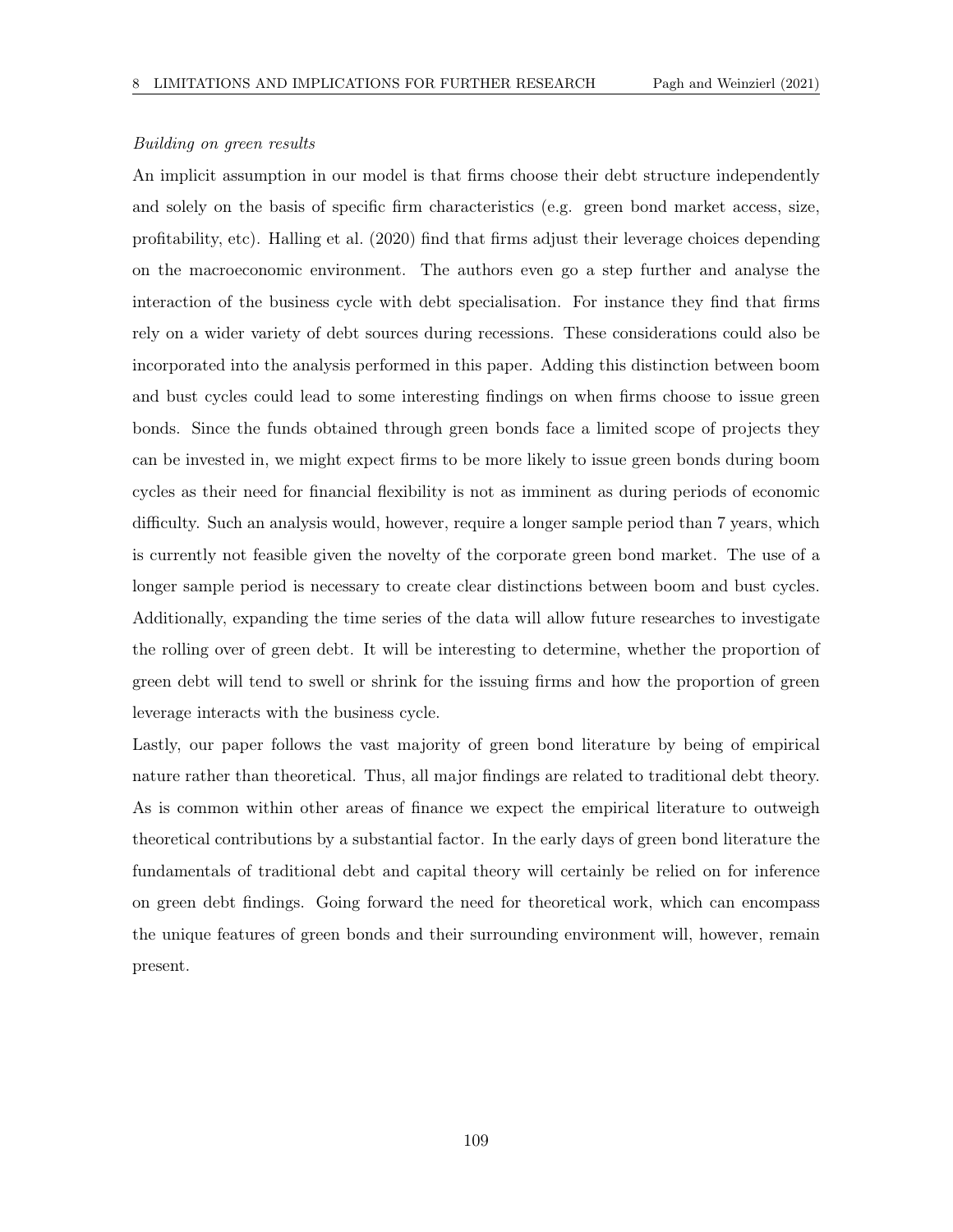# 9 Conclusion

The aim of this thesis is to investigate the impact of the rapidly growing green bond market on firms' debt financing decisions through the questions outlined in the introduction. Above all the analysis' objective is to provide insights into the interaction of debt financing decisions and access to the green bond market. Our empirical findings suggest some interesting relationships and determinants of debt choices, unique to firms with green bond market access. These are summarised in our four main findings.

In a broad sense, the first observation relates green bond market access to firms' leverage ratios. The results for the North American sample show that green bond issuing firms do in fact maintain a higher ratio of total debt to its market value of assets. Firms facing increased debt supply via the green capital market, therefore, appear to make use of this debt supply in a noteworthy way. This inference is, however, not confirmed for our sample of international firms. Here we find no significant relationship between green bond market access and overall leverage. The lack of statistical significance might be driven by a lack of green bond observations in our international sample and thus constitutes an important area for further research. For this reason, we expand upon our analysis by employing alternative estimation methods, which in fact echo our findings for the North American sample more closely. Interpreting these findings too much may lead to ill informed inferences, but we do conclude that the international sample findings do not stand in contrast to the North American ones, even if they do not necessarily verify the same conclusions.

We examine firm leverage in more detail by distinguishing long-term from short-term debt. Here, across both samples, we find that green bond market access significantly increases the long-term debt component when scaled by total debt. Green bonds on average are long-term debt instruments, making this finding intuitive. Another interesting discovery can again be found in the international sample. We find a significant and negative coefficient for the shortterm market leverage. As firms obtain green bond market access they might hypothetically be replacing other short-term debt with green debt, hinting at a substitution effect. Furthermore, within this sample, the substitution effect might explain why overall leverage is not significantly affected by green bond market access as these firms do not increase overall leverage but simply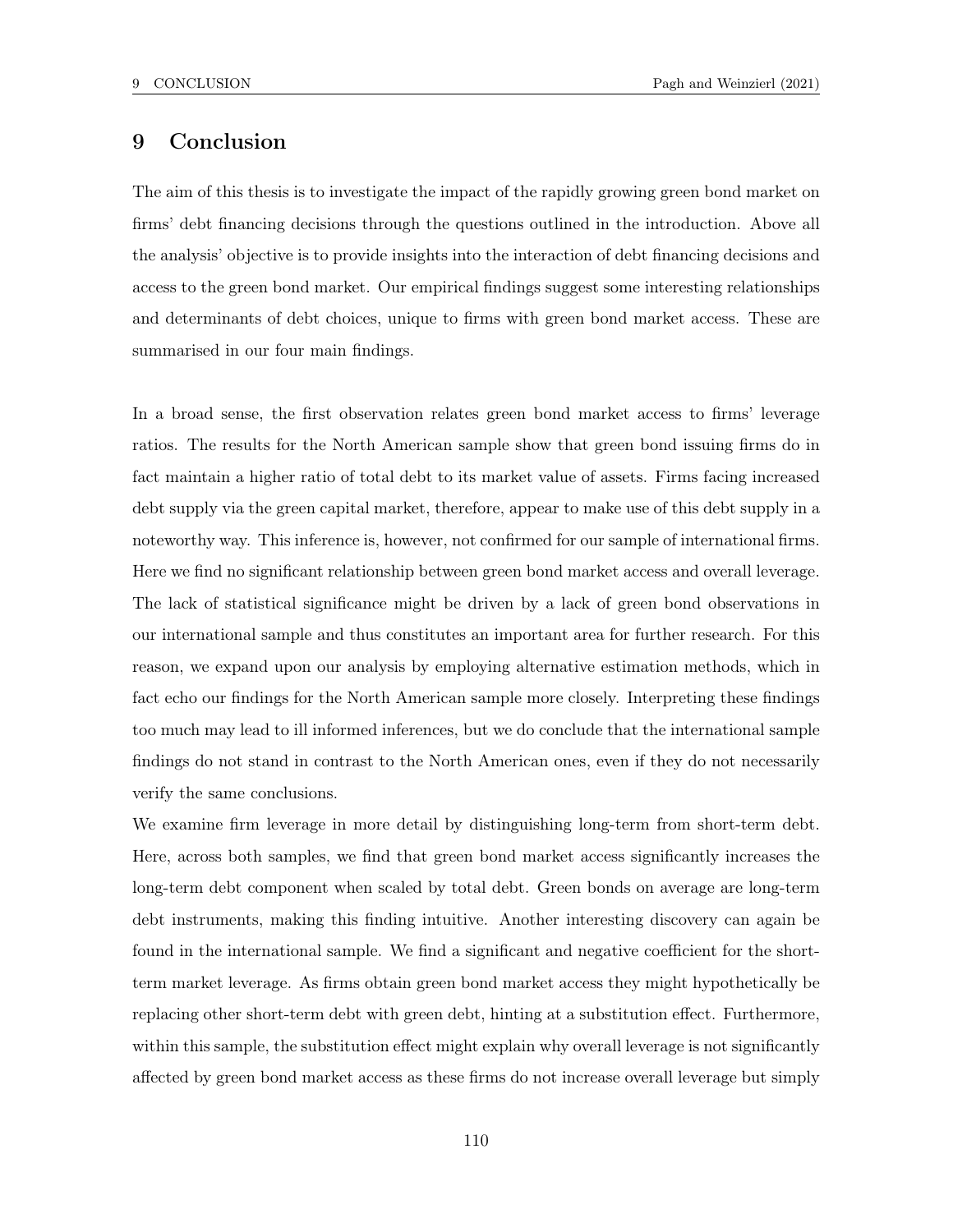retire existing short-term debt for the benefit of new green debt. While these results open up some interesting avenues for further research, this substitution conjecture would also need to be investigated in more detail and verified independently.

Finally, we shift our focus onto the interplay between green bond market access and other debt categories. We measure the degree to which a firm's debt is specialised within specific debt categories by a HHI and use this metric as well as the independent variables of the leverage regressions to answer our question concerning firm's attitude towards other debt categories after issuing a green bond. Across different samples and model specifications we find that green bond issuers on average maintain a lower degree of debt specialisation. This leads us to believe that, controlling for firm characteristics, firms with access to the green bond market spread their debt across a larger array of debt instruments.

This thesis is an initial investigation into corporate debt structure choices through the lens of the newly emerging green bond market. We see our contribution as a starting point upon which a lot more analysis can be built to specifically identify and distinguish the unique decisions made by green bond issuing firms. Most valuable to these future analyses will be the emergence of more and increasingly granular data. Additionally, as more firms enter this market segment we might expect some of the relationships documented in this paper to change over time.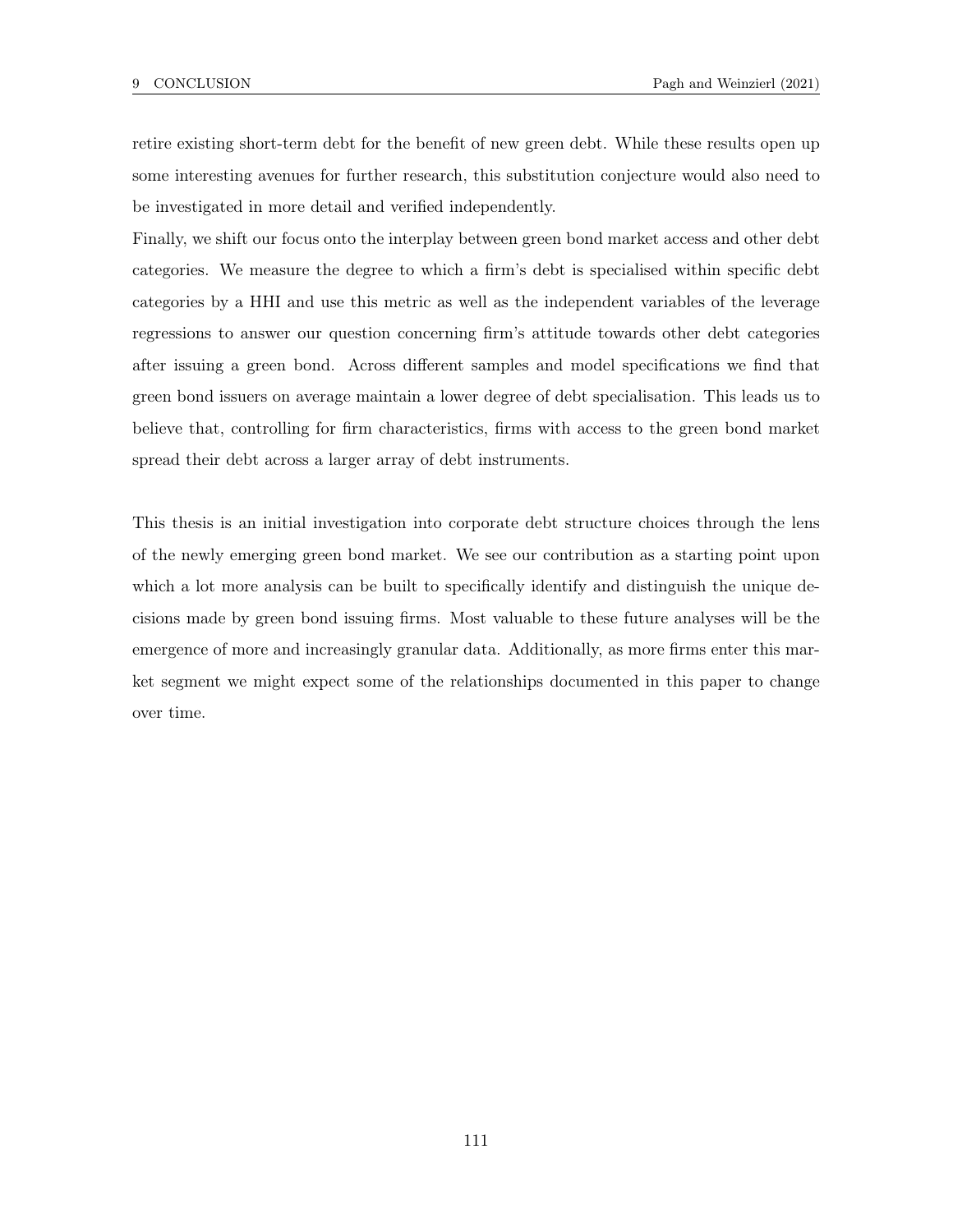## 10 References

- Admati, A. R., DeMarzo, P. M., Hellwig, M. F., & Pfleiderer, P. (2018). The leverage ratchet effect. The Journal of Finance, 73 (1), 145–198.
- Agliardi, E., & Agliardi, R. (2019). Financing environmentally-sustainable projects with green bonds. Environment and development economics, 24 (6), 608–623.
- Akerlof, G. A. (1970). The market for "lemons": Quality uncertainty and the market mechanism. The Quarterly Journal of Economics, 84 (3), 488–500.
- Almeida, M. (2020). Global green bond state of the market 2019. https://www.climatebonds. net/system/tdf/reports/cbi\_sotm\_2019\_vol1\_04d.pdf?file=1&type=node&id= 47577&force=0
- Andrade, G., & Kaplan, S. N. (1998). How costly is financial (not economic) distress? evidence from highly leveraged transactions that became distressed. The journal of finance, 53 (5), 1443–1493.
- Baker, M., Bergstresser, D., Serafeim, G., & Wurgler, J. (2018). Financing the response to climate change: The pricing and ownership of us green bonds (tech. rep.). National Bureau of Economic Research.
- Baker, M., & Wurgler, J. (2002). Market timing and capital structure. The journal of finance,  $57(1), 1-32.$
- Barclay, M. J., & Smith Jr, C. W. (1995). The maturity structure of corporate debt. the Journal of Finance,  $50(2)$ , 609-631.
- Billett, M. T., King, T.-H. D., & Mauer, D. C. (2007). Growth opportunities and the choice of leverage, debt maturity, and covenants. the Journal of Finance,  $62(2)$ , 697–730.
- Bloomberg. (2021). The sustainable debt market is all grown up. https://www.bloomberg. com/news/articles/2021-01-14/the-sustainable-debt-market-is-all-grown-up
- BloombergNEF. (2021). Sustainable debt breaks annual record despite covid-19 challenges. https://about.bnef.com/blog/sustainable-debt-breaks-annual-record-despite-covid-19-challenges/
- Bolton, P., & Freixas, X. (2000). Equity, bonds, and bank debt: Capital structure and financial market equilibrium under asymmetric information. Journal of Political Economy, 108 (2), 324–351.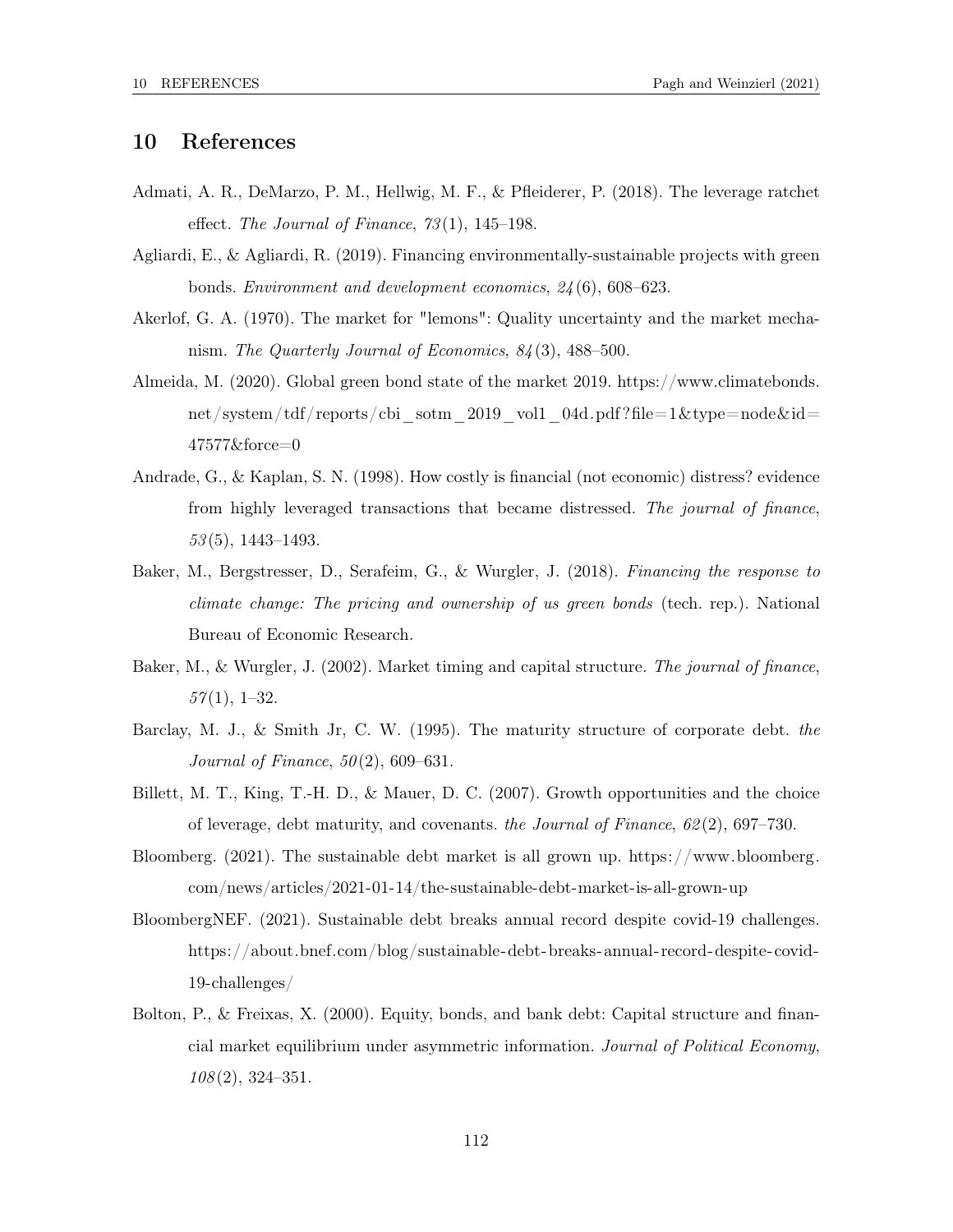- Bolton, P., & Scharfstein, D. S. (1996). Optimal debt structure and the number of creditors. Journal of political economy,  $104(1)$ , 1–25.
- Bradley, M., Jarrell, G. A., & Kim, E. H. (1984). On the existence of an optimal capital structure: Theory and evidence. The journal of Finance, 39(3), 857–878.
- Byoun, S. (2008). How and when do firms adjust their capital structures toward targets? The Journal of Finance, 63 (6), 3069–3096.
- Byoun, S. (2011). Financial flexibility and capital structure decision. Available at SSRN 1108850.
- Cantillo, M., & Wright, J. (2000). How do firms choose their lenders? an empirical investigation. The Review of Financial Studies, 13(1), 155–189.
- CBI. (2020a). The climate bonds certification scheme. https://www.climatebonds.net/files/ files/CBI\_Certification\_Brochure\_Nov2020.pdf
- CBI. (2020b). Green bond market summary: H1 2020. https://www.climatebonds.net/system/ tdf/reports/h1\_2020\_highlights\_final.pdf?file=1&type=node&id=54212&force=0
- Chang, X., & Dasgupta, S. (2009). Target behavior and financing: How conclusive is the evidence? The Journal of Finance,  $64(4)$ , 1767–1796.
- Chang, X., Dasgupta, S., & Hilary, G. (2006). Analyst coverage and financing decisions. The Journal of Finance, 61 (6), 3009–3048.
- Chava, S. (2014). Environmental externalities and cost of capital. *Management Science*,  $60(9)$ , 2223–2247.
- Chemmanur, T. J., & Fulghieri, P. (1994). Reputation, renegotiation, and the choice between bank loans and publicly traded debt. Review of financial Studies, 7 (3), 475–506.
- Chen, H. (2010). Macroeconomic conditions and the puzzles of credit spreads and capital structure. The Journal of Finance, 65 (6), 2171–2212.
- Chirinko, R. S., & Singha, A. R. (2000). Testing static tradeoff against pecking order models of capital structure: A critical comment. Journal of financial economics, 58 (3), 417–425.
- Choi, J., Hackbarth, D., & Zechner, J. (2018). Corporate debt maturity profiles. Journal of Financial Economics, 130 (3), 484–502.
- Colla, P., Ippolito, F., & Li, K. (2013). Debt specialization. The Journal of Finance,  $68(5)$ , 2117–2141.
- DeAngelo, H., DeAngelo, L., & Whited, T. M. (2011). Capital structure dynamics and transitory debt. Journal of financial economics,  $99(2)$ ,  $235-261$ .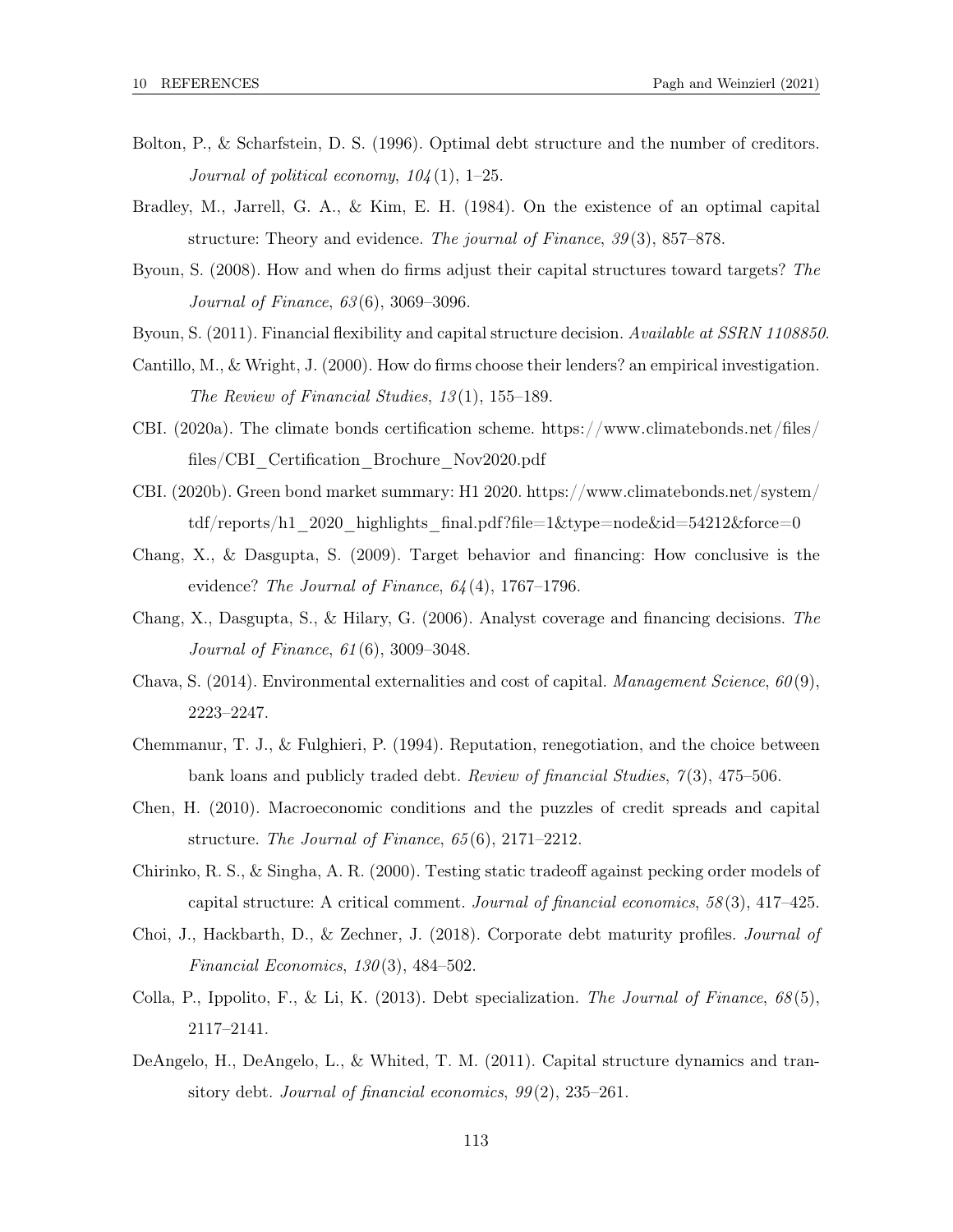- DeAngelo, H., & Roll, R. (2015). How stable are corporate capital structures? The Journal of Finance,  $70(1)$ , 373-418.
- Della Seta, M., Morellec, E., & Zucchi, F. (2020). Short-term debt and incentives for risktaking. Journal of Financial Economics,  $137(1)$ , 179–203.
- DeMarzo, P. M., & Fishman, M. J. (2007). Optimal long-term financial contracting. The Review of Financial Studies,  $20(6)$ , 2079–2128.
- Denis, D. J., & Mihov, V. T. (2003). The choice among bank debt, non-bank private debt, and public debt: Evidence from new corporate borrowings. Journal of financial Economics,  $70(1), 3-28.$
- Deschryver, P., & De Mariz, F. (2020). What future for the green bond market? how can policymakers, companies, and investors unlock the potential of the green bond market? Journal of risk and Financial Management, 13 (3), 61.
- Diamond, D. W. (1984). Financial intermediation and delegated monitoring. The review of economic studies, 51 (3), 393–414.
- Diamond, D. W. (1991). Monitoring and reputation: The choice between bank loans and directly placed debt. *Journal of political Economy*,  $99(4)$ , 689–721.
- Diamond, D. W. (1993). Seniority and maturity of debt contracts. *Journal of financial Eco*nomics,  $33(3)$ ,  $341-368$ .
- Diamond, D. W., & He, Z. (2014). A theory of debt maturity: The long and short of debt overhang. The Journal of Finance, 69 (2), 719–762.
- Fama, E. F. (1985). What's different about banks? Journal of monetary economics,  $15(1)$ , 29–39.
- Fama, E. F. (1990). Contract costs and financing decisions. Journal of Business, 71–91.
- Fama, E. F., & French, K. R. (1997). Industry costs of equity. Journal of financial economics,  $\mu$ 3(2), 153-193.
- Fama, E. F., & French, K. R. (2002). Testing trade-off and pecking order predictions about dividends and debt. The review of financial studies,  $15(1)$ ,  $1-33$ .
- Faulkender, M., & Petersen, M. A. (2006). Does the source of capital affect capital structure? The Review of Financial Studies,  $19(1)$ ,  $45-79$ .
- Fischer, E. O., Heinkel, R., & Zechner, J. (1989). Dynamic capital structure choice: Theory and tests. The Journal of Finance,  $44(1)$ , 19–40.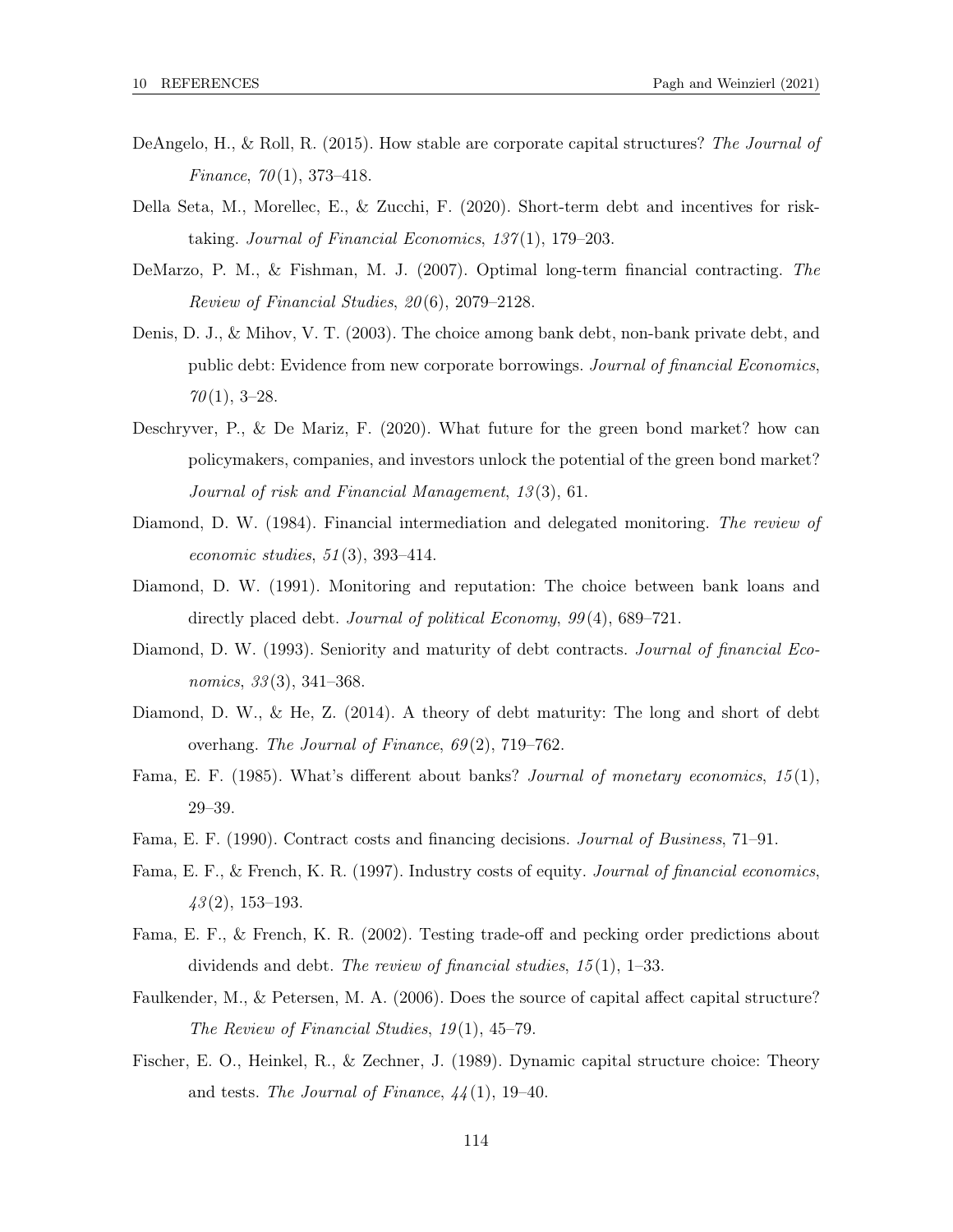- Flammer, C. (2021). Corporate green bonds. Journal of Financial Economics, (Article in press).
- Frank, M. Z., & Goyal, V. K. (2003). Testing the pecking order theory of capital structure. Journal of financial economics,  $67(2)$ ,  $217-248$ .
- Frank, M. Z., & Goyal, V. K. (2009). Capital structure decisions: Which factors are reliably important? Financial management, 38 (1), 1–37.
- Glover, B. (2016). The expected cost of default. Journal of Financial Economics, 119(2), 284– 299.
- Gornall, W., & Strebulaev, I. A. (2018). Financing as a supply chain: The capital structure of banks and borrowers. Journal of Financial Economics, 129 (3), 510–530.
- Graham, J. R. (2000). How big are the tax benefits of debt? The Journal of Finance, 55(5), 1901–1941.
- Hackbarth, D., Hennessy, C. A., & Leland, H. E. (2007). Can the trade-off theory explain debt structure? The Review of Financial Studies, 20(5), 1389–1428.
- Hackbarth, D., Miao, J., & Morellec, E. (2006). Capital structure, credit risk, and macroeconomic conditions. Journal of financial economics,  $82(3)$ , 519–550.
- Halling, M., Yu, J., & Zechner, J. (2016). Leverage dynamics over the business cycle. Journal of Financial Economics, 122 (1), 21–41.
- Halling, M., Yu, J., & Zechner, J. (2020). The dynamics of corporate debt structure. Swedish House of Finance Research Paper, (20-3).
- Ham, C. G., Kaplan, Z. R., & Leary, M. T. (2020). Do dividends convey information about future earnings? Journal of Financial Economics, 136 (2), 547–570.
- Heinkel, R., Kraus, A., & Zechner, J. (2001). The effect of green investment on corporate behavior. Journal of financial and quantitative analysis, 431–449.
- Hennessy, C. A., & Whited, T. M. (2005). Debt dynamics. The journal of finance,  $60(3)$ , 1129–1165.
- Hovakimian, A., Opler, T., & Titman, S. (2001). The debt-equity choice. Journal of Financial and Quantitative analysis, 1–24.
- ICMA. (2017). The green bond principles 2017. https://www.icmagroup.org/assets/documents/ Regulatory/Green-Bonds/GreenBondsBrochure-JUNE2017.pdf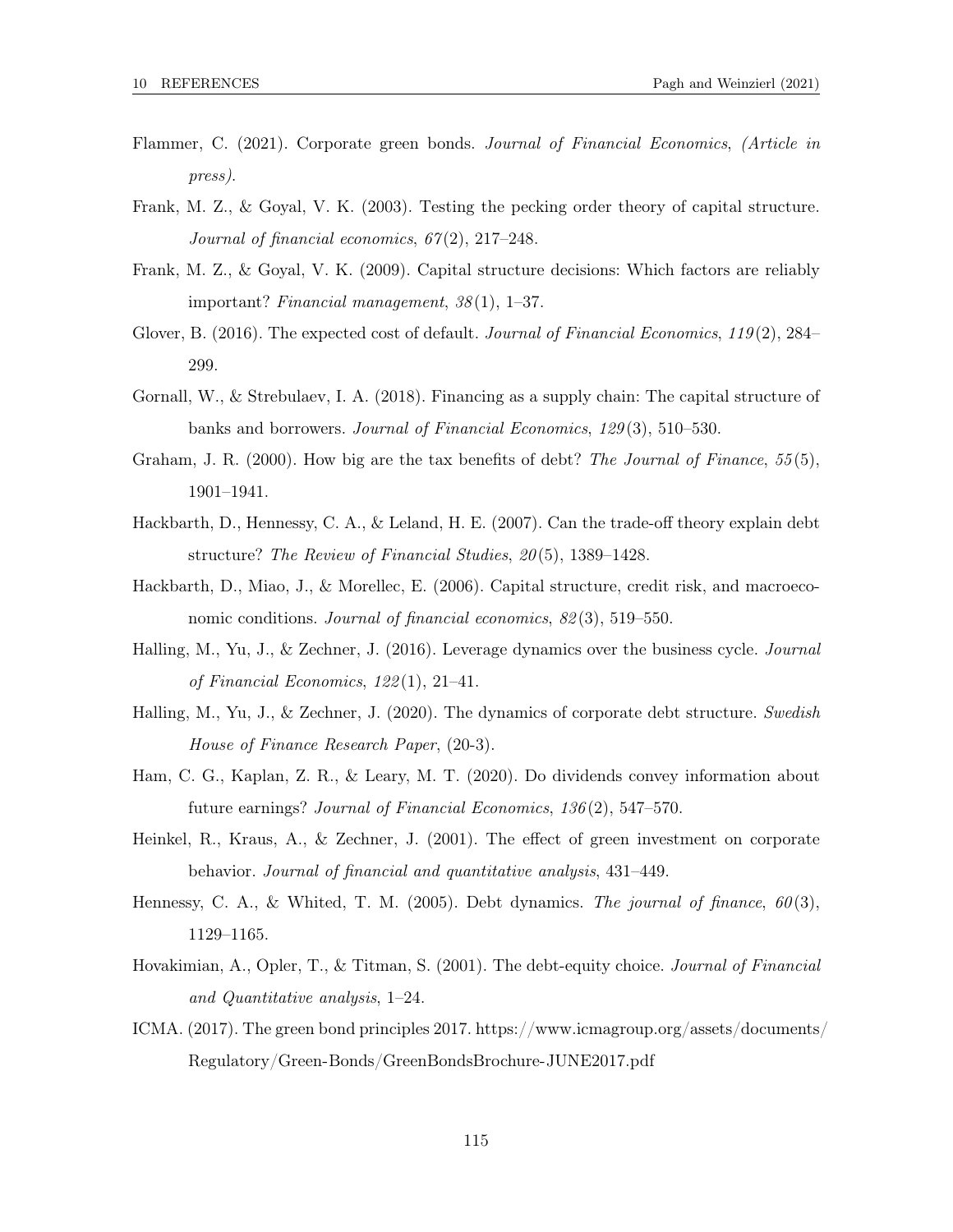- Jensen, M. C. (1986). Agency costs of free cash flow, corporate finance, and takeovers. The American economic review, 76 (2), 323–329.
- Jensen, M. C., & Meckling, W. H. (1976). Theory of the firm: Managerial behavior, agency costs and ownership structure. Journal of financial economics, 3 (4), 305–360.
- Johnson, S. A. (2003). Debt maturity and the effects of growth opportunities and liquidity risk on leverage. the review of Financial studies,  $16(1)$ , 209–236.
- Karpf, A., & Mandel, A. (2018). The changing value of the 'green'label on the us municipal bond market. Nature Climate Change,  $8(2)$ , 161–165.
- Korajczyk, R. A., & Levy, A. (2003). Capital structure choice: Macroeconomic conditions and financial constraints. Journal of financial economics, 68 (1), 75–109.
- Korteweg, A. (2010). The net benefits to leverage. The Journal of Finance, 65(6), 2137–2170.
- Kraus, A., & Litzenberger, R. H. (1973). A state-preference model of optimal financial leverage. The journal of finance,  $28(4)$ ,  $911-922$ .
- Krüger, P. (2015). Corporate goodness and shareholder wealth. Journal of financial economics,  $115(2)$ , 304-329.
- Larcker, D. F., & Watts, E. M. (2020). Where's the greenium? Journal of Accounting and Economics,  $69(2-3)$ , 101312.
- Leary, M. T. (2009). Bank loan supply, lender choice, and corporate capital structure. The Journal of Finance, 64 (3), 1143–1185.
- Leary, M. T., & Roberts, M. R. (2005). Do firms rebalance their capital structures? The journal of finance,  $60(6)$ ,  $2575-2619$ .
- Leary, M. T., & Roberts, M. R. (2010). The pecking order, debt capacity, and information asymmetry. Journal of financial economics, 95 (3), 332–355.
- Leland, H. E. (1994). Corporate debt value, bond covenants, and optimal capital structure. The journal of finance,  $49(4)$ , 1213–1252.
- Leland, H. E. (1998). Agency costs, risk management, and capital structure. The Journal of Finance, 53 (4), 1213–1243.
- Lemmon, M. L., Roberts, M. R., & Zender, J. F. (2008). Back to the beginning: Persistence and the cross-section of corporate capital structure. The journal of finance,  $63(4)$ , 1575–1608.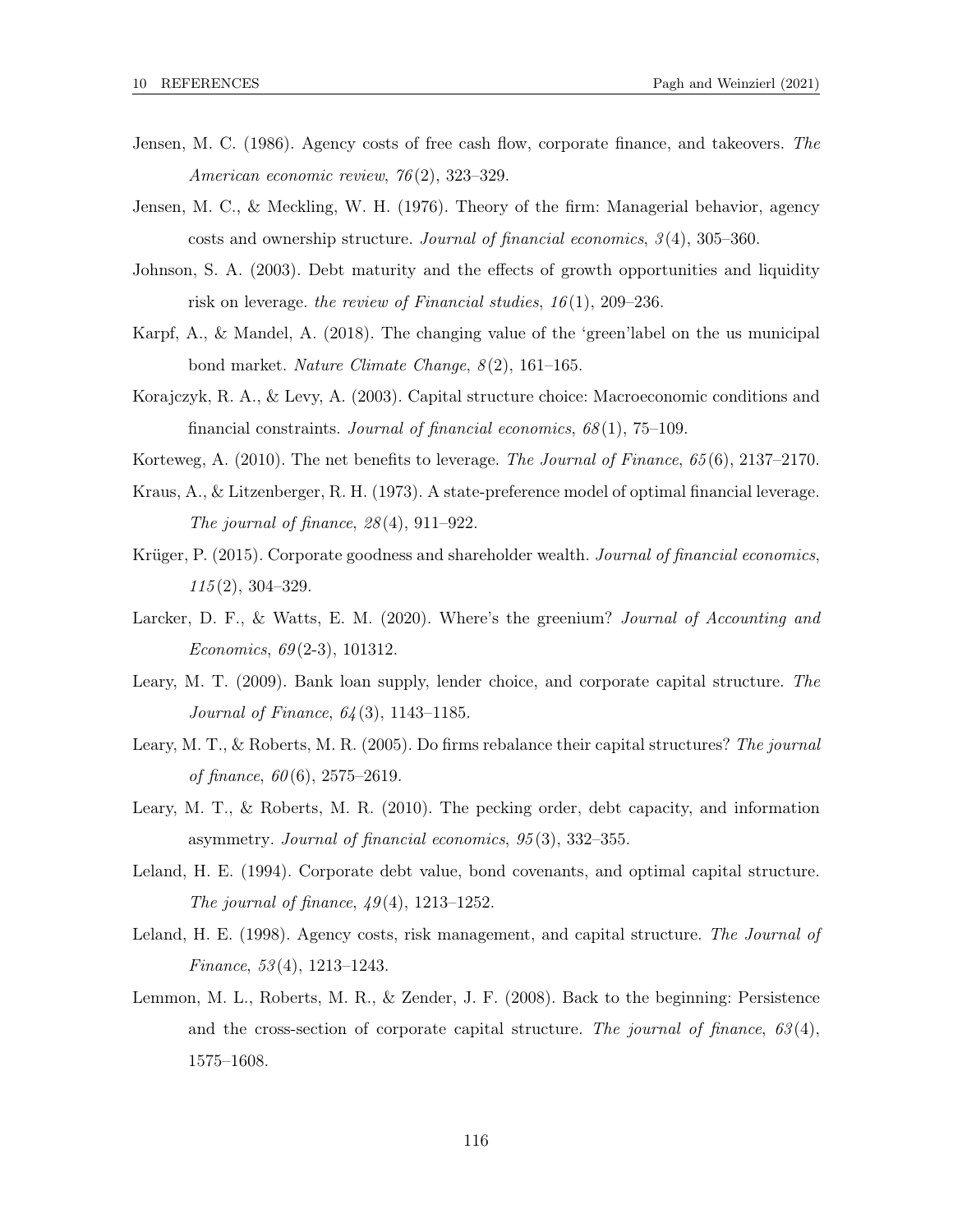- Levy, A., & Hennessy, C. (2007). Why does capital structure choice vary with macroeconomic conditions? Journal of monetary Economics, 54 (6), 1545–1564.
- MacAskill, S., Roca, E., Liu, B., Stewart, R., & Sahin, O. (2020). Is there a green premium in the green bond market? systematic literature review revealing premium determinants. Journal of Cleaner Production, 124491.
- MacKay, P., & Phillips, G. M. (2005). How does industry affect firm financial structure? The Review of Financial Studies, 18 (4), 1433–1466.
- McCrone, A. (2019). Mccrone: Clean energy's decade nearly gone, and its decade ahead. https: //about.bnef.com/blog/mccrone-clean-energys-decade-nearly-gone-and-its-decadeahead/
- Menz, K.-M. (2010). Corporate social responsibility: Is it rewarded by the corporate bond market? a critical note. Journal of Business Ethics, 96(1), 117–134.
- Merton, R. C. (1974). On the pricing of corporate debt: The risk structure of interest rates. The Journal of finance,  $29(2)$ ,  $449-470$ .
- Miller, M. H. (1977). Debt and taxes. the Journal of Finance,  $32(2)$ ,  $261-275$ .
- Modigliani, F., & Miller, M. H. (1958). The cost of capital, corporation finance and the theory of investment. The American economic review, 48 (3), 261–297.
- Modigliani, F., & Miller, M. H. (1963). Corporate income taxes and the cost of capital: A correction. The American economic review, 53 (3), 433–443.
- Morellec, E., Nikolov, B., & Schürhoff, N. (2012). Corporate governance and capital structure dynamics. The Journal of Finance,  $67(3)$ , 803–848.
- Myers, S. C. (1977). Determinants of corporate borrowing. Journal of financial economics,  $5(2), 147-175.$
- Myers, S. C. (1984). The capital structure puzzle. The Journal of Finance, 39(3), 575–592.
- Myers, S. C., & Majluf, N. S. (1984). Corporate financing and investment decisions when firms have information that investors do not have. Journal of financial economics,  $13(2)$ , 187–221.
- Nanayakkara, M., & Colombage, S. (2019). Do investors in green bond market pay a premium? global evidence. Applied Economics, 51 (40), 4425–4437.
- Opler, T., Pinkowitz, L., Stulz, R., & Williamson, R. (1999). The determinants and implications of corporate cash holdings. Journal of financial economics,  $52(1)$ ,  $3-46$ .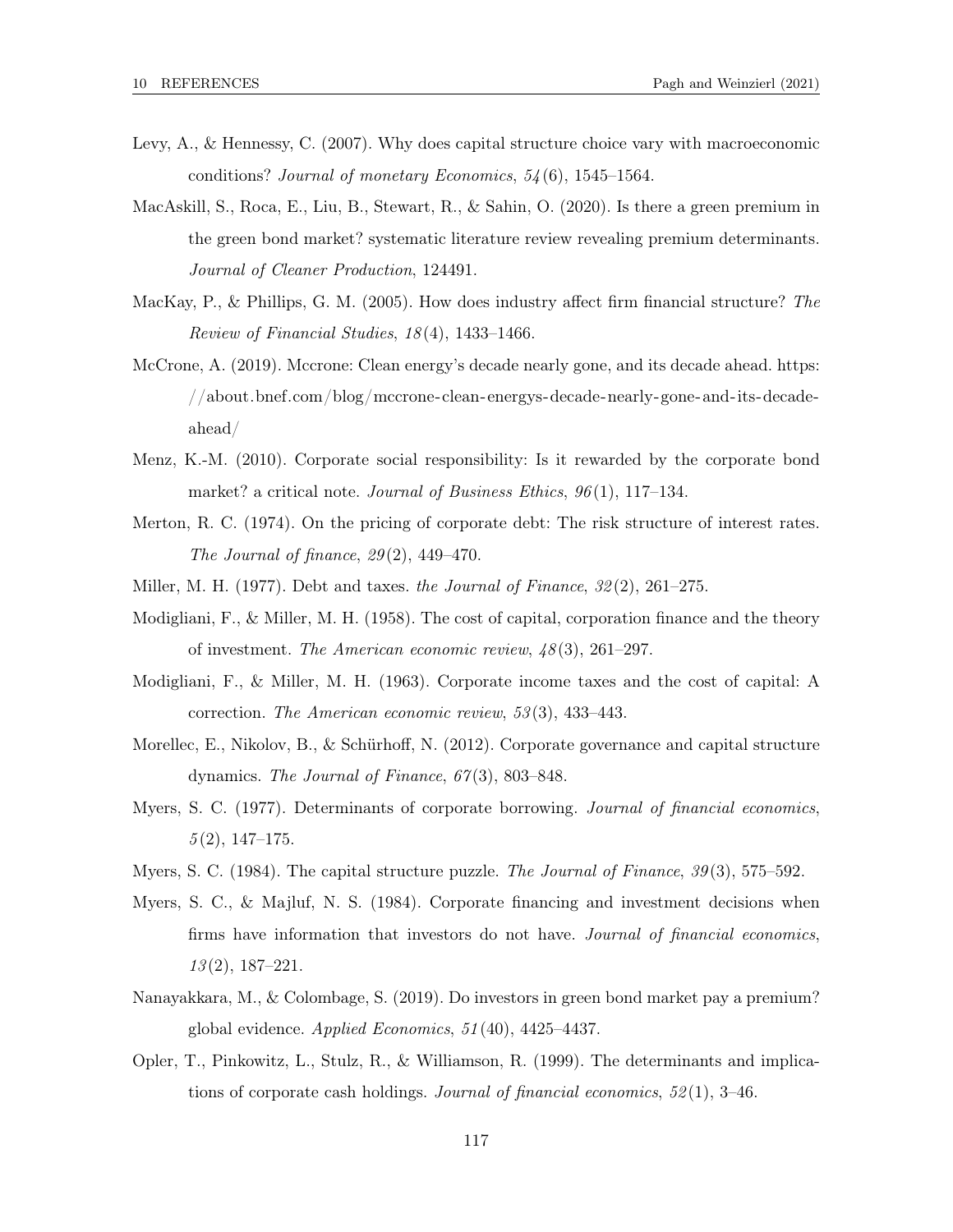- Park, C. (2000). Monitoring and structure of debt contracts. The Journal of Finance, 55(5), 2157–2195.
- Rajan, R. G., & Zingales, L. (1995). What do we know about capital structure? some evidence from international data. The journal of Finance,  $50(5)$ , 1421–1460.
- Rauh, J. D., & Sufi, A. (2010). Capital structure and debt structure. The Review of Financial Studies, 23 (12), 4242–4280.
- Rauh, J. D., & Sufi, A. (2012). Explaining corporate capital structure: Product markets, leases, and asset similarity. *Review of Finance*,  $16(1)$ ,  $115-155$ .
- Reboredo, J. C., & Ugolini, A. (2020). Price connectedness between green bond and financial markets. Economic Modelling, 88, 25–38.
- Remmers, L., Stonehill, A., Wright, R., & Beekhuisen, T. (1974). Industry and size as debt ratio determinants in manufacturing internationally. Financial Management, 24–32.

Robinson, T. R. (2020). International financial statement analysis. John Wiley & Sons.

- Ross, S. A. (1977). The determination of financial structure: The incentive-signalling approach. The bell journal of economics, 23–40.
- Shyam-Sunder, L., & Myers, S. C. (1999). Testing static tradeoff against pecking order models of capital structure. Journal of financial economics, 51 (2), 219–244.
- Spence, M. (1973). Job market signaling. The Quarterly Journal of Economics,  $87(3)$ ,  $355-$ 374.
- Stellner, C., Klein, C., & Zwergel, B. (2015). Corporate social responsibility and eurozone corporate bonds: The moderating role of country sustainability. Journal of Banking  $\mathcal C$ Finance, 59, 538–549.
- Stock, J. H., & Watson, M. W. (2015). Introduction to econometrics 3rd ed.
- Stohs, M. H., & Mauer, D. C. (1996). The determinants of corporate debt maturity structure. Journal of business, 279–312.
- Strebulaev, I. A. (2007). Do tests of capital structure theory mean what they say? The journal of finance, 62 (4), 1747–1787.
- Sufi, A. (2009). The real effects of debt certification: Evidence from the introduction of bank loan ratings. The Review of Financial Studies, 22 (4), 1659–1691.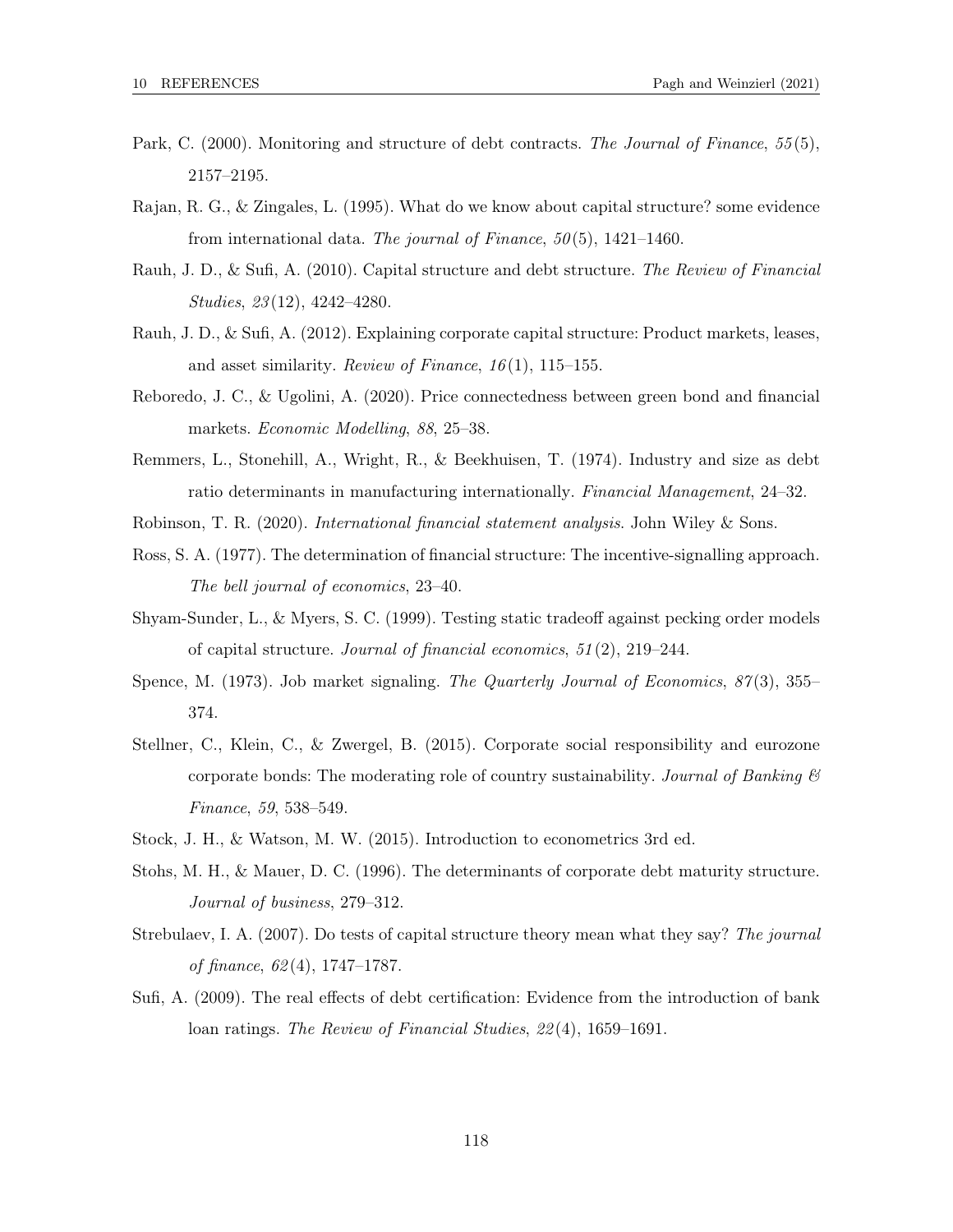- Tang, D. Y., & Zhang, Y. (2020). Do shareholders benefit from green bonds? [Environmental, Social, and Governance Issues: Emerging Markets and Beyond]. Journal of Corporate Finance, 61, 101427. https://doi.org/https://doi.org/10.1016/j.jcorpfin.2018.12.001
- Titman, S., & Wessels, R. (1988). The determinants of capital structure choice. The Journal of finance,  $43(1)$ , 1–19.
- Tricoire, J.-P., & Blum, O. (2021). Corporate action on climate change needed more than ever. https://www.weforum.org/agenda/2021/01/corporate-action-esg-climate-change/
- Welch, I. (2004). Capital structure and stock returns. Journal of political economy,  $112(1)$ , 106–131.
- Welch, I. (2011). Two common problems in capital structure research: The financial-debt-toasset ratio and issuing activity versus leverage changes. International review of finance,  $11(1), 1-17.$
- Wooldridge, J. M. (2010). *Econometric analysis of cross section and panel data*. MIT press.
- Wooldridge, J. M. (2015). *Introductory econometrics: A modern approach*. Cengage learning.
- Zerbib, O. D. (2019). The effect of pro-environmental preferences on bond prices: Evidence from green bonds. Journal of Banking & Finance, 98, 39–60.
- Zwiebel, J. (1996). Dynamic capital structure under managerial entrenchment. The American economic review, 1197–1215.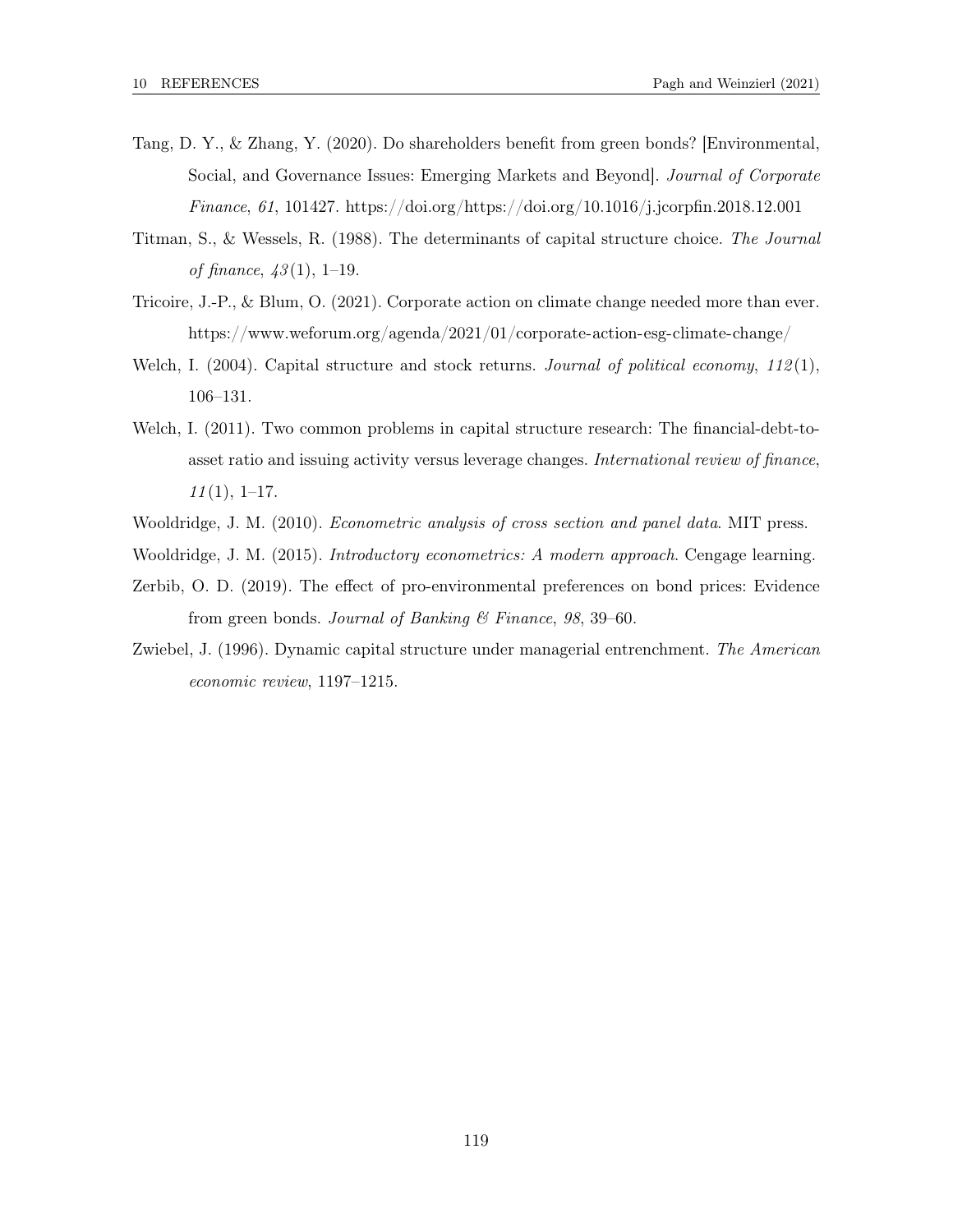# 11 Appendices

## 11.1 Appendix 1: Econometric Tests and Robust Standard Errors

#### Econometric Tests

We perform the econometric tests as explained in section 5.3 on all specifications of the leverage regressions in section 7. The test results indicate which estimation method is most appropriate for the analysis. Additionally, the tests allow us to investigate the appropriateness of the model specifications as outlined in section 5 more rigorously. Overall, we confirm that using fixed effects estimation for our models is most appropriate.

Starting with the North American sample, we firstly perform the Breusch Pagan test for homoskedasticity in the idiosyncratic error term,  $u_i$ . The null hypothesis of the test is no heteroskedasticity and the test static follows a Chi-distribution with k degrees of freedom as described in section 5.3. Across all model specifications we find significant levels of heteroskedasticity (at the 1% level), meaning that we reject the pooled OLS regression method as the most appropriate mode of estimation.

With this finding we move on to determine whether random effects or fixed effects estimation should be used. For this purpose we employ the Hausman test to assess the difference in parameter estimates. The null states no correlation between the between the time invariant part of the error term,  $a_i$ , and the explanatory variables. If we are not able to reject the null random effects estimation will be more efficient. The test statistic is calculated as:

$$
H = \left(\hat{\delta}_{RE} - \hat{\delta}_{FE}\right)' \left( Var \left(\hat{\delta}_{RE}\right) - Var \left(\hat{\delta}_{FE}\right) \right) \left(\hat{\delta}_{RE} - \hat{\delta}_{FE}\right)
$$

Where  $\hat{\delta}_{RE}$  and  $\hat{\delta}_{FE}$  are the  $k \times 1$  vectors of random and fixed effects estimators respectively. The test statistic follows are Chi-squared distribution with k degrees of freedom.

Again we find significant differences consistently at the 1% level, indicating that random effects estimation is inconsistent.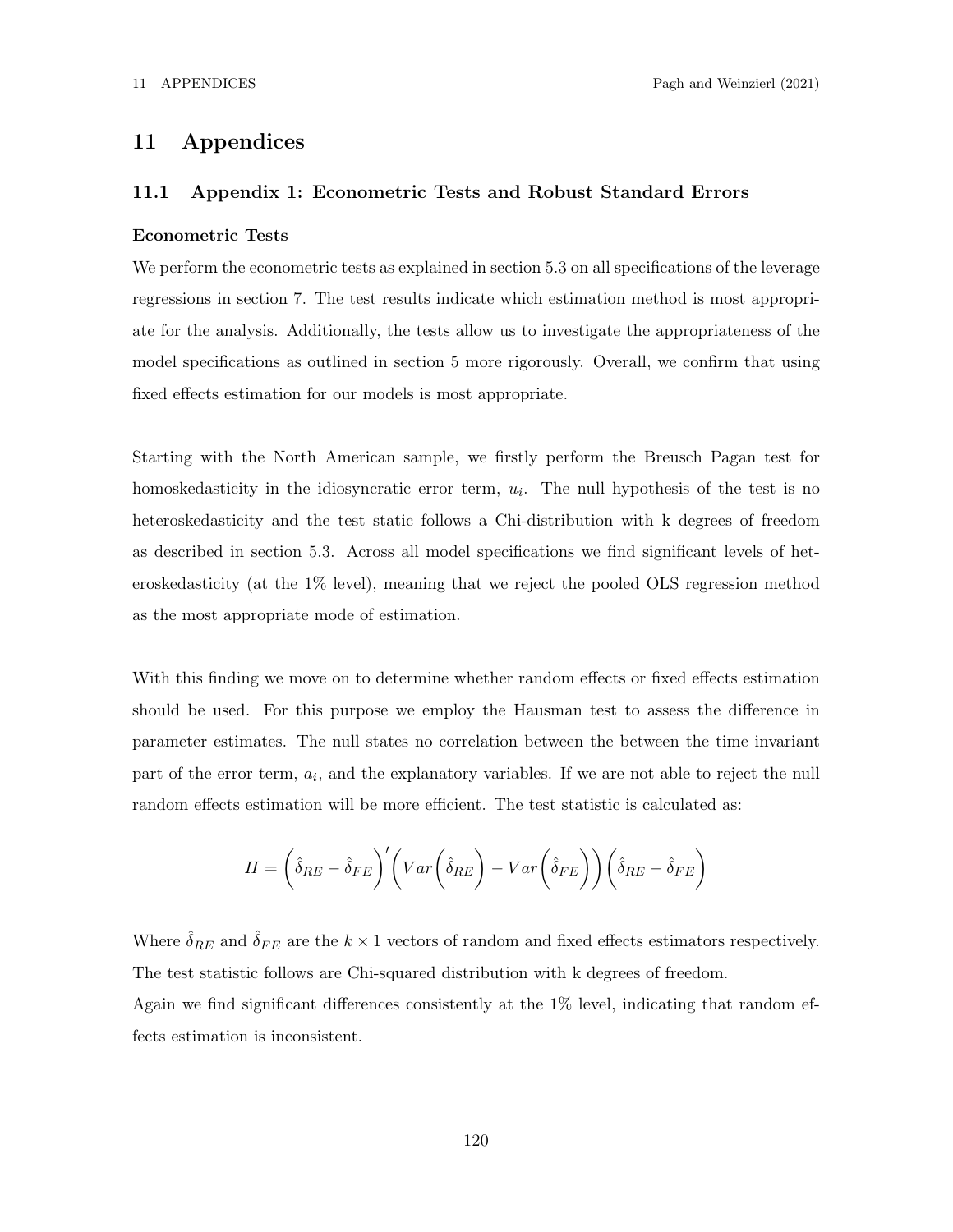Finally, we compare fixed effects estimation to first difference estimation, by following the test proposed by Wooldridge (2015). To perform the test we first run a first difference regressions and following that we regress the residuals on their lagged values:

$$
\Delta y_{i,t} = \beta_1 \Delta x_{i,t} + \Delta u_{i,t}
$$

$$
\Delta u_{i,t} = \delta_1 \Delta u_{i,t-1} + error_{i,t}
$$

The results builds on the finding by Wooldridge (2015) that if the lagged first-difference errors are serially correlated, then the level errors,  $u_{i,t}$  will be serially uncorrelated. The null hypothesis for the level errors us therefore stated as follows:

$$
H_0: \rho_{u_{i,t}, u_{i,t-1}} = 0
$$

The test indicates the prevalence of significant serial correlation in the first differenced idiosyncratic error term suggesting that fixed effects estimation is appropriate. As the choice between first difference and fixed effects is rarely clear-cut we report our fixed effects estimations with Newey-West standard errors.

We perform the same three sets of tests on the data of the international sample. The Breusch Pagan test again reveals that the data displays heteroskedastic error terms (at the significance level of 1%), meaning that we reject the pooled OLS estimation as the model of choice. The Hausman test finds significant correlation between the idiosyncratic error term and the regressor variables, making the random effects estimation inconsistent (at the significance level of 1%). Finally, the first difference residuals are significantly correlated at the 1% level. The conclusion following from these tests is the same as with the North American sample and we decide to employ fixed effects estimation.

## Robust Standard Errors

Given the fact that the data employed in this paper will contain certain random factors which cloud the decisiveness of our econometric testing, we acknowledge that the models we use might suffer from serial correlation or heteroskedasticity. For this reason we report our main leverage regressions in section 7 with robust standard errors.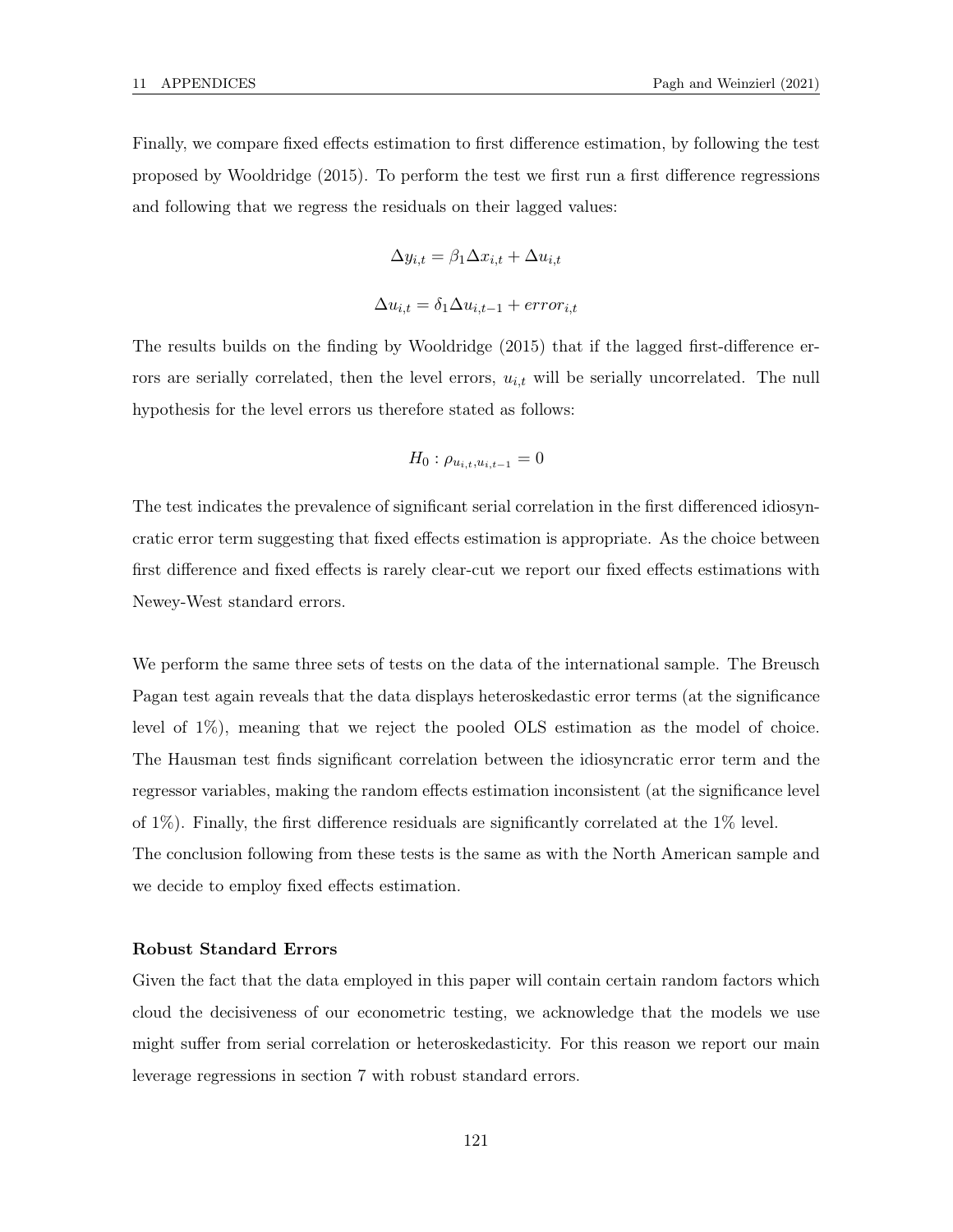More specifically by reporting our results with standard errors which follow the Newey-West procedure we account for serial correlation as well as arbitrary heteroskedasticity (Wooldridge, 2015). As the theory underlying the exact computation of these adjusted standard errors is rather technical in nature we do not elaborate further. Less rigorous standard errors are reported for some regressions; more specifically the White heteroskedastic robust standard errors. As serial correlation is more likely to be an issue for fixed effects estimation we employ Newey-West standards errors for all fixed effects regressions and White standard errors for the remaining estimation methods.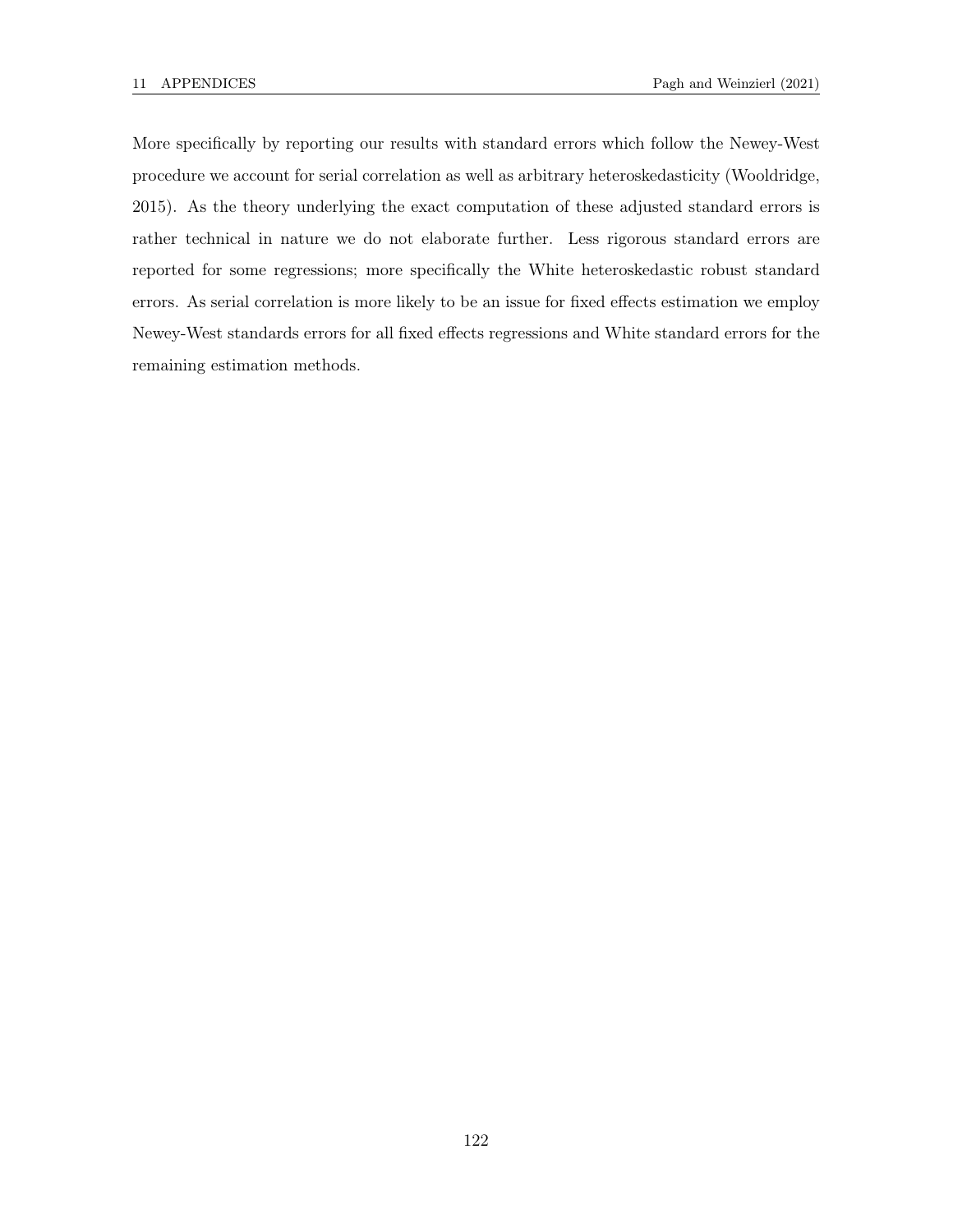## 11.2 Appendix 2: Market Leverage Regression - First Difference

#### Table 11: Determinants of market leverage: International sample - First Difference

The dependent variable is the ratio of total debt (long-term  $+$  short-term) to the market value of assets (section 4.2.1). We estimate over the period 2013-2019 using a panel regression (equation 3) in first difference. The green bond variable is equal to 1 for all firm-quarters from and including issuance. All specifications are performed on a first difference estimation. Additional controls follow the definitions of section 4.3. We report White standard errors in brackets.

|                     | (1)                    | (2)                   | (3)                   | (4)                   | (5)                    |
|---------------------|------------------------|-----------------------|-----------------------|-----------------------|------------------------|
| Profitability       | $-0.001$<br>(0.003)    | $-0.001$<br>(0.003)   | $-0.001$<br>(0.003)   | $-0.001$<br>(0.003)   | 0.001<br>(0.003)       |
| Size                | $\,0.003\,$<br>(0.011) | 0.003<br>(0.011)      | 0.003<br>(0.011)      | 0.003<br>(0.011)      | $0.022**$<br>(0.010)   |
| Tangibility         | $0.227***$<br>(0.033)  | $0.227***$<br>(0.033) | $0.227***$<br>(0.033) | $0.229***$<br>(0.034) | $0.220***$<br>(0.032)  |
| M/B                 | $-0.032**$<br>(0.013)  | $-0.032**$<br>(0.013) | $-0.032**$<br>(0.013) | $-0.032**$<br>(0.013) | $-0.028**$<br>(0.012)  |
| Green Bond          |                        | $0.020***$<br>(0.007) | $0.020***$<br>(0.007) | $0.021***$<br>(0.007) | $0.020***$<br>(0.007)  |
| SG&A                |                        |                       | $-0.001$<br>(0.002)   | $-0.0004$<br>(0.002)  | $-0.0002$<br>(0.002)   |
| Short-term Debt     |                        |                       |                       | $0.016***$<br>(0.005) |                        |
| Return on Equity    |                        |                       |                       |                       | $-0.029***$<br>(0.002) |
| Volatility (assets) |                        |                       |                       |                       | $-0.175***$<br>(0.018) |
| Observations        | 28,723                 | 28,723                | 28,723                | 28,721                | 28,723                 |
| $R^2$               | 0.083                  | 0.083                 | 0.083                 | 0.086                 | 0.142                  |
| Controls            | Firm                   | Firm                  | Firm                  | Firm                  | Firm                   |
| Estimation Method   | Difference             | Difference            | Difference            | Difference            | Difference             |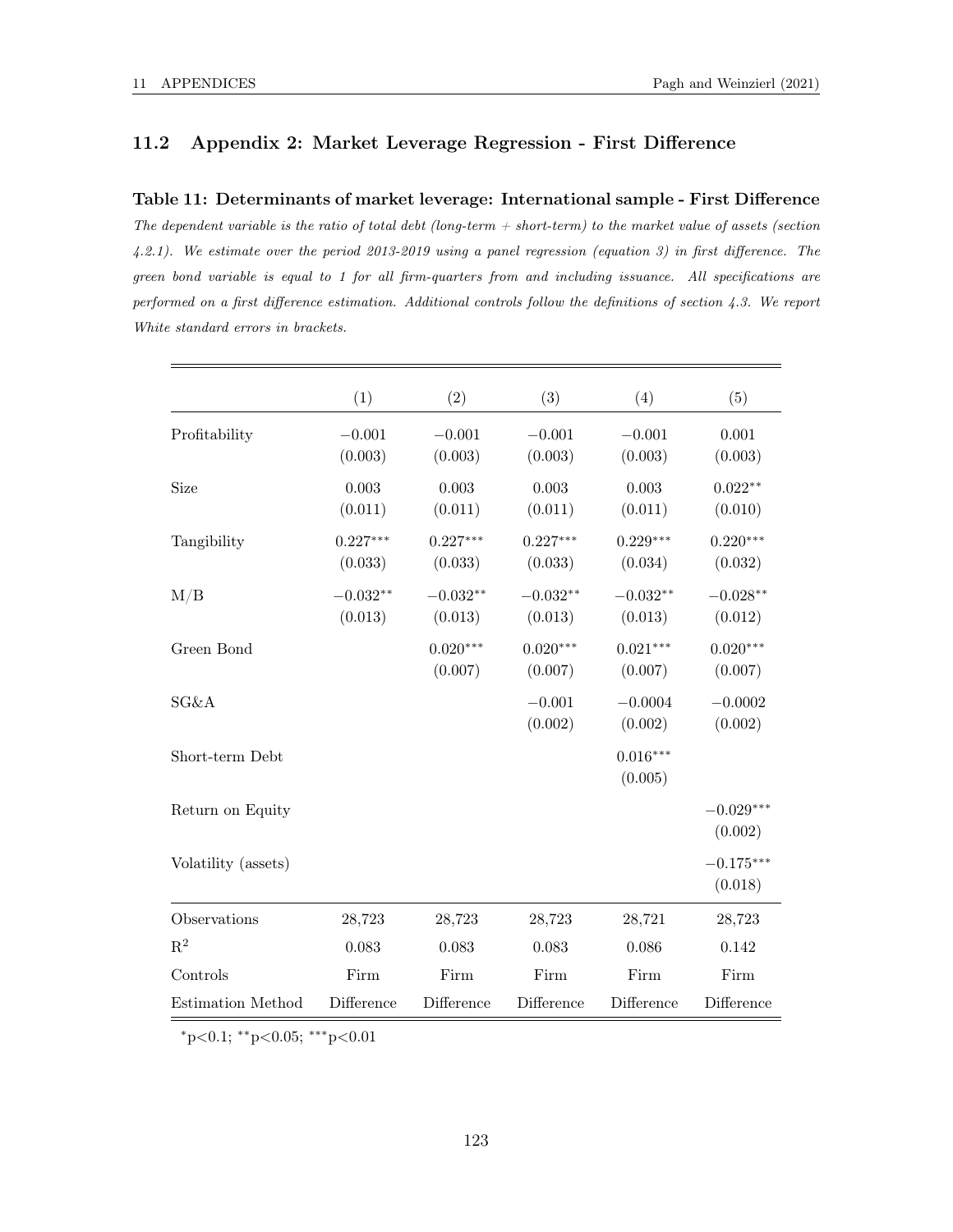## 11.3 Appendix 3: Book Leverage Regressions

## Table 12: Determinants of book leverage - North America

The dependent variable is the ratio of total debt (long-term  $+$  short-term) to the book value of assets (section 4.2.1). We estimate over the period 2013-2019 using a panel regression (equation 3). The green bond variable is equal to 1 for all firm-quarters from and including issuance. All specifications control for firm fixed effects. Additional controls follow the definitions of section 4.3. We report Newey-West standard errors in brackets.

|                        | (1)                    | (2)                    | (3)                    | (4)                    | (5)                    |
|------------------------|------------------------|------------------------|------------------------|------------------------|------------------------|
| Profitability          | $-0.020*$<br>(0.011)   | $-0.020*$<br>(0.011)   | $-0.034***$<br>(0.012) | $-0.039***$<br>(0.012) | $-0.015$<br>(0.010)    |
| Size                   | $0.076***$<br>(0.004)  | $0.076***$<br>(0.004)  | $0.075***$<br>(0.005)  | $0.058***$<br>(0.006)  | $0.060***$<br>(0.004)  |
| Tangibility            | $0.244***$<br>(0.037)  | $0.243***$<br>(0.036)  | $0.243***$<br>(0.036)  | $0.256***$<br>(0.036)  | $0.202***$<br>(0.030)  |
| M/B                    | $-0.013***$<br>(0.002) | $-0.013***$<br>(0.002) | $-0.013***$<br>(0.002) | $-0.008***$<br>(0.003) | $-0.012***$<br>(0.002) |
| Green Bond             |                        | $0.016*$<br>(0.008)    | $0.016*$<br>(0.008)    | $0.018**$<br>(0.008)   | $0.007\,$<br>(0.008)   |
| R&D(%)                 |                        |                        | $-0.010$<br>(0.036)    | $-0.005$<br>(0.034)    | 0.031<br>(0.030)       |
| $SG&A(\%)$             |                        |                        | $-0.052*$<br>(0.030)   | $-0.050*$<br>(0.029)   | $-0.072***$<br>(0.026) |
| Short-term Debt $(\%)$ |                        |                        |                        | $-0.052***$<br>(0.009) |                        |
| Return on Equity       |                        |                        |                        |                        | $-0.006**$<br>(0.003)  |
| Volatility (assets)    |                        |                        |                        |                        | $-0.981***$<br>(0.050) |
| Observations           | 21,058                 | 21,058                 | 21,058                 | 20,548                 | 20,057                 |
| $R^2$                  | 0.094                  | 0.094                  | 0.095                  | 0.079                  | 0.236                  |
| Controls               | Firm                   | Firm                   | Firm                   | Firm                   | Firm                   |
| Estimation Method      | Within                 | Within                 | Within                 | Within                 | Within                 |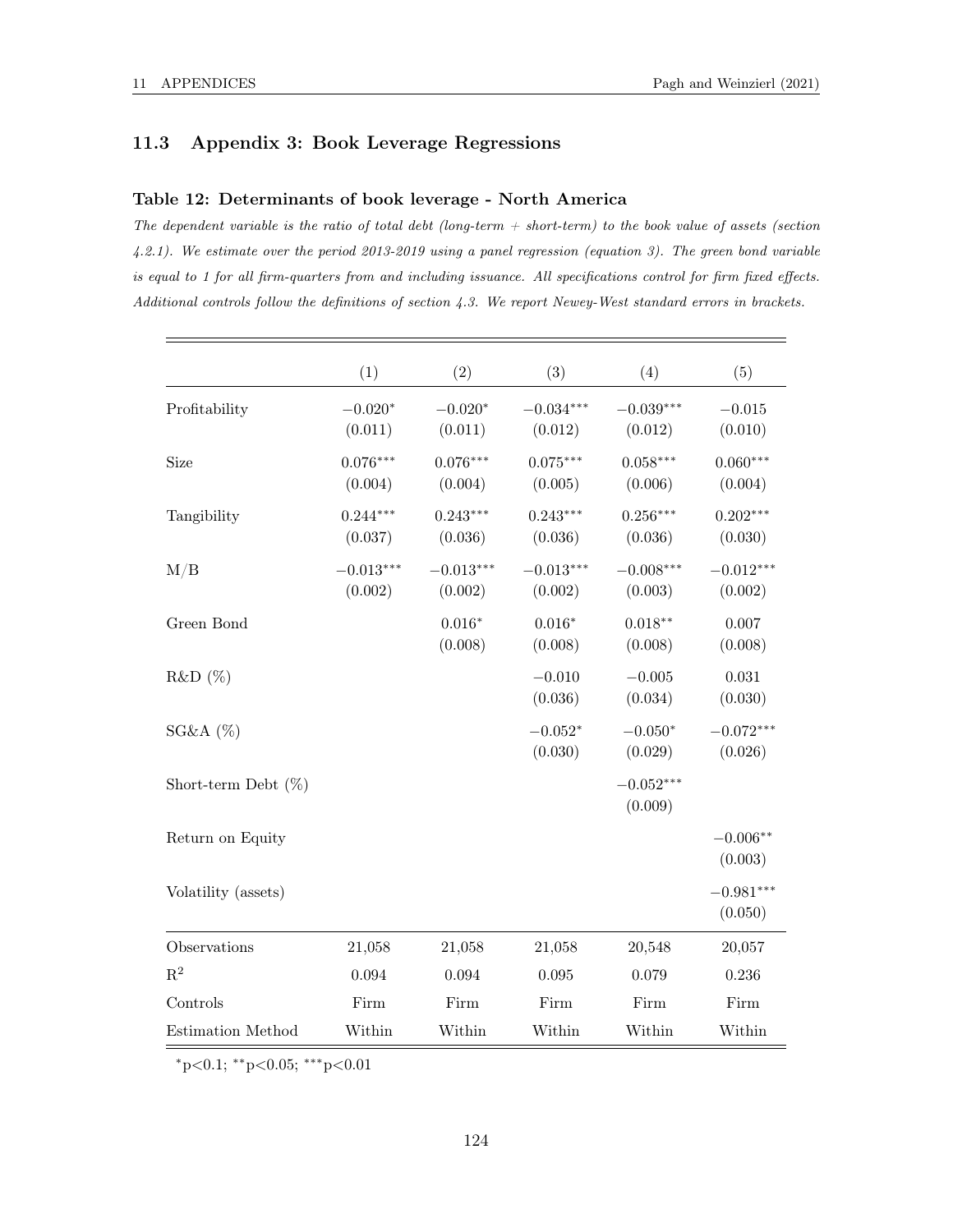## Table 13: Determinants of book leverage - International sample

The dependent variable is the ratio of total debt (long-term  $+$  short-term) to the book value of assets (section 4.2.1). We estimate over the period 2013-2019 using a panel regression (equation 3). The green bond variable is equal to 1 for all firm-quarters from and including issuance. All specifications control for firm fixed effects. Additional controls follow the definitions of section 4.3. We report Newey-West standard errors in brackets.

|                          | (1)                    | (2)                    | (3)                    | (4)                    | (5)                    |
|--------------------------|------------------------|------------------------|------------------------|------------------------|------------------------|
| Profitability            | $-0.021**$<br>(0.009)  | $-0.021**$<br>(0.009)  | $-0.020**$<br>(0.009)  | $-0.021**$<br>(0.009)  | $-0.014*$<br>(0.008)   |
| Size                     | $0.051***$<br>(0.007)  | $0.051***$<br>(0.007)  | $0.051***$<br>(0.007)  | $0.051***$<br>(0.007)  | $0.054***$<br>(0.006)  |
| Tangibility              | $0.368***$<br>(0.033)  | $0.368***$<br>(0.033)  | $0.368***$<br>(0.033)  | $0.367***$<br>(0.033)  | $0.345***$<br>(0.033)  |
| M/B                      | $-0.019***$<br>(0.007) | $-0.019***$<br>(0.007) | $-0.019***$<br>(0.007) | $-0.019***$<br>(0.007) | $-0.017***$<br>(0.006) |
| Green Bond               |                        | 0.002<br>(0.012)       | 0.002<br>(0.012)       | 0.002<br>(0.012)       | $-0.0004$<br>(0.012)   |
| $SG&A(\%)$               |                        |                        | 0.001<br>(0.006)       | 0.001<br>(0.006)       | 0.001<br>(0.006)       |
| Short-term Debt $(\%)$   |                        |                        |                        | $-0.009$<br>(0.007)    |                        |
| Return on Equity         |                        |                        |                        |                        | $-0.008***$<br>(0.002) |
| Volatility (assets)      |                        |                        |                        |                        | $-0.386***$<br>(0.033) |
| Observations             | 30,489                 | 30,489                 | 30,489                 | 30,487                 | 30,489                 |
| $\mathbf{R}^2$           | 0.103                  | 0.103                  | 0.103                  | 0.104                  | 0.157                  |
| Controls                 | Firm                   | Firm                   | Firm                   | Firm                   | Firm                   |
| <b>Estimation Method</b> | Within                 | Within                 | Within                 | Within                 | Within                 |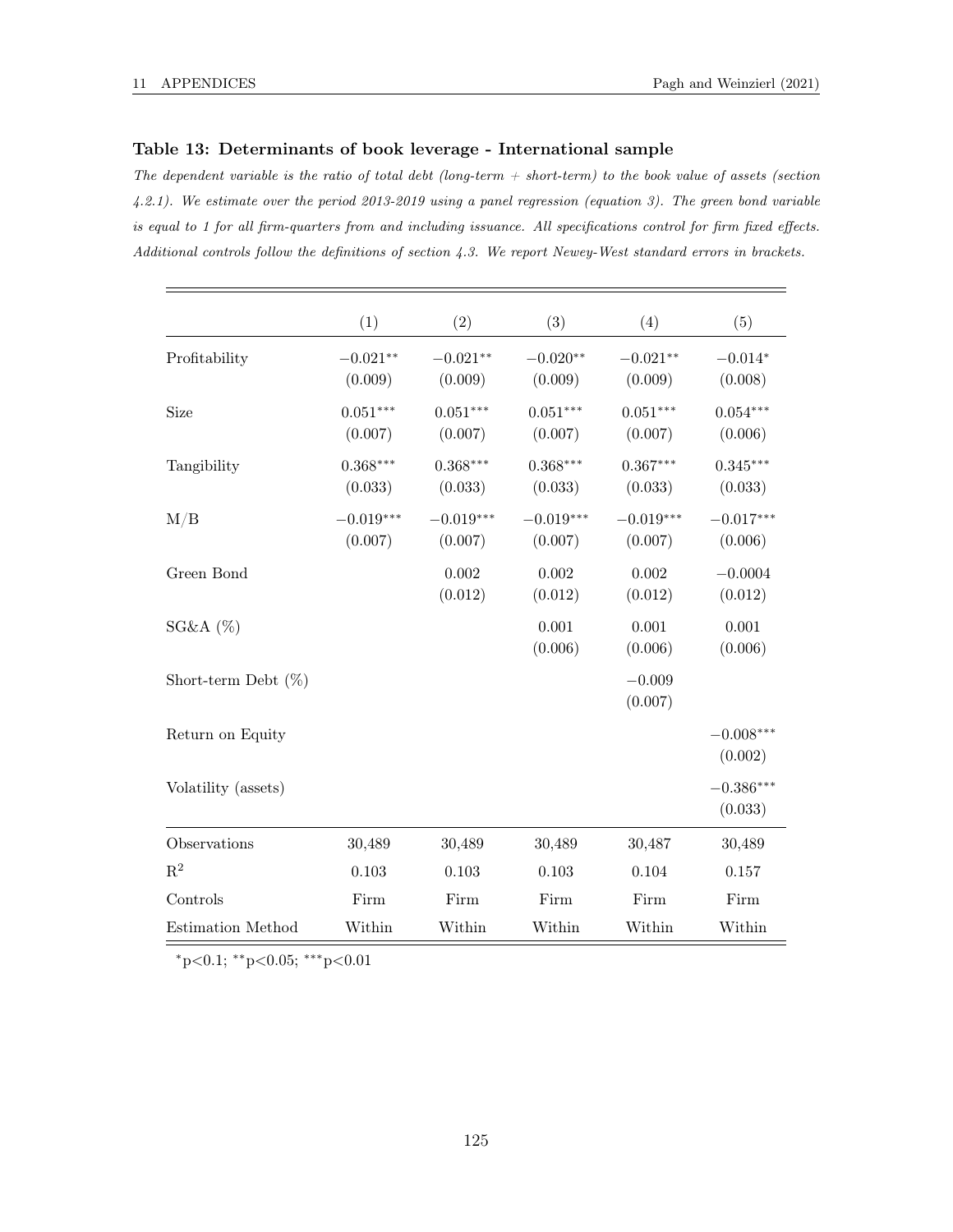# 11.4 Appendix 4: Correlation Matrices

## Table 14: Correlation Matrix - North America

The table displays the correlation between the explanatory variables described in section 4.3 and used in section 7. The correlation is taken across the entire sample period 2013-2019.

|                                                             | <b>Size</b> | Profit<br>ability | Tangible | $\rm M/B$ | Green<br>Bond | R&D      |       | term            | SG&A Short-Return on<br>Equity | $\sigma$<br>(Assets) |
|-------------------------------------------------------------|-------------|-------------------|----------|-----------|---------------|----------|-------|-----------------|--------------------------------|----------------------|
|                                                             |             |                   |          |           |               |          |       |                 |                                |                      |
| Size                                                        | 1           |                   |          |           |               |          |       |                 |                                |                      |
| Profitability                                               | 0.178       | 1                 |          |           |               |          |       |                 |                                |                      |
| Tangibility                                                 | 0.027       | 0.113             | 1        |           |               |          |       |                 |                                |                      |
| M/B                                                         | 0.069       | $-0.191$          | $-0.145$ | 1         |               |          |       |                 |                                |                      |
| Green Bond                                                  | 0.157       | 0.050             | 0.041    | $-0.037$  | 1             |          |       |                 |                                |                      |
| R&D                                                         |             | $-0.060 -0.302$   | $-0.233$ | 0.482     | $-0.024$      | -1       |       |                 |                                |                      |
| $SG\&A$                                                     |             | $-0.120 -0.267$   | $-0.377$ | 0.397     | $-0.024$      | 0.501    | 1     |                 |                                |                      |
| Short-term                                                  | 0.090       | 0.078             | $-0.222$ | $-0.005$  | 0.098         | $-0.014$ | 0.103 | 1               |                                |                      |
| Return on Equity                                            | 0.003       | $-0.046$          | $-0.100$ | 0.283     | $-0.013$      | 0.113    | 0.117 | 0.023           | 1                              |                      |
| $\sigma(A \, \text{s} \, \text{s} \, \text{t} \, \text{s})$ |             | $-0.290 -0.171$   | 0.102    | 0.039     | $-0.052$      | 0.186    |       | $0.104 - 0.044$ | 0.085                          | 1                    |

## Table 15: Correlation Matrix - International sample

The table displays the correlation between the explanatory variables described in section 4.3 and used in section 7. The correlation is taken across the entire sample period 2013-2019.

|                                                             | Size  | Profit<br>ability | Tangible                             | M/B                        | <b>B</b> ond    |                | term            | Green SG&A Short-Return on<br>Equity | $\sigma$<br>(A <sub>s</sub> ) |
|-------------------------------------------------------------|-------|-------------------|--------------------------------------|----------------------------|-----------------|----------------|-----------------|--------------------------------------|-------------------------------|
| Size                                                        | 1     |                   |                                      |                            |                 |                |                 |                                      |                               |
| Profitability                                               | 0.337 | 1                 |                                      |                            |                 |                |                 |                                      |                               |
| Tangibility                                                 | 0.077 | 0.185             | 1                                    |                            |                 |                |                 |                                      |                               |
| M/B                                                         | 0.122 | $-0.030$          | $-0.182$                             | 1                          |                 |                |                 |                                      |                               |
| Green Bond                                                  | 0.157 | 0.050             | 0.041                                | $-0.037$                   | -1              |                |                 |                                      |                               |
| $SG\&A$                                                     |       |                   | $-0.246$ $-0.383$ $-0.112$           |                            | $0.129 - 0.029$ | $\overline{1}$ |                 |                                      |                               |
| Short-term                                                  |       | $-0.298 - 0.197$  |                                      | $-0.115$ $-0.104$ $-0.040$ |                 | 0.081          | 1               |                                      |                               |
| Return on Equity                                            | 0.028 | 0.087             | $-0.021$                             | 0.153                      | 0.002           |                | $-0.050 -0.005$ | 1                                    |                               |
| $\sigma(A \, \text{s} \, \text{s} \, \text{t} \, \text{s})$ |       |                   | $-0.199 -0.045 -0.029 -0.005 -0.032$ |                            |                 | 0.058          | 0.094           | 0.211                                |                               |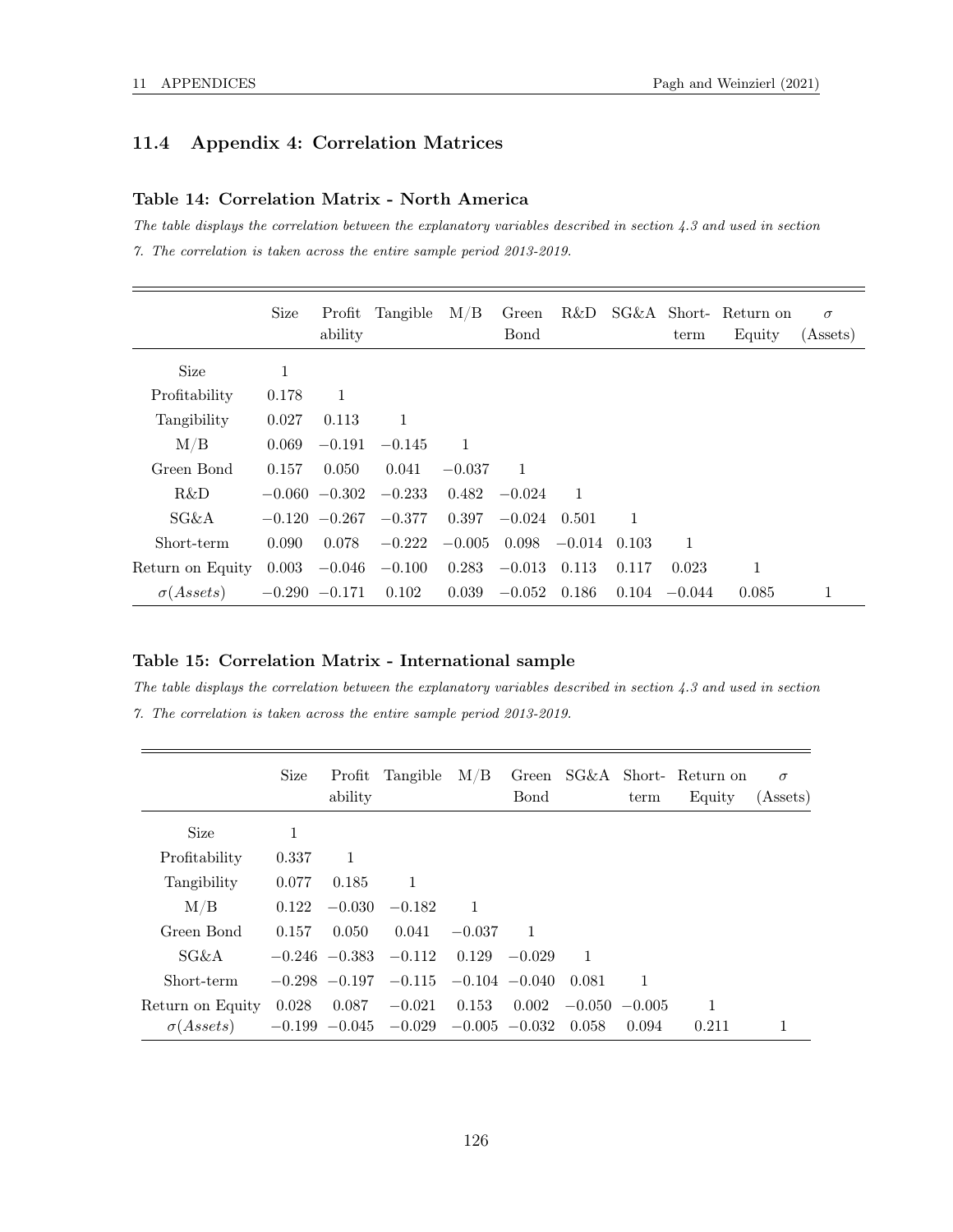## 11.5 Appendix 5: Maturity Structure - First Difference

#### Table 16: Maturity structure effects: International sample - First difference

In columns 1-2 the dependent variable is the ratio short-term and long-term debt to the market value of assets (section 4.2.2). In columns 3-4 the denominator is total debt (short-term  $+$  long-term). We estimate over the period 2013-2019 using a first a panel regression (equation 3) in first difference. The green bond variable is equal to 1 for all firm-quarters from and including issuance. All specifications control for firm fixed effects. Additional controls follow the definitions of section 4.3. We report White standard errors in brackets.

|                   | Scaled by market assets |                       | Scaled by total debt   |                       |  |  |
|-------------------|-------------------------|-----------------------|------------------------|-----------------------|--|--|
|                   | Short-term              | Long-term             | Short-term             | Long-term             |  |  |
|                   | (1)                     | (2)                   | (3)                    | (4)                   |  |  |
| Profitability     | $-0.009***$<br>(0.003)  | $0.009**$<br>(0.003)  | $-0.013$<br>(0.008)    | 0.013<br>(0.008)      |  |  |
| Size              | 0.002<br>(0.004)        | 0.001<br>(0.010)      | $-0.028*$<br>(0.015)   | $0.028*$<br>(0.015)   |  |  |
| Tangibility       | $0.053***$<br>(0.016)   | $0.174***$<br>(0.030) | $-0.104***$<br>(0.038) | $0.104***$<br>(0.038) |  |  |
| $\rm M/B$         | $-0.009***$<br>(0.002)  | $-0.023**$<br>(0.011) | $0.018*$<br>(0.010)    | $-0.018*$<br>(0.010)  |  |  |
| Green Bond        | $-0.011**$<br>(0.006)   | $0.031***$<br>(0.008) | $-0.084*$<br>(0.044)   | $0.084*$<br>(0.044)   |  |  |
| Observations      | 28,723                  | 28,723                | 28,721                 | 28,721                |  |  |
| $\mathbf{R}^2$    | 0.019                   | 0.105                 | 0.016                  | 0.016                 |  |  |
| Controls          | Firm                    | Firm                  | Firm                   | Firm                  |  |  |
| Estimation method | FD                      | FD                    | FD                     | FD                    |  |  |

 $*p<0.1$ ;  $*p<0.05$ ;  $***p<0.01$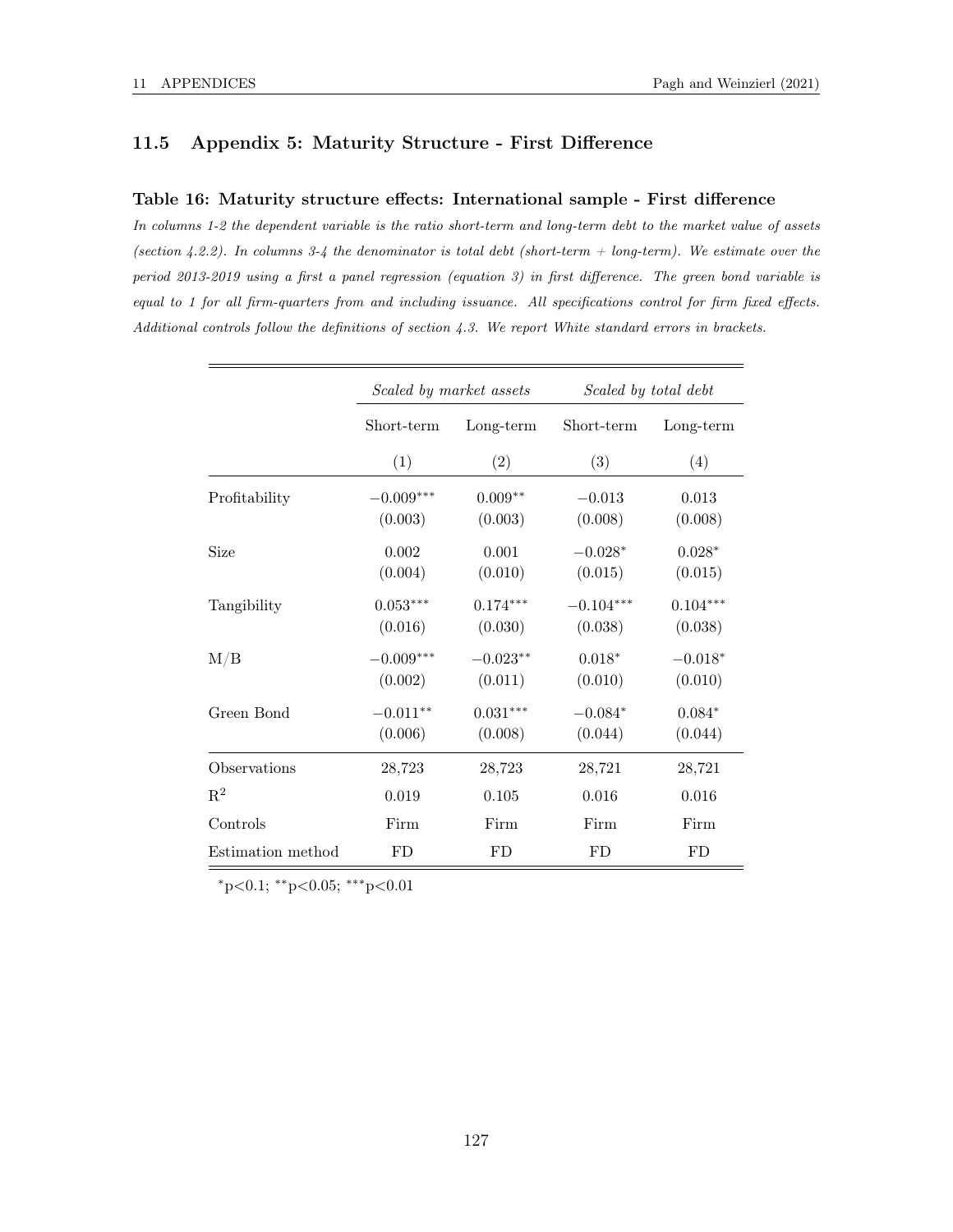## 11.6 Appendix 6: Specialisation Excluding Financial Firms

#### Table 17: Debt specialisation excluding financial firms - North America

The dependent variable is the HHI (section 4.2.3). We estimate over the period 2013-2019 excluding financial firms (SIC 6000-6999) using a panel Tobit regression (equation 5). The green bond variable is equal to 1 for all firm-quarters from and including issuance. All specifications control for firm fixed effects. Right-hand side variables have been lagged and follow the definitions of section 4.3

|                     | (1)                    | (2)                    | (3)                    | (4)                    | (5)                    |
|---------------------|------------------------|------------------------|------------------------|------------------------|------------------------|
| Size                | $-0.053***$<br>(0.001) | $-0.053***$<br>(0.001) | $-0.050***$<br>(0.001) | $-0.043***$<br>(0.001) | $-0.040***$<br>(0.001) |
| Profitability       | $0.035***$<br>(0.008)  | $0.041***$<br>(0.008)  | $0.060***$<br>(0.008)  | $0.044***$<br>(0.007)  | $0.067***$<br>(0.008)  |
| Tangibility         | $-0.132***$<br>(0.005) | $-0.131***$<br>(0.005) | $-0.109***$<br>(0.006) | $-0.091***$<br>(0.006) | $-0.016**$<br>(0.006)  |
| M/B                 | $0.024***$<br>(0.001)  | $0.024***$<br>(0.001)  | $0.021***$<br>(0.001)  | $0.014***$<br>(0.001)  | $0.018***$<br>(0.001)  |
| Green Bond          |                        | $-0.079***$<br>(0.009) | $-0.082***$<br>(0.009) | $-0.086***$<br>(0.009) | $-0.071***$<br>(0.010) |
| R&D                 |                        |                        | $0.117***$<br>(0.014)  | $0.112***$<br>(0.015)  | $0.148***$<br>(0.016)  |
| SG&A                |                        |                        | $0.049***$<br>(0.008)  | $0.068***$<br>(0.008)  | $0.105***$<br>(0.008)  |
| Return on Equity    |                        |                        |                        | $0.020***$<br>(0.003)  | $0.015***$<br>(0.003)  |
| Volatility (assets) |                        |                        |                        | $0.254***$<br>(0.020)  | $-0.090***$<br>(0.026) |
| Book Leverage       |                        |                        |                        |                        | $-0.322***$<br>(0.007) |
| Observations        | 14,486                 | 14,486                 | 14,486                 | 14,486                 | 14,486                 |
| BIC.                | $-4,634.6$             | $-4,648.9$             | $-4,660.7$             | $-4,700.8$             | $-4,974.2$             |
| Controls            | Firms                  | Firms                  | Firms                  | Firms                  | Firms                  |
| Estimation method   | Tobit                  | Tobit                  | Tobit                  | Tobit                  | Tobit                  |